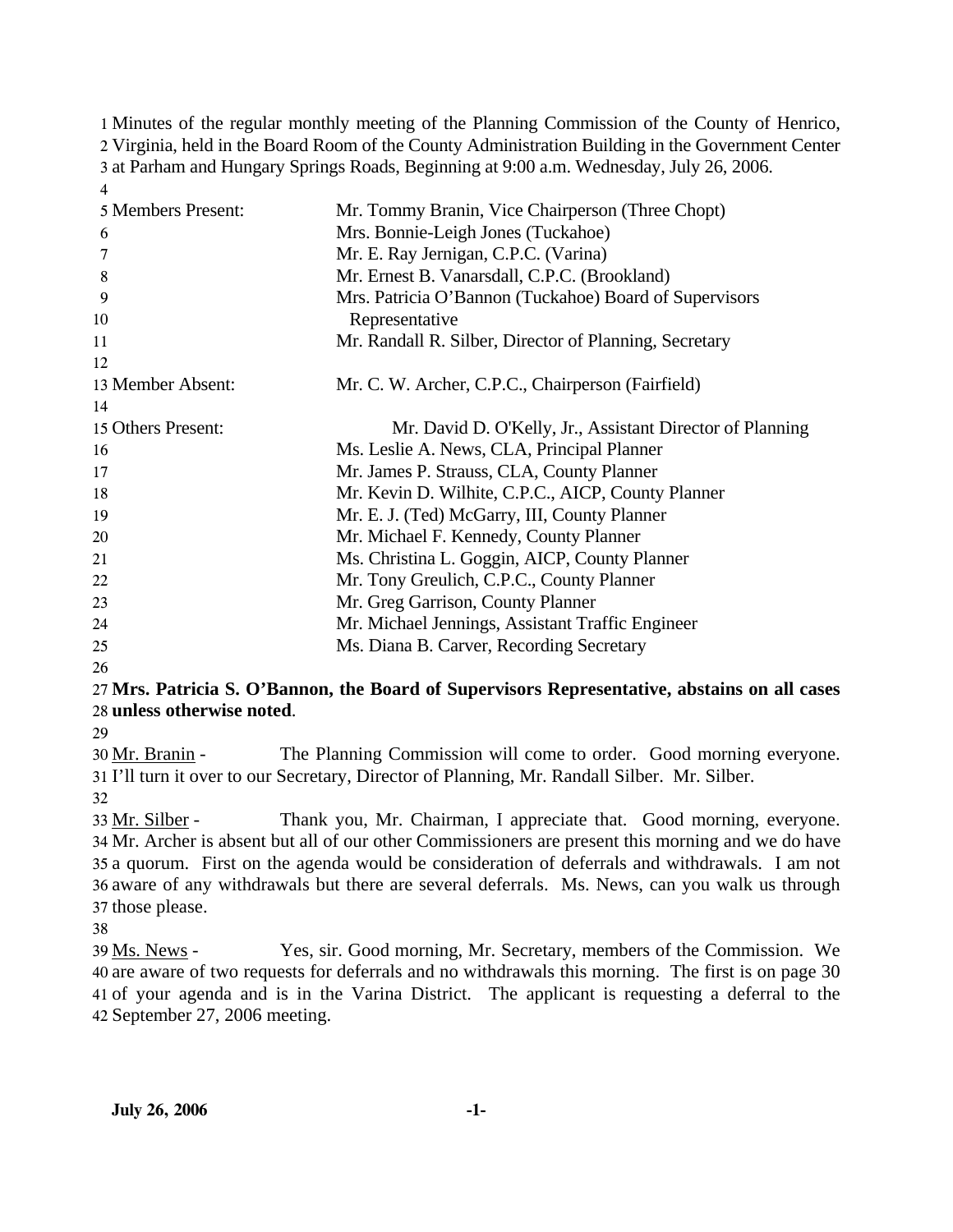#### 43 **SUBDIVISION**

44

River Pointe Estates (July 2006 Plan) Kingsland and Deep Bottom Roads **Bay Design Group, P.C. for Wilton Development Corporation:** The 81-acre site proposed for a subdivision of 42 single-family homes is located on the east line of Deep Bottom Road approximately 650 feet south of Kingsland Road on parcels 827- 678-4054 and 827-678-6058. The zoning is A-1, Agricultural District. County water and sewer. **(Varina)** 

45

Thank you, Ms. News. Is there anyone in the audience in opposition to the 47 deferral of subdivision River Pointe Estates (July 2006 Plan), in the Varina District? No 48 opposition. Mr. Jernigan. 46 Mr. Branin -

**42 Lots** 

49

Mr. Chairman, I move subdivision River Pointe Estates (July 2006 Plan), 51 be deferred until September 27, 2006, at the applicant's request. 50 Mr. Jernigan -

52

53 Mr. Vanarsdall - Second.

54

The motion was made by Mr. Jernigan and seconded by Mr. Vanarsdall. 56 All in favor say aye...all opposed say nay. The motion carries. 55 Mr. Branin -

57

58 At the request of the applicant, the Planning Commission deferred subdivision River Pointe 59 Estates (July 2006 Plan) to its September 27, 2006 meeting.

60

The next case is on page 34 of your agenda and is located in the Varina 62 District. The applicant is requesting a deferral to the September 27, 2006 meeting. 61 Ms. News -

63

# 64 **PLAN OF DEVELOPMENT (Deferred from the June 28, 2006 Meeting)**

65

POD-34-06 Gillies Creek Recycling – Office Area – Masonic Lane And I-64 **Engineering Design Associates for Gillies Creek Industrial Recycling:** Request for approval of a plan of development as required by Chapter 24, Section 24-106 of the Henrico County Code, to construct a one-story, 6,000 square foot office/repair shop and two equipment sheds for an existing recycling center on the landfill property. The 3.57-acre site is located at 4200 Masonic Lane on parcel 806-719-8851. The zoning is M-2, General Industrial District. Individual well and septic tank/drainfield. **(Varina)** 

66

Thank you, Ms. News. Is there anyone in the audience in opposition to the 68 deferral of POD-34-06, Gillies Creek Recycling Office Area, in the Varina District? No 69 opposition. Mr. Jernigan. 67 Mr. Branin -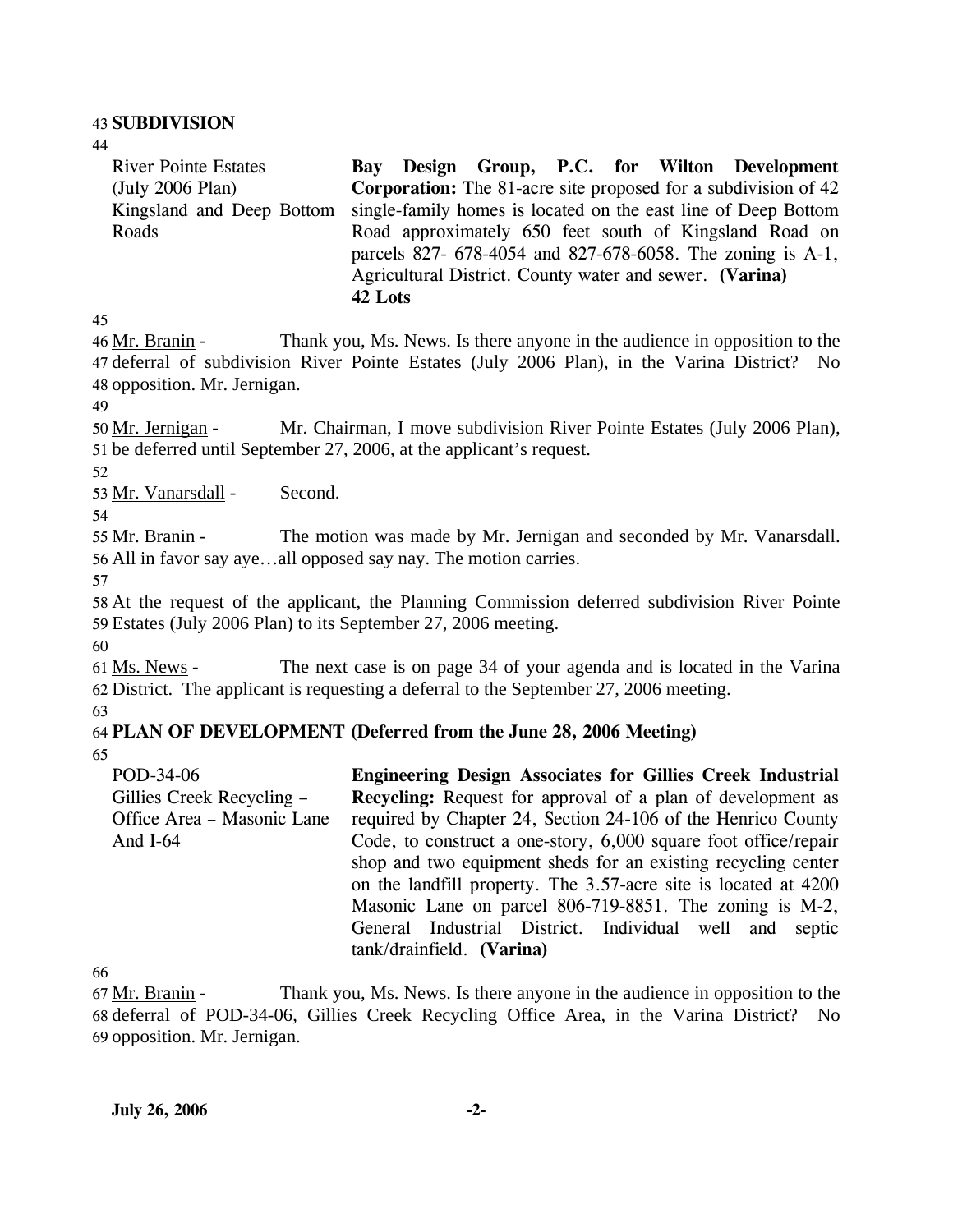Mr. Chairman, I move POD-34-06, Gillies Creek Recycling Office Area, 71 be deferred until September 27, 2006, at the applicant's request. 70 Mr. Jernigan -

72

73 Mr. Vanarsdall - Second.

74

The motion was made by Mr. Jernigan and seconded by Mr. Vanarsdall. 76 All in favor say aye...all opposed say nay. The motion carries. 75 Mr. Branin -

77

78 At the request of the applicant, the Planning Commission deferred POD-34-06, Gillies Creek 79 Recycling Office Area to its September 27, 2006 meeting.

80

81 Ms. News - That's all staff has for the deferrals.

82

There are no other known deferrals at this time by the applicant. Are there 84 any by the Planning Commission members? Seeing none, next on the agenda would be our Expedited Agenda. These are items that are placed on a special agenda due to the nature of the 85 86 case. The plans have been reviewed by the staff. Staff has no additional issues associated with 87 this. The applicant is agreeable to the conditions that have been placed on these plans and the 88 Planning Commissioner from the district has no outstanding issues, so, these are placed on an 89 agenda that does not require testimony or presentation by the applicant. If there is any 90 opposition on these plans, they will be pulled from the Expedited Agenda and heard in the order which it is found on the full agenda. We have a good number of items on the Expedited Agenda 91 92 this morning. Ms. News. 83 Mr. Silber -

93

Yes, sir. There are 8 items on the Expedited Agenda. The first item is on 95 found on page 4 of your agenda and is located in the Three Chopt District. This is a transfer of 96 approval for POD-53-82, formerly Signet Technology Building, VHDA. There is an addendum 97 item on page 1 indicating a revised date in the condition identifying the inspection report and 98 deficiencies to be corrected. Staff is recommending approval. 94 Ms. News -

99

# 100 **TRANSFER OF APPROVAL**

101

POD-53-82 VHDA (Formerly Signet Technology Building) 4224 Cox Road

**George Peterson for Susan F. Dewey and Virginia Housing Development Authority (VHDA):** Request for transfer of approval as required by Chapter 24, Section 24-106 of the Henrico County Code from H.I.B., L.C. to Virginia Housing Development Authority (VHDA). The 4.35-acre site is located on the west line of Cox Road, approximately 950 feet north of Innslake Drive on parcel 749-763-1305. The zoning is O-3C, Office District (Conditional). County water and sewer. **(Three Chopt)** 

102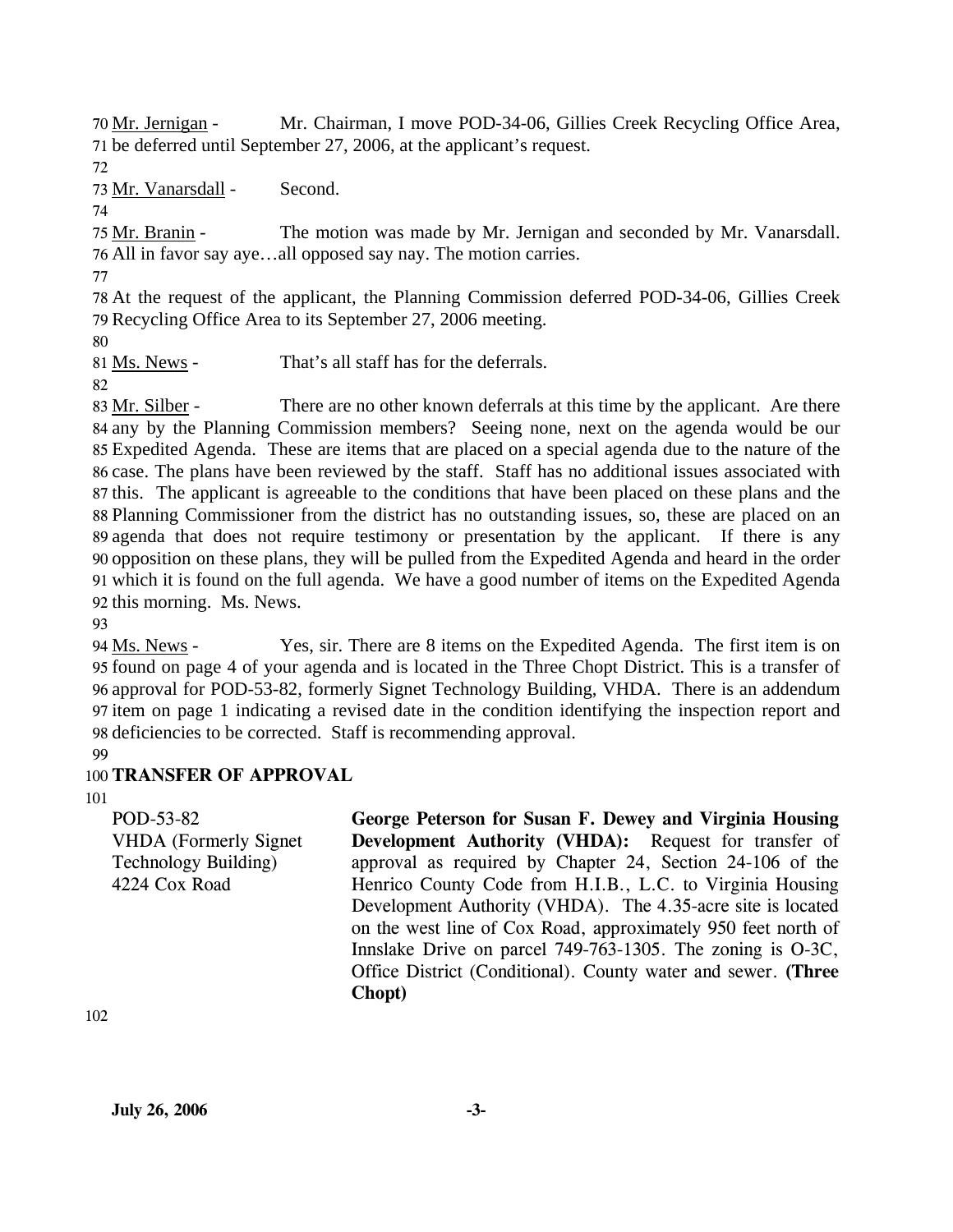Is there anyone in the audience in opposition to the transfer of approval 104 request for POD-53-82, VHDA (Formerly Signet Technology Building), in the Three Chopt 105 District? No opposition. With that, I'd like to move for approval of the transfer of POD-53-82, 106 VHDA (Formerly Signet Technology Building), on the Expedited Agenda. 103 Mr. Branin -

107

108 Mr. Jernigan - Second.

109

The motion was made by Mr. Branin and seconded by Mr. Jernigan. All 111 in favor say aye...all opposed say nay. The motion passes. 110 Mr. Branin -

112

113 The Planning Commission approved the transfer of approval request for POD-53-82, VHDA 114 (Formerly Signet Technology Building), subject to the standard and added conditions previously 115 approved and the following additional condition:

116

117 1. The site deficiencies, as identified in the inspection report, dated **February 1, 2006** shall be 118 corrected by **October 21, 2006** or a bond shall be posted to cover this work.

119

Next, on page 11 of your agenda and located in the Fairfield District is POD-36-06, Trinity Baptist Church (POD-98-98 Expired). There is an addendum item on page 121 122 two of the addendum which revises condition No. 39. It adds some additional wording to that 123 condition addressing the maintenance of the existing gravel areas, and staff is recommending 124 approval. 120 Ms. News -

125

## 126 **PLAN OF DEVELOPMENT**

127

| Balzer & Associates, Inc. for Trinity Baptist Church and       |
|----------------------------------------------------------------|
| Haley Builders: Request for approval of a plan of              |
| development, as required by Chapter 24, Section 24-106 of the  |
| Henrico County Code, to construct a two-story, 17,322 square   |
| foot sanctuary/multi-use church building. The 12.10-acre site  |
| is located at the southwest corner of Dill Road and Barrington |
| Road on parcel 799-733-1982. The zoning is M-2, General        |
| Industrial District and R-4, One-Family Residence District and |
| ASO (Airport Safety Overlay) District. County water and        |
| sewer. (Fairfield)                                             |
|                                                                |

128

Is there anyone in the audience in opposition to POD-36-06, Trinity 130 Baptist Church, in the Fairfield District? No opposition. 129 Mr. Branin -

131

All right, with that, Mr. Chairman, I recommend approval of POD-36-06, 133 Trinity Baptist Church, with the annotations on the plans, the standard conditions for 134 developments of this type and the following additional conditions Nos. 9 and 11 amended and 135 Nos. 24 through 39, and on the addendum No. 39 has been revised. 132 Mr. Vanarsdall -

136

137 Mr. Jernigan - Second.

**July 26, 2006** -4-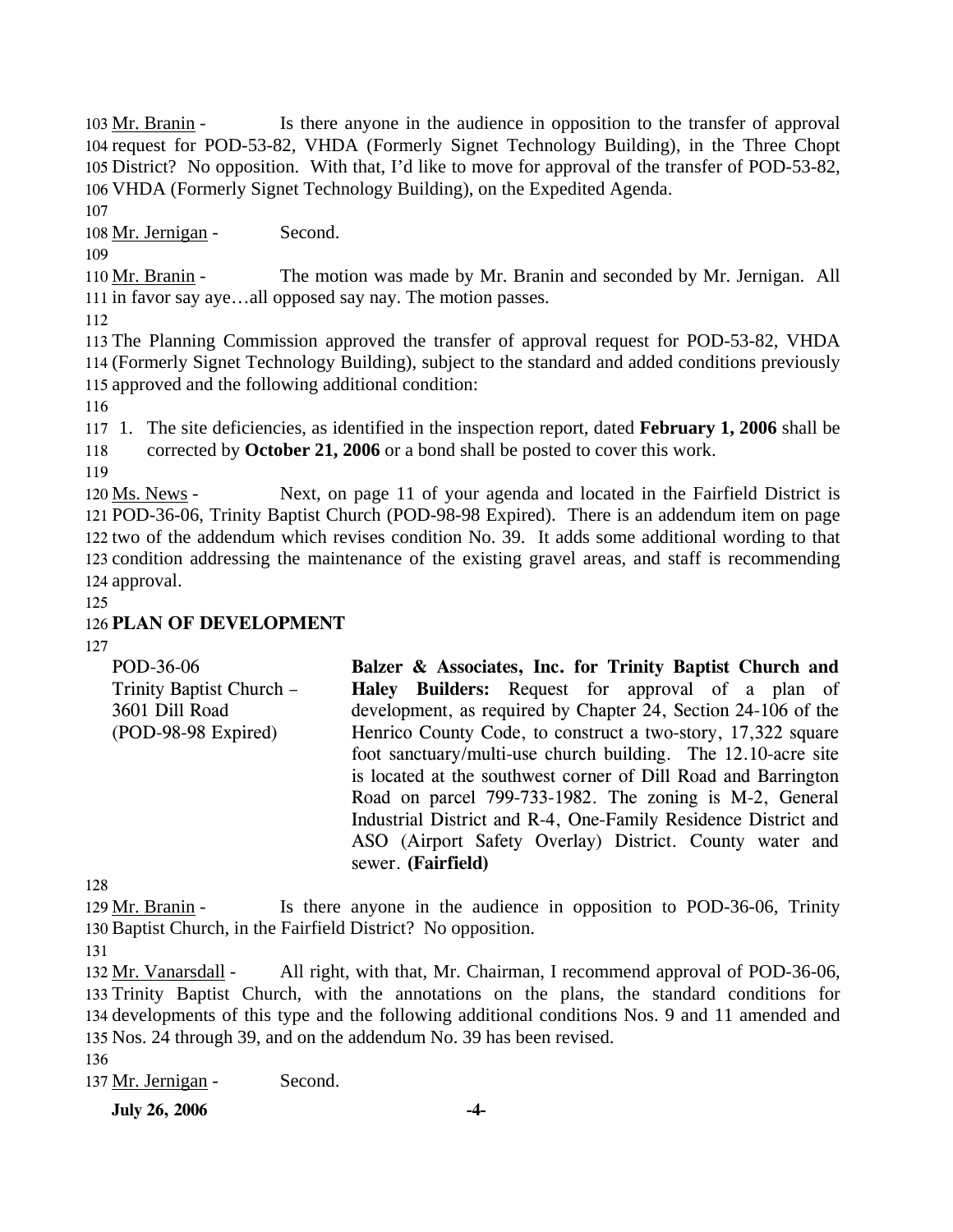The motion was made by Mr. Vanarsdall and seconded by Mr. Jernigan. All in favor say aye…all opposed say nay. The motion passes. 139 138 Mr. Branin -

140

141 The Planning Commission approved POD-36-06, Trinity Baptist Church (POD-98-98 Expired) 142 subject to the standard conditions attached to these minutes for developments of this type, the 143 annotations on the plans and the following additional conditions:

144

145 9. 146 147 **AMENDED** - A detailed landscaping plan shall be submitted to the Department of Planning for review and Planning Commission approval prior to the issuance of any occupancy permits.

148 11. 149 150 151 **AMENDED** - Prior to the installation of the site lighting equipment, a plan including depictions of light spread and intensity diagrams, and fixture and specifications and mounting height details shall be submitted for Department of Planning review and Planning Commission approval.

152 24. 153 154 155 The right-of-way for widening of Dill Road as shown on approved plans shall be dedicated to the County prior to any occupancy permits being issued. The right-of-way dedication plat and any other required information shall be submitted to the County Real Property Agent at least sixty (60) days prior to requesting occupancy permits.

- $15625.$ 157 158 159 160 25. The easements for drainage and utilities as shown on approved plans shall be granted to the County in a form acceptable to the County Attorney prior to any occupancy permits being issued. The easement plats and any other required information shall be submitted to the County Real Property Agent at least sixty (60) days prior to requesting occupancy permits.
- 161 26. 162 163 164 26. The limits and elevations of the 100-year frequency flood shall be conspicuously noted on the plan "Limits of 100 Year Floodplain." In addition, the delineated 100-year floodplain must be labeled "Variable Width Drainage and Utility Easement." The easement shall be granted to the County prior to the issuance of any occupancy permits.

 $165\,27.$ 166 The developer shall provide fire hydrants as required by the Department of Public Utilities and Division of Fire.

- 167 28. 28. A standard concrete sidewalk shall be provided along the south side of Dill Road.
- 168 29. Outside storage shall not be permitted.
- 169 30. 170 171 Any necessary off-site drainage and/or water and sewer easements must be obtained in a form acceptable to the County Attorney prior to final approval of the construction plans.
- 172 31. 173 174 31. Deviations from County standards for pavement, curb or curb and gutter design shall be approved by the County Engineer prior to final approval of the construction plans by the Department of Public Works.
- 175 32. 176 177 Insurance Services Office (ISO) calculations must be included with the plans and contracts and must be approved by the Department of Public Utilities prior to the issuance of a building permit.
- 178 33. Approval of the construction plans by the Department of Public Works does not establish
- 179 180 the curb and gutter elevations along the Henrico County maintained right-of-way. The elevations will be set by Henrico County.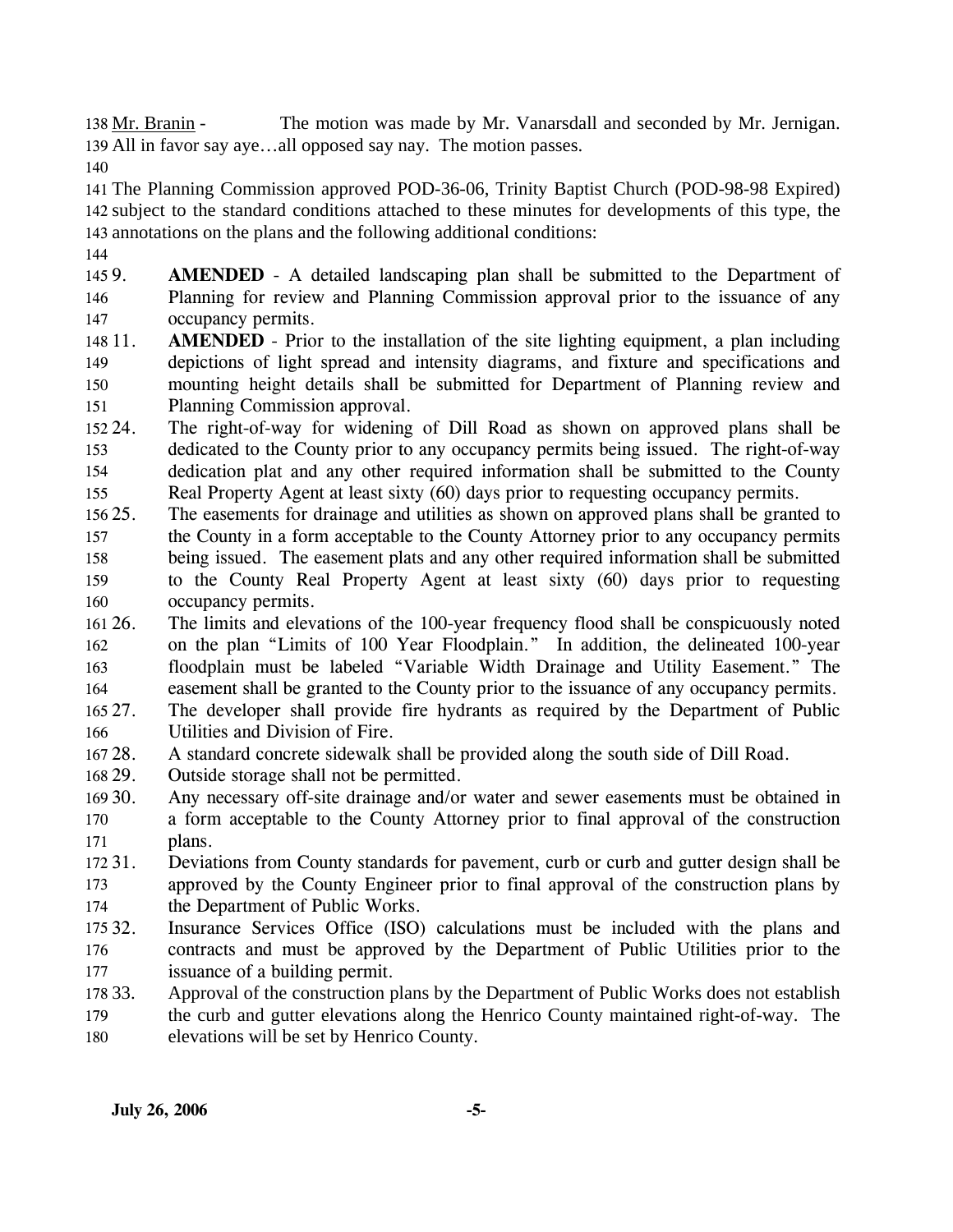181 34. 182 The conceptual master plan, as submitted with this application, is for planning and information purposes only.

183 35. 184 185 186 187 The location of all existing and proposed utility and mechanical equipment (including HVAC units, electric meters, junction and accessory boxes, transformers, and generators) shall be identified on the landscape plans. All equipment shall be screened by such measures as determined appropriate by the Director of Planning or the Planning Commission at the time of plan approval**.**

188 36. 189 36. One hundred and sixty (160) feet of fence shall be installed adjacent to the stormwater management facility and in the front yard from the existing fence to Barrington Road.

190 191 The final location and details for the additional fencing shall be determined with the landscape plan.

192 37. 193 194 195 196 Construction activities shall be limited to the hours of  $7:00$  a.m. to  $10:00$  p.m., Monday through Saturday for exterior work, and for interior work which produces noise auditable beyond the property lines. No exterior work shall occur on Sunday. No interior construction work which is audible beyond the property lines shall occur on Sunday.

197 38. 198 Except for junction boxes, meters, and existing overhead utility lines, and for technical or environmental reasons, all utility lines shall be underground.

199 39. 200 201 The existing gravel parking areas shall be paved before being used for any church activities or with construction of the future sanctuary facility. The gravel areas shall be continuously maintained and shall be void of standing water.

202

Next on page 21 of your agenda and located in the Three Chopt District is POD-45-06, Bellingham, at Hickory Park Drive and Nuckols Road. 204 203 Ms. News -

205

## 206 **PLAN OF DEVELOPMENT**

207

| POD-45-06              | Youngblood, Tyler & Associates, P.C. for HHHunt                                         |
|------------------------|-----------------------------------------------------------------------------------------|
|                        | Bellingham – Hickory Park Corporation: Request for approval of a plan of development as |
| Drive and Nuckols Road | required by Chapter 24, Section 24-106 of the Henrico County                            |
|                        | Code, to construct 59, two-story age restricted condominium                             |
|                        | units. The 15.66-acre site is located at the southeast corner of                        |
|                        | the intersection of Hickory Bend Drive and Hickory Park Drive                           |
|                        | on part of parcel 747-771-2430. The zoning is RTHC,                                     |
|                        | Residential Townhouse District (Conditional). County water                              |
|                        | and sewer.                                                                              |
|                        | (Three Chopt)                                                                           |

208

Is there anyone in the audience in opposition to POD-45-06, Bellingham, 210 in the Three Chopt District? No opposition. With that I would like to make a motion that POD-45-06, Bellingham, be approved on the Expedited Agenda. 211 209 Mr. Branin -

| <b>July 26, 2006</b>    | -6-                                                               |  |
|-------------------------|-------------------------------------------------------------------|--|
| 214<br>215 Mr. Branin - | The motion was made by Mr. Branin and seconded by Mrs. Jones. All |  |
| 212<br>213 Mrs. Jones - | Second.                                                           |  |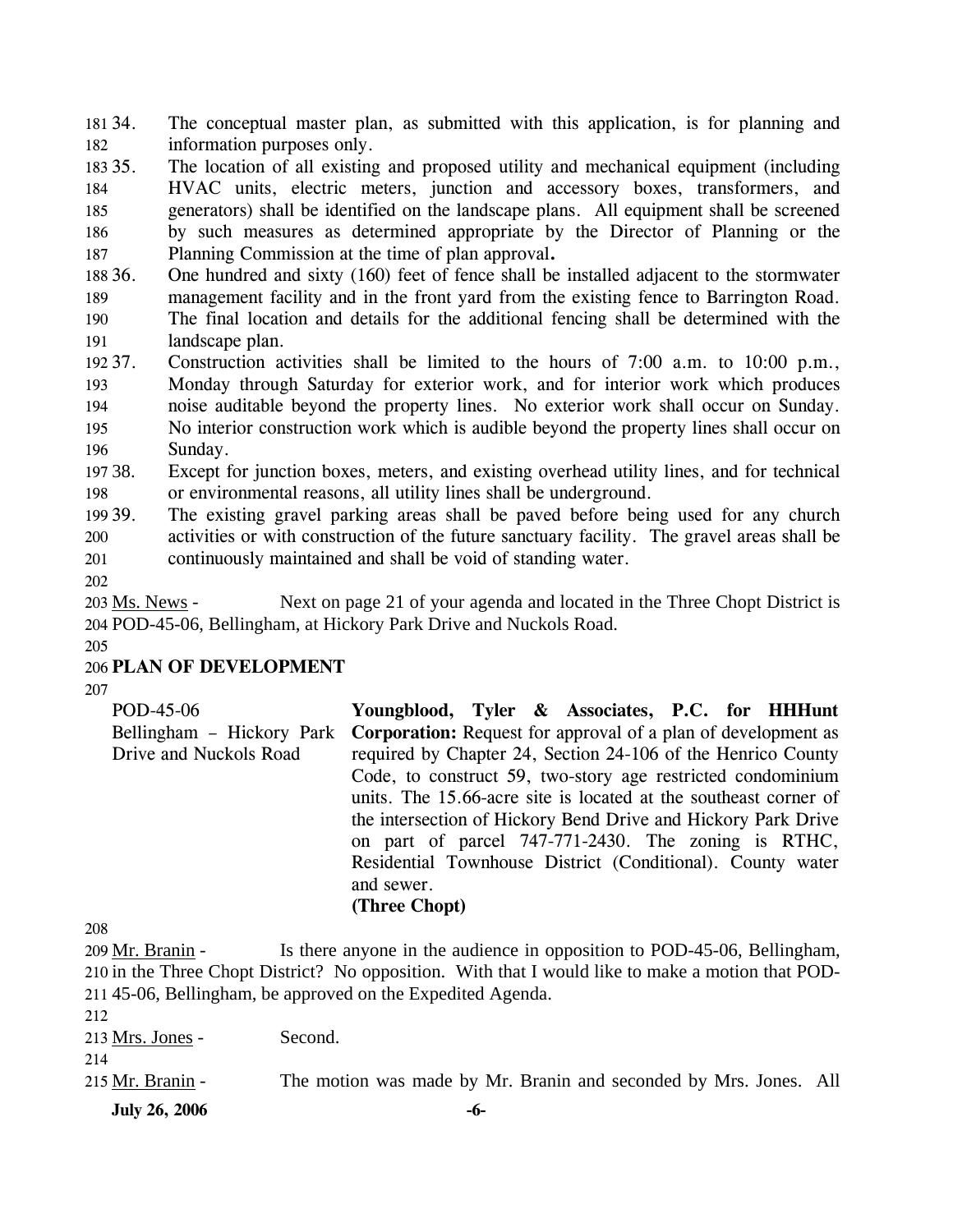216 those in favor say aye…all opposed say nay. The motion passes.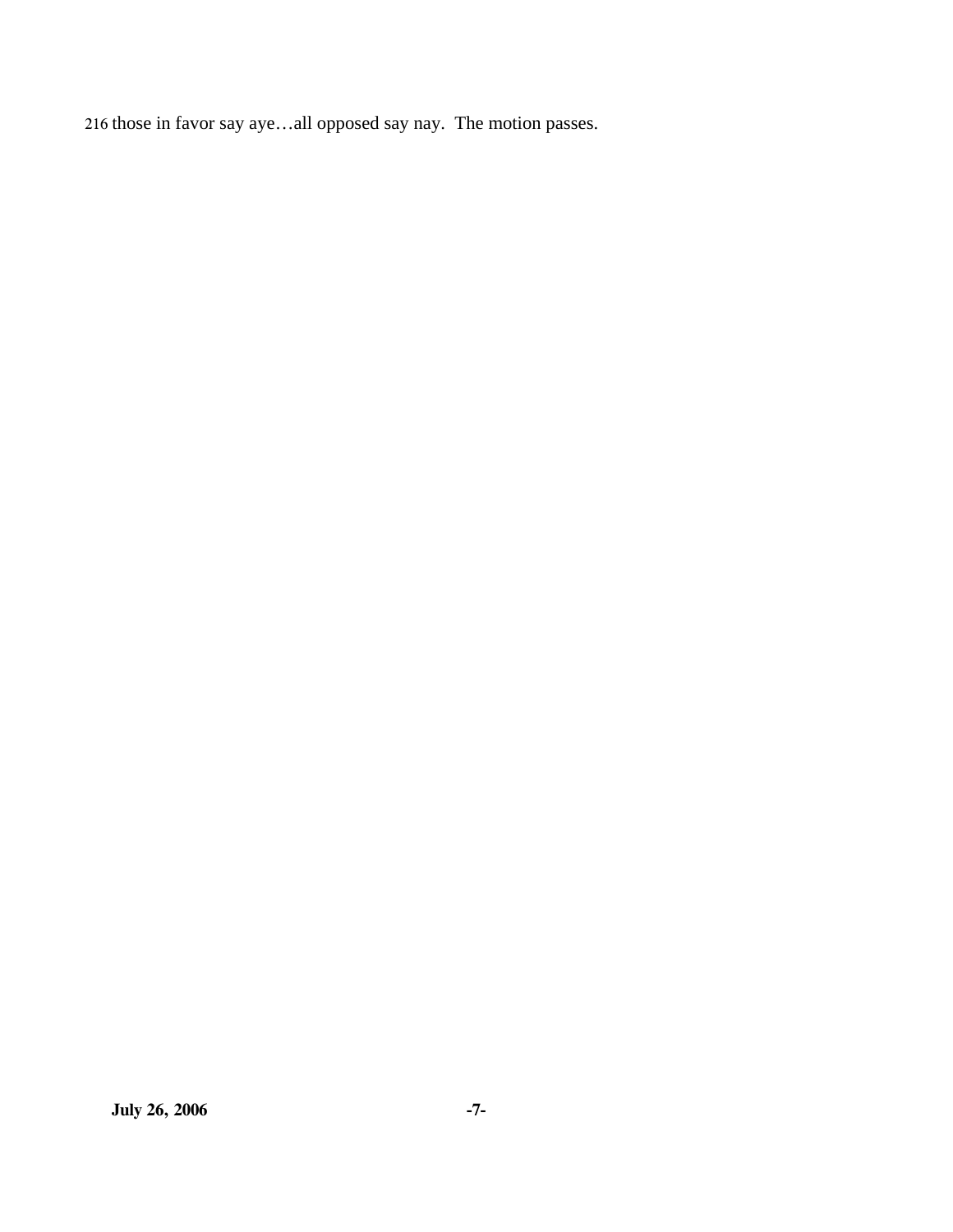217 The Planning Commission approved POD-45-06, Bellingham, subject to the standard conditions 218 attached to these minutes for developments of this type, the annotations on the plans and the 219 following additional conditions:

220

 $2219.$ 222 223 AMENDED - A detailed landscaping plan shall be submitted to the Department of Planning for review and Planning Commission approval prior to the issuance of any occupancy permits.

224 11. 225 226 227 **AMENDED** - Prior to the installation of the site lighting equipment, a plan including depictions of light spread and intensity diagrams, and fixture and specifications and mounting height details shall be submitted for Department of Planning review and Planning Commission approval.

228 24. The unit house numbers shall be visible from the parking areas and drives.

229 25. 230 231 232 The names of streets, drives, courts and parking areas shall be approved by the Richmond Regional Planning District Commission and such names shall be included on the construction plans prior to their approval. The standard street name signs shall be ordered from the County and installed prior to any occupancy permit approval.

233 26. 234 235 236 237 The easements for drainage and utilities as shown on approved plans shall be granted to the County in a form acceptable to the County Attorney prior to any occupancy permits being issued. The easement plats and any other required information shall be submitted to the County Real Property Agent at least sixty (60) days prior to requesting occupancy permits.

238 27. 239 240 241 The limits and elevations of the 100-year frequency flood shall be conspicuously noted on the plan "Limits of 100 Year Floodplain." In addition, the delineated 100-year floodplain must be labeled "Variable Width Drainage and Utility Easement." The easement shall be granted to the County prior to the issuance of any occupancy permits.

- 242 28. 243 The developer shall provide fire hydrants as required by the Department of Public Utilities and Division of Fire.
- 244 29. 245 246 Prior to issuance of a certificate of occupancy for any building in this development, the engineer of record shall certify that the site has been graded in accordance with the approved grading plans.
- 247 30. 248 The proffers approved as a part of zoning case  $C-72-05$  shall be incorporated in this approval.
- 249 31. 250 251 Any necessary off-site drainage and/or water and sewer easements must be obtained in a form acceptable to the County Attorney prior to final approval of the construction plans.
- 252.32. 253 254 32. Deviations from County standards for pavement, curb or curb and gutter design shall be approved by the County Engineer prior to final approval of the construction plans by the Department of Public Works.
- 255 33. 256 257 258 259 260 The pavement shall be of an SM-2A type and shall be constructed in accordance with County standard and specifications. The developer shall post a defect bond for all pavement with the Department of Planning - the exact type, amount and implementation shall be determined by the Director of Planning, to protect the interest of the members of the Homeowners Association. The bond shall become effective as of the date that the Homeowners Association assumes responsibility for the common areas. Prior to the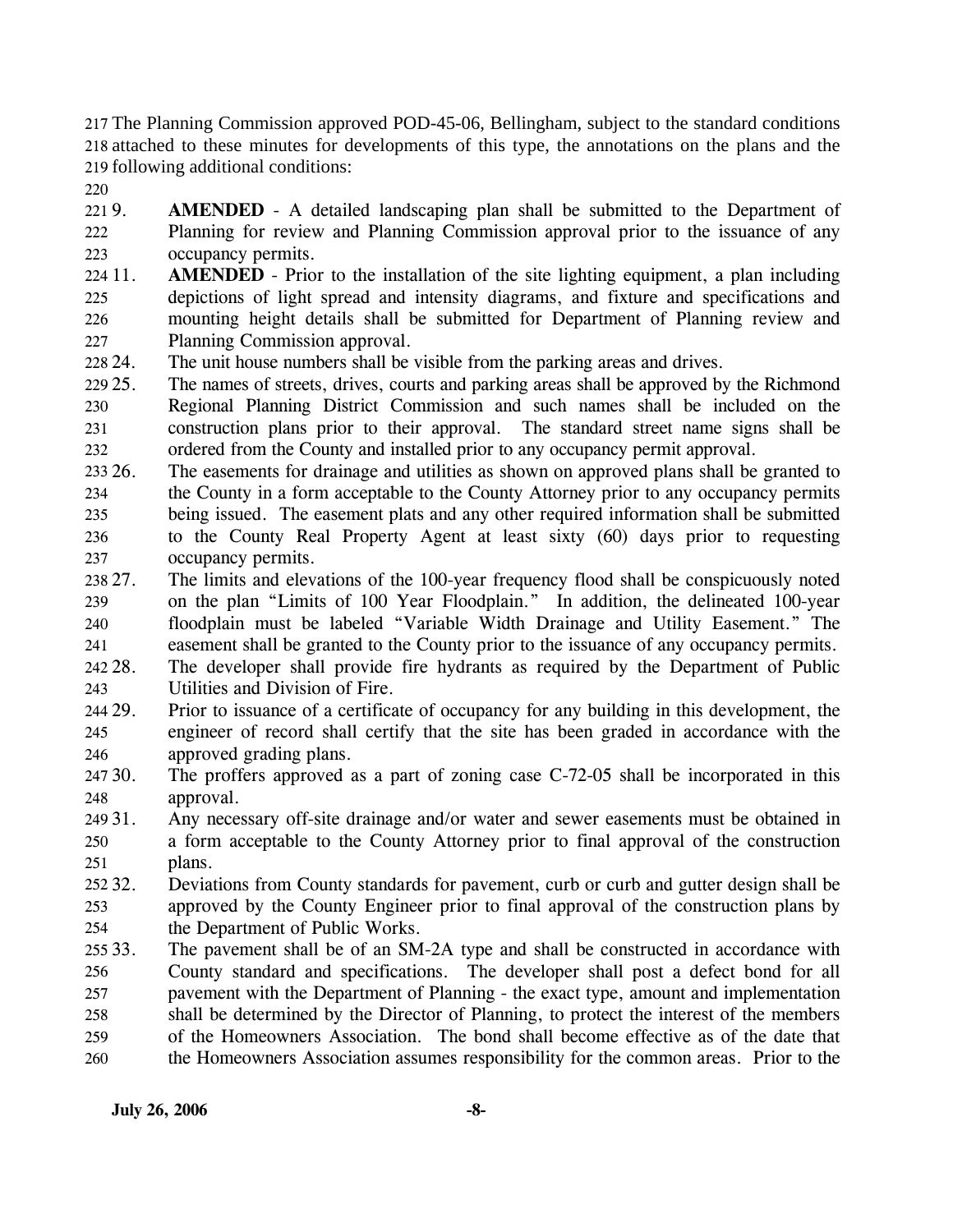261 262 issuance of the last Certificate of Occupancy, a professional engineer must certify that the roads have been designed and constructed in accordance with County standards.

263 34. 264 265 Insurance Services Office (ISO) calculations must be included with the plans and contracts and must be approved by the Department of Public Utilities prior to the issuance of a building permit.

266 35. 267 268 Approval of the construction plans by the Department of Public Works does not establish the curb and gutter elevations along the Henrico County maintained right-ofway. The elevations will be set by Henrico County.

269 36. 270 271 272 273 The location of all existing and proposed utility and mechanical equipment (including HVAC units, electric meters, junction and accessory boxes, transformers, and generators) shall be identified on the landscape plans. All equipment shall be screened by such measures as determined appropriate by the Director of Planning or the Planning Commission at the time of plan approval**.** 

274 37. 275 276 277 278 279 280 281 37. A note in bold lettering shall be provided on the erosion control plan indicating that sediment basins or traps located within buildable areas or building pads shall be reclaimed with engineered fill. All materials shall be deposited and compacted in accordance with the applicable sections of the state building code and geotechnical guidelines established by the engineer. An engineer's report certifying the suitability of the fill materials and its compaction shall be submitted for review and approval by the Director of Planning and Director of Public Works and the Building Official prior to the issuance of any building permit(s) on the affected sites.

282

Next on page 23 of your agenda and located in the Three Chopt District 284 is POD-57-05. This is a reconsideration of The Villas @ Grey Oaks increasing the number of 285 condominiums from 84 to 85. 283 Ms. News -

#### 286 287 **RECONSIDERATION OF A PLAN OF DEVELOPMENT**

288

| POD-57-05              | Youngblood, Tyler & Associates, P.C. for Shady Grove                                                                                                                                                                                                                                                                                                                                                                                                                                                                                                             |
|------------------------|------------------------------------------------------------------------------------------------------------------------------------------------------------------------------------------------------------------------------------------------------------------------------------------------------------------------------------------------------------------------------------------------------------------------------------------------------------------------------------------------------------------------------------------------------------------|
| The Villas @ Grey Oaks | Company, Inc. and Loftis Real Estate & Development, Inc.:                                                                                                                                                                                                                                                                                                                                                                                                                                                                                                        |
| Grey Oaks Park Drive   | Request for reconsideration of a plan of development for<br>approval to increase the number of condominium units from 84<br>to 85, as required by Chapter 24, Section 24-106 of the<br>Henrico County Code. The original approval was for<br>construction of 84, 3,000 square foot, two-story condominium<br>units. The 24.22-acre site is located on the south side of Grey<br>Oaks Park Drive, approximately 0.2 miles east of Pouncey<br>Tract Road on parcel 738-772-9227. The zoning is RTHC,<br>Residential Townhouse District (Conditional). County water |
|                        | and sewer. (Three Chopt)                                                                                                                                                                                                                                                                                                                                                                                                                                                                                                                                         |

289

Is there anyone in the audience in opposition to the reconsideration of 291 POD-57-05, The Villas @ Grey Oaks, in the Three Chopt District? No opposition. With that I 292 would like to make a motion that POD-57-05, The Villas @ Grey Oaks, be approved on the 293 Expedited Agenda. 290 Mr. Branin -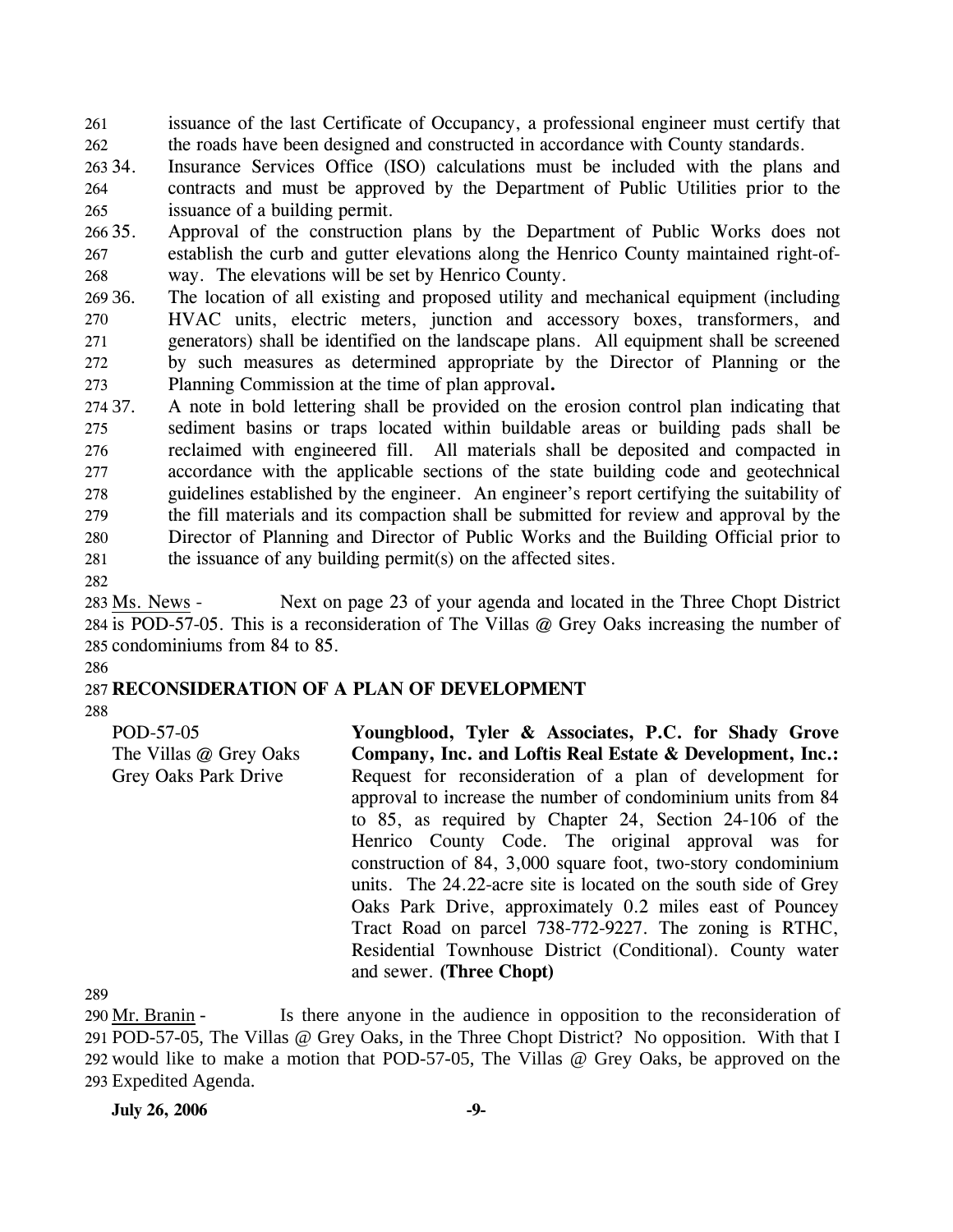294

295 Mr. Vanarsdall - Second.

296

The motion was made by Mr. Branin and seconded by Mr. Vanarsdall. All those in favor say aye…all opposed say nay. The motion passes. 298 297 Mr. Branin -

299

300 The Planning Commission approved POD-57-05, The Villas @ Grey Oaks, subject to the 301 standard conditions attached to these minutes for developments of this type, the annotations on 302 the plans and the following additional conditions:

303

304 9. 305 306 AMENDED - A detailed landscaping plan shall be submitted to the Department of Planning for review and Planning Commission approval prior to the issuance of any occupancy permits.

 $30711.$ 308 309 310 **AMENDED** - Prior to the installation of the site lighting equipment, a plan including depictions of light spread and intensity diagrams, and fixture and specifications and mounting height details shall be submitted for Department of Planning review and Planning Commission approval.

311 24. The unit house numbers shall be visible from the parking areas and drives.

- 312 25. 313 314 315 The names of streets, drives, courts and parking areas shall be approved by the Richmond Regional Planning District Commission and such names shall be included on the construction plans prior to their approval. The standard street name signs shall be ordered from the County and installed prior to any occupancy permit approval.
- 316 26. 317 318 319 320 The easements for drainage and utilities as shown on approved plans shall be granted to the County in a form acceptable to the County Attorney prior to any occupancy permits being issued. The easement plats and any other required information shall be submitted to the County Real Property Agent at least sixty (60) days prior to requesting occupancy permits.
- 321 27. 322 323 324 27. The limits and elevations of the 100-year frequency flood shall be conspicuously noted on the plan "Limits of 100 Year Floodplain." In addition, the delineated 100-year floodplain must be labeled "Variable Width Drainage and Utility Easement." The easement shall be granted to the County prior to the issuance of any occupancy permits.
- 325 28. 326 The developer shall provide fire hydrants as required by the Department of Public Utilities and Division of Fire.
- 327 29. 328 329 Prior to issuance of a certificate of occupancy for any building in this development, the engineer of record shall certify that the site has been graded in accordance with the approved grading plans.
- 30.30. 331 The proffers approved as a part of zoning cases  $C-16C-03$  and  $C-4C-05$  shall be incorporated in this approval.
- 332 31. 333 334 Any necessary off-site drainage and/or water and sewer easements must be obtained in a form acceptable to the County Attorney prior to final approval of the construction plans.
- 335 32. 336 337 Deviations from County standards for pavement, curb or curb and gutter design shall be approved by the County Engineer prior to final approval of the construction plans by the Department of Public Works.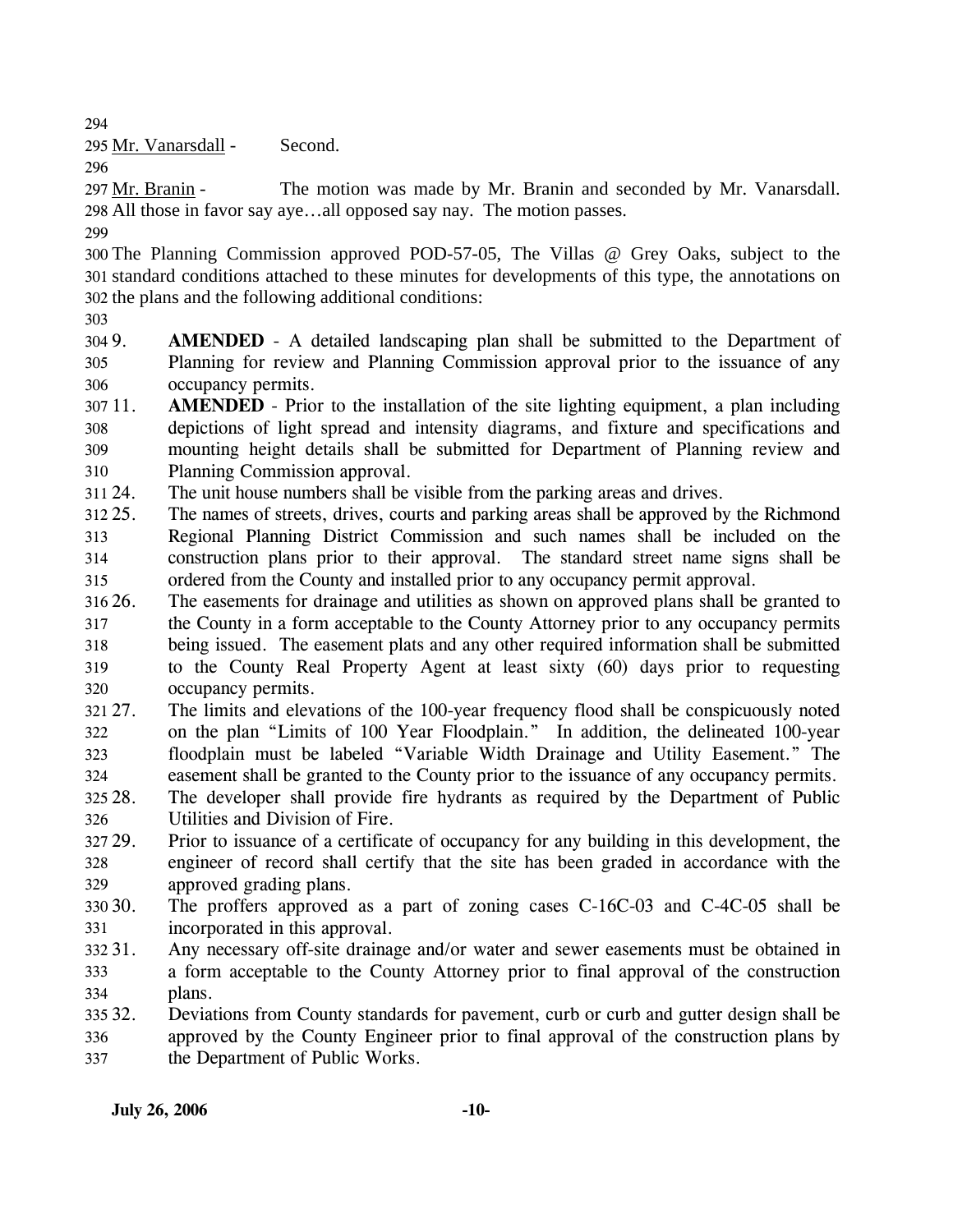338 33. 339 340 341 342 343 344 345 The pavement shall be of an SM-2A type and shall be constructed in accordance with County standard and specifications. The developer shall post a defect bond for all pavement with the Department of Planning - the exact type, amount and implementation shall be determined by the Director of Planning, to protect the interest of the members of the Homeowners Association. The bond shall become effective as of the date that the Homeowners Association assumes responsibility for the common areas. Prior to the issuance of the last Certificate of Occupancy, a professional engineer must certify that the roads have been designed and constructed in accordance with County standards.

346 34. 347 348 Insurance Services Office (ISO) calculations must be included with the plans and contracts and must be approved by the Department of Public Utilities prior to the issuance of a building permit.

349 35. 350 351 Approval of the construction plans by the Department of Public Works does not establish the curb and gutter elevations along the Henrico County maintained right-ofway. The elevations will be set by Henrico County.

352 36. 353 354 355 356 The location of all existing and proposed utility and mechanical equipment (including HVAC units, electric meters, junction and accessory boxes, transformers, and generators) shall be identified on the landscape plans. All equipment shall be screened by such measures as determined appropriate by the Director of Planning or the Planning Commission at the time of plan approval**.** 

37. 358 359 360 361 362 363 364 37. A note in bold lettering shall be provided on the erosion control plan indicating that sediment basins or traps located within buildable areas or building pads shall be reclaimed with engineered fill. All materials shall be deposited and compacted in accordance with the applicable sections of the state building code and geotechnical guidelines established by the engineer. An engineer's report certifying the suitability of the fill materials and its compaction shall be submitted for review and approval by the Director of Planning and Director of Public Works and the Building Official prior to the issuance of any building permit(s) on the affected sites.

365

The next item, on page 25 of your agenda and located in the Brookland 367 District, is POD-47-06 (Formerly POD-77-77) CVS at Willow Lawn Center, and staff 368 recommends approval. 366 Ms. News -

369

## 370 **PLAN OF DEVELOPMENT**

371

| POD-47-06                | Kimley-Horn & Associates, Inc. for Rebkee Partners               |  |  |
|--------------------------|------------------------------------------------------------------|--|--|
| CVS – Willow Lawn Center | <b>Powhatan, LLC:</b> Request for approval of a plan of          |  |  |
| - Willow Lawn and        | development as required by Chapter 24, Section 24-106 of the     |  |  |
| W. Broad Street          | Henrico County Code, to construct a shopping center consisting   |  |  |
| (Formerly POD-77-77)     | of a one-story, 12,900 square foot pharmacy and a two-story,     |  |  |
|                          | 35,800 square foot office/retail building. The 3.44-acre site is |  |  |
|                          | located at the northwest corner of the intersection of W. Broad  |  |  |
|                          | <b>Street</b>                                                    |  |  |
|                          | (U. S. Route 250) and Willow Lawn Drive on parcel 773-737-       |  |  |
|                          | 3077. The zoning is B-2, Business District. County water and     |  |  |
|                          | sewer. (Brookland)                                               |  |  |
| <b>July 26, 2006</b>     | -11-                                                             |  |  |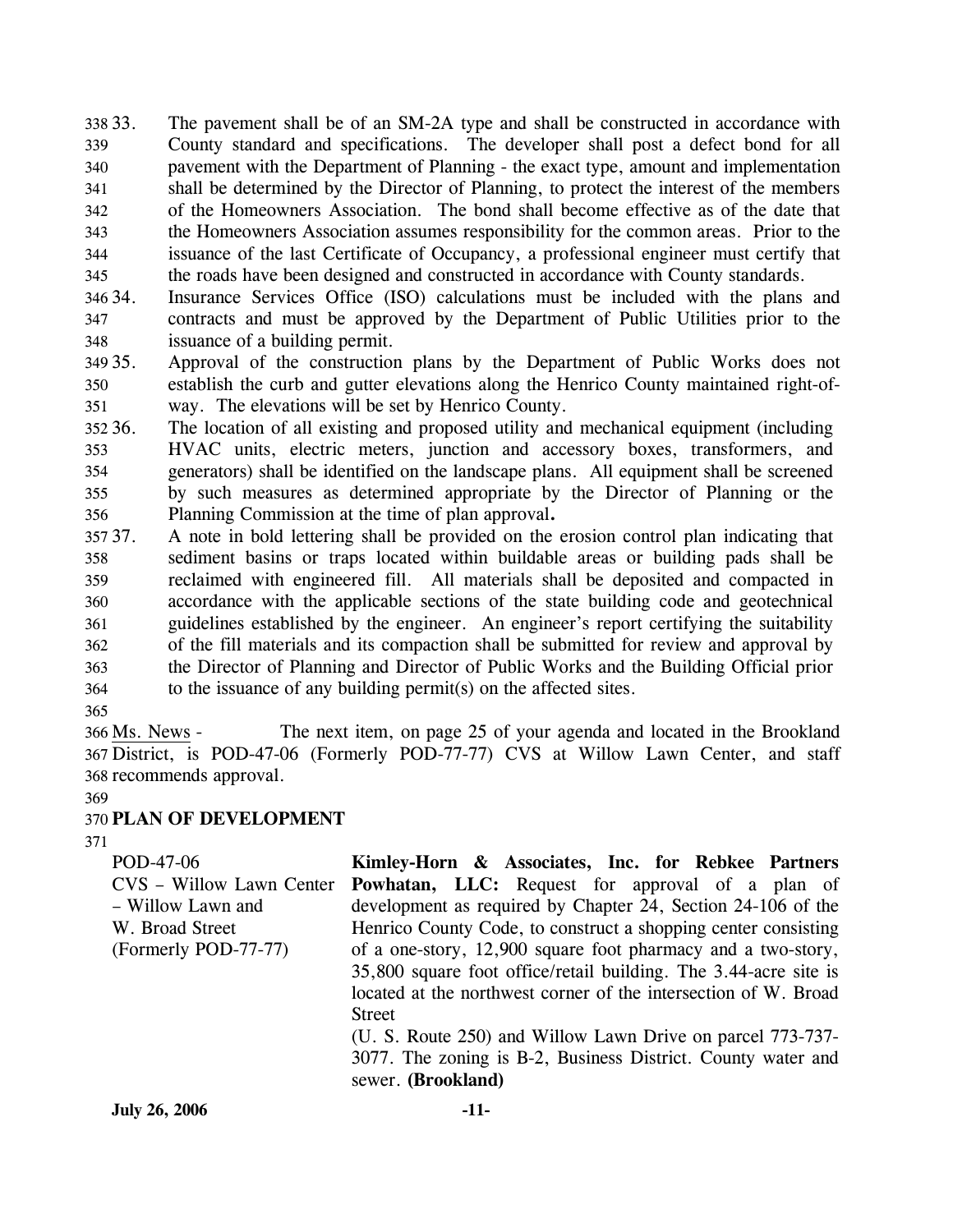372

373

Is there anyone in the audience in opposition to POD-47-06, CVS – 375 Willow Lawn Center, in the Brookland District? No opposition. 374 Mr. Branin -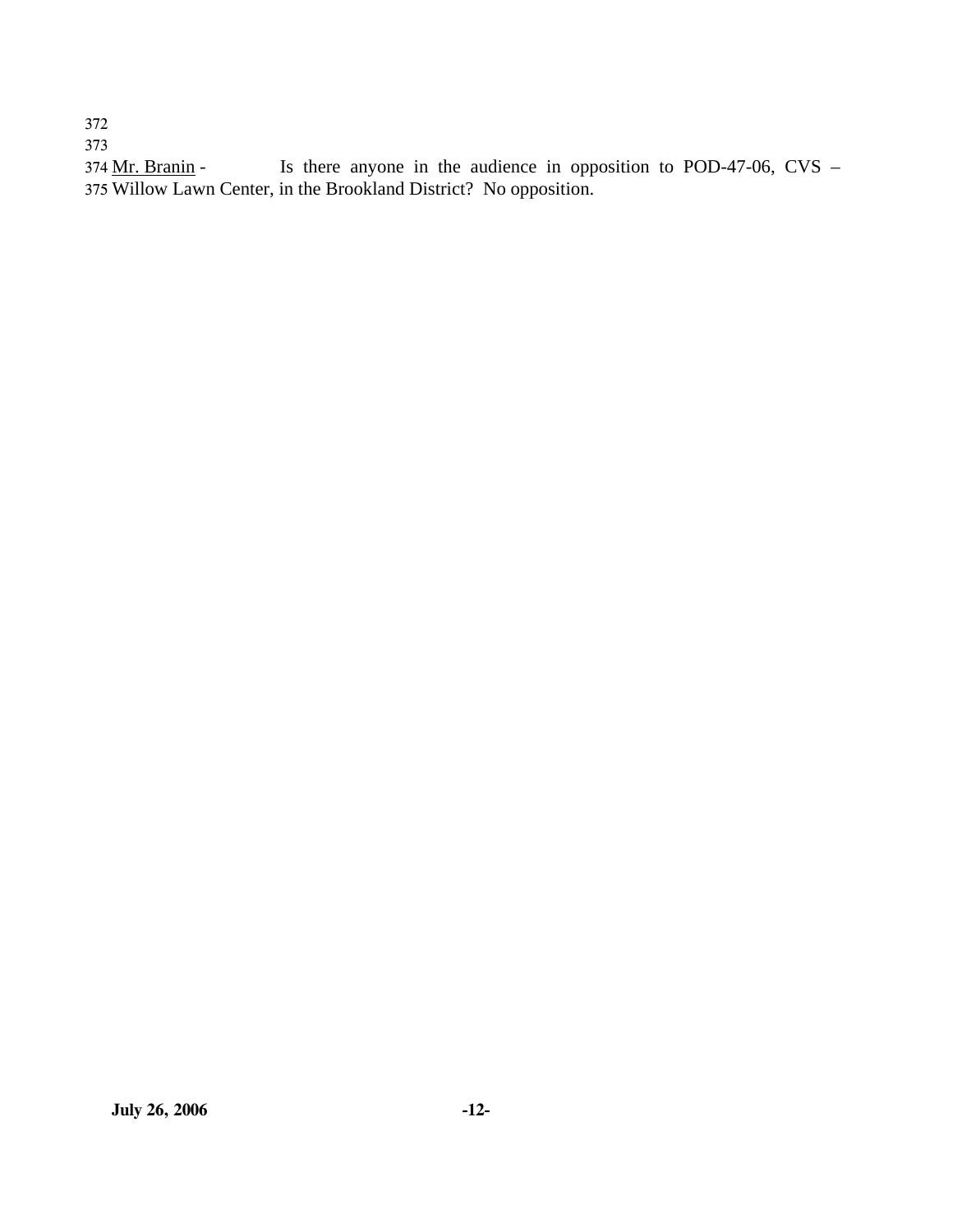With that, I move POD-47-06, CVS, be approved on the Expedited 377 Agenda with the annotations on the plans, the standard conditions for developments of this type 378 and the following additional conditions, Nos. 9 and 11 amended and Nos. 24 through 40. 376 Mr. Vanarsdall -

379

380 Mrs. Jones - Second.

381

The motion was made by Mr. Vanarsdall and seconded by Mrs. Jones. All 383 those in favor say aye...all opposed say nay. The motion passes. 382 Mr. Branin -

384

385 The Planning Commission approved POD-47-06 (Formerly POD-77-77), CVS – Willow Lawn 386 Center, subject to the standard conditions attached to these minutes for developments of this 387 type, the annotations on the plans and the following additional conditions:

388

389 9. 390 391 **AMENDED** - A detailed landscaping plan shall be submitted to the Department of Planning for review and Planning Commission approval prior to the issuance of any occupancy permits.

392 11. 393 394 395 **AMENDED** - Prior to the installation of the site lighting equipment, a plan including depictions of light spread and intensity diagrams, and fixture and specifications and mounting height details shall be submitted for Department of Planning review and Planning Commission approval.

396 24. Only retail business establishments permitted in a B-2 zone may be located in this center.

397 25. 398 The ground area covered by all the buildings shall not exceed in the aggregate 25 percent of the total site area.

399 26. No merchandise shall be displayed or stored outside of the building(s) or on sidewalk(s).

 $400\,27$ . 401 402 403 The right-of-way for widening of Willow Lawn Drive as shown on approved plans shall be dedicated to the County prior to any occupancy permits being issued. The right-ofway dedication plat and any other required information shall be submitted to the County Real Property Agent at least sixty (60) days prior to requesting occupancy permits.

- 404 28. 405 406 407 408 The easements for drainage and utilities as shown on approved plans shall be granted to the County in a form acceptable to the County Attorney prior to any occupancy permits being issued. The easement plats and any other required information shall be submitted to the County Real Property Agent at least sixty (60) days prior to requesting occupancy permits.
- 409 29. 410 29. The entrances and drainage facilities on W. Broad Street (U.S. Route 250) shall be approved by the Virginia Department of Transportation and the County.

411 30. 412 413 A notice of completion form, certifying that the requirements of the Virginia Department of Transportation entrances permit have been completed, shall be submitted to the Department of Planning prior to any occupancy permits being issued.

414 31. 415 The developer shall provide fire hydrants as required by the Department of Public Utilities and Division of Fire.

416 32. Outside storage shall not be permitted.

417 33. 418 33. Deviations from County standards for pavement, curb or curb and gutter design shall be approved by the County Engineer prior to final approval of the construction plans by the

419 Department of Public Works**.** 

420 34. The loading areas shall be subject to the requirements of Chapter 24, Section 24-97(b) of

**July 26, 2006 -13-**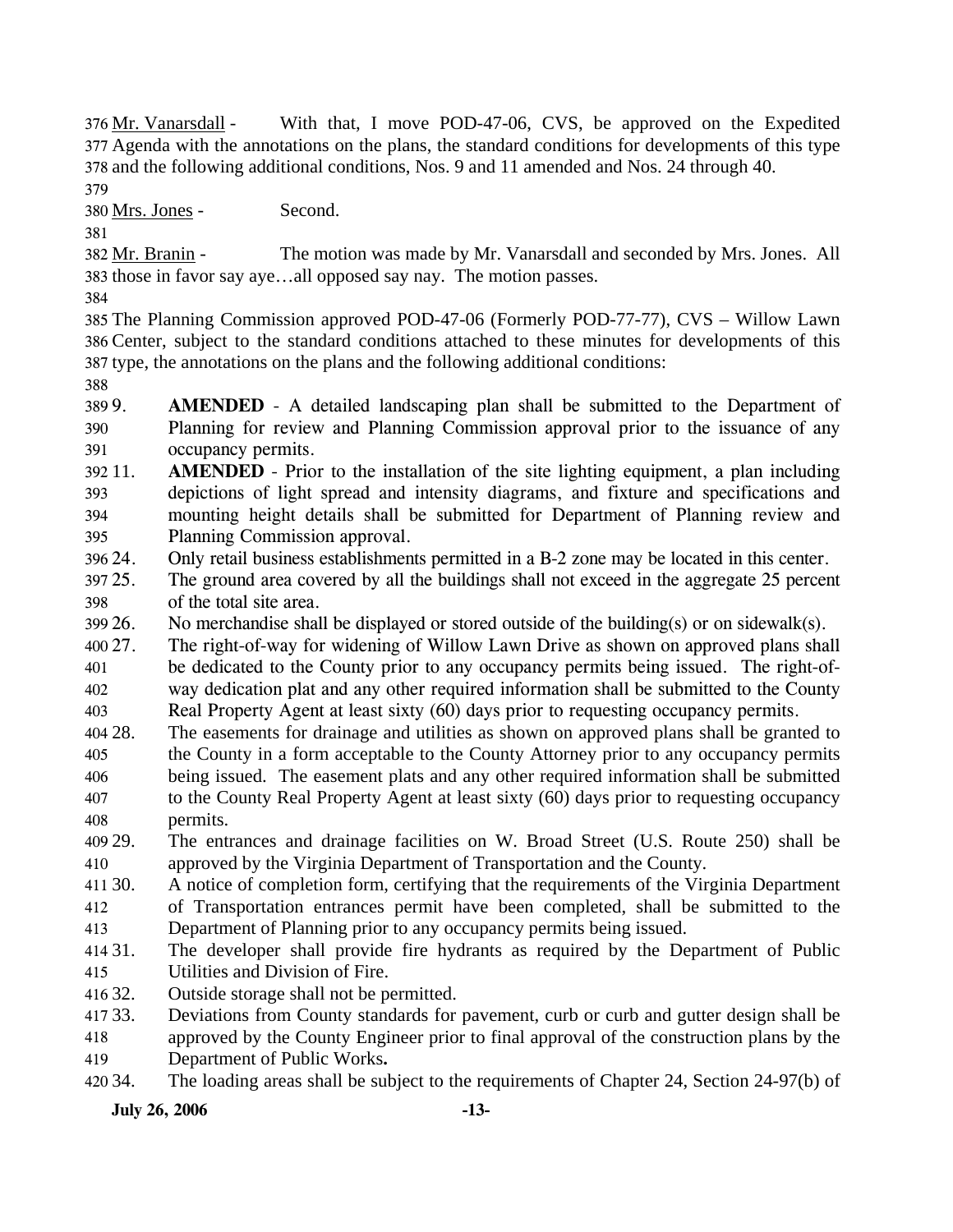421 the Henrico County Code.

422 35. 423 424 In the event of any traffic backup which blocks the public right-of-way as a result of congestion caused by the drive-up facilities, the owner/occupant shall close the drive-up facilities until a solution can be designed to prevent traffic backup.

425 36. 426 427 Insurance Services Office (ISO) calculations must be included with the plans and contracts and must be approved by the Department of Public Utilities prior to the issuance of a building permit.

428 37. 429 430 Approval of the construction plans by the Department of Public Works does not establish the curb and gutter elevations along the Henrico County maintained right-of-way. The elevations will be set by Henrico County.

431 38. 432 433 434 Approval of the construction plans by the Department of Public Works does not establish the curb and gutter elevations along the Virginia Department of Transportation maintained rightof-way. The elevations will be set by the contractor and approved by the Virginia Department of Transportation.

435 39. 436 437 438 439 The location of all existing and proposed utility and mechanical equipment (including HVAC units, electric meters, junction and accessory boxes, transformers, and generators) shall be identified on the landscape plans. All equipment shall be screened by such measures as determined appropriate by the Director of Planning or the Planning Commission at the time of plan approval.

440 40. 441 Except for junction boxes, meters, and existing overhead utility lines, and for technical or environmental reasons, all utility lines shall be underground.

442

Next on page 27 of your agenda and located in the Varina District is POD-48-06, Midview Child Center (POD-32-04 Expired). There is an addendum item on 444 445 page 3 of your addendum that indicates that the revised plan providing right-of-way dedication 446 has been received and is acceptable. It is actually in your agenda, and staff can recommend 447 approval of this POD. 443 Ms. News -

448

# 449 **PLAN OF DEVELOPMENT**

450

POD-48-06 Midview Child Center – Midview Road and New Market Road (POD-32-04 Expired) **Bay Design Group, P.C. for Reginald H. Webb and Midview Child Development Center, LLC:** Request for approval of a plan of development as required by Chapter 24, Section 24-106 of the Henrico County Code, to construct a 9,441 square foot day care facility with associated parking. The 1.67-acre site is located on the southeast corner of the intersection of New Market Road (State Route 5) and Midview Road on parcel 803-701-3978. The zoning is B-1C, Business District (Conditional). County water and sewer. **(Varina)** 

451

Is there anyone in the audience opposed to POD-48-06, Midview Child 453 Center, in the Varina District. No opposition. Mr. Jernigan. 452 Mr. Branin -

454

Mr. Chairman, with that, I will move for approval of POD-48-06, 456 Midview Child Center, subject to the conditions for developments of this type and the 455 Mr. Jernigan -

**July 26, 2006 -14-**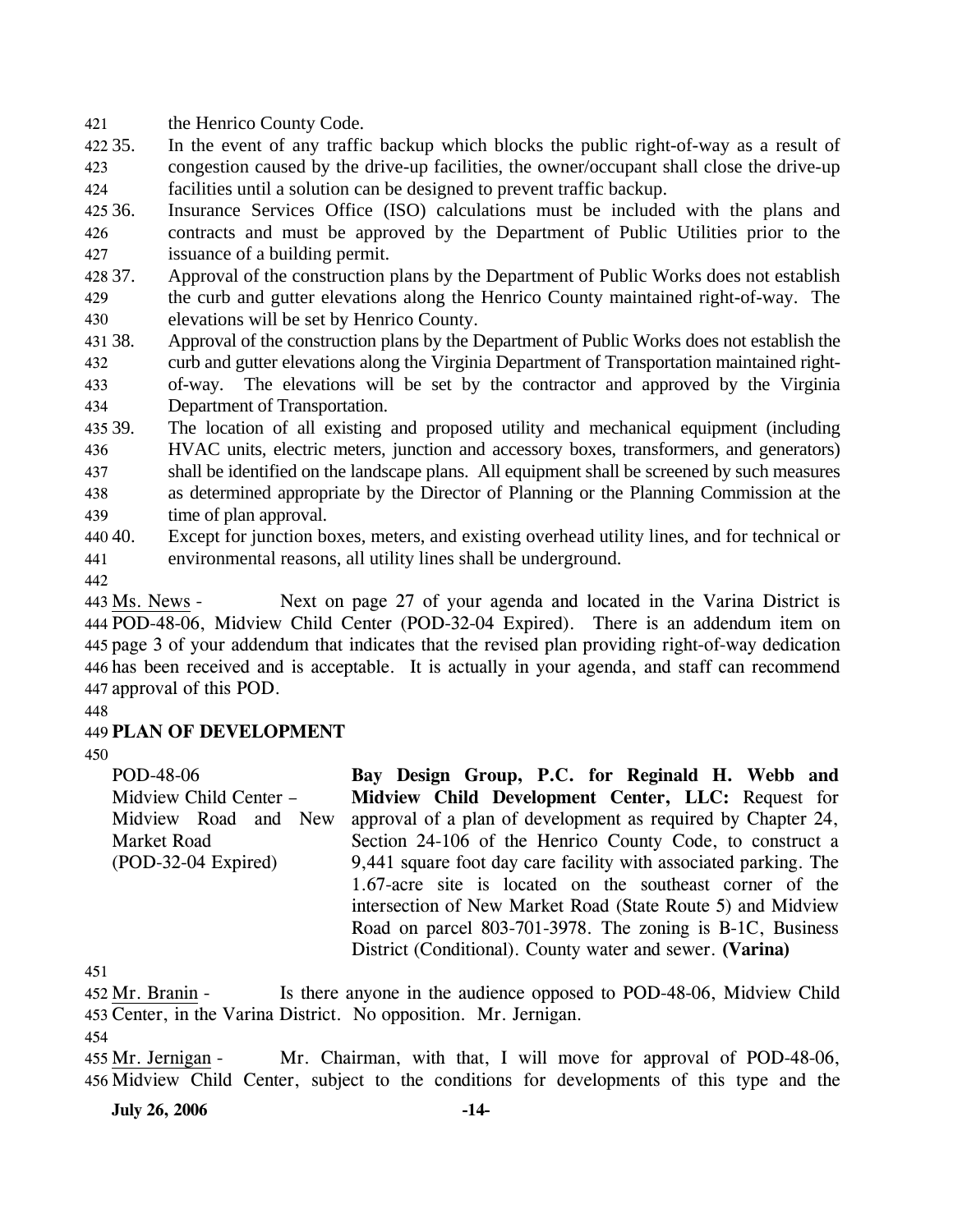457 following additional conditions Nos. 24 through 36 and staff's recommendation on the 458 addendum.

459

460 Mr. Vanarsdall - Second.

461

The motion was made by Mr. Jernigan and seconded by Mr. Vanarsdall. All in favor say aye…all opposed say nay. The motion passes. 463 462 Mr. Branin -

464

465 The Planning Commission approved POD-48-06, Midview Child Center (POD-32-04 Expired) 466 subject to the standard conditions attached to these minutes for developments of this type, the 467 annotations on the plans and the following additional conditions:

468

469 24. 470 471 472 473 The easements for drainage and utilities as shown on approved plans shall be granted to the County in a form acceptable to the County Attorney prior to any occupancy permits being issued. The easement plats and any other required information shall be submitted to the County Real Property Agent at least sixty (60) days prior to requesting occupancy permits.

- 474 25. 475 25. The entrances and drainage facilities on New Market Road (State Route 5) shall be approved by the Virginia Department of Transportation and the County.
- 476 26. 477 478 26. A notice of completion form, certifying that the requirements of the Virginia Department of Transportation entrances permit have been completed, shall be submitted to the Department of Planning prior to any occupancy permits being issued.
- 479 27. 480 The developer shall provide fire hydrants as required by the Department of Public Utilities and Division of Fire.
- 481 28. 482 28. A standard concrete sidewalk shall be provided along the east side of New Market Road.
- 483 29. 484 The proffers approved as a part of zoning case C-34C-03 shall be incorporated in this approval.
- 485 30. 30. Prior to issuance of a building permit, the developer must furnish a letter from **Dominion Virginia Power** stating that this proposed development does not conflict with their facilities. 486 487
- 488 31. 489 490 Any necessary off-site drainage and/or water and sewer easements must be obtained in a form acceptable to the County Attorney prior to final approval of the construction plans.
- 491 32. 492 493 32. Deviations from County standards for pavement, curb or curb and gutter design shall be approved by the County Engineer prior to final approval of the construction plans by the Department of Public Works.
- 494 33. 495 496 Insurance Services Office (ISO) calculations must be included with the plans and contracts and must be approved by the Department of Public Utilities prior to the issuance of a building permit.
- 497 34. 498 499 500 34. Approval of the construction plans by the Department of Public Works does not establish the curb and gutter elevations along the Virginia Department of Transportation maintained right-of-way. The elevations will be set by the contractor and approved by the Virginia Department of Transportation.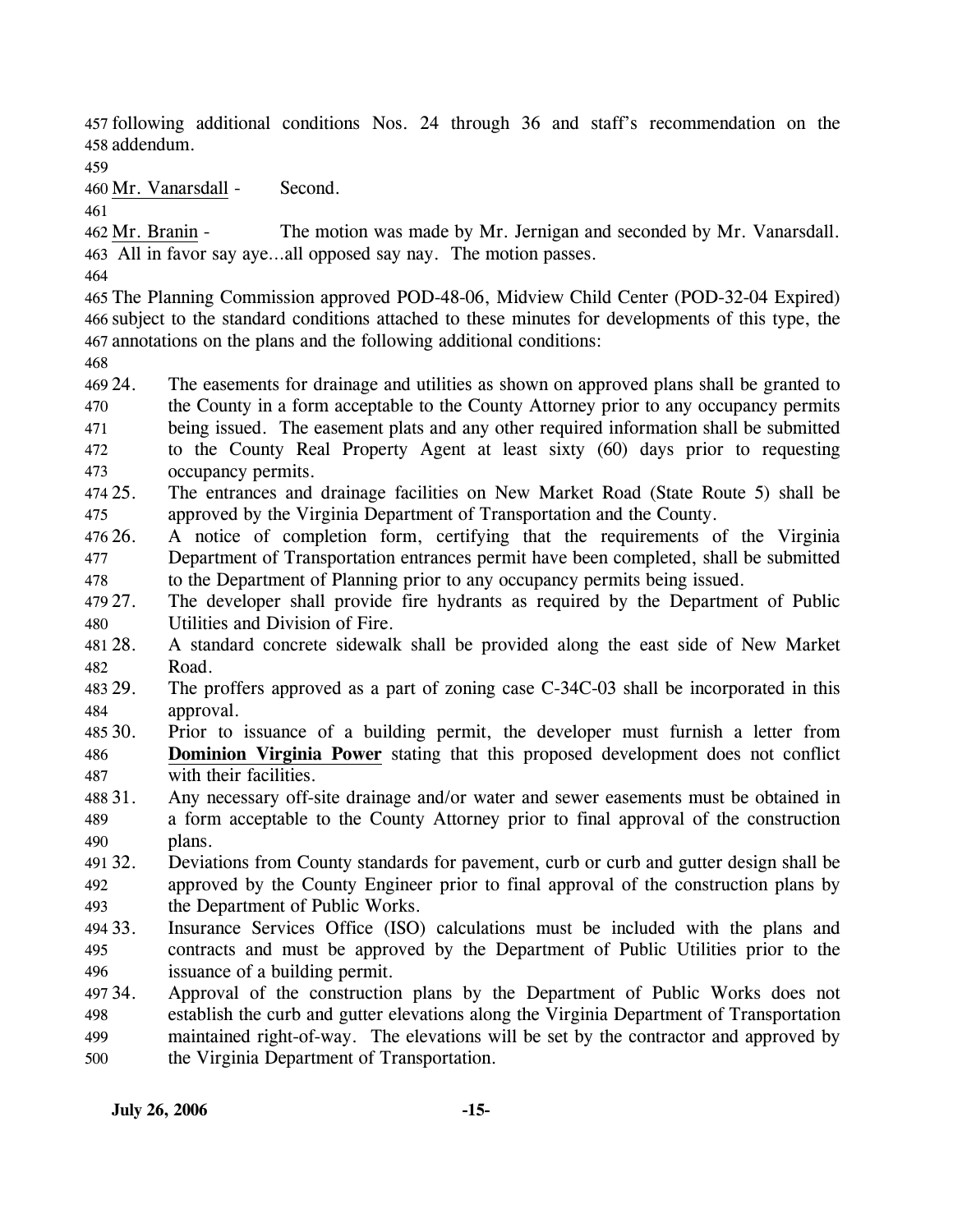$501.35.$ 502 503 504 505 35. The location of all existing and proposed utility and mechanical equipment (including HVAC units, electric meters, junction and accessory boxes, transformers, and generators) shall be identified on the landscape plans. All equipment shall be screened by such measures as determined appropriate by the Director of Planning or the Planning Commission at the time of plan approval**.** 

506 36. 507 Except for junction boxes, meters, and existing overhead utility lines, and for technical or environmental reasons, all utility lines shall be underground.

508

The next item is on page 35 of your agenda and it is located in the Varina 510 District, subdivision Prosperity Estates (July 2006 Plan) for 19 lots. Staff is recommending 511 approval. 509 Ms. News -

512

## 513 **SUBDIVISION**

514

| <b>Prosperity Estates</b> | Engineering Design Associates for Daphne S. Ratcliffe, and   |
|---------------------------|--------------------------------------------------------------|
| (July 2006 Plan)          | Robert T. & Armendam Royster: The 28.54-acre site            |
| 4951 Darbytown Road       | proposed for a subdivision of 19 single-family homes is      |
|                           | located on the south line of Darbytown Road, approximately   |
|                           | 200 feet east of Gill Dale Road on parcels 839-688-6677 and  |
|                           | 839-688-5194. The zoning is A-1, Agricultural District.      |
|                           | Individual well and septic tank/drainfield. (Varina) 19 Lots |

515

Is there anyone in the audience opposed to subdivision Prosperity Estates 517 in the Varina District? No opposition. Mr. Jernigan. 516 Mr. Branin -

518

Mr. Chairman, with that, I will move for approval of subdivision 520 Prosperity Estates (July 2006 Plan), subject to the annotations on the plans, the standard 521 conditions for subdivisions not served by public utilities and the following additional conditions 522 Nos. 11 through 15. 519 Mr. Jernigan -

523

524 Mr. Vanarsdall - Second.

525

The motion was made by Mr. Jernigan and seconded by Mr. Vanarsdall. All in favor say aye…all opposed say nay. The motion passes. 527 526 Mr. Branin -

528

529 The Planning Commission granted conditional approval to subdivision Prosperity Estates (July 530 2006 Plan) subject to the standard conditions attached to these minutes for subdivisions not 531 served by public utilities, the annotations on the plans, and the following additional conditions:

532

533 11. 534 535 The detailed plant list and specifications for the landscaping to be provided within the 25foot-wide planting strip easement along Darbytown Road shall be submitted to the Department of Planning for review and approval prior to recordation of the plat.

536 12. 537 12. A plan shall be submitted prior to recordation of the plat showing the buildable area for each lot to properly recognize the limitations for dwelling unit dimensions and setbacks.

538 Buildable area is that area within which a dwelling unit may legally be located considering

**July 26, 2006 -16-**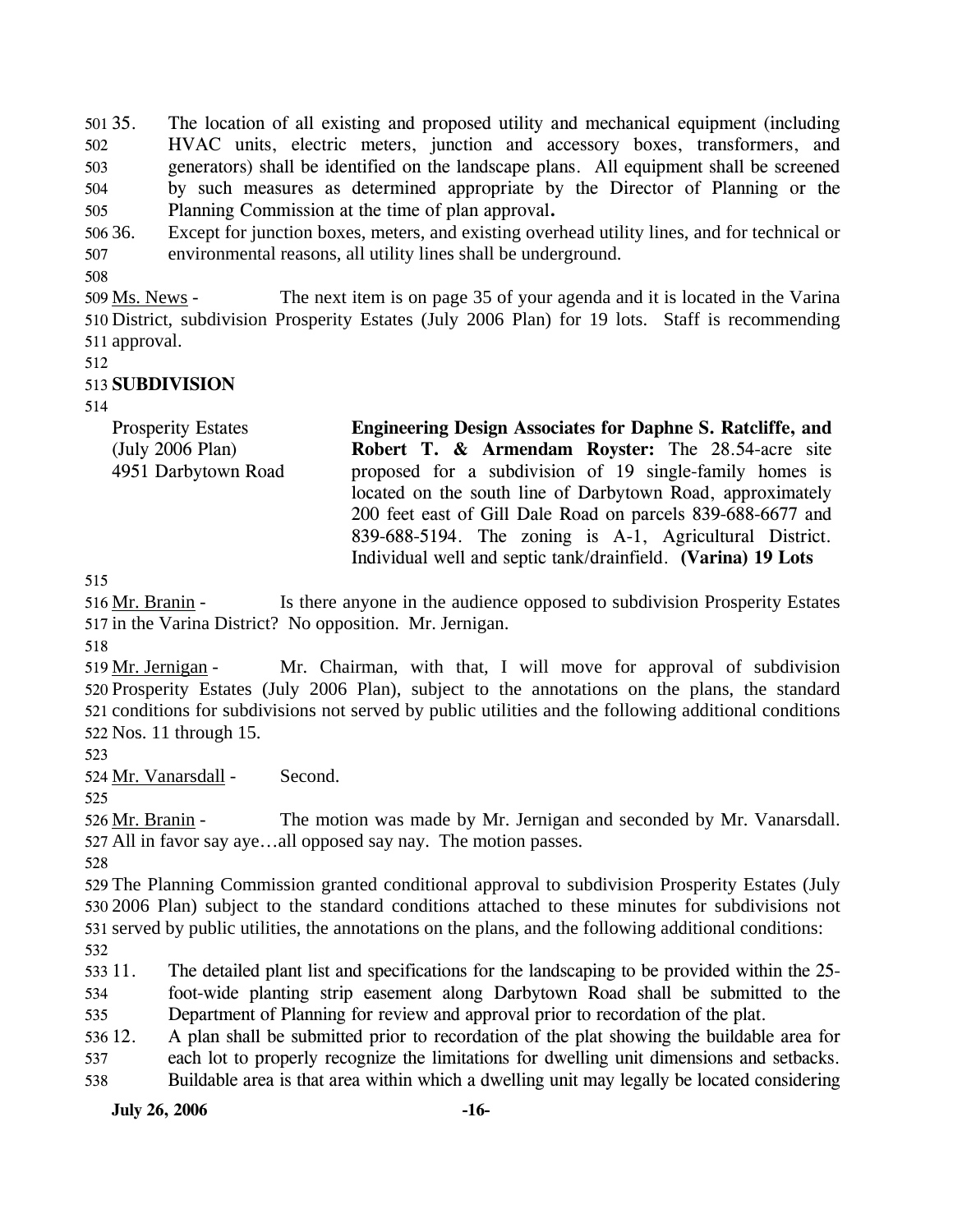539 540 the front yard, side yard, and rear yard setback requirements of Chapter 24, of the Henrico County Code.

541 13. 542 13. Any necessary offsite drainage easements must be obtained prior to approval of the construction plan by the Department of Public Works.

543 14. 544 545 546 547 548 549 550 Any future building lot containing a BMP, sediment basin or trap and located within the buildable area for a principal structure or accessory structure, may be developed with engineered fill. All material shall be deposited and compacted in accordance with the Virginia Uniform Statewide Building Code and geotechnical guidelines established by a professional engineer. A detailed engineering report shall be submitted for the review and approval by the Building Official prior to the issuance of a building permit on the affected lot. A copy of the report and recommendations shall be furnished to the Directors of Planning and Public Works.

551 15. 552 553 Documentation shall be provided from the Health Department approving the vacation of the existing drainfield easement shown on lots 14 and 15 prior to construction plan approval.

554

The final item is on page 36 of your agenda and located in the Three 556 Chopt District, subdivision Morgan Run (July 2006 Plan) for 3 lots. There is an addendum item 557 on page 6 indicating that the revised plan has been provided showing a new layout with the 558 revised right-of-way dedication. There is a revised condition changing the recommended planting 559 strip to 25 feet instead of 20 feet and a revised recommendation for approval. 555 Ms. News -

560

## 561 **SUBDIVISION**

562

Morgan Run (July 2006 Plan) 3110 Church Road **Foster & Miller, P.C. for David E. & Roma W. Hudgins:**  The 1.725-acre site proposed for a subdivision of 3 singlefamily homes is located at the northwest corner of Church Road and Morgan Run Road on parcel 746-756-0664. The zoning is R-3AC, One-Family Residence District (Conditional). County water and sewer. **(Three Chopt) 3 Lots** 

563

Is there anyone in the audience opposed to subdivision Morgan Run in the 565 Three Chopt District? No opposition. With that, I would like to make a motion that Morgan 566 Run (July 2006 Plan) be approved on the Expedited Agenda with, all revisions noted and the 567 annotations to the plans. 564 Mr. Branin -

568

569 Mr. Vanarsdall - Second.

570

The motion was made by Mr. Branin and seconded by Mr. Vanarsdall. All in favor say aye…all opposed say nay. The motion passes. 572 571 Mr. Branin -

573

 The Planning Commission granted conditional approval to subdivision Morgan Run (July 2006 Plan) subject to the standard conditions attached to these minutes for subdivisions served by public utilities, the annotations on the plans, and the following additional conditions: 577

**July 26, 2006 -17-**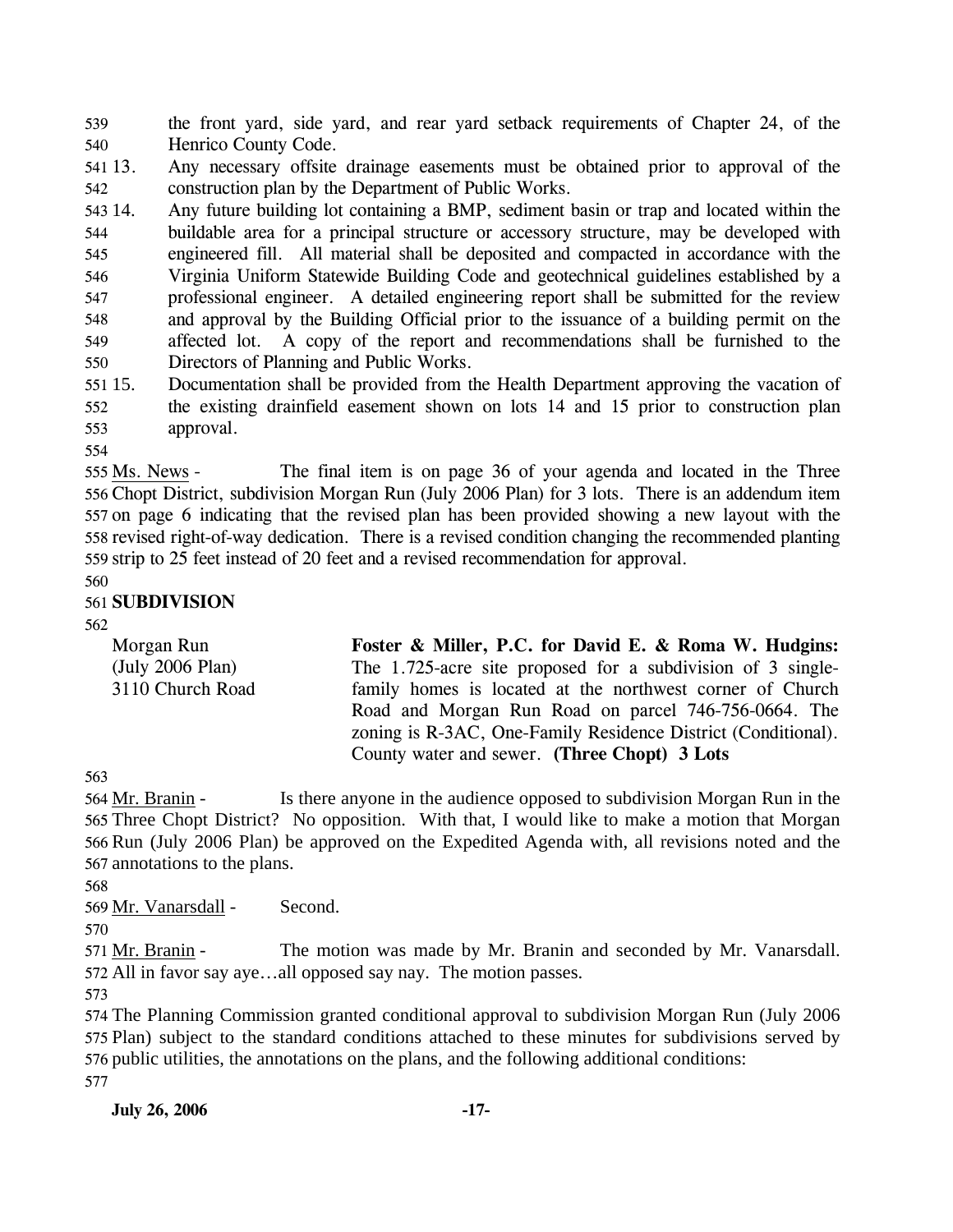578 12. 579 The plan must be redesigned to provide at least the 80 foot minimum lot width required and as regulated by Chapter 24, of the Henrico County Code.

580 13. 581 582 The detailed plant list and specifications for the landscaping to be provided within the 25foot-wide planting strip easement along Lot No. 2 on Church Road shall be submitted to the Department of Planning for review and approval prior to recordation of the plat.

583 14. 14. A plan shall be submitted prior to recordation of the plat showing the buildable area for

584 each lot to properly recognize the limitations for dwelling unit dimensions and setbacks.

585 586 587 Buildable area is that area within which a dwelling unit may legally be located considering the front yard, side yard, and rear yard setback requirements of Chapter 24, of the Henrico County Code.

588 15. 589 The proffers approved as part of zoning case  $C-12C-90$  shall be incorporated in this approval.

590

592

591 Ms. News - Those are all that we have on the Expedited Agenda.

Okay. Next on the agenda would be consideration of extensions of 594 conditional subdivision approvals. What's on the agenda today are simply for informational 595 purposes. This does not require any action by the Planning Commission. I bring your attention 596 to the addendum which indicates that two of the three are not up for extension for various 597 reasons, those being Fisher's Woods and Turner Forest. These are not being provided for your 598 information of extension of conditional approval, but Trivett Woods (May 2002 Plan) is, and 599 that's in the Fairfield District and involves 8 lots and has had 3 previous extensions. 593 Mr. Silber -

600

# 601 **SUBDIVISION EXTENSIONS OF CONDITIONAL APPROVAL**

602

# 603 **FOR INFORMATIONAL PURPOSES ONLY**

604

| <b>Subdivision</b>    | <b>Magisterial</b><br><b>District</b> | Original<br>No. of<br>Lots | <b>Remaining</b><br>Lots | <b>Previous</b><br><b>Extensions</b> | Year(s)<br><b>Extended</b><br>Recom-<br>mended |
|-----------------------|---------------------------------------|----------------------------|--------------------------|--------------------------------------|------------------------------------------------|
| <b>Fisher's Woods</b> | <b>Varina</b>                         | 15                         | 15                       | $\bf{0}$                             | 1-Year                                         |
| (July 2005 Plan)      |                                       |                            |                          |                                      | 7/25/07                                        |
| <b>Trivett Woods</b>  | Fairfield                             | 8                          | 8                        | 3                                    | 1 Year                                         |
| (May 2002 Plan)       |                                       |                            |                          |                                      | 7/25/07                                        |
| <b>Turner Forest</b>  | <u>Varina</u>                         | 62                         | 62                       | $\mathbf 1$                          | <del>1 Year</del>                              |
| (July 2004 Plan)      |                                       |                            |                          |                                      | 7/25/07                                        |

605

606 Mr. Silber - Mr. McGarry, is there anything to add regarding Trivett Woods?

607

608 Mr. McGarry - No. You have covered everything well.

609

Are there any questions by the Commission on the subdivision extensions 611 of conditional approval? Hearing none, we will move on to the agenda to page 2. 610 Mr. Silber -

**July 26, 2006 -18-**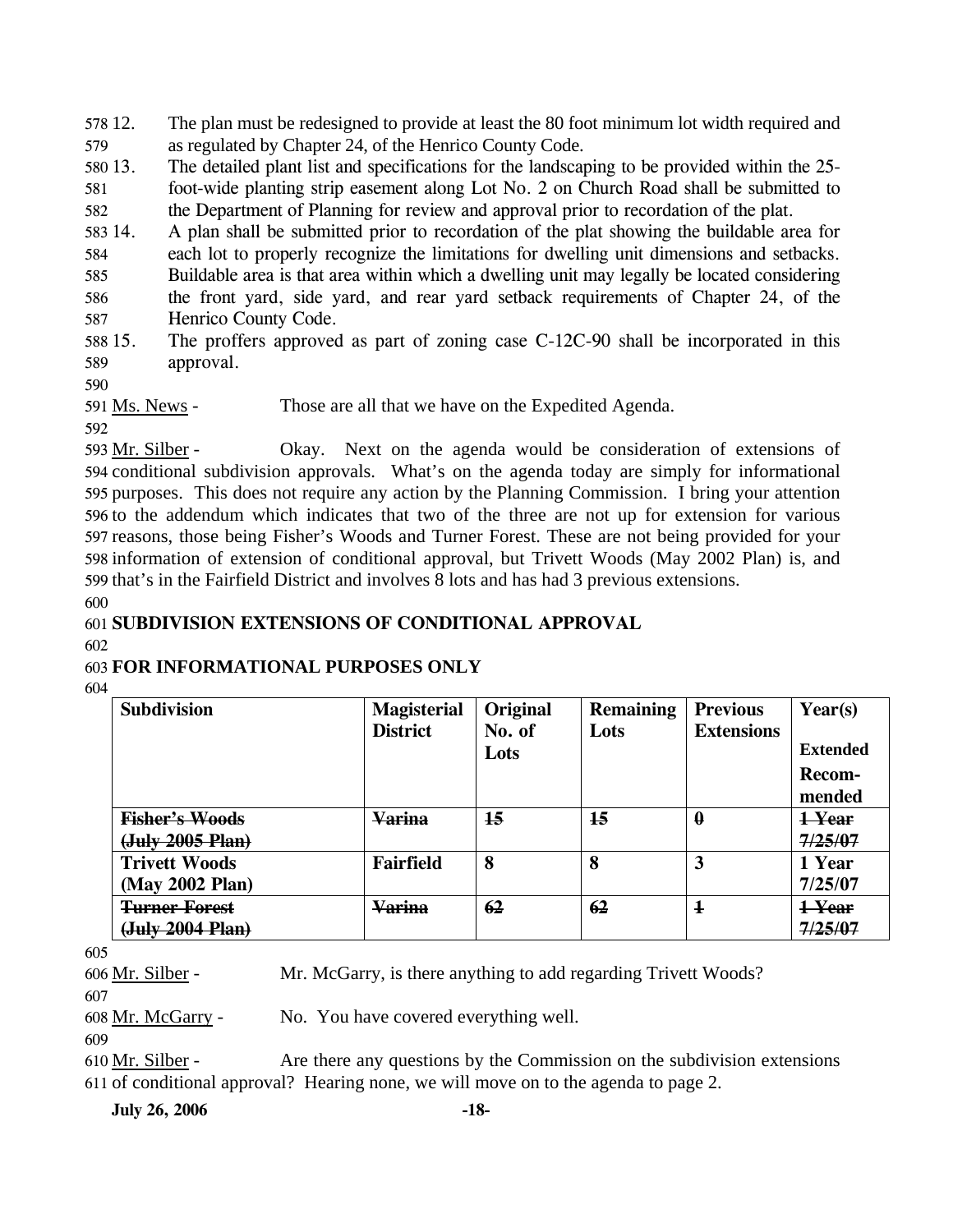#### 612 **TRANSFER OF APPROVAL**

613

| POD-41-05                   | David Durant for Unicorn Holdings LLC: Request for             |
|-----------------------------|----------------------------------------------------------------|
| Brook Run Shopping Center - | transfer of approval as required by Chapter 24, Section 24-106 |
| Parcel 6 – 6020 Brook Road  | of the Henrico County Code from Tetra Group Three LLC to       |
|                             | Unicorn Holdings LLC. The 1.787-acre site is located on the    |
|                             | west line of Brook Road approximately 1,700 feet north of      |
|                             | Brook River Drive, in the Brook Run Shopping Center on         |
|                             | parcel 784-748-8296. The zoning is B-3C, Business District     |
|                             | (Conditional). County water and sewer. (Fairfield)             |

614

Is there anyone in the audience in opposition to the transfer of approval 616 request for POD-41-05, Brook Run Shopping Center, in the Fairfield District? No opposition. Mr. Kennedy. 617 615 Mr. Branin -

618

The subject site is under construction and a certificate of occupancy has 620 been issued at this time. The new owner will be responsible for satisfaction of all conditions in 621 order to obtain a certificate of occupancy. The owner has agreed to and accepts the conditions 622 for compliance that were originally approved and staff can recommend approval. There is some 623 opposition from an adjoining property owner. That property owner has to authorize cross 624 easements for this property and also requires cross-easements for his property. The two parties 625 have not sat down to agree to those cross easements that are necessary and so there is some 626 opposition. As far as this site is concerned, they need a transitional buffer easement on the 627 adjoining property and they also need access easements and sewer easements. The other 628 property requires access easements and emergency access easements. Staff was not a party to 629 that discussion or the disagreement, but some agreement will have to be obtained before they can 630 get a CO. This property does require the easements. The owner is on notice now and the new 631 owner is on notice that no temporary or full CO will be issued until the required easements have 632 been recorded and produced. 619 Mr. Kennedy -

633

634 Mr. Silber - So we can recommend approval.

635

Yes, we can recommend approval at this time. I'm not sure if either of the 637 attorneys wishes to speak. 636 Mr. Kennedy -

638

Mr. Chairman, we do have someone here, as Mike pointed out, that's 640 concerned with this case but is not necessarily in opposition of this approval this morning. He 641 may want to say something and Chuck Rothenberg and feel free to speak. 639 Mr. Vanarsdall -

642

Thank you, sir. Mr. Chairman, members of the Commission, my name is Chuck Rothenberg and I am here today on behalf of Brook Run Sommerset, LLC, the adjoining 644 645 property owner. We don't have any opposition to the transfer of the POD, and I just want to 646 make that clear. We are fine with the project moving forward and we are looking forward to cooperating in good faith with Tetra and Unicorn on obtaining the number of easements that will 647 mutually benefit those parties. We just wanted to make it clear, on the record, that getting either 648 643 Mr. Rothenberg -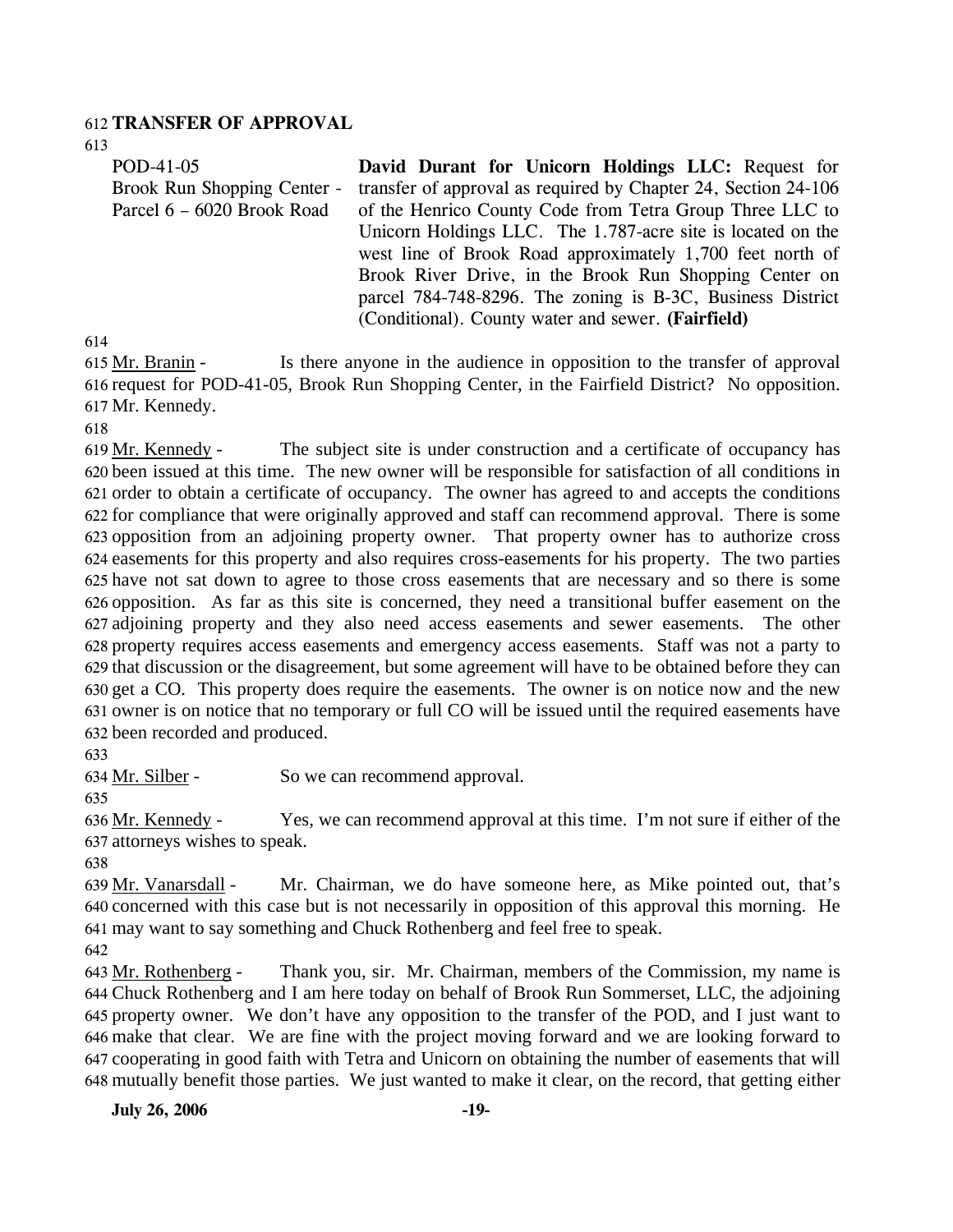649 a temporary or permanent CO is conditioned on obtaining the appropriate easements for my 650 client and I think Mr. Kennedy has done that (unintelligible). So, I really don't have anything 651 else to add.

652

653 Mr. Vanarsdall - Thank you, Chuck.

654

655 Mr. Branin - Mr. Vanarsdall, would you like to hear from the applicant?

656

No, I don't need to hear from the applicant. Mr. Kennedy, I would like to 658 ask you what assurance do they have that a temporary CO and a permanent CO will not be 659 issued? 657 Mr. Vanarsdall -

660

They are conditions of the POD and we are just putting it into the record 662 so that everyone is fully on notice. 661 Mr. Kennedy -

663

Thank you. I wanted to get that on record. I don't have any more 665 questions, Mr. Chairman. 664 Mr. Vanarsdall -

666

667 Mr. Branin - Do any of the other Commissioners have any questions? No questions. 668

All right, I recommend transfer of approval POD-41-05, Brook Run 670 Shopping Center, be approved with the conditions of the original approval and I don't believe I 671 have anything other than what has been said this morning. That's it. 669 Mr. Vanarsdall -

672

673 Mr. Jernigan - Second.

674

The motion was made by Mr. Vanarsdall and seconded by Mr. Jernigan. All in favor say aye…all opposed say nay. The motion passes. 676 675 Mr. Branin -

677

678 The Planning Commission approved the transfer of approval request for POD-41-05 Brook Run 679 Shopping Center – Parcel 6, from Tetra Group Three LLC to Unicorn Holdings LLC, subject to 680 the previous standard and additional conditions approved and accepted by the new owner.

681

# 682 **TRANSFER OF APPROVAL**

683

POD-41-73 ARCO International Latino Market (Formerly M & J Convenience Store) 6111 Staples Mill Road

**Armando Benitez for ARWB, LLC:** Request for transfer of approval as required by Chapter 24, Section 24-106 of the Henrico County Code from Ann Haskell Et Als to ARWB, LLC. The .406-acre site is located on the east line of Staples Mill Road (U.S. Route 33) 200 feet south of Penick Road at 6111 Staples Mill Road on parcel 773-747-8402. The zoning is B-1, Business District. County water and sewer. **(Brookland)** 

684

685

**July 26, 2006** -20-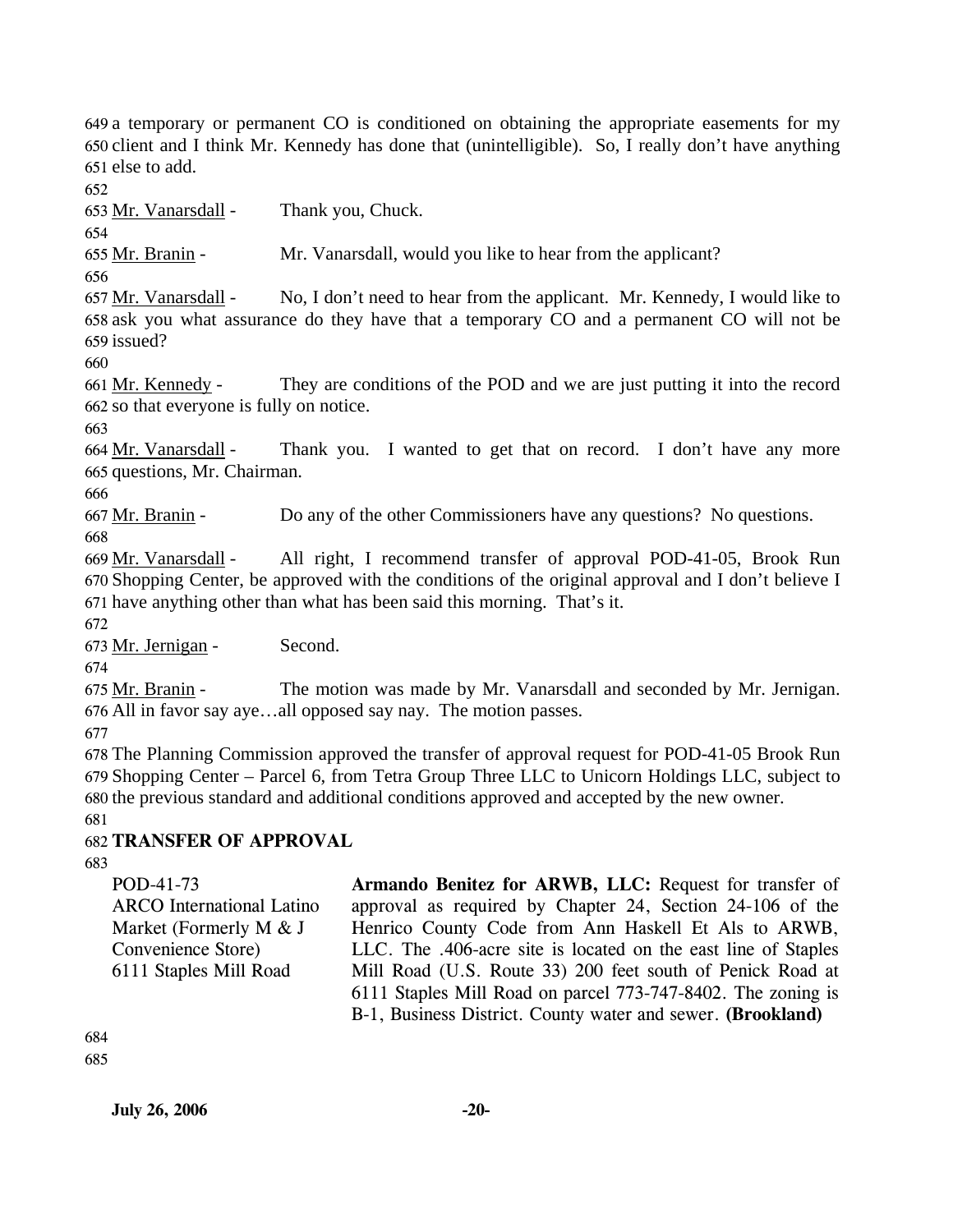Is there anyone in the audience in opposition to this transfer of approval 687 request for POD-41-73, ARCO International Latino Market, in the Brookland District? No 688 opposition. Mr. Kennedy. 686 Mr. Branin -

689

Good morning, again. The new owner has agreed to accept the conditions 691 of the original approval. The applicant has agreed to correct deficiencies that were identified at a 692 site inspection including replacement of regulatory signs, restriping parking, providing wheel stops, replacing missing landscaping, enclosing the dumpster and removing debris and obtaining 693 694 permits for all signs. The owner is here if there are any questions from the Planning 695 Commission and with that we can recommend approval. 690 Mr. Kennedy -

| 697 Mr. Branin -     | Thank you, Mr. Kennedy.                                                     |
|----------------------|-----------------------------------------------------------------------------|
| 698                  |                                                                             |
| 699 Mr. Vanarsdall - | I see that the applicant is here and I would like to speak to Mrs. Benitez. |
| 700                  |                                                                             |
| 701 Mr. Branin -     | You would like to hear from the applicant?                                  |
| 702                  |                                                                             |
| 703 Mr. Vanarsdall - | Yes. That's what I'm trying to find out, if they are here.                  |
| 704                  |                                                                             |
| 705 Mr. Silber -     | Is the applicant here this morning? No?                                     |
| 706                  |                                                                             |
| 707 Mr. Vanarsdall - | Well my question was the hours of operation and I know what it is unde      |

Mr. Vanarsdall - Well, my question was the hours of operation and I know what it is under 708 the zoning. I just wondered what hours are they going to have. Do you know? 707

709

710 Mr. Kennedy - No, they haven't stated that yet.

711

And also I want to find out why the posts are different colors? All of the 713 columns out front look like a rainbow. I don't have any comment on that one way or the other I 714 just wondered for curiosity. So, with that, I will recommend approval of the transfer of approval 715 for POD-41-73, with the conditions on the case and the deficiencies identified in the inspector's 716 report. 712 Mr. Vanarsdall -

717

718 Mr. Jernigan - Second.

719

The motion was made by Mr. Vanarsdall and seconded by Mr. Jernigan. All in favor say aye…all opposed say nay. The motion passes. 721 720 Mr. Branin -

722

 The Planning Commission approved the transfer of approval request for POD-41-73, ARCO International Latino Market (Formerly M & J Convenience Store), from Ann Haskell Et Als to ARWB, LLD, subject to the previous standard and additional conditions approved and accepted by the new owner and the following additional condition:

727

728 729 730 1. A bond in the amount of \$2,000 shall be posted to cover the site deficiencies as identified in the inspection report dated **July 10, 2006** and such deficiencies shall be corrected by **October 31, 2006**.

**July 26, 2006 -21-**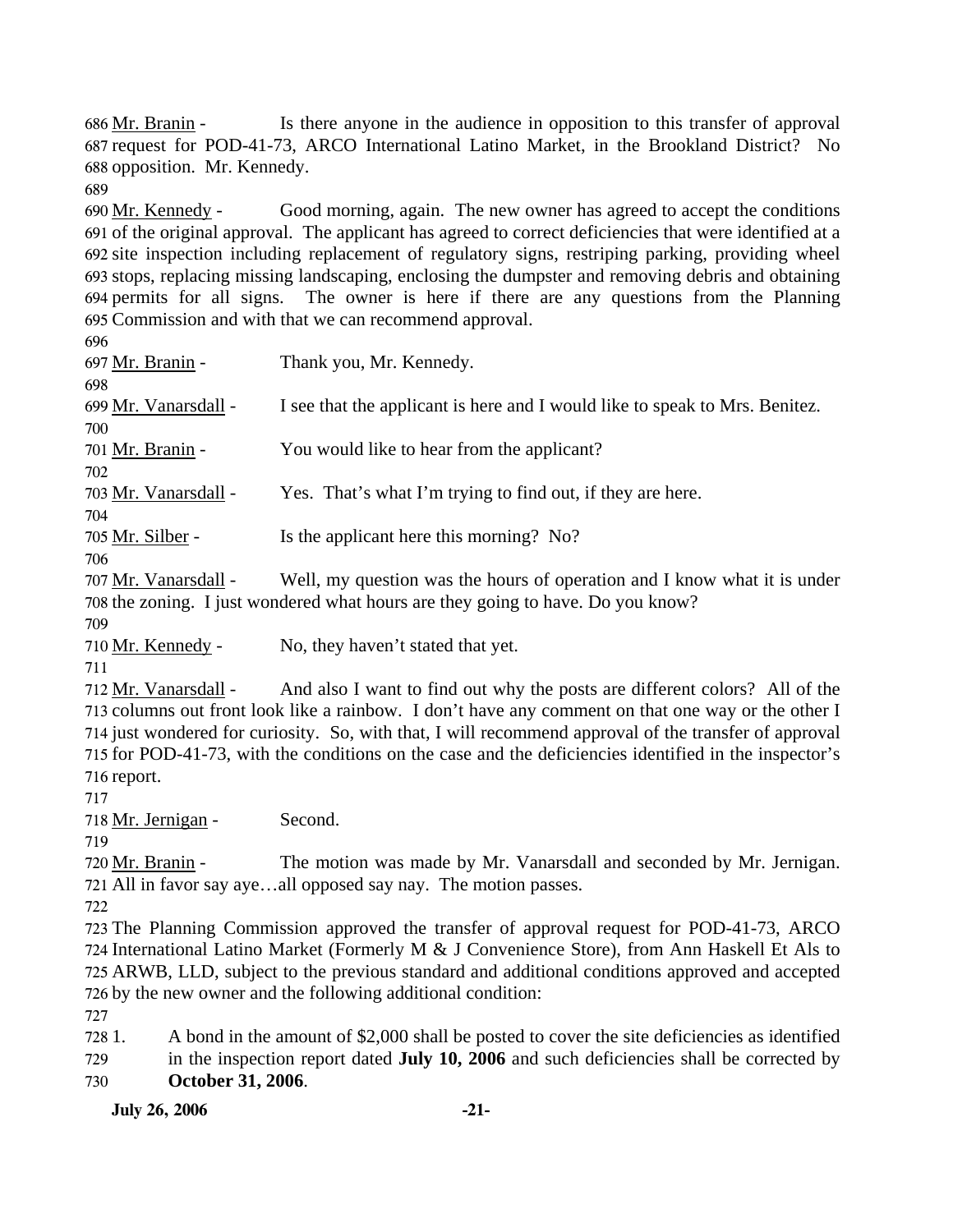#### 731 **LANDSCAPE PLAN**

| <b>July 26, 2006</b>                                                                                                                            | $-22-$                                                                                                                                                                                                                                                                                                                                                                                                                                                                                                                                                                                                                                                                                                                                                                                                                                                                                                                                                                                                                    |
|-------------------------------------------------------------------------------------------------------------------------------------------------|---------------------------------------------------------------------------------------------------------------------------------------------------------------------------------------------------------------------------------------------------------------------------------------------------------------------------------------------------------------------------------------------------------------------------------------------------------------------------------------------------------------------------------------------------------------------------------------------------------------------------------------------------------------------------------------------------------------------------------------------------------------------------------------------------------------------------------------------------------------------------------------------------------------------------------------------------------------------------------------------------------------------------|
| 767 <u>Mr. Vanarsdall</u> -<br>768                                                                                                              | What were you doing, hiding over there?                                                                                                                                                                                                                                                                                                                                                                                                                                                                                                                                                                                                                                                                                                                                                                                                                                                                                                                                                                                   |
| 765 Mr. Branin -<br>766                                                                                                                         | State your name, sir.                                                                                                                                                                                                                                                                                                                                                                                                                                                                                                                                                                                                                                                                                                                                                                                                                                                                                                                                                                                                     |
| 763 Mr. Vanarsdall -<br>764                                                                                                                     | Here he is.                                                                                                                                                                                                                                                                                                                                                                                                                                                                                                                                                                                                                                                                                                                                                                                                                                                                                                                                                                                                               |
| 761 the approval of this.<br>762                                                                                                                |                                                                                                                                                                                                                                                                                                                                                                                                                                                                                                                                                                                                                                                                                                                                                                                                                                                                                                                                                                                                                           |
| 758 anyone.<br>759<br>760 Mrs. Jones -                                                                                                          | I need to have a status report on the BMP arrangement that was critical to                                                                                                                                                                                                                                                                                                                                                                                                                                                                                                                                                                                                                                                                                                                                                                                                                                                                                                                                                |
| 755 Mrs. Jones -<br>756<br>757 Mr. Strauss -                                                                                                    | Mr. Chairman, I would like to hear from the applicant before we move on.<br>Is there anyone here from Studio 39 here this morning? I don't see                                                                                                                                                                                                                                                                                                                                                                                                                                                                                                                                                                                                                                                                                                                                                                                                                                                                            |
| 753 Mr. Branin -<br>754                                                                                                                         | Okay. Are there any questions by Commission members?                                                                                                                                                                                                                                                                                                                                                                                                                                                                                                                                                                                                                                                                                                                                                                                                                                                                                                                                                                      |
| 737 <u>Man In the Aud.</u> -<br>738 heard.<br>739<br>740 Mr. Branin -<br>741<br>742 <u>Mr. Strauss</u> -<br>751 to answer any questions.<br>752 | I'm not necessarily in opposition, sir, but I would like for the case to be<br>Thank you, sir. Mr. Strauss.<br>Thank you, Mr. Chairman, members of the Commission.<br>Staff has<br>743 completed its review of the landscape plan for Section 2 of this development. The Commission<br>744 may recall that the buffer along Sleepy Hollow Forest and Lakewater Drive was approved some<br>745 time ago at the beginning of this project. We have been proceeding with the landscape and<br>746 lighting plans as the building on the site continues. Section one which included the clubhouse<br>747 and buildings on Patterson, was approved last February. This plan includes plantings for the<br>748 interior streets, buildings and typical foundation plantings. With the exception of some minimal<br>749 or minor conflicts with some utilities and fire hydrants, which will have to be adjusted with the<br>750 final plans for signature, staff has no problem and we are recommending approval. I'll be happy |
| 734 Mr. Branin -<br>736                                                                                                                         | Is there anyone in the audience in opposition to landscape plan LP/POD-<br>735 24-05, Grayson Hill - Section Two, in the Tuckahoe District?                                                                                                                                                                                                                                                                                                                                                                                                                                                                                                                                                                                                                                                                                                                                                                                                                                                                               |
| 732<br>$LP/POD-24-05$<br>Grayson Hill - Section Two<br>Patterson Avenue<br>733                                                                  | <b>Studio 39:</b> Request for approval of a landscape plan for<br>section two, as required by Chapter 24, Sections 24-106 and<br>24-106.2 of the Henrico County Code. The 23.12-acre site is<br>located along the east line of Gaskins Road, approximately<br>450 feet south of Patterson Avenue on part of parcels 745-740-<br>7668. The zoning is RTHC, Residential Townhouse District<br>(Conditional). (Tuckahoe)                                                                                                                                                                                                                                                                                                                                                                                                                                                                                                                                                                                                     |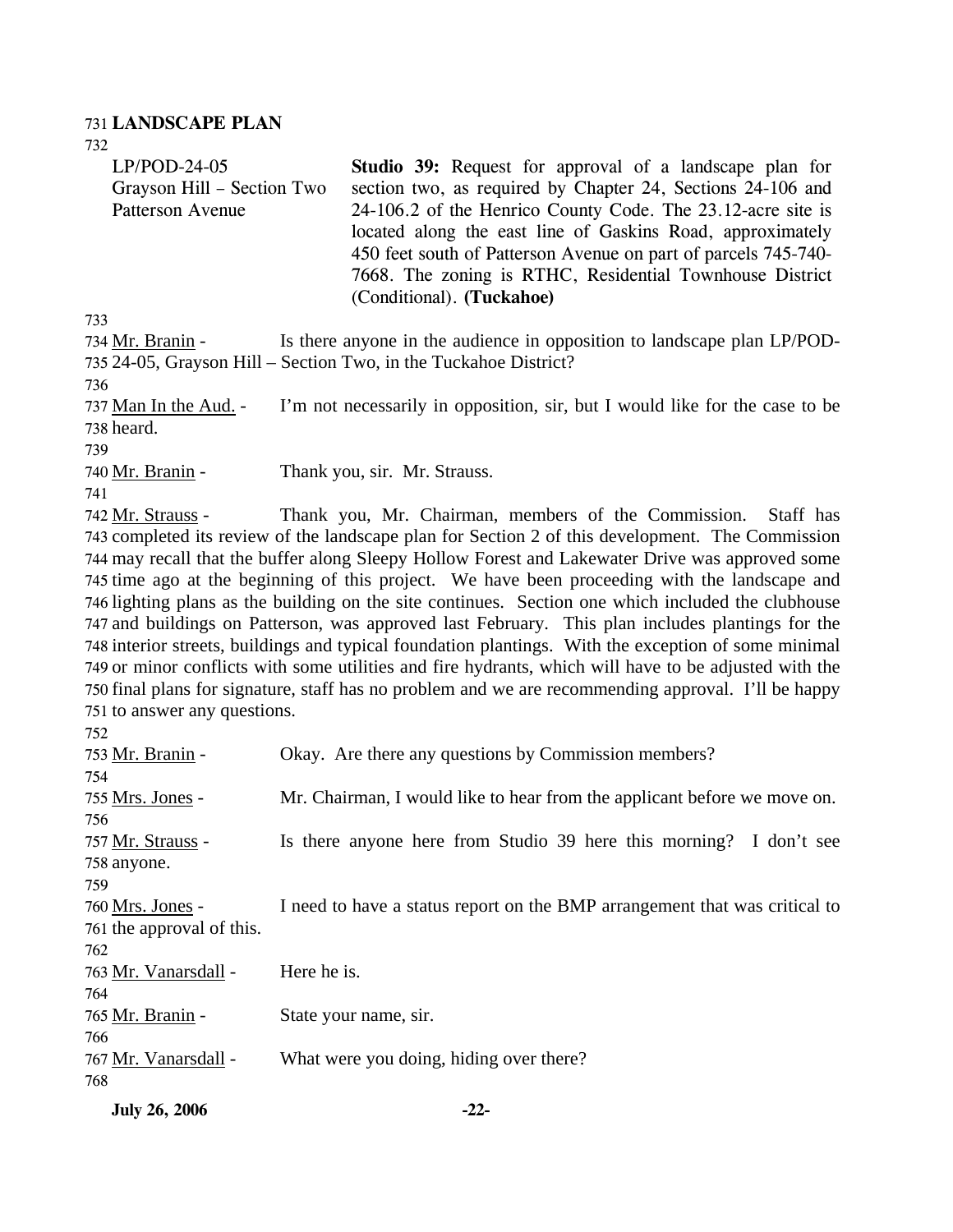Mr. Chairman, members of the Commission, my name is Jim Theobald 770 and I'm here, as of a moment ago, on behalf of Gummenick Properties. The BMP over the 771 Derby has been completed, totally installed finished. They are extremely happy. They have 772 written a letter expressing that, which I will forward a copy to you, and have been in contact with 773 Mr. Shields. And, again, he is prepared to sign the deed to the Homeowner's Association, and I 774 have been in contact with Mr. Calhoun at the Derby and they have just been a little behind. The 775 rest of us have informed our HOAs. So, all teed up, works done, and looks good. 769 Mr. Theobald -776 777 Mr. Vanarsdall - I thought that was going to be underground. 778 We filled in an existing BMP, over on Lakewater Drive, which is a part of 780 the Derby Subdivision that Mr. Shield developed and seeded it, landscaped it and took out a very 781 bad condition out of that neighborhood. 779 Mr. Theobald -782 783 Mr. Vanarsdall - They put a fountain in it too. 784 When that is finished, would you please inform me so that I know that we 786 have completely finished this arrangement? 785 Mrs. Jones -787 The only thing left is to literally have the deed transferred into their 789 association. We have done all of the title work and Mr. Shield, right now, is calling me weekly 790 ready to sign. So, we are all set. 788 Mr. Theobald -791 792 Mrs. Jones - Thank you. 793 794 Mr. Branin - Thank you, sir. Do you have any other questions? 795 796 Mrs. Jones - Not for Mr. Theobald. 797 798 Mr. Branin - From any other Planning Commissioners? 799 800 Mr. Strauss - Mr. Chairman, I think this gentleman would like to say something. 801 802 Mr. Branin - All right. Sir, if you could state your name when you come down. 803 Good morning. My name is Bruce Wright and I live at 800 Lakewater Drive in Henrico County. Thank you for allowing me to speak this morning. In conjunction 805 806 with the approval of the landscaping plan of phase two of this development, I would just like to 807 point out that the areas of the buffer behind Lakewater Drive, the easternmost buffer of the 804 Mr. Wright -

808 property. The areas that are only 50 feet wide and are, particularly those around the former, let's 809 call it the butt end of Avalon Drive, the deadend of Avalon Drive. If you have driven along 810 Lakewater Drive in recent months you can see the large townhouse buildings that have been 811 constructed and view those from the Westmoor development. You will see that the massing 812 effect that we spoke of during the public hearings on the rezoning case is real and that the supplemental landscaping that was proffered and done is, though clearly designed to attempt to 813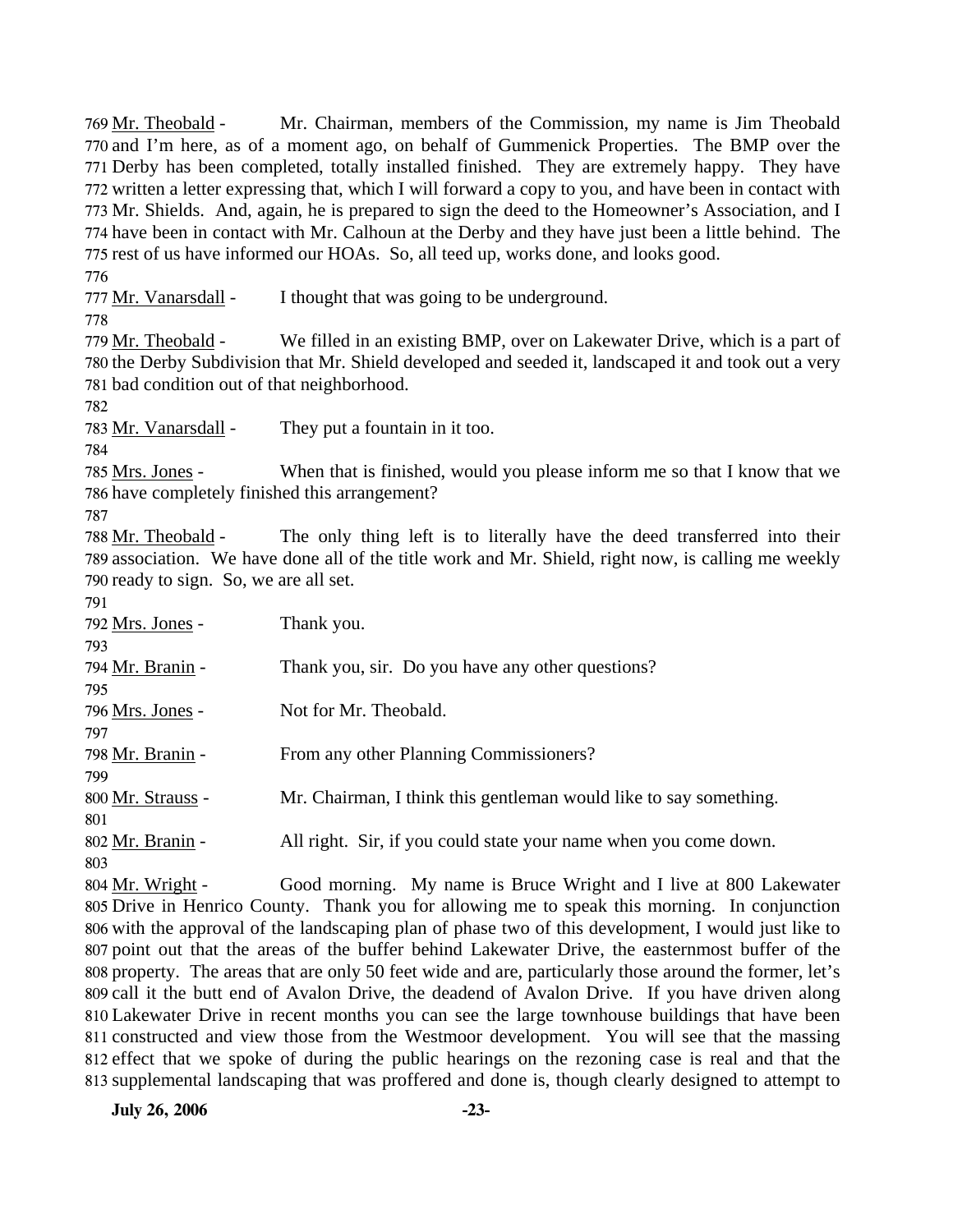mitigate the massing problem, simply isn't doing that. I think as we move forward with the project whether it's in this hearing or in a phase 3 plan, at some point I think we need to readdress the landscaping plan for the buffer behind the homes in Westmoor along Lakewater Drive and to assure that there is adequate privacy, adequate screening, and that the massing effect is properly mitigated, and to benefit the residents of Grayson Hill and the existing residents in the Westmoor and Lakewater Drive areas.

820

Mr. Strauss, could you tell us a little bit specifically about those buffers 822 that Mr. Wright is referring to? 821 Mrs. Jones -

823

You may recall, with this project we had an early planting, and many 825 meetings with the neighborhood about the buffer which this gentleman is referring to. I went out 826 there yesterday. You can't see everything as you drive Lakewater and I didn't want to go into 827 people's backyard but there may indeed be some deficiencies if that's what he feels. We may 828 have to look at it, but my suggestion is, because we have CO's that are dependent on this section, 829 and this section actually doesn't include the original buffer, perhaps we could approve this 830 section, and we do have another section coming on line, Section 3. We can address the buffer 831 when staff has a chance to go out there and look at what this gentleman is referring to and 832 perhaps handle that with a design with Section 3. That would be my suggestion. 824 Mr. Strauss -833

Are all sections of the plantings that Mr. Wright is referring to in place as 835 they should be, or are there more plantings coming in the fall? 834 Mrs. Jones -

836

It is my understanding that all the plantings were installed. If there is something that has died or not in the right place, we would have to get an inspector to go out 838 839 there with staff and look at it. 837 Mr. Strauss -

840

841 Mrs. Jones - So, this can be addressed as we move through the  $3<sup>rd</sup>$  phase.

842

That's what I would suggest. We have CO's pending with these landscape 844 plans right now for Section 1 and I imagine we've got homes that are coming on line for Section 2 pretty quickly. But, I don't want to ignore what the gentleman is saying. 845 843 Mr. Strauss -

846

Mr. Strauss, the entire eastern boundary of the project, adjacent to the Lakewater community has been planted to this point in accordance with at least phase one plans. 848 847 Mr. Silber - $0.40$ 

| 84Y                  |                                                                              |
|----------------------|------------------------------------------------------------------------------|
| 850 Mr. Strauss -    | That is my understanding. A lot of effort went into that review.             |
| 851                  |                                                                              |
| 852 Mr. Vanarsdall - | How can they notify him about to what point you are talking about?           |
| 853                  |                                                                              |
| 854 Mr. Strauss -    | I imagine you got a notice letter for this hearing, correct?                 |
| 855                  |                                                                              |
| 856 Mr. Wright -     | Yes, I did.                                                                  |
| 857                  |                                                                              |
| 858 Mr. Strauss -    | So, I would imagine that you would get a notice letter for the next hearing. |
| <b>July 26, 2006</b> | -24-                                                                         |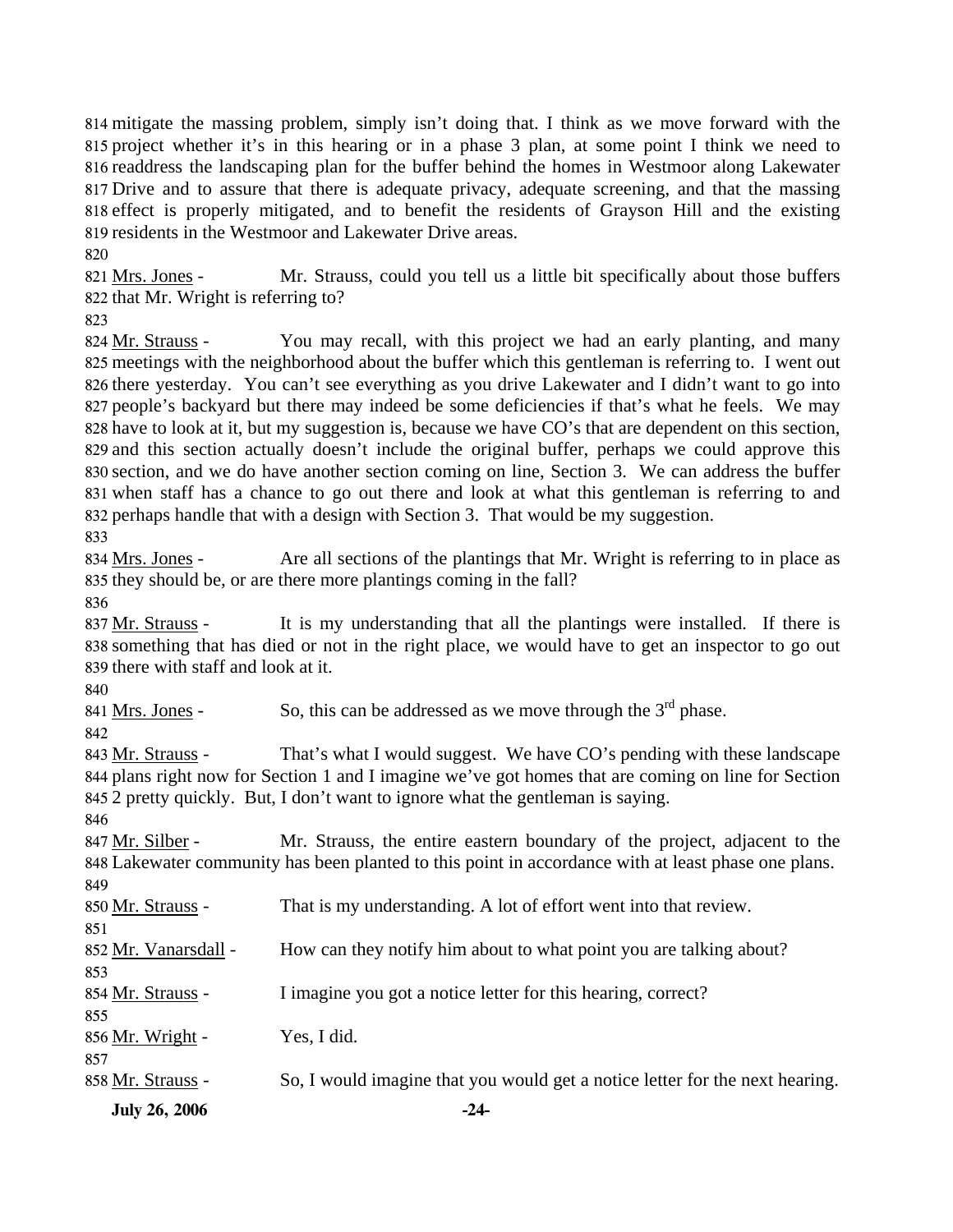Is it possible that work could be done by the next hearing to insure that the 860 plans for Phase 3 would include a re-visitation and a reanalysis of the landscaping plan in that 861 buffer, in Phases I and II? 859 Mr. Wright -

862

Mr. Wright, I would encourage you, if you do have an issue to bring 864 forward like this, to contact me and to contact staff and let's talk about this well in advance of 865 the hearing. That's the process that works best for everybody, so that we can walk the site or 866 stand in your backyard and see exactly what you are talking about. I encourage you to arrange a 867 meeting with myself and staff and we will address this prior to the next go round. 863 Mrs. Jones -

868

Okay. Thank you. I appreciate that. It's not my backyard in this case that 870 I am concerned about, it is the backyards of the homes farther north of Sleepy Hollow Forest, in 871 the older Westmoor neighborhood closer to Avalon Drive itself where the buffer is only 50 feet 872 wide and where the preexisting plants within the buffer were not mature trees, they were largely 873 shrub materials and shorter plantings, so very little buffer really exists at this point. 869 Mr. Wright -

874

Well, we can look at that for sure and I appreciate you coordinating all of 876 that with us. 875 Mrs. Jones-

877

878 Mr. Wright - I'll be happy to do so. Thank you.

879

And in projects such as this, I know Mr. Strauss has worked with citizens 881 before at great length, and he is very responsive also. Anyway, he said he went out there 882 yesterday, I know he gets invited into people's backyards often, to take a look. I mean, he has 883 done this on other projects also with similar concerns, so if he said he's going to be there we 884 know he will be there. He is very persistent. I know he will do a good job on that. 880 Mrs. O'Bannon -885

| 886 Mr. Wright -                       | Thank you, Mrs. O'Bannon.                                                                      |  |
|----------------------------------------|------------------------------------------------------------------------------------------------|--|
| 887                                    |                                                                                                |  |
| 888 Mrs. Jones -                       | Thank you for bringing that to our attention.                                                  |  |
| 889                                    |                                                                                                |  |
| 890 Mr. Wright -                       | Thank you. Good day, now.                                                                      |  |
| 891                                    |                                                                                                |  |
| 892 Mr. Branin -                       | Do any of the Commissioners or anyone else have any comments or                                |  |
| 893 questions? Thank you, Mr. Strauss. |                                                                                                |  |
| 894                                    |                                                                                                |  |
| 895 Mrs. Jones -                       | All right. I would like to move LP/POD-24-05, Grayson Hill, Section II,                        |  |
|                                        | 896 be approved with standard conditions for landscape plans and any annotations on the plans. |  |
| 897                                    |                                                                                                |  |
|                                        |                                                                                                |  |

898 Mr. Vanarsdall - Second.

899

The motion was made by Mrs. Jones and seconded by Mr. Vanarsdall. All 901 in favor say aye...all opposed say nay. The motion passes. 900 Mr. Branin -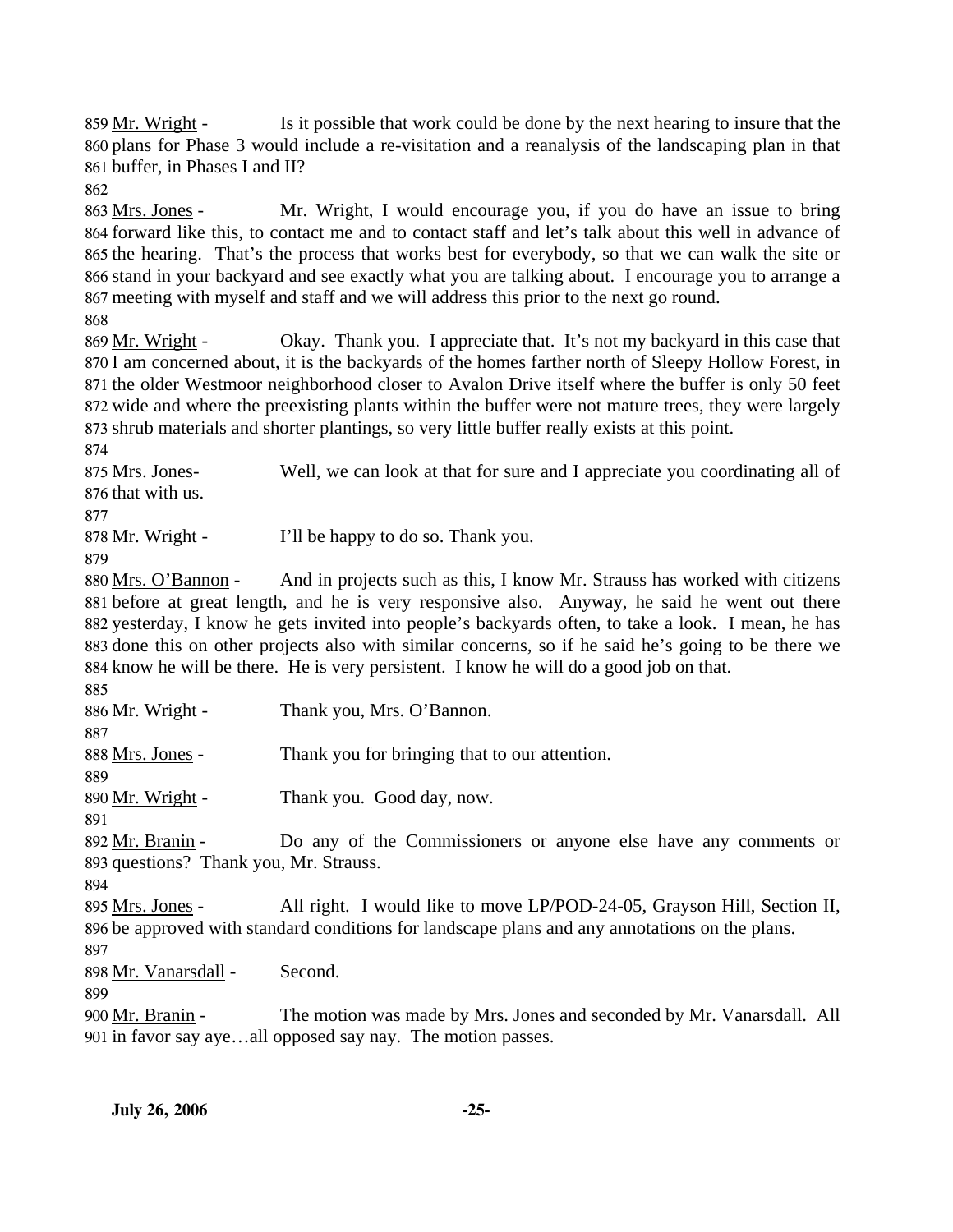902 The Planning Commission approved the landscape plan for LP/POD-24-05, Grayson Hill – 903 Section Two, subject to the standard conditions attached to these minutes for landscape plans. 904

Mr. Chairman, I would like to call the next two cases together, POD-42-06, West Broad Village and the subdivision companion case West Broad Village (July 2006 906 907 Plan) and you may want to consider them as a whole. 905 Mr. Silber -

909 Mr. Branin - Mr. Secretary, I agree with that.

910

908

#### 911 **PLAN OF DEVELOPMENT**

912

POD-42-06 West Broad Village – W. Broad St./Three Chopt Road

913 914 915 **SUBDIVISION** 

916

West Broad Village (July 2006 Plan) W. Broad Street and Three Chopt Road

**Timmons Group for West Broad Village, LLS, West Broad Village II, LLC and Unicorp National Developments, Inc.:**  Request for approval of a plan of development, as required by Chapter 24, Section 24-106 of the Henrico County Code, to construct an urban mixed-use development consisting of 449,000 square feet of commercial floor area, 600,000 square feet of office floor area, 884 multi-family residential units (townhouses and condominiums), a 300-room hotel with a conference center, and a 130-room hotel. The 115.04-acre site is located along the south line of W. Broad Street (U. S. Route 250), the north line of Three Chopt Road, and the east line of the future John Rolfe Parkway on parcel 742-760-7866. The zoning is UMUC, Urban Mixed Use District (Conditional) and WBSO, West Broad Street Overlay District. County water and sewer. **(Three Chopt)** 

**Timmons Group for West Broad Village, West Broad Village II, LLC and Unicorp National Developments, Inc.:**  The 35.72-acre site proposed for a subdivision of 517 singlefamily homes is located at the intersection of W. Broad Street (U.S. Route 250) and Brook River Drive on parcels 741-760- 0679, 8628, 4232 (pt.); 742-760-1598, 7866; 742-761-5510; 743-759-3484; 743-760-5660, 9645; 744-759-2099 and 2228. The zoning is UMUC, Urban Mixed Use District (Conditional). County water and sewer. **(Three Chopt) 517 Lots** 

917

Is there anyone in the audience in opposition to POD-42-06, West Broad 919 Village, in the Three Chopt District? 918 Mr. Branin -

920

921 Lady In Aud. - I would like to speak and have some comments.

**July 26, 2006 -26-**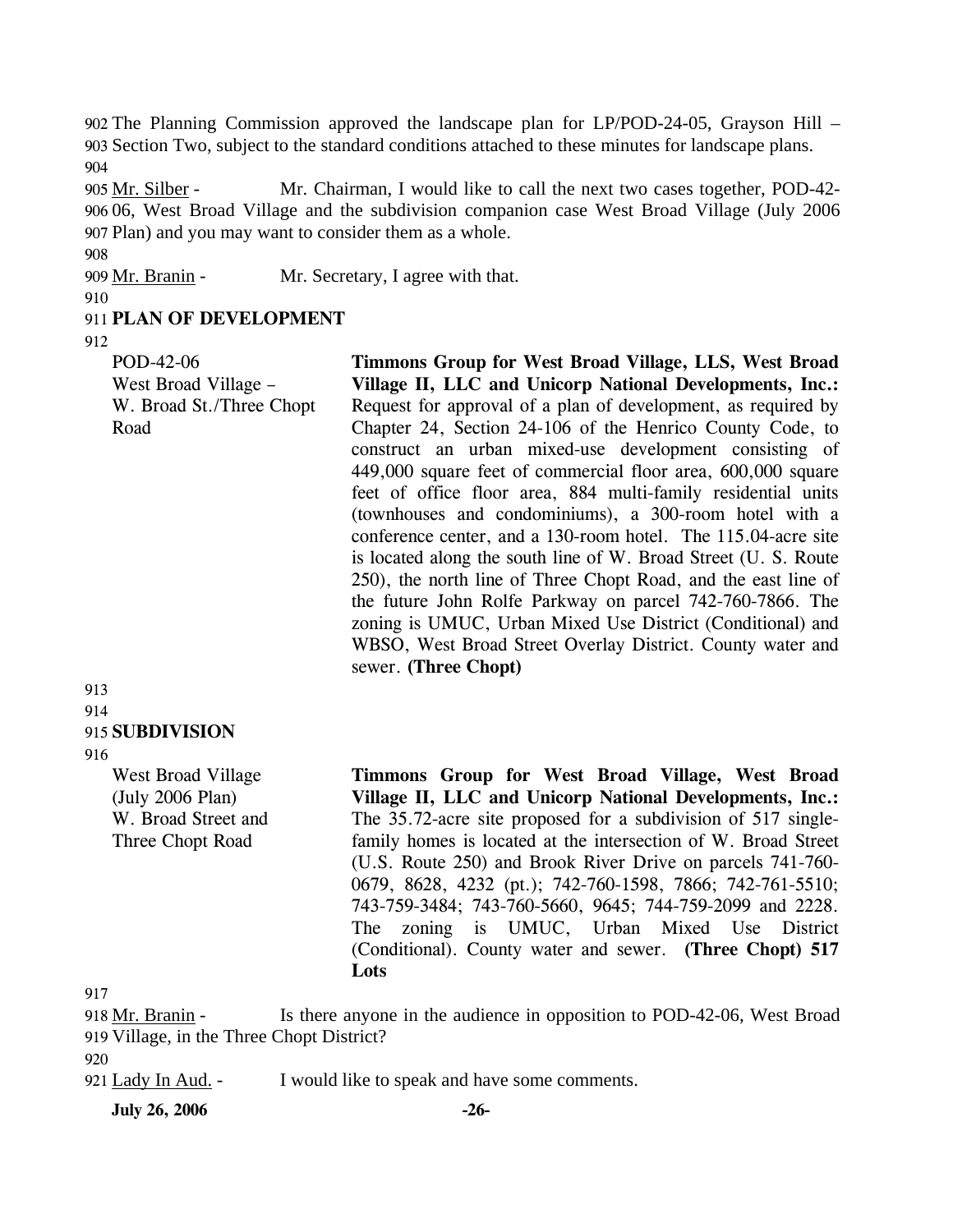922

Not at this point, but we just wanted to know if there was opposition and if 924 there was anyone who wanted to speak and there is. 923 Mr. Silber -

925

926 Mr. Branin - We have opposition. Thank you. Mr. Wilhite, good morning. 927

Thank you and good morning. We received a POD submittal that covered 929 pretty much the entire project as approved for West Broad Village. Essentially, the plans 928 Mr. Wilhite -

930 provide details for everything except for the office buildings at the very corner of I-64 and W. 931 Broad Street. At the time, we had an agreement with the applicant that to come to the meeting 932 today only a certain portion of that plan would be considered, and we did receive that in writing 933 with the POD application. Since that time, the request for what would be considered for 934 approval today, from the applicant has changed twice, at least we had a revised letter submitted 935 to the Planning Department on Friday that greatly increased the scope of the approval that they 936 wanted for today. With the submittal, they have also since changed the master plan on the 937 project since the initial POD submittal. Due to the fact that the scope of the approval that was to 938 be considered for today and the changes to the master plan, based on the letter that we received 939 on Friday from the applicant, staff would recommend at this time a two-month deferral of 940 consideration of this plan.

941

Any of the Commissioners have any questions right now? I would like to 943 hear from the applicant. 942 Mr. Branin -

944

Mr. Chairman, members of the Commission, my name is Andy Condlin 946 from Williams Mullens on behalf of West Broad Village I and II, the owners of the property 947 that's in front of you. We understand that this is a huge project and that something of this magnitude probably does need to be done in phases, obviously needs to be done right. It needs 948 949 to be reviewed appropriately. We would like to be able to agree to the deferral until September 950 with respect to really a lot of what was submitted and requested with coming back in October for 951 the elevation, kind of pushing things forward two months with respect to most of the plan and 952 then the additional month for the elevation. We are kind of staying with our schedule. Again, 953 given the magnitude of this, it does need to be phased. 945 Mr. Condlin -954

 However, we would like to consider for today, given the timing and loss of the August hearing, whether it be considered by the Planning Commission regarding a Three Chopt buffer, which is 957 something the neighbors want. neighborhood, some of the significant changes, dealing with the pipeline we discussed at length before and the office buildings. But, long before the Three Chopt Road buffer, the utility plans which won't change based on it already being reviewed and then the grading for the plans. That is something that we would like to be considered today. Again, to be able to start work on construction on the site and moving forward. The final thing would be the Whole Food and Wacovia, which nothing has changed on that. I believe it has been reviewed and have that considered for today as it stands alone because we would like to start work on that project. I don't know if that makes sense, but what we would like to have considered today, again, would That's one of the items I've been discussing with the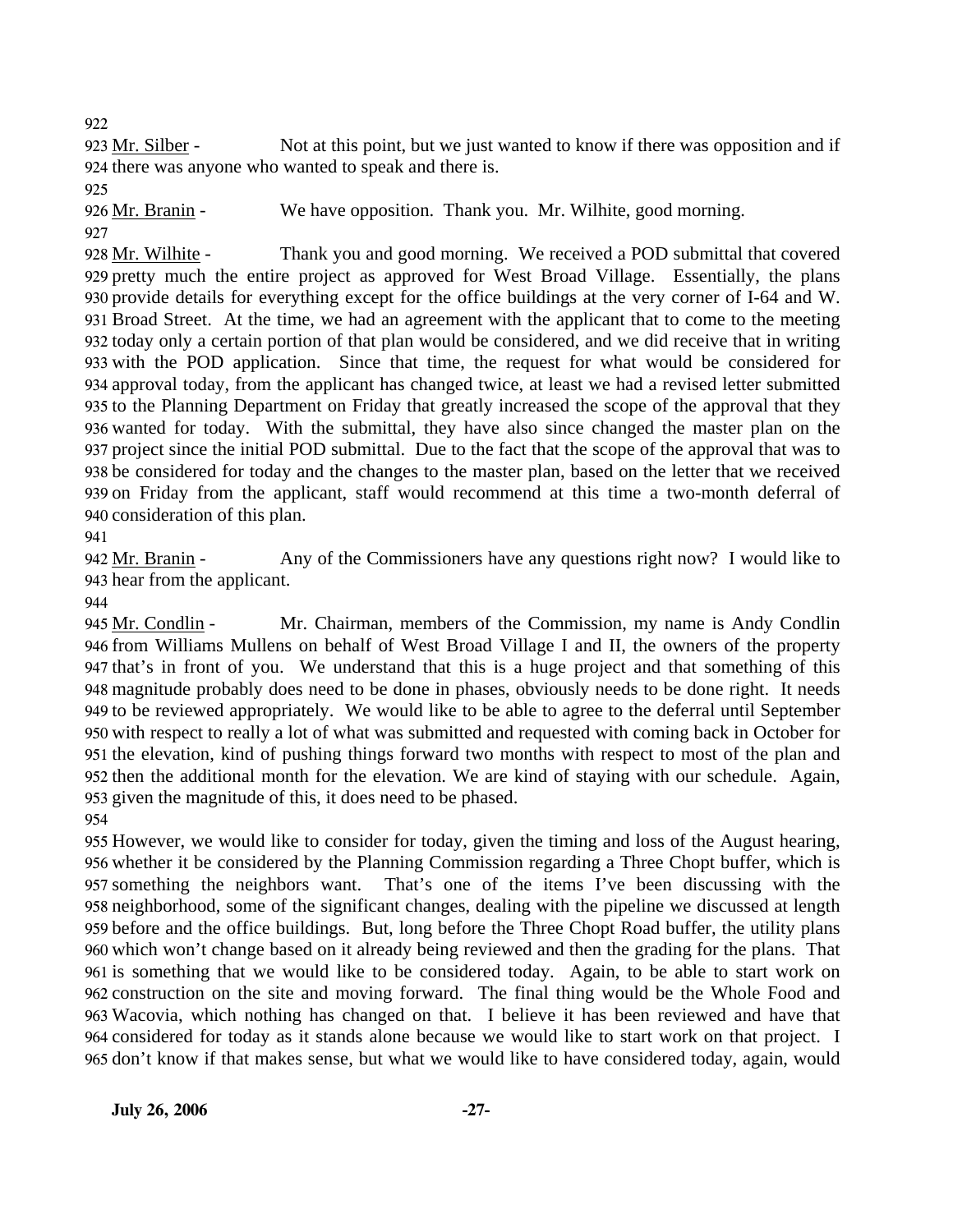966 be the Three Chopt Road buffer, the utility plan, the grading, the Whole Foods and Wacovia and 967 then have everything else deferred until the September Planning Commission hearing. 968 This is Chuck Woodall and he would like to say a word.

969

I'm Chuck Woodall with Unicorp National Developments, Inc. Thanks 971 for considering our application today. And, we do agree, it is a master project and there are 972 some moving parts and there will probably continue to be moving parts in a development of this 973 size. I'm pleading on behalf of us, as a company, to get the portions released that Andy asked 974 about. Our company has been willing to make concessions on this project as we move through it 975 for neighbor request, for Commission request and different things. We are working with the 976 Pipeline Company right now to relocate the pipeline and sleeve it and do some different things 977 and we have come to an agreement with the Pipeline Company. Tom, you and I have spoken 978 about the neighbors concerns regarding the towers and I've offered the flexibility which takes 979 more time, it's going to take some time to make some changes to the plans. We are in agreement 980 to lower the height of towers and we've just done other things that have come up that we have 981 done really to make a better plan and to accommodate the community. This is one of those areas 982 that we are asking you to accommodate us. 970 Mr. Woodall -

983

 We are paying about \$400.000.00 bucks a month in interest on the property, which is a lot of money, and my lenders are looking forward to me moving forward on the project. There are areas that haven't changed there are fluid areas of the plan that we just mentioned but Whole Foods and Wachovia are really pushing us for dates to get in the project and we stand the risk of losing tenants that we don't want to lose. The utilities are in place, I'm sure there will be minor revisions that would happen as with any project with utilities, and the other items that Andy mention I think are pretty much fixed.

991

 If you would have the ability to release us on those items where we can start moving dirt and then begin our utility installation, the amount of time it's going to take to get in front of you in September for the other changes and then eventually in October for the architecturals, and the architecturals are massive, it's unbelievable. So, there is a lot of work and there is a lot of stuff for the staff to review, and we are just asking if you can work hand and hand with us and release those (unintelligible) portion so at least the interest clock that's ticking benefits us for work that's been done on the project. Thank you.

999

Chuck, I'm going to make a couple of comments and then I'm going to 1001 ask the neighbors who wants to ask some question to come forth. A couple of words you used, 1002 immense, humongous, huge, vast, those are all legitimate words for this project and I want to tell 1003 you that you guy have been flexible. You have worked with the County, you have worked with 1004 the neighbors, upon myself at Mr. Kaechele's request, and we are truly grateful. But, if we go 1005 back to the words that you used a couple of times in describing this project, they are. And the 1006 problem that we are facing, and we had a great issue that you guys worked out and I think it was 1007 finally worked out at what time yesterday, Mr. Condlin? 1000 Mr. Branin -

1008

1009 Mr. Condlin - It was late, yesterday afternoon. 1010

**July 26, 2006 -28-**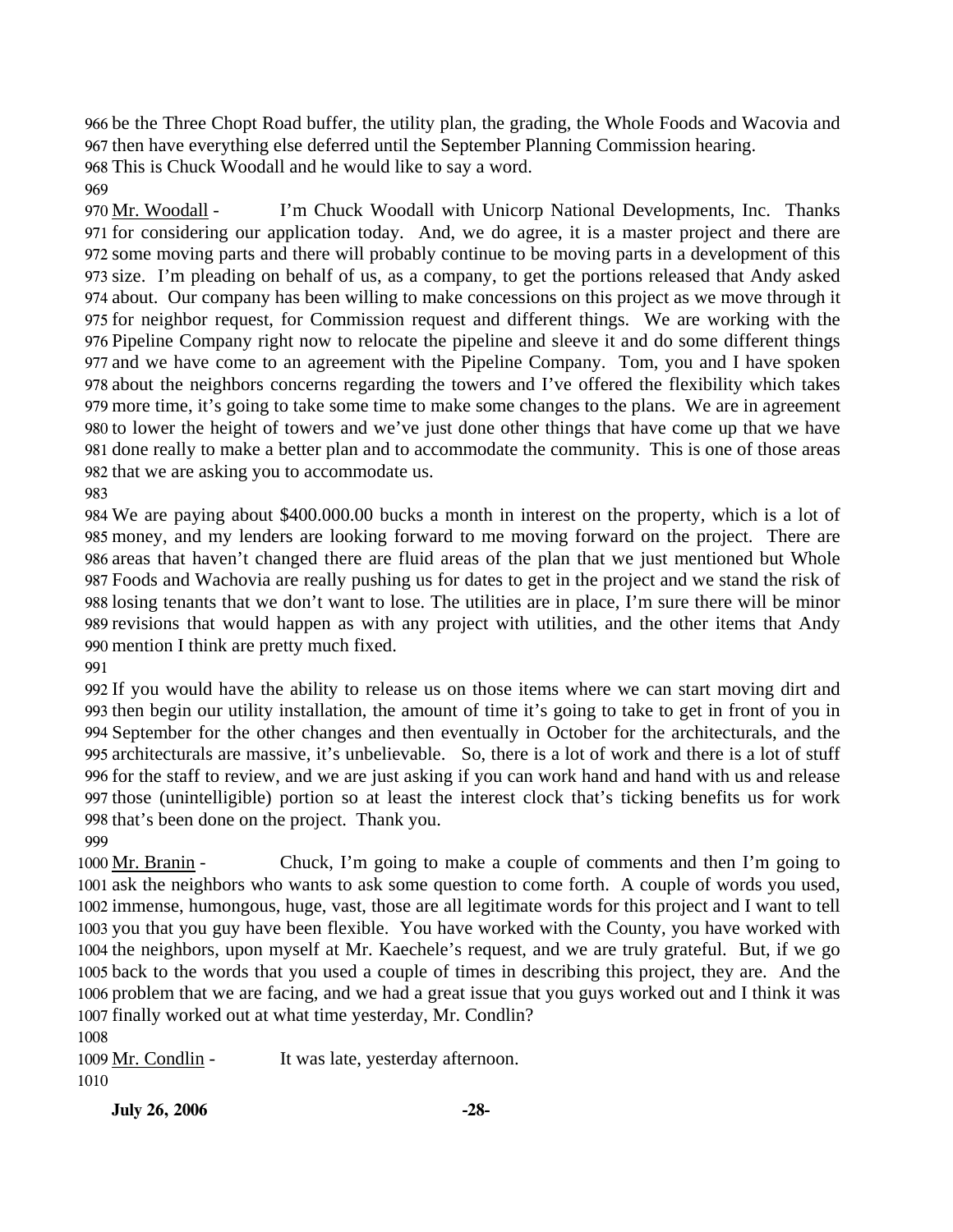Yesterday, late afternoon. You guys are putting a tremendous pressure on 1012 the staff because you are coming in and changing stuff because it is changing and it's a moving 1013 target. I'm going to consider everything that you asked. 1011 Mr. Branin -1014

And I understand the pressures on the staff and hopefully what I offered 1016 will alleviate some of the pressures on the staff that's why we are saying that maybe if this gets 1017 done in a couple of phases because it is a... I've got a team of consultants, landscapers, 1018 architects and engineers. Truthfully, we could probably consume your whole staff's time with it, 1019 but there are certain things that we don't need today that we are not going to start vertical 1020 construction for four or five months on the project, so truthfully why ram it down your throats 1021 and make you guys have to review it when there are other things that probably needs to be paid 1022 attention to in a more particular order. And we are willing to work, even if it means reviewing a 1023 portion of it in October and a portion of it in November because we don't need it all at once and 1024 I would hate to consume the staff's time for every bit of that and because I know they have other 1025 projects in the County as well. 1015 Mr. Goodall -

1026

Right, and that's what I'm getting at. Please keep in mind that you guys 1028 aren't the only project in the County. We have a lot of projects going on. When you present to 1029 us please bring in what you note to be final because you are changing stuff rapidly. And, like I 1030 said, I'm going to hear from some of the residents and I just want to let you know I am 1031 considering it. 1027 Mr. Branin -

1032

I have a question, if I can, you mentioned about the pipeline and obviously 1034 it is a concern of a lot of citizens, but you said that you were going to change it and put a sleeve 1035 in or something like that. Could you just describe just a little bit about that? 1033 Mrs. O'Bannon -1036

I will and if I mess up I will have Jody speak to it because he actually sat 1038 in the meeting with the pipeline. But, Jody and Lee met with the pipeline authority about three 1039 weeks ago and they actually came to us and said we want to do some things to make this a 1040 residential, friendly, pipeline more or less. There is no safety issues with it but how can we 1041 make this better and they said that they wanted to sleeve the pipeline and upgrade the pipeline 1042 and make it a stronger pipeline and I guess an (unintelligible) casing or something they do with it 1043 and then align it so that it lays out in the best position possible for the development of our 1044 project. It's going to make that situation better because it's going to be a little more workable 1045 with us because our roads kind of have funky little jaunts in them to accommodate the pipeline 1046 and they are willing to as they come in to reconstruct that pipeline to work with us on making 1047 sure the roads and everything are made out correctly for it. 1037 Mr. Goodall -

1048

So, the pipeline goes under the road because some of the plans that we 1050 have, it appears that it's in your building and that's.... 1049 Mrs. O'Bannon -

1051

No, it's not underneath any buildings, it's under a median actually, so it's 1053 in an area where they can service it and we are putting brick pavers there so if they ever need to 1054 service that they would, but since they are going to come in and redo the pipeline it's going to be 1055 brand new essentially there. So, the need to service that would probably be for several, several 1052 Mr. Goodall -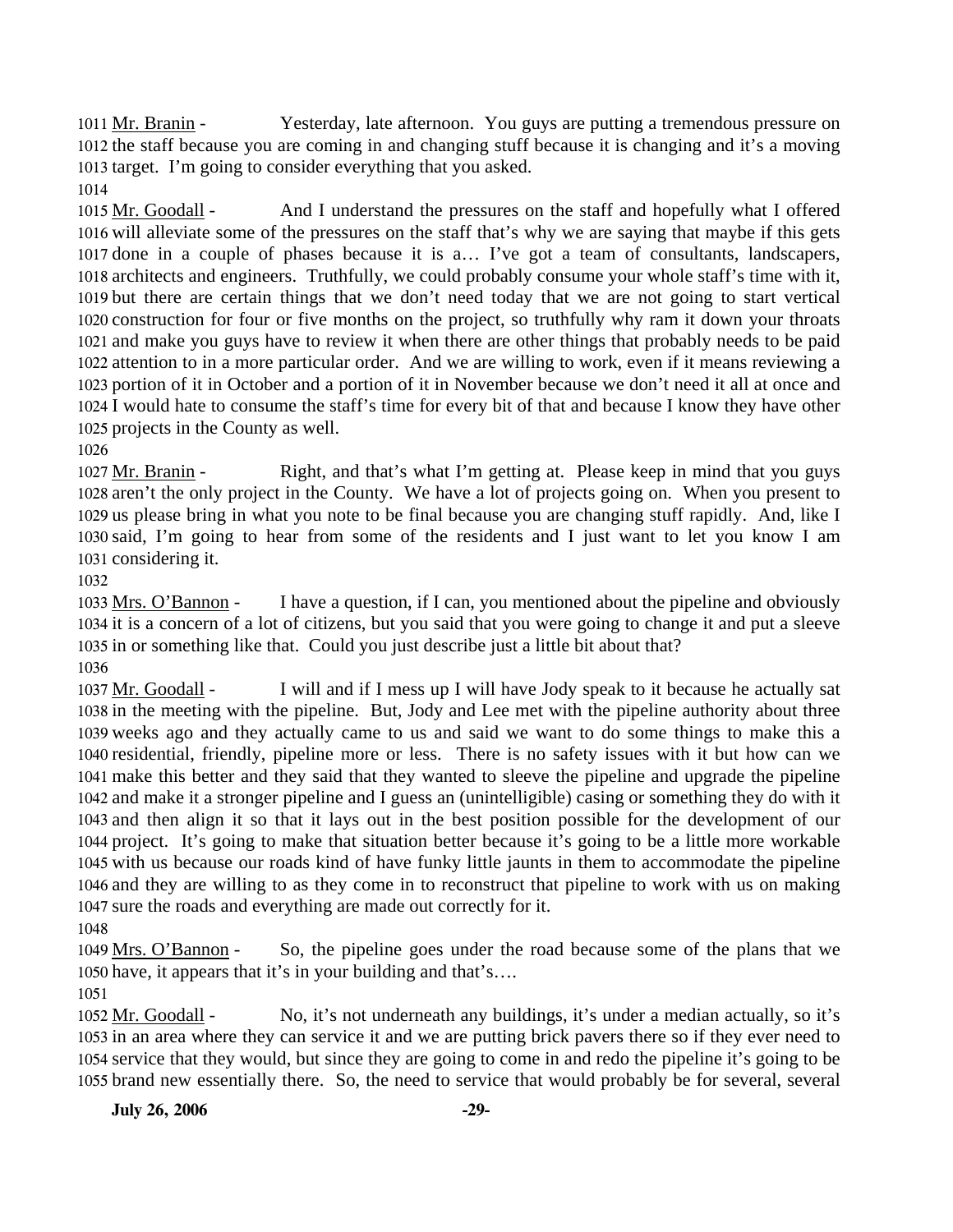1056 years or decades in the future, and if it does needs to be, we are accommodating with medians 1057 and things that would be easily be able to service and not disturb the community that will be 1058 here.

1059

| 1060 Mrs. O'Bannon - | Thank you, very much.                  |
|----------------------|----------------------------------------|
| 1061                 |                                        |
| 1062 Mr. Goodall -   | Thank you.                             |
| 1063                 |                                        |
| 1064 Mr. Branin -    | Please state your name for the record. |
| 1065                 |                                        |

Hi, I'm Vicky Ogburn and I live in Windsor Place directly across from the 1067 West Broad Village complex. I'm here representing the five Homeowner Associations along 1068 Three Chopt Road of Windsor Place, Church Run, Barrington, Barrington Valley and Wythe 1069 Trace. We really do appreciate the fact that you let us come. We have been a part of this 1070 process since last fall. We've been talking with the developer with members of the County staff, 1071 etc. We really do appreciate being part of that. As far as what's come before you today, I don't 1072 think that anybody in the Homeowners Association that has been meeting with the developer 1073 would have any problem with the buffer or the utilities, the Wachovia and the Whole Foods 1074 aspect of the development. The one concern that I do have is the fact that I head the word 1075 changes which I don't know what those are so if I could have clarification as to what those were. What I heard you say is that you got changes on Friday? I'm I right? 1076 1066 Mrs. Ogburn -1077

They are minimal changes that would have to do with grade and they have 1079 to do with placement of buildings and so forth, nothing that will affect the neighborhood at, but 1080 it's creating a vacuum in with our staff because they can't keep up with the changes. 1078 Mr. Branin -1081

Okay. We have had an opportunity to look at the plan of development. 1083 The homeowner associations have decided that those plans, as they stand now with the aspects 1084 that we have talked about, are acceptable to us. We do have discussions that are ongoing with 1085 the developer as far as the office buildings as they indicated. We have not come to a resolution 1086 of those discussions. Like I said, they are ongoing and we have letters being passed back and 1087 forth and I hope that will happen soon. If you do decide to defer we do request, as it has been 1088 happening, that we be kept abreast of what's going on so that we can be a part of that process 1089 and continue to be. Basically, that's all that I have. If you have any questions I'll be glad to 1090 answer them. 1082 Mrs. Ogburn -

1091

1092 Mr. Branin - And how are talks going regarding ...?

1093

1094 Mrs. Ogburn - To be honest with you, I am having difficulty getting responses from the, Windsor 1095 Place and Barrington has already responded to me. I'm kind of the go-between the developer 1096 and the homeowners association. As far as our discussions about the height of the office towers, 1097 we have, as you know, a verbal commitment to the height of the office towers. The request was 1098 made to the developer that we put that in writing. That process is what we are talking about and 1099 we are hoping to get that straighten out so that the neighbors and residents along Three Chopt 1100 Road feel a little more comfortable about the future of this development, and that we can take a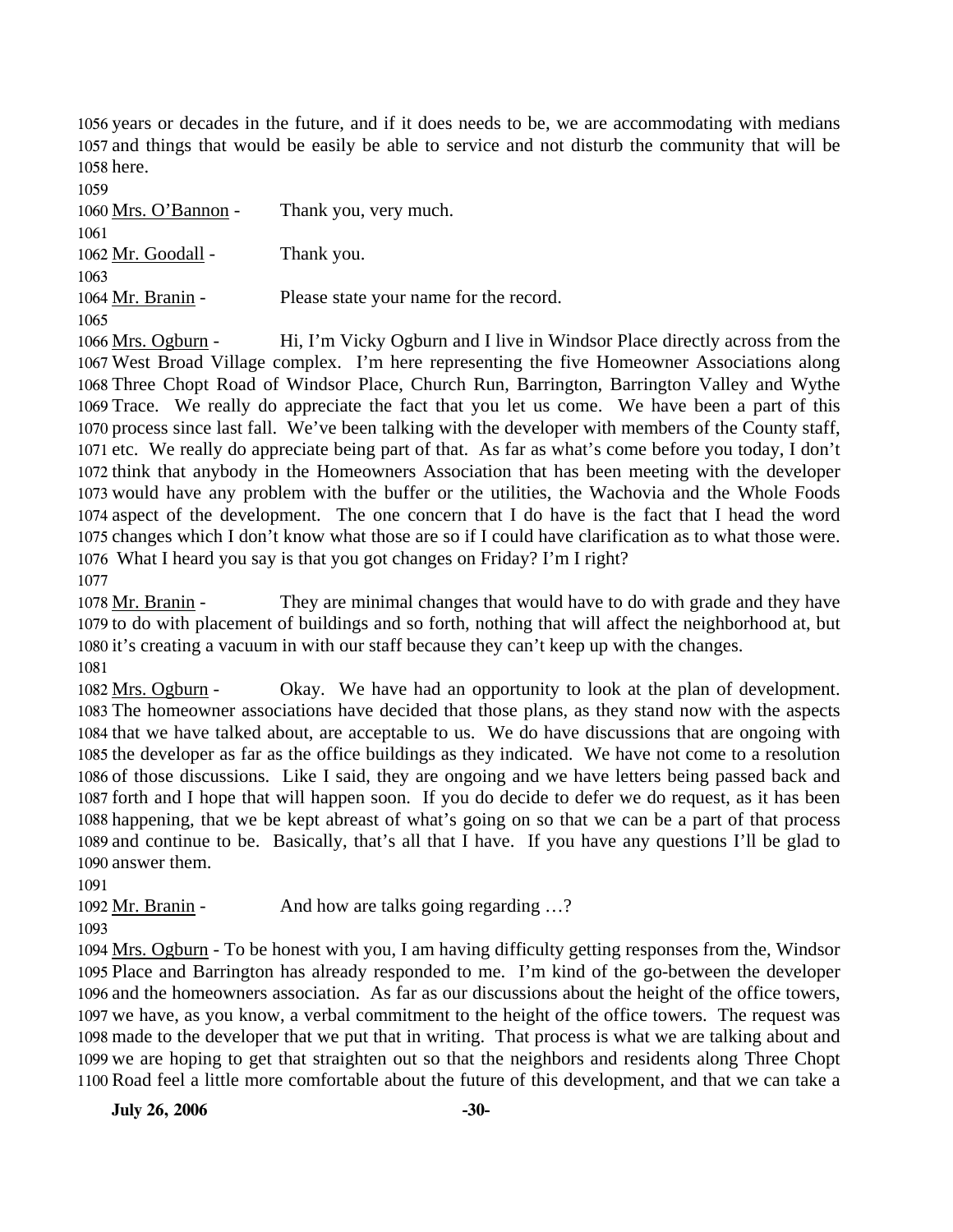positive stance, we can be happy to welcome our new neighbors as opposed to continually not fight or argue with them about how things are going. And we would like to take a more positive approach. We think we have affected a good change in the development that's good for the Short Pump Area and all we've asked for, from the very beginning, something that's reasonable for Short Pump, it's reasonable for our neighbors and reasonable for our end of the town. In the beginning we didn't think that it was. There has been aspects of the property that we thought weren't reasonable but we've been kind of convenience that otherwise, you know, is the case. But, we are still working on it. It's an ongoing dialog.

1109

1110 Mr. Branin - Thank you.

1111

My name is Kathy Harlow and I live in Wythe Trace one of the 1113 communities represented at one of the lengthy meetings at Pocahontas, a little while ago. And, I 1114 also would like to thank the County and the developer for bringing armies of people on both 1115 sides to tell us what was going on. I have two questions. One, you mentioned moving buildings, 1116 which building is that? 1112 Mrs. Harlow -

1117

1118 Mr. Kennedy - The building we are talking about is (unintelligible). 1119

1120 Mr. Silber - Why don't you tell us what your questions are and....

1121

That was one of my questions and the other, at the beginning they 1123 mentioned tying a huge housing project to this and that's surprised Mrs. Ogburn, and we don't 1124 know what that is and that sounded large. 1122 Mrs. Harlow -

1125

1126 Mr. Branin - Brownstones.

1127

Are you familiar with the brownstones (speaking to Mrs. Ogburn)? Thank 1129 you. 1128 Mrs. Harlow -

1130

1131 Mr. Silber - Do you have any other questions?

1133 Mrs. Harlow - That's all.

1134

1132

1135 Mr. Silber - Perhaps we can have Mr. Condlin answer those questions.

1136

Yes. The housing is related to the brownstones, that's a part of the 884 1138 that was approved to the zoning. I think that was a question with respect to the subdivision 1139 request, that's part of the POD. So, it's related to the overall 884, I think we talked about that. 1137 Mr. Condlin -1140

When you refer to brownstones you are talking about townhouse units, 1142 correct? 1141 Mr. Silber -

1143

It just sounds so much nicer when you say brownstones. With respect to 1145 the moving of the building, it's just a matter of shifting based on road alignment and based on 1144 Mr. Condlin -

**July 26, 2006** -31-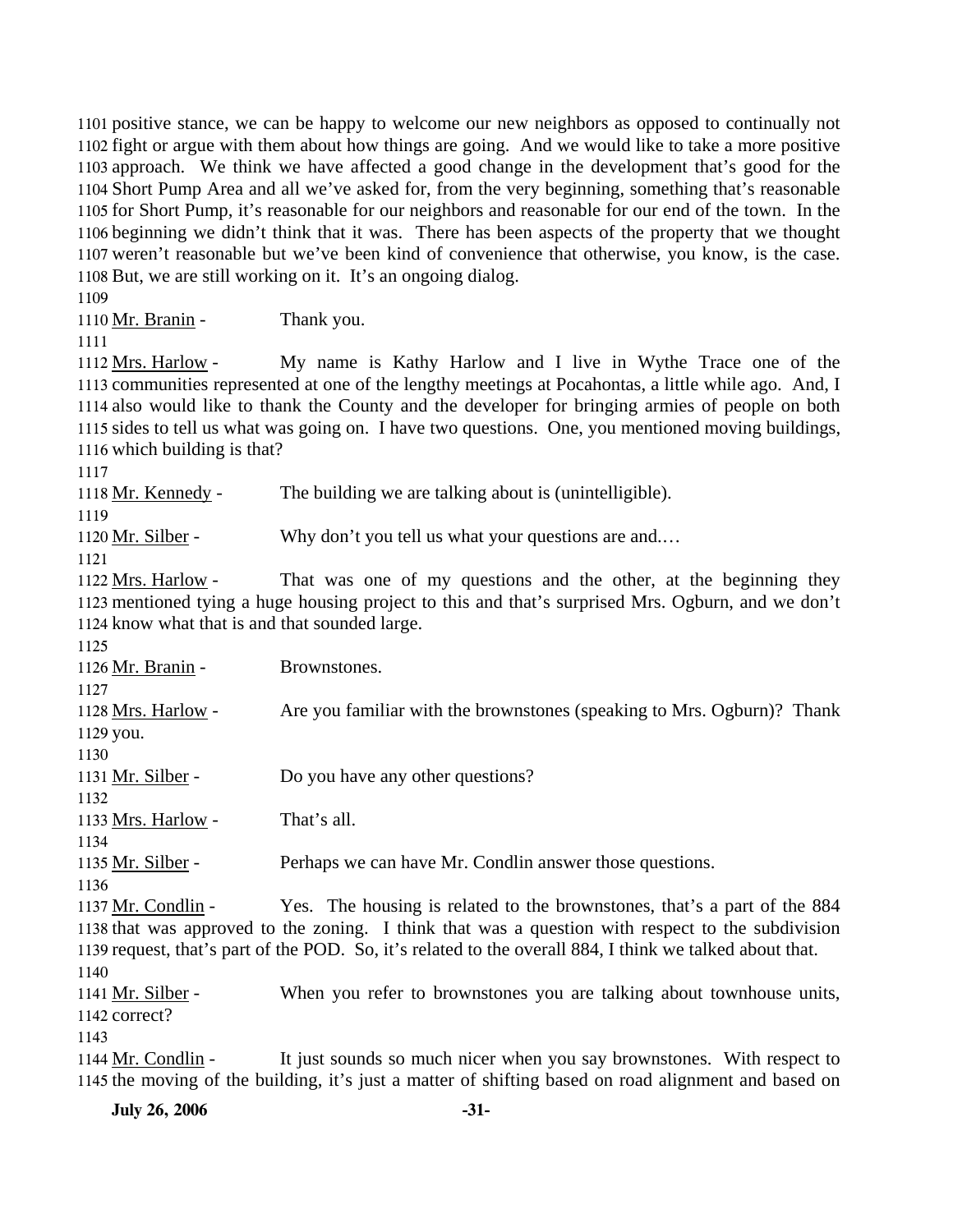the plantation pipeline shifting of the building. That's no different than the plan we had at the neighborhood meeting, just adjusting those buildings, no deletion or addition of any buildings based on the plan that we presented at that neighborhood meeting. I think that's where we stand at that point.

1150

1151 Mr. Branin - Anyone else have questions of the applicant?

1152

Mr. Secretary, the things that they are requesting today, Mr. Wilhite have 1154 you reviewed these and are they okay with you? 1153 Mr. Jernigan -

1155

We are not going to be in position to recommend approval of what they 1157 requested today with the changes. Originally, the plan was to approve the improvements 1158 associated with the Whole Foods Grocery and the bank building, at this point, there is still no 1159 access to the site because issues regarding the internal access roads has not be worked out with 1160 Public Works yet. So, you would be approving a site plan with no access to it. The fact that 1161 they are requesting utility plan approval, since the layout of the brownstones has changed and we 1162 have gotten a revised conditional plat for that, we have indications from Public Utilities that 1163 there may be a problem with the way the layout changed and may effect the sewer sheds on the 1164 site. So, approval of the utility plans may be a problem. We have the issue with the grades 1165 between the Short Pump Station site and the Unicorp site, as of yesterday afternoon nothing has 1166 been worked out. I've been told they have been worked out this morning but we have not seen a 1167 revised plan that addresses that. At the very least, staff would need to at least have a two-week 1168 deferral until the zoning meeting in the beginning of August in order to make sure that 1169 everything is prepared and ready to go for the new request that we received this morning. 1156 Mr. Wilhite -1170

1171 Mr. Vanarsdall - So, your recommendation is still to defer the case. 1172 1173 Mr. Wilhite - Defer the case based on.... 1174 1175 Mr. Vanarsdall - It would be 60 days because we don't meet in August. 1176 Right. We did a review on the Three Chopt Road buffer and attempted to 1177 Mr. Wilhite -

1178 contact the landscape architect, and Mr. Strauss indicated that the landscape architect didn't 1179 contact him until this morning, this was his first available opportunity. He had some comments 1180 on the buffer.

1181

Mr. Wilhite, what I have noted is the applicant is asking basically for five 1183 things to be acted on today and the balance they are fine with deferring for two months. Could 1184 we take those five items which are the Three Chopt Road buffer, the utility plan, the grading, the 1185 Whole Foods, the Wachovia and review that in the next two-week period of time, review that 1186 with a two-week deferral and then have the balance of the POD and subdivision heard in two 1187 months. 1182 Mr. Silber -

1188

I believe we could because of the change in scope staff would have to alter 1190 the conditions and comments to fit that new approval now. 1189 Mr. Wilhite -

**July 26, 2006 -32-**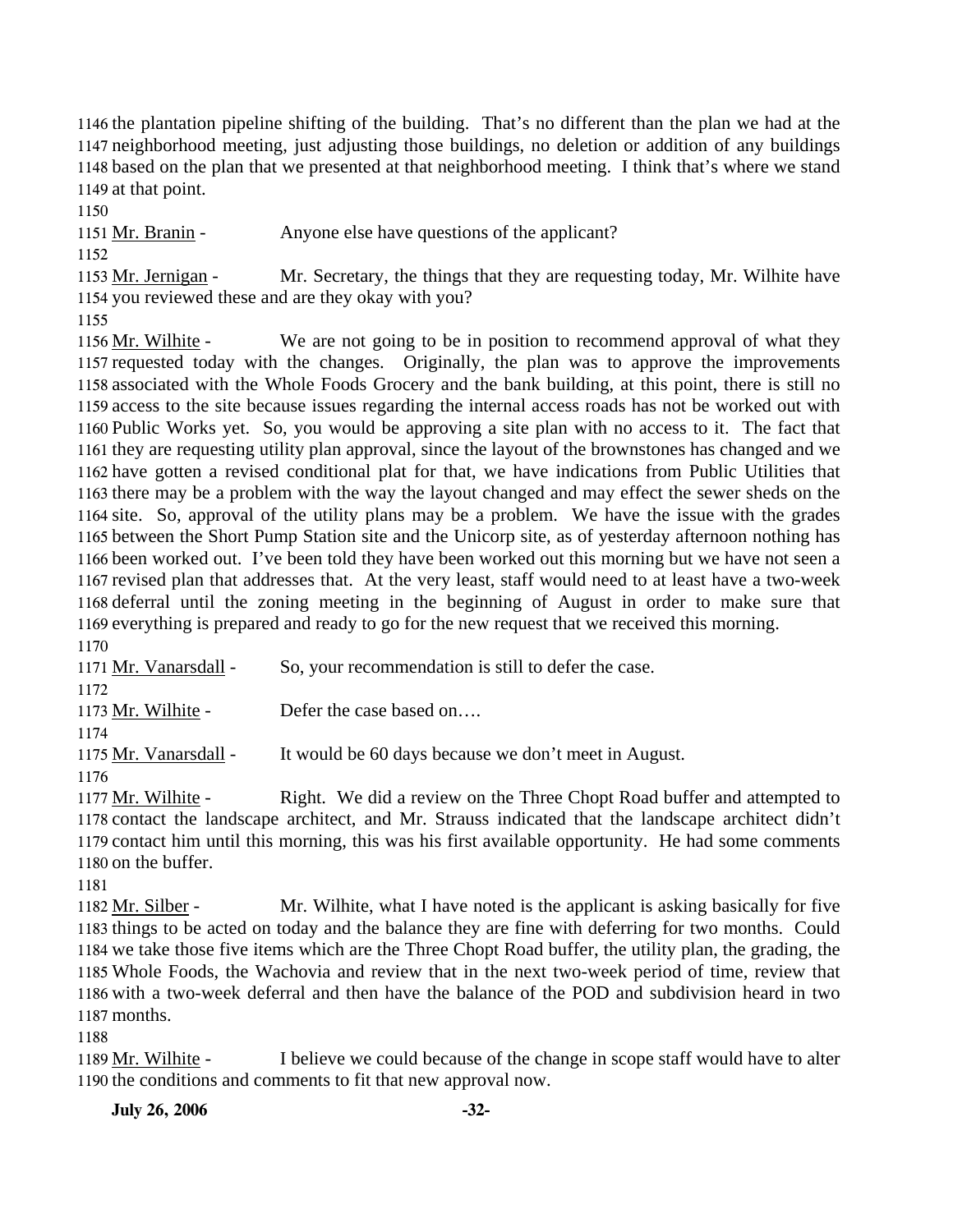So, that would be the staff's recommendation that the Planning 1192 Commission defer for two weeks, to the Rezoning Meeting, August 10, those items that the 1193 applicant were hoping could be acted on today but defer those for two weeks and the balance 1194 could be deferred out to the end of September. 1191 Mr. Silber -

1195 1196 Mr. Vanarsdall - That would be July 13. 1197 1198 Mr. Silber - No, that would be August 10. 1199 1200 Mr. Vanarsdall - Excuse me, August 10. 1201 And then the balance would be September 27, Mr. Vanarsdall. Mr. 1203 Condlin. 1202 Mr. Branin -1204

Andy may have one thought, but the approval that we are asking for today 1206 and I know with utilities and the access which I'm hoping for Wachovia and the utilities for the 1207 sewer shed and there may be some comments on that, but those are minor in comparison to the 1208 acreage of the property and the amount of work we have to do. I just asked our engineer in two 1209 weeks are you going to be able to address those concerns and get a submittal that they are going 1210 to be totally happy with. And he said he would be pushed to do that. And, I don't know if you 1211 have done this here, but we have done this in other jurisdictions, but if you are able to grant 1212 approval for the items we just requested, where we as the developer take the risks of comments 1213 that may come from the staff that we will be subject to future revisions to that so as the plan is 1214 refined it will be at our risk. I mean, there are lots and lots of sewer things to get... storm sewer 1215 and pipes and digging, there are lots and lots of stuff we have to do out there that even if we get 1216 back in front of you again in a month on this, we are not going to have those in place, but those 1217 revisions of one of those items that we are doing, we will agree to make those revisions. 1218 Today's approval would not technically be approving every structure and everything that goes 1219 in, so we would be able to address those and catch this back in the resubmittal when you get the 1220 full set of plans. 1205 Mr. Goodall -

1221

To the best of my knowledge, we don't do that and we are really not 1223 comfortable, although, you know, are building this development is at your risk. But, when it 1224 comes to utilities and state regulations and so forth, we don't take that risk. 1222 Mr. Branin -

1225

Then to bring it back to what Andy was going to say, is that we do have 1227 ELD and we have agreed with Collins and Goodman on the grade. We have to sign an 1228 agreement and there is some discussion that we want to have afterward regarding the mass arm 1229 for the traffic signal. 1226 Mr. Goodall -

1230

1231 Mr. Branin - Has the agreement been signed?

1232

The agreement hasn't been signed yet, but their attorneys are making 1234 comments on it this morning and we have agreed to agree. I had a conversation yesterday with 1235 Jeff from Collins Goodman and we agreed on everything and I think the only item we have to 1233 Mr. Goodall -

**July 26, 2006 -33-**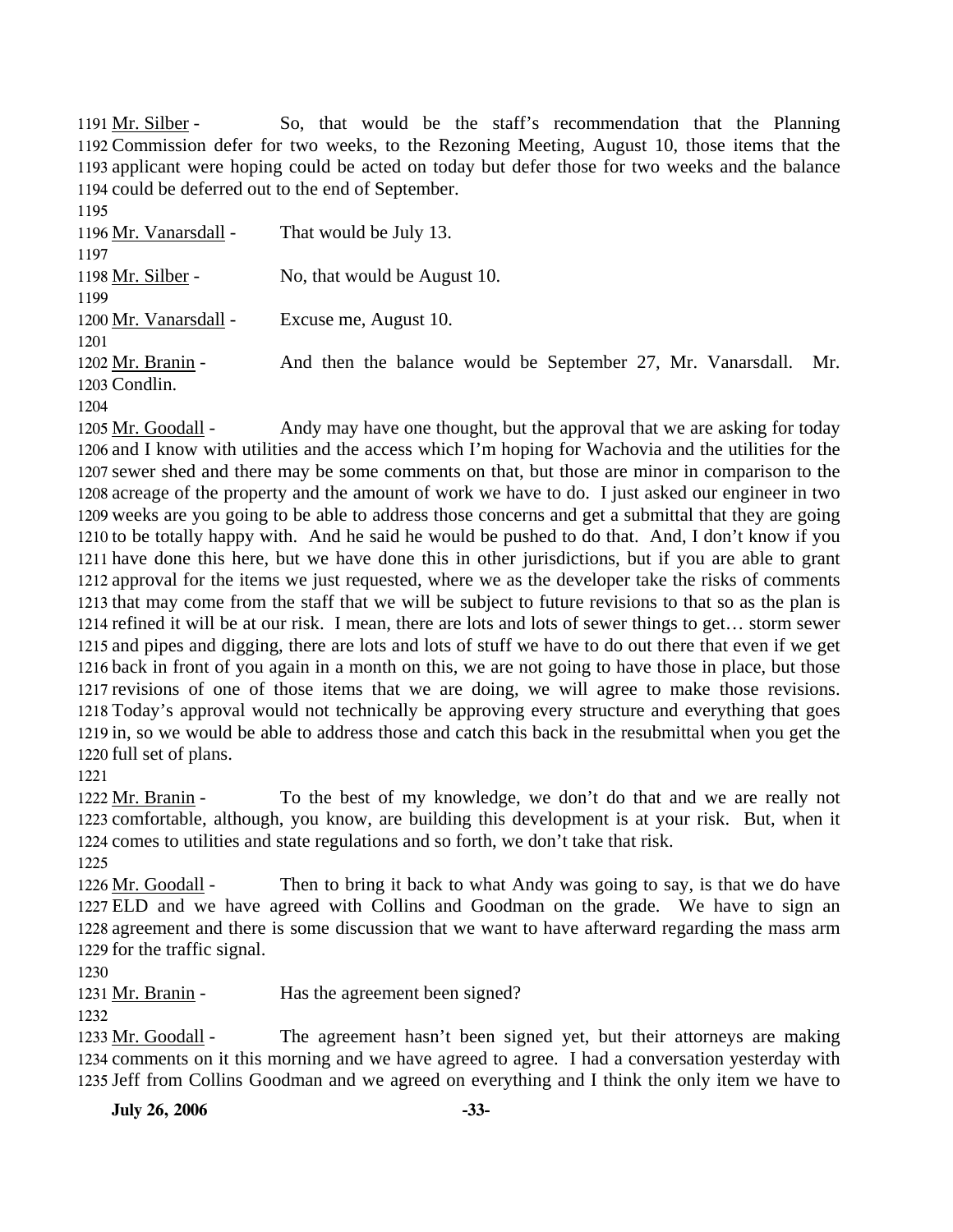finalize, which will probably take five minutes after this meeting, but is the installation of the mass arms that we are agreeing for our turn lane that the master arm has to be extended to cover the additional turn lane that will be added and their proposal is let us put the mass arm in and have it removed and put a new mass arm in and what we would like to offer is to pay the incremental costs to upgrade the mass arm that they are going to install just makes sense instead of wasting a \$60,000.00 mass arm. But, on the grades, the money and all of things we have agreed it. So, we will document that one change. So, to my point on that is I'm degrading, if nothing else, if we could be release on the grading then come back in two weeks and the grading might not be an issue as Andy said because we are going to have an ELD anyhow, but through their early disturbance permit, but if that's not an issue I would need to ask for… But, that's the one thing at least would get us by until two weeks until we make the resubmittal if we do defer for two weeks.

1248

Mr. Condlin, oh thank you. Mr. Condlin, either you can do it or I can do 1250 it. You can request a deferral for two weeks for the Three Chopt buffer, the utility plan, grading, Whole Foods and Wachovia, if you are comfortable with that, if you think you can do that and 1251 1252 then come back with the balance on September 27. That date would be August 10 for the two 1253 weeks and we will gladly squeeze it in for you. 1249 Mr. Branin -

1254

Mr. Chairman, let me ask a question because if I understood Mr. Woodall, 1256 I think he was saying that the engineer might have difficulty even getting things to us in a timely 1257 fashion for our review to meet the August 10 hearing. 1255 Mr. Silber -

1258

Well, that was going to be my question then, we've got two weeks, how 1260 much time, is it a week or 10 days that you need for review these items, you know, for 1261 resubmittal. 1259 Mr. Goodall -

1262

The way I was looking at it, Mr. Secretary, if they are not going to be able 1264 to do it in two weeks, we would know way ahead of time and then it would be deferred out to 1265 September 27 anyway. But, they are pushing to get something done, I understand that, and by 1266 giving them that two-week time as long as they are not overwhelming the staff, as they have 1267 been doing recently, and they can possibly get it in two weeks, if not it can be removed out. We 1268 can always defer it out but I wanted to give them at least the opportunity. 1263 Mr. Branin -

1269

We will commit, obviously, we will submit and only have heard what we 1271 have submitted in time for the staff to have reviewed adequately and then if it is not ready then 1272 we will defer the remaining to the next hearing in September. With a shot, if you don't mind we 1273 would like to take that opportunity. 1270 Mr. Goodall -

1274

 $1275$  Mr. Silber - Okay.

1276

1277 Mr. Branin - I'm trying to give you the shot.

1278

And I appreciate that. I'm willing to get up there and .... I'll just go 1280 ahead and asked for whatever you just said. So, if we could defer for two weeks with respect to 1279 Mr. Goodall -

**July 26, 2006 -34-**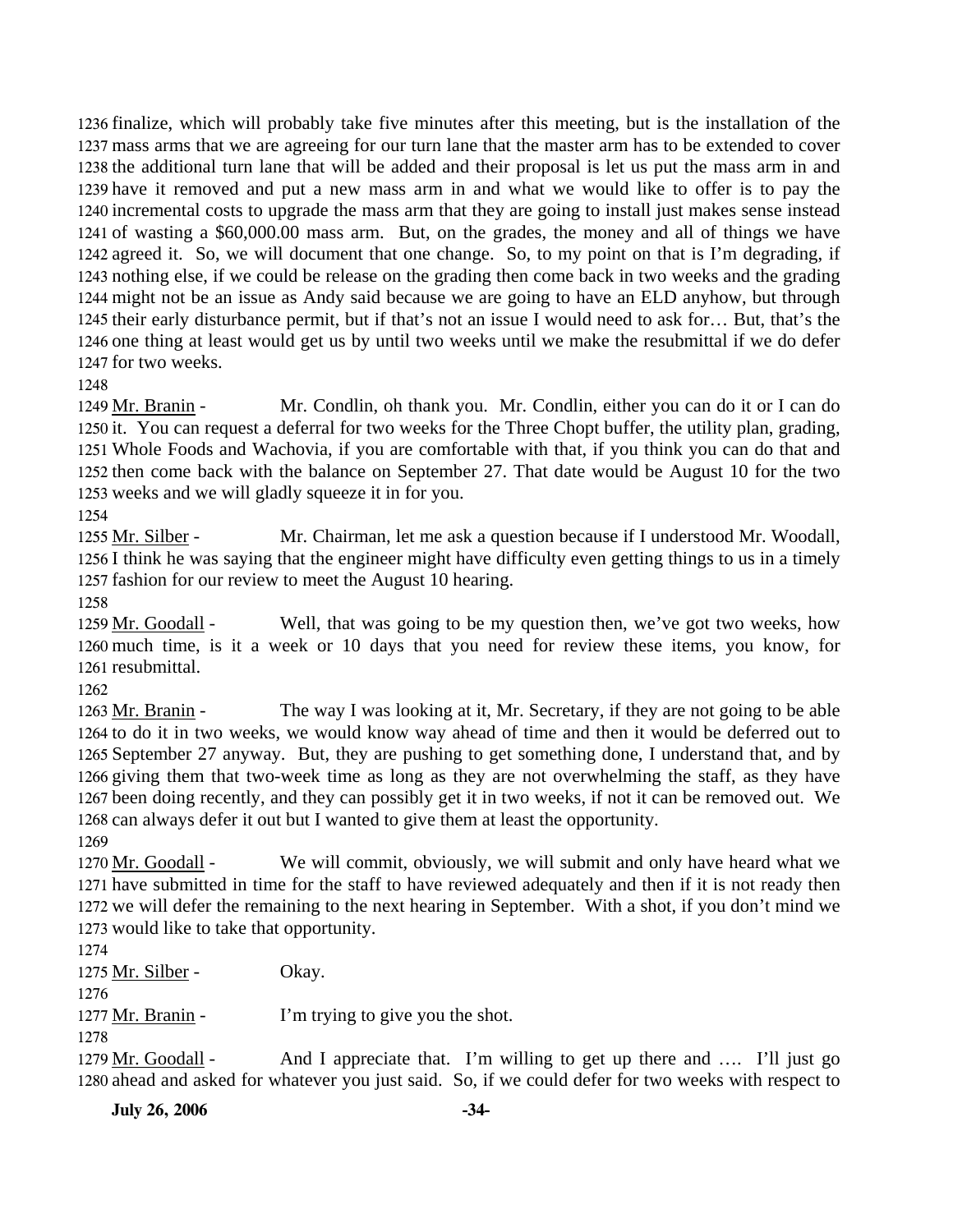1281 the Wachovia and Whole Foods parcel, the grading, the utility plans and the Three Chopt Road 1282 buffer.

| 1283                  |                                                                          |
|-----------------------|--------------------------------------------------------------------------|
| 1284 Mr. Vanarsdall - | Five things.                                                             |
| 1285                  |                                                                          |
| 1286 Mr. Goodall -    | Yes, there are five things. Were you counting?                           |
| 1287                  |                                                                          |
| 1288 Mr. Silber -     | I have Three Chopt Road buffer, utility plans, grading, Whole Foods and  |
| 1289 Wachovia.        |                                                                          |
| 1290                  |                                                                          |
| 1291 Mr. Goodall -    | Yes. That would be five.                                                 |
| 1292                  |                                                                          |
| 1293 Mr. Silber -     | If for some reason, two weeks from now and we still have some difficulty |

1294 with you all submitting plans to us and it looks like it's going to be deferred again, there may be 1295 an opportunity for us to allow you to do some land disturbance activity so that you can began to 1296 work the site. Now, Keith White is here today and I don't know if he wants to speak to what 1297 they would be allowed to do but there may be some opportunities for them to move onto the site 1298 and began to move some earth on the site. I think what you guys need to do is look at where you 1299 are with these plans and see if there is some other aspect that we can allow you to move on 1300 relative to some site activity.

1301

We've got our entire team from Chicago and Orlando here and we would 1303 like to at least sit down and make sure that there are no more misunderstandings like we've done 1304 before and make sure the schedules.... 1302 Mr. Goodall -

1305 You guys can get a couple of hotel rooms, camp out a couple of days and 1307 get it going. 1306 Mr. Branin -1308 The only problem is there aren't enough hotel rooms out here so we will 1310 have to.... 1309 Mr. Goodall -1311 1312 Mr. Jernigan - Have you filed an E&S report? 1313 1314 Mr. Goodall - Yes. 1315 Mr. White, if they have an opportunity to start working out there, on 1317 moving some dirt to get this ball rolling, what would you be able to recommend? 1316 Mr. Branin-

1318

1319

There is an early land disturbance plan in the works up stairs but there are 1321 a few things holding it up right now one of which is authorization from DHR, Historic 1322 Resources, so they can do work on the site. It is understanding that's been resolved or about to 1323 be resolved. They can not do any work in the wetlands because they don't have their wetlands 1324 permit yet, but the clearing and grading plan that they have in works around the wetland fingers 1320 Mr. White -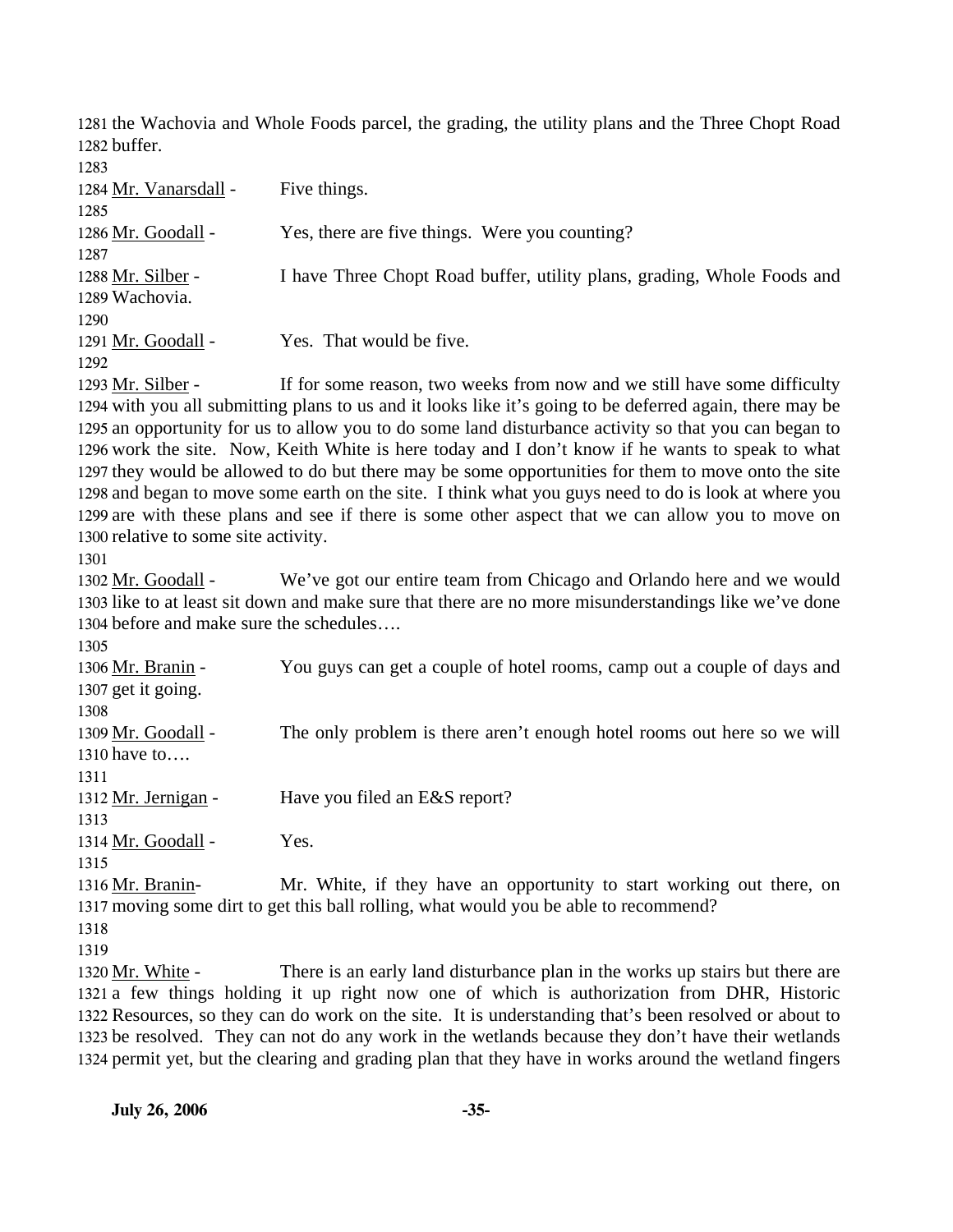1325 that they aren't permitted impact yet. The plan is almost approvable with the lifting of the Cease 1326 and Desist by DHR and the CORPS.

1327

Keith, did you talk to Jeff Perry and tell him what is going on this morning 1329 and maybe they can get that done? 1328 Mr. Vanarsdall -

1330 What we are waiting on is word from DHR that work can be done on the 1332 site. 1331 Mr. White -

1333

I can comment on that. I had a conversation yesterday with Ester and 1335 Joanna at DHR and it was approved yesterday to be released. It was emailed over to Silvia at Army Corps of Engineering. I spoke to Silvia myself yesterday, as well, and she agreed that she 1336 1337 would send a memo to me yesterday releasing that historical hold on the property and her email 1338 was gotten yesterday, but I didn't get it, but we will follow up with Silva this morning and we 1339 should have the memo that we could get to you guys today, but on the phone they both told me 1340 that it had been released. 1334 Mr. Woodall -

1341

Mr. Woodall, you understand that you can actually start moving a little bit 1343 of dirt out there and getting started? 1342 Mr. Branin -

1344

1345 Mr. Woodall - Right. 1346 1347 Mr. Branin - I wasn't aware, you guys don't keep us abreast, you are moving so fast. 1348 1349 Mr. Woodall - We are trying to increase your tax…. 1350 1351 Mr. Branin - You are increasing my migraines. 1352 Based on that, it sounds like the disturbance plans will be approvable very 1354 soon. 1353 Mr. White -1355

Keep us abreast of that, Mr. White. All right. Is there anyone else? I 1357 would like to move that we defer to August 10, 2006 the Three Chopt buffer landscape plan, the 1358 utility plan, the grading plan, the Whole Foods plan and the Wachovia. 1356 Mr. Branin -1359

1360 Mr. Vanarsdall - Second.

1361

The motion was made by Mr. Branin and seconded by Mr. Vanarsdall. 1363 All in favor say aye...all opposed say nay. The motion passes. 1362 Mr. Branin -

1364

1365 At the applicant's request, the Planning Commission deferred POD-42-06, West Broad Village, 1366 to it's August 10, 2006 plan.

1367

And then the balance of that development will be deferred out to 1369 September 27 meeting. 1368 Mr. Silber -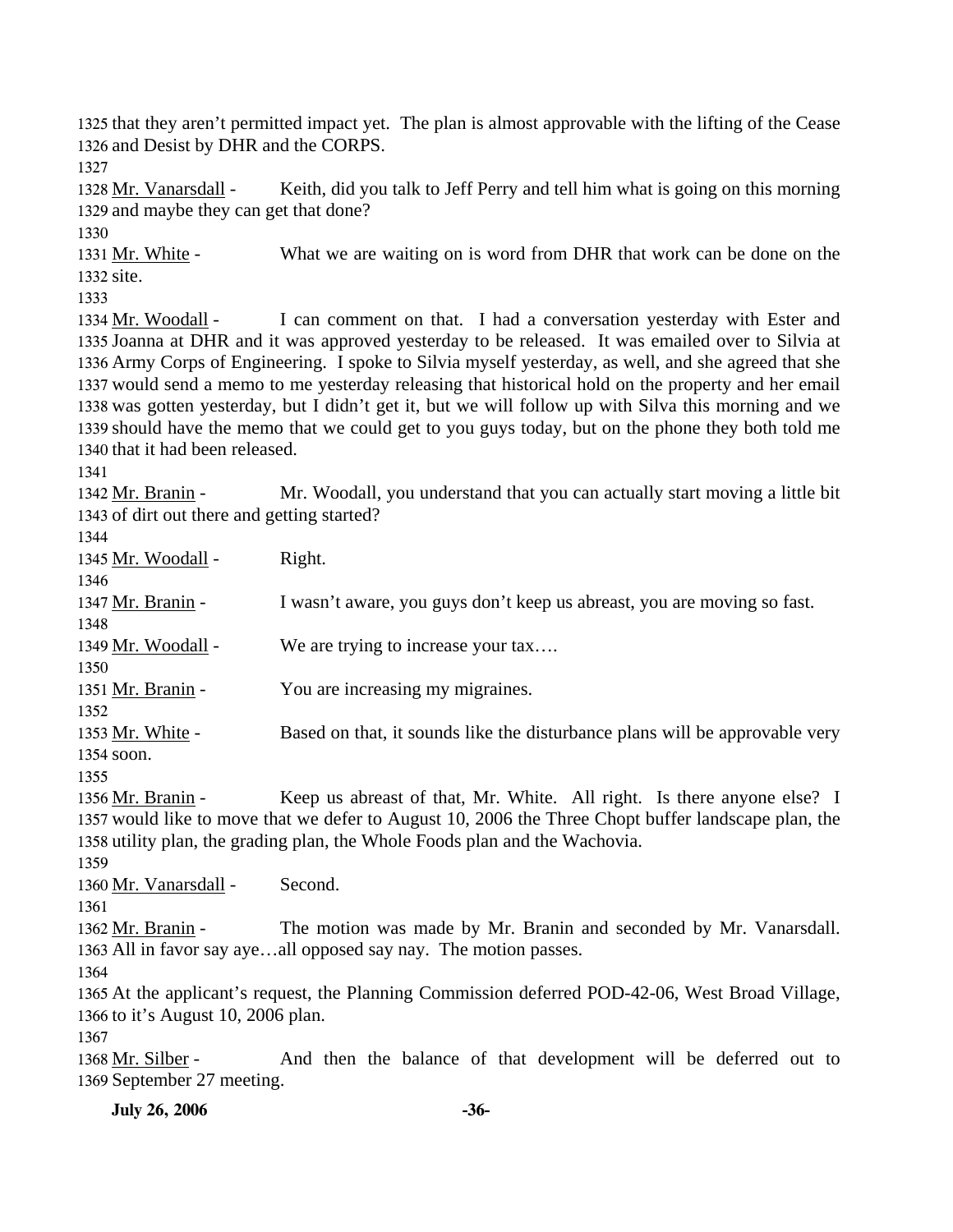And I would like to move that the balance of this POD presented to the 1371 Commission today be deferred until the September 27, 2006 meeting. 1370 Mr. Branin -

1372

1373 Mr. Vanarsdall - Second.

1374

1375 At the applicant's request, the Planning Commission deferred the balance of POD-42-06, West 1376 Broad Village, to it's September 27, 2006 plan.

1377

1378 Mr. Silber - Now for the subdivision on page 10.

1379

I would like to make a motion that West Broad Village (July 2006 Plan) 1381 be deferred until September 27, 2006 at the applicant's request. 1380 Mr. Branin -

1382

1383 Mr. Vanarsdall - Second.

1384

The motion was made by Mr. Branin and seconded by Mr. Vanarsdall. 1386 All in favor say aye...all opposed say nay. The motion passes. 1385 Mr. Branin -

1387

1388 At the applicant's request, the Planning Commission deferred subdivision, West Broad Village 1389 (July 2006 Plan) to it's September 27, 2006 plan.

1390

### 1391 **PLAN OF DEVELOPMENT**

1392

| POD-46-06              | Balzer & Associates, Inc. for JCD Properties and Rasteh         |
|------------------------|-----------------------------------------------------------------|
| Wistar Commons -       | Construction: Request for approval of a revised plan of         |
| 8101 Staples Mill Road | development as required by Chapter 24, Section 24-106 of the    |
| $(POD-132-87$ Revised) | Henrico County Code, to construct two, one-story, 9,600         |
|                        | square foot office warehouse buildings. The 2.12-acre site is   |
|                        | located at 8101 Staples Mill Road on parcel 772-752-0526. The   |
|                        | zoning is M-1C, Light Industrial District (Conditional). County |
|                        | water and sewer. (Brookland)                                    |

1393

Is there anyone in the audience in opposition to POD-46-06, Wistar 1395 Commons, in the Brookland District? No opposition. Mr. McGarry. 1394 Mr. Branin -1396 Mr. McGarry, before you start your presentation, do you have what you 1398 need, do you have the signatures? 1397 Mr. Vanarsdall -1399 1400 Mr. McGarry - No, sir, I do not.

1401 1402 Mr. Vanarsdall - Do you have anything to complete the transfer of approval? 1403 1404 Mr. McGarry - I have no paper work on the two items.

1405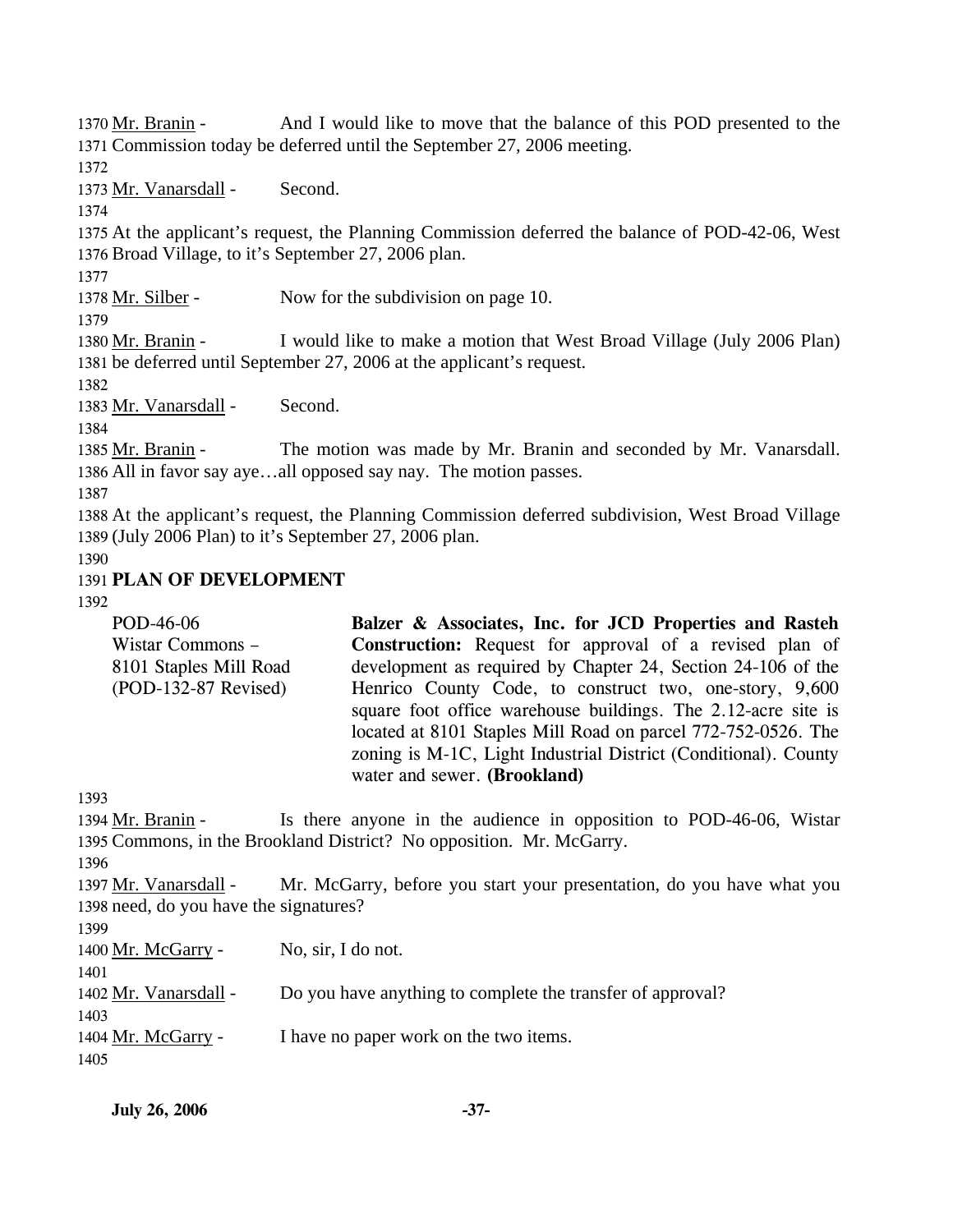Mr. Chairman, it would be a waste of time to present the case if we don't 1407 have those two items. I'm going to have to defer it or the applicant will defer it. He's been after 1408 these two items for a few days now, a week, and I even talked to the engineer yesterday or the 1409 day before, myself, and I told him that I will not approve this or recommend approval this 1410 morning without it. 1406 Mr. Vanarsdall -1411 Mr. Vanarsdall, would you like to have the applicant come up so that he 1413 can make that request? 1412 Mr. Branin -1414 I certainly would. I didn't mean to cut you short, Ted, but I don't think 1416 you mind it. 1415 Mr. Vanarsdall -1417 1418 Mr. Balzer - I'm Andrew Balzer with Balzer & Associates, Inc. 1419 1420 Mr. Vanarsdall - Good morning. You understand where I'm coming from. 1421 1422 Mr. Balzer - The owner is well aware of what was requested. 1423 1424 Mr. Vanarsdall - Would you like to defer the case? 1425 1426 Mr. Balzer - Yes, we would like to defer the case until September. 1427 Okay. That's good. I appreciate that. With that, I recommend POD-46-1429 06, Wistar Commons, be deferred until September 27 at the applicant's request. 1428 Mr. Vanarsdall -1430 1431 Mr. Jernigan - Second. 1432 The motion was made by Mr. Vanarsdall and seconded by Mr. Jernigan. 1434 All in favor say aye...all opposed say nay. The motion passes. 1433 Mr. Branin -1435 1436 At the request of the applicant, the Planning Commission deferred POD-46-06, Wistar Commons 1437 (POD-132-87 Revised) to its September 27, 2006 meeting.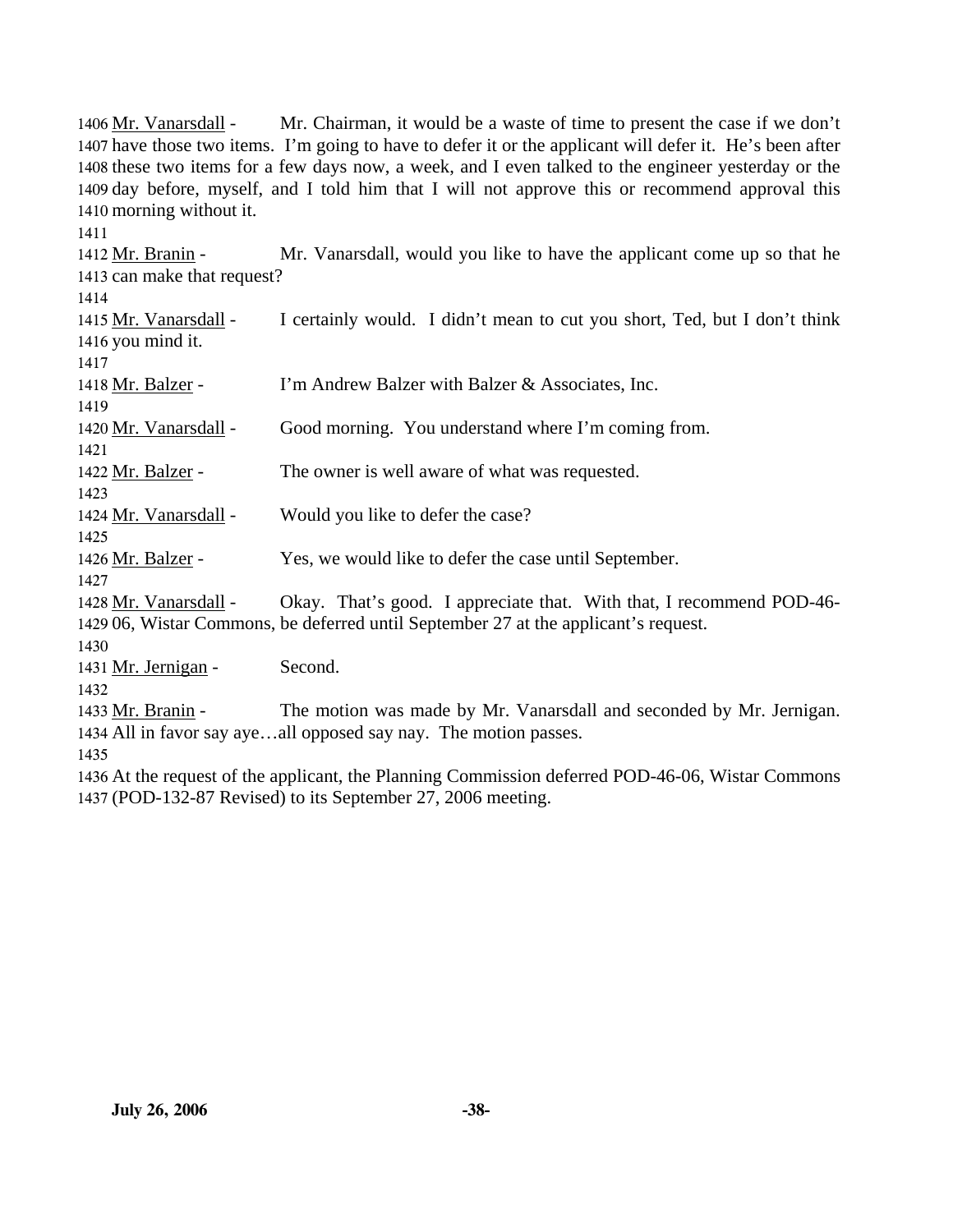#### 1438 **PLAN OF DEVELOPMENT & SPECIAL EXCEPTION**  1439

POD-44-06 Reflections of West Creek, Phase II – 12000 W. Broad

St. **(POD-30-99 Revised)** 

**Timmons Group for Towne Center – West, LLC,** *North Gayton Apartments, LP* **and The Breeden Company, Inc.:**  Request for approval of a plan of development and special exception as required by Chapter 24, Sections 24-2, 24-94(b) and 24-106 of the Henrico County Code, to construct seven, three-story apartment buildings containing 132 units and a club house. The special exception would authorize buildings exceeding 2½ stories in height. The 6.10- **7.3**-acre site is located at the eastern terminus of Blue Ocean Lane (private), approximately 1,200 feet east of N. Gayton Road and 1,000 feet north of W. Broad Street (U.S. Route 250) on part of parcel 735-764-6278 and **part of 735-765-1837**. The zoning is **R-5C, General Residence District (Conditional)** R-6C, General Residence District (Conditional) and WBSO (West Broad Street Overlay) District. County water and sewer. **(Three Chopt)** 

1440

Is there anyone in the audience in opposition to POD-44-06, Reflections 1442 of West Creek, Phase II, in the Three Chopt District? No opposition. Ms. Goggin. 1441 Mr. Branin -1443

Good morning. A revised plan is currently being handed out to you that 1445 addresses staffs concerns with the proposed density of the project. Additionally, the applicant 1446 has agreed to build a retaining wall along I-64 to save as much of the existing trees as possible 1447 within the 25-foot proffered buffer which can then be supplemented with additional landscaping 1448 as necessary. There are two additional conditions in your handout agenda that address both the 1449 density and the retaining wall. Condition No. 36 states that the existing vegetation shall be 1450 retained to the maximum extent possible and a retaining wall shall be constructed in the 1451 northernmost landscape strip adjacent to I-64. Condition No. 37 states that prior to construction 1452 plan approval, POD-30-99 shall be revised to show the revised boundary line, and site data shall 1453 be provided as necessary to show compliance with all County regulations, including density. 1444 Ms. Goggin -1454

 The applicant is also requesting approval of a special exception to allow three-story buildings. Two and half-story structures are permitted by right and the proposed apartments will match the existing apartments in Phase I which also received a special exception for three stories when they were presented to the Commission in 1999. The applicant will need to present this request to the Commission. Staff recommends approval subject to the annotations on the revised plans, conditions Nos. 24 through 35 in the agenda, and additional conditions Nos. 36 and 37 in your addendum. Should the Commission choose to approve the special exception request, at the Commissions's discretion, both the POD and special exception can be made in one motion. The motion will also need to include a time limit waiver because the revised plan was received by staff yesterday afternoon. I will be happy to answer any questions the Commission may have. Roger Rodriguez from Timmons and Brain Revere from the Breeden Company are here to

**July 26, 2006** -39-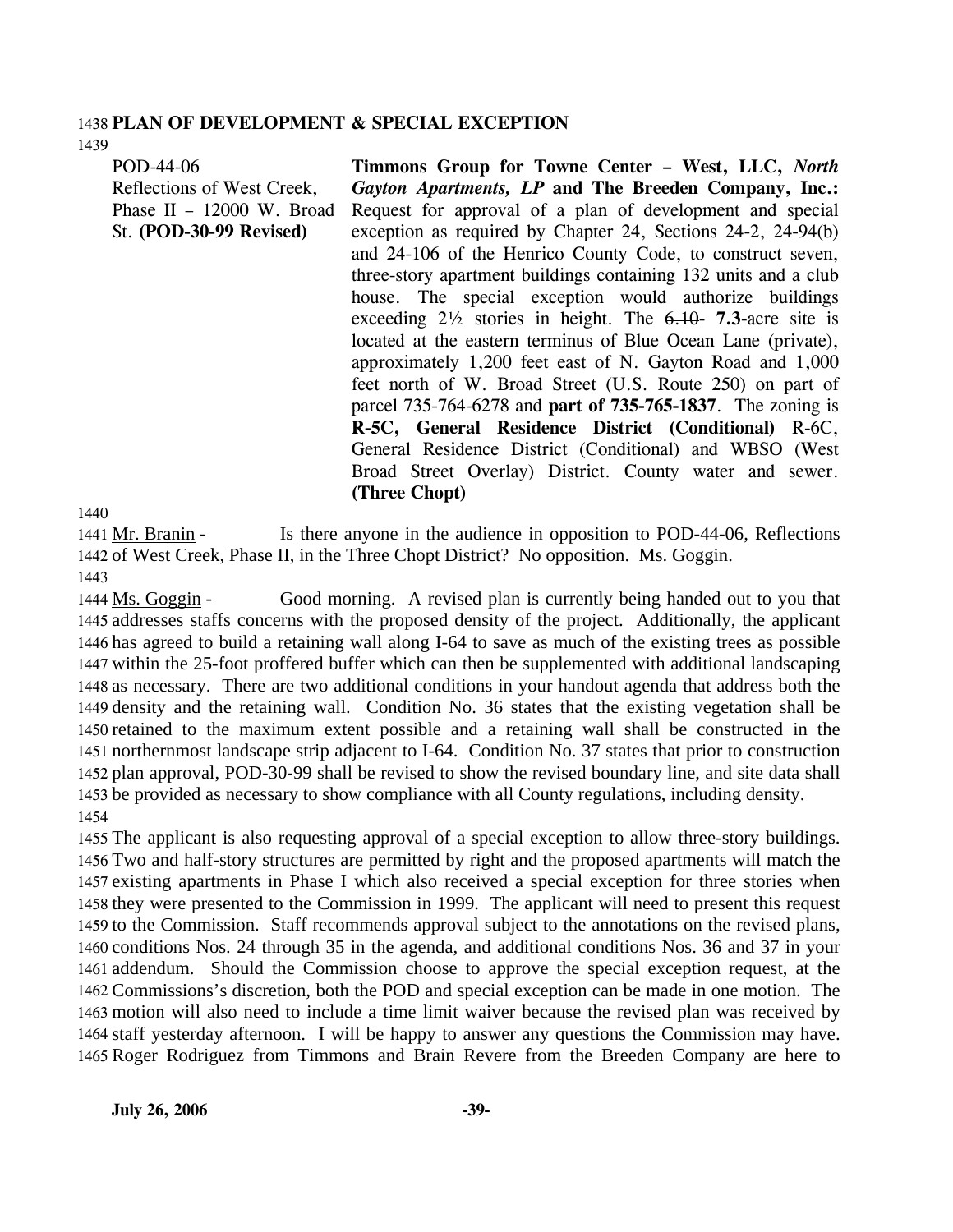1466 present their request for the special exception and to answer any questions that the Commission 1467 may have of them.

Thank you, Ms. Goggin. Do any of the Commissioners have any 1469 questions? Well then, with that, I would like to make a motion to approve POD-44-06, 1470 Reflections of West Creek, Phase II, and the special exception request to allow three-story 1471 buildings, subject to the annotations on the revised plan and conditions for developments of this 1472 type, conditions Nos. 24 through 35 in the agenda and additional conditions Nos. 36 and 37 in 1473 the addendum. 1468 Mr. Branin -

1474

1475 Mr. Jernigan - Second.

1476

I would like to make a motion to waive the time limit on POD-44-06, 1478 Reflections of West Creek, Phase II. 1477 Mr. Branin -

1479

1480 Mr. Jernigan - Second.

1481

 The Planning Commission approved the special exception, waived the time limit and approved the plan of development for POD-44-06, Reflections of West Creek, Phase II (POD-30-99 Revised) subject to the annotations on the plans, the standard conditions attached to these minutes for developments of this type, and the following additional conditions:

1486

1487 24. The unit house numbers shall be visible from the parking areas and drives.

1488 25. 1489 1490 1491 The names of streets, drives, courts and parking areas shall be approved by the Richmond Regional Planning District Commission and such names shall be included on the construction plans prior to their approval. The standard street name signs shall be ordered from the County and installed prior to any occupancy permit approval.

1492 26. 1493 1494 1495 1496 The easements for drainage and utilities as shown on approved plans shall be granted to the County in a form acceptable to the County Attorney prior to any occupancy permits being issued. The easement plats and any other required information shall be submitted to the County Real Property Agent at least sixty (60) days prior to requesting occupancy permits.

1497 27. 1498 The developer shall provide fire hydrants as required by the Department of Public Utilities and Division of Fire.

1499 28. Outside storage shall not be permitted.

1500 29. 1501 The proffers approved as a part of zoning case  $C$ -49 $C$ -04 shall be incorporated in this approval.

1502 30. 1503 1504 Any necessary off-site drainage and/or water and sewer easements must be obtained in a form acceptable to the County Attorney prior to final approval of the construction plans.

1505 31. 1506 1507 31. Deviations from County standards for pavement, curb or curb and gutter design shall be approved by the County Engineer prior to final approval of the construction plans by the Department of Public Works.

1508 32. 1509 1510 Insurance Services Office (ISO) calculations must be included with the plans and contracts and must be approved by the Department of Public Utilities prior to the issuance of a building permit.

**July 26, 2006 -40-**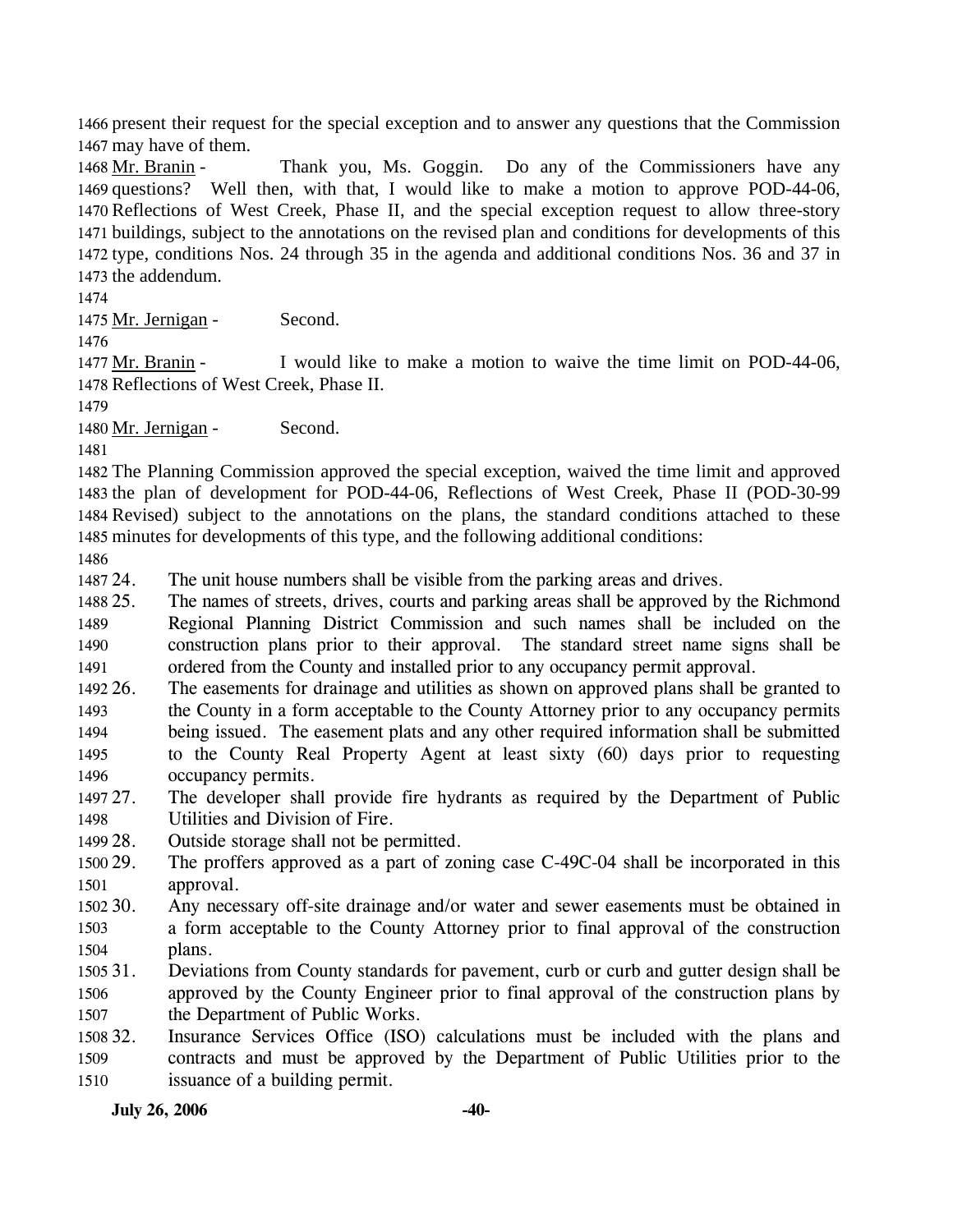1511 33. 1512 1513 Evidence of a joint ingress/egress and maintenance agreement must be submitted to the Department of Planning and approved prior to issuance of a certificate of occupancy for this development.

1514 34. 1515 1516 1517 1518 The location of all existing and proposed utility and mechanical equipment (including HVAC units, electric meters, junction and accessory boxes, transformers, and generators) shall be identified on the landscape plans. All equipment shall be screened by such measures as determined appropriate by the Director of Planning or the Planning Commission at the time of plan approval**.** 

- 1519 35. 1520 1521 1522 1523 1524 1525 1526 35. A note in bold lettering shall be provided on the erosion control plan indicating that sediment basins or traps located within buildable areas or building pads shall be reclaimed with engineered fill. All materials shall be deposited and compacted in accordance with the applicable sections of the state building code and geotechnical guidelines established by the engineer. An engineer's report certifying the suitability of the fill materials and its compaction shall be submitted for review and approval by the Director of Planning and Director of Public Works and the Building Official prior to the issuance of any building permit(s) on the affected sites.
- 1527 36. 1528 The existing vegetation shall be retained to the maximum extent possible and a retaining wall shall be constructed in the northern most landscape strip adjacent to I-64.
- 1529 37. 1530 1531 37. Prior to construction plan approval, POD-30-99 shall be revised to show the revised boundary line, and site data shall be provided as necessary to show compliance with all County regulations, including density.
- 1532

# 1533 **PLAN OF DEVELOPMENT, SPECIAL EXCEPTION & TRANSITIONAL BUFFER**  1534 **DEVIATION**

1535

| Timmons Group for Towne Center - West, LLC and Henley                                        |
|----------------------------------------------------------------------------------------------|
| <b>SPW, LLC:</b> Request for approval of a plan of development,<br>Town Center West, Phase 2 |
| transitional buffer deviation, a special exception for a building                            |
| exceeding three stories and 45 feet in height as required by                                 |
| Chapter 24, Sections 24-2, 24-94(b), 24-106 and 24-106.2 of                                  |
| the Henrico County Code, to construct an eight-story, 248-                                   |
| room, 214,000 square foot hotel. The 5.22-acre site is located                               |
| on the south line of Blue Ocean Lane (private), approximately                                |
| 660 feet east of N. Gayton Road on part of parcel 735-764-                                   |
| 6278. The zoning is B-2C, Business District (Conditional) and                                |
| WBSO, West Broad Street Overlay. County water and sewer.                                     |
| (Three Chopt)                                                                                |
|                                                                                              |

1536

Is there anyone in the audience in opposition to POD-43-06, Town Center West, Phase – Hilton Hotel, in the Three Chopt District? No opposition. Mr. Wilhite. 1538 1537 Mr. Branin -1539

Thank you. Staff has received a revised site plan and revised architectural 1541 elevations. They have just been handed out to you. This hotel is located in an approved 1542 shopping center, Town Center West. They are requesting a special exception for buildings 1543 exceeding three stories and 45 feet in height. This proposal would have an eight-story building 1540 Mr. Wilhite -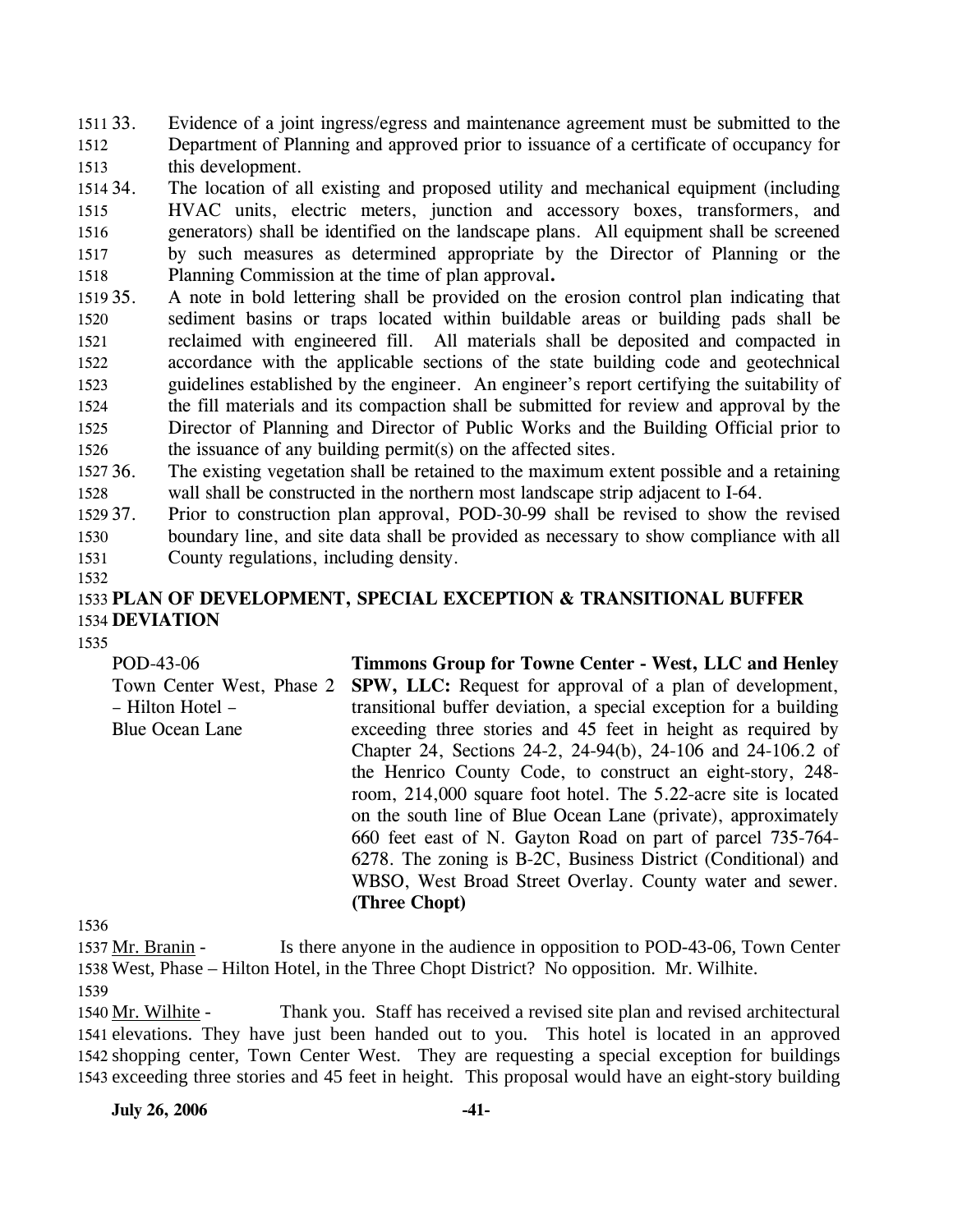at a total height of 107 feet, 10 inches. Also, we have received a request for transitional buffer deviation. Under the West Broad Street Overlay District requirements there is a Transitional Buffer 25 required plus a 15-foot enhancement for a total buffer of 40 feet. This would be at the location of the business district adjacent to the multi-family development to the north and northeast. This development is also owned by the Breeden Company, Phase I of Reflections and Phase II, which you just heard previously.

 Due to the requirement of the Department of Fire to increase the drive idle width of 30 feet on the north side of this building in order to accommodate the emergency equipment setup, the applicant is requesting the deviation of the transitional buffer from 40 feet down to 34 feet on the north side of the building and from 40 feet to 25 feet at the northeast corner of the building. When this development was going through the rezoning process, there was a proffer requirement for a 25-foot buffer with 35-foot planting requirements. The applicant, at a minimum, would be able to me this proffered buffer. We also have confirmation that the building itself will meet the required setbacks for tall buildings. There was concern at the northwest corner of the building whether or not they would meet the necessary setbacks. There was a slight alteration to the design of the building to accommodate that.

 In addition, the revised architectural elevations have been changed to add the required brick that was proffered in the zoning case, so now where there was no brick proposed there is now 50% brick on the south side which faces W. Broad Street and 35% brick at a minimum on the other three sides. With that, staff can recommend approval of the revised site plan and the revised architectural plans.

| 1.JU /                 |                                                                                                        |
|------------------------|--------------------------------------------------------------------------------------------------------|
| 1568 Mrs. O'Bannon -   | Is that eight stories? Tell me how many feet is that again.                                            |
| 1569                   |                                                                                                        |
| 1570 Mr. Wilhite -     | One hundred and seven feet and ten inches.                                                             |
| 1571                   |                                                                                                        |
| 1572 Mr. Branin -      | Mr. Wilhite, is there a time limit?                                                                    |
| 1573                   |                                                                                                        |
| 1574 Mr. Wilhite -     | No, we received these revised plans last week.                                                         |
| 1575                   |                                                                                                        |
| 1576 Mr. Branin -      | All right. Does anybody else have any questions for Mr. Wilhite? And,                                  |
|                        | 1577 Mr. Wilhite, the Fire Department has signed off and they are comfortable with it?                 |
| 1578                   |                                                                                                        |
| 1579 Mr. Wilhite -     | Yes. Originally, they were requesting drive isles around the entire                                    |
|                        | 1580 perimeter of the building be 30 feet but due to the location of the tower within the footprint of |
|                        | 1581 the building, they were just able to work out the 30 feet requirement on the north side. The rest |
| 1582 can stay 24 feet. |                                                                                                        |
| 1583                   |                                                                                                        |
| 1584 Mr. Silber -      | Mr. Wilhite, there is parking underneath this building as well?                                        |
| 1585                   |                                                                                                        |
| 1586 Mr. Wilhite -     | Yes. There is a level of parking beneath the footprint of the building.                                |
| 1587                   |                                                                                                        |
|                        |                                                                                                        |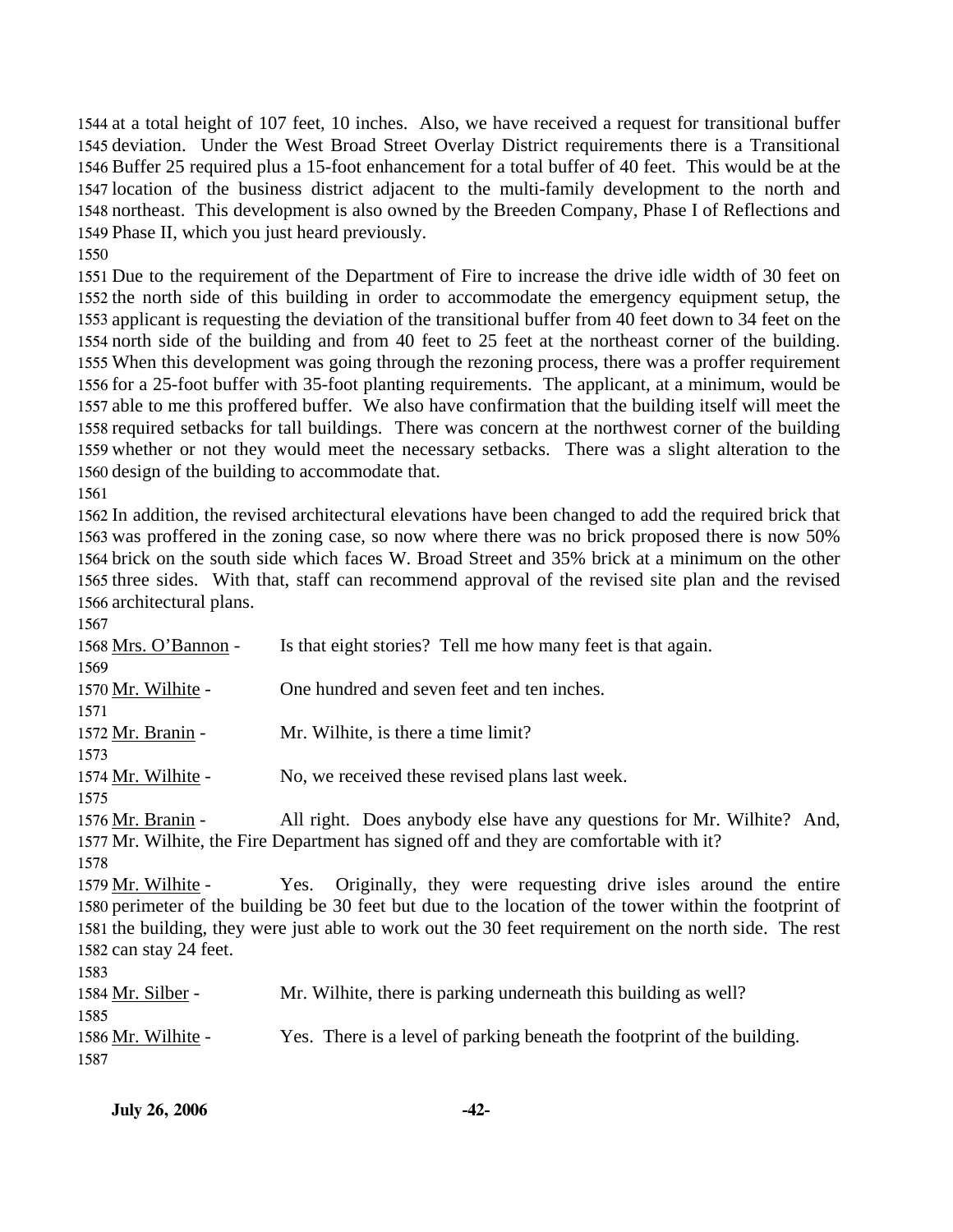Do you have elevations that you could put on the document table that 1589 would show.... Are they color elevations or are they black and white? 1588 Mr. Silber -1590 1591 Mr. Wilhite - The most recent ones were just black and white. 1592 Mr. Jernigan - Do we need separate motions for the transitional buffer deviation? 1593 1594 Mr. Wilhite - And the special exception too. 1595 I don't know if there need to be three separate motions but the motion 1597 needs to clearly identify the special exception for the height and the transitional buffer as well as 1598 the POD. 1596 Mr. Silber -1599 Okay. Does anybody else have any other questions? Then, I would like 1601 to move to approve the transitional buffer, the special exception for height on POD-43-06, Town 1602 Center West, Phase 2, Hilton Hotel. 1600 Mr. Branin -1603 Does your motion include approval of the plan of development, special 1605 exception and transitional buffer deviation? 1604 Mr. Silber -1606 Transitional buffer, special exception for height and I was going to come 1608 by with the plan of development in my second motion. 1607 Mr. Branin -1609 1610 Mr. Jernigan - He said you could include it in. 1611 1612 Mr. Branin - I can include it in? 1613 1614 Mr. Jernigan - Yes. 1615 Okay. Including the plan of development with the standard conditions and 1617 additional conditions Nos. 24 through 34 in the agenda and annotations on the plan. 1616 Mr. Branin -1618 1619 Mrs. Jones - Second. 1620 The motion was made by Mr. Branin and seconded by Mrs. Jones. All in 1622 favor say aye...all opposed say nay. The motion passes. 1621 Mr. Branin -1623 1624 The Planning Commission approved POD-43-06, Town Center West, Phase 2 – Hilton Hotel, 1625 subject to the standard conditions attached to these minutes for developments of this type, the 1626 annotations on the plans and the following additional conditions: 1627 1628 24. 1629 1630 1631 1632 The easements for drainage and utilities as shown on approved plans shall be granted to the County in a form acceptable to the County Attorney prior to any occupancy permits being issued. The easement plats and any other required information shall be submitted to the County Real Property Agent at least sixty (60) days prior to requesting occupancy permits.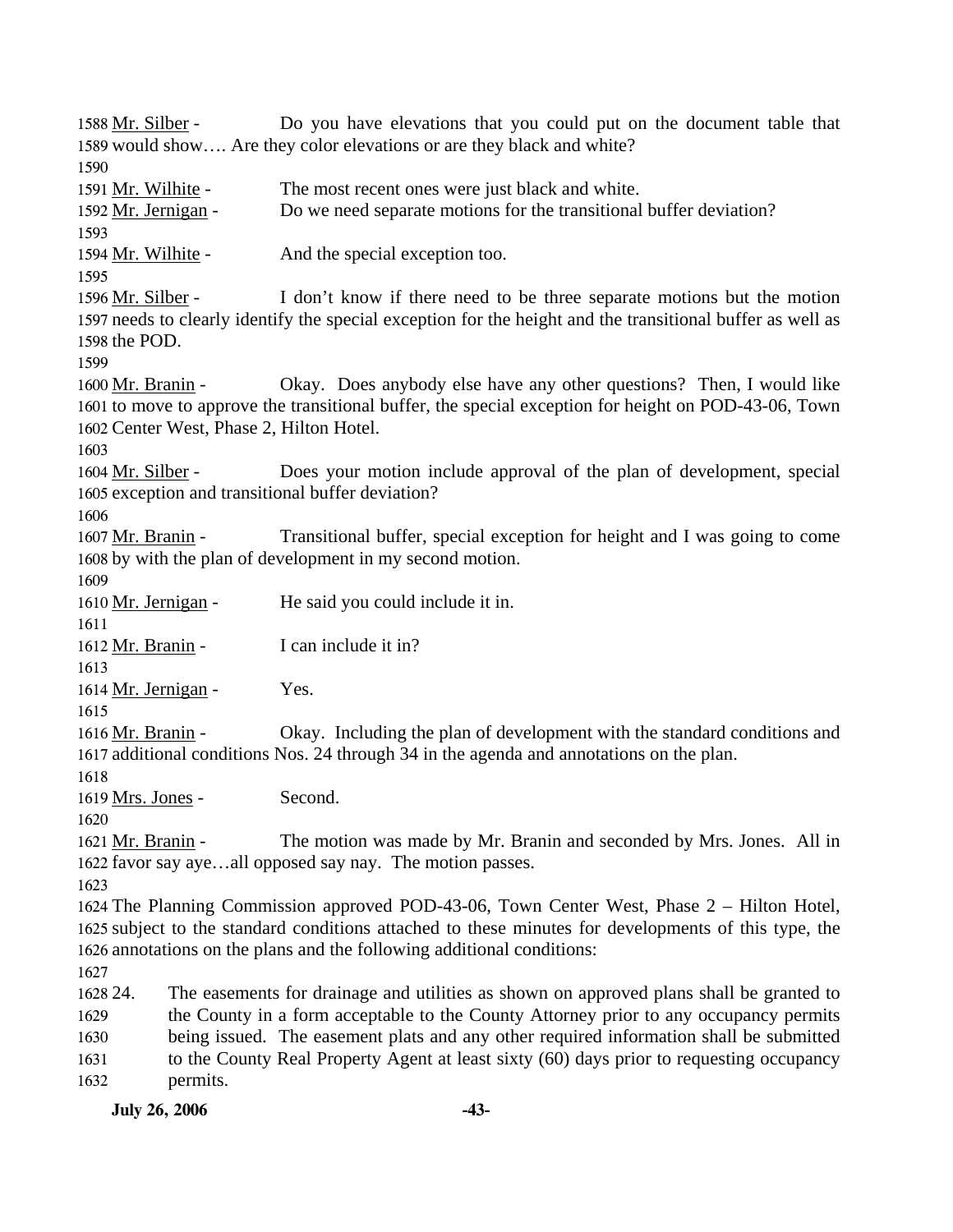1633 25. 1634 25. The developer shall provide fire hydrants as required by the Department of Public Utilities and Division of Fire.

1635 26. Outside storage shall not be permitted.

1636 27. 1637 The proffers approved as a part of zoning case C-49C-04 shall be incorporated in this approval.

- 1638 28. 1639 1640 1641 1642 The developer shall install an adequate restaurant ventilating and exhaust system to minimize smoke, odors, and grease vapors. The plans and specifications shall be included with the building permit application for review and approval. If, in the opinion of the County, the type system provided is not effective, the Commission retains the rights to review and direct the type of system to be used.
- 1643 29. 1644 1645 29. Deviations from County standards for pavement, curb or curb and gutter design shall be approved by the County Engineer prior to final approval of the construction plans by the Department of Public Works.
- 1646 30 1647 1648 Insurance Services Office (ISO) calculations must be included with the plans and contracts and must be approved by the Department of Public Utilities prior to the issuance of a building permit.
- 1649 31. 1650 1651 Evidence of a joint ingress/egress and maintenance agreement must be submitted to the Department of Planning and approved prior to issuance of a certificate of occupancy for this development.
- 1652 32. 1653 1654 1655 1656 32. The location of all existing and proposed utility and mechanical equipment (including HVAC units, electric meters, junction and accessory boxes, transformers, and generators) shall be identified on the landscape plans. All equipment shall be screened by such measures as determined appropriate by the Director of Planning or the Planning Commission at the time of plan approval**.**
- 1657 33. 1658 1659 1660 1661 1662 1663 1664 33. A note in bold lettering shall be provided on the erosion control plan indicating that sediment basins or traps located within buildable areas or building pads shall be reclaimed with engineered fill. All materials shall be deposited and compacted in accordance with the applicable sections of the state building code and geotechnical guidelines established by the engineer. An engineer's report certifying the suitability of the fill materials and its compaction shall be submitted for review and approval by the Director of Planning and Director of Public Works and the Building Official prior to the issuance of any building permit(s) on the affected sites.
- 1665 34. 1666 The ground area covered by all the buildings shall not exceed in the aggregate 25 percent of the total site area.
- 1667

### 1668 **PLAN OF DEVELOPMENT**

1669

POD-50-06 St. Mary's Hospital Parking Addition – W. Franklin Street, Monument Avenue and Maple Avenue

**Vanasse Hangen Brustlin, Inc. for Bon Secours St. Mary's Hospital:** Request for approval of a plan of development as required by Chapter 24, Section 24-106 of the Henrico County Code, to construct an additional parking area for 143 parking spaces. The 1.84-acre site is located on the southwest corner of the intersection of Monument Avenue and Maple Avenue north of W. Franklin Street on parcels 768-738-0646, 1142, 2447 and part parcel of 1260. The zoning is O-3C, Office District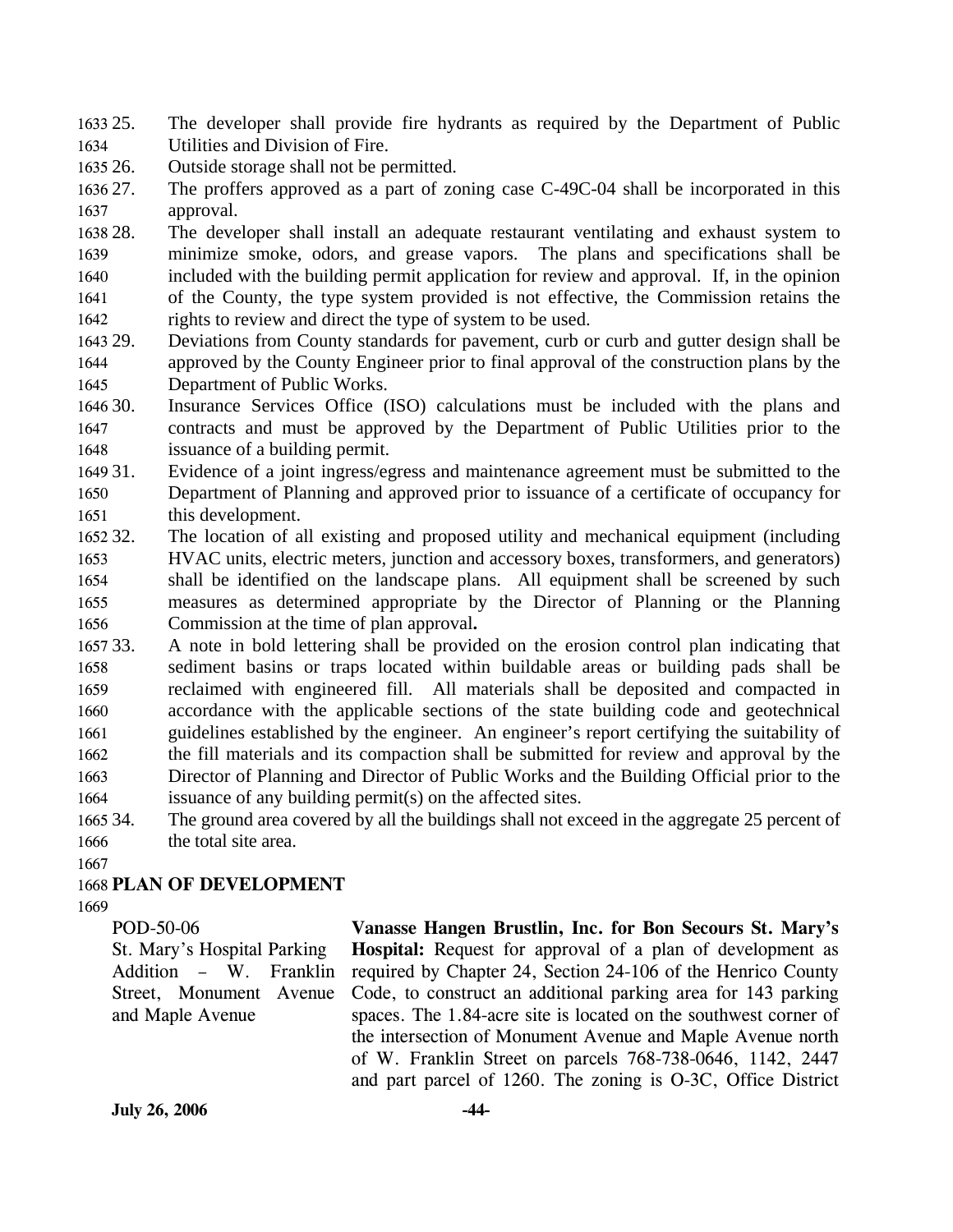(Conditional). (County water and sewer N/A). **(Three Chopt)** 

1670

1671

Is there anyone in the audience in opposition to POD-50-06, St. Mary's 1673 Hospital Parking Addition? No opposition. Mr. Strauss. 1672 Mr. Branin -

1674

Thank you, Mr. Chairman, members of the Commission. This plan of 1676 development application is for a parking area addition at the St. Mary's Hospital. It was the 1677 subject of a rezoning case at this Commission last March and subsequently it was approved by 1678 the Board of Supervisors with a number of proffer conditions which control many things such as 1679 the hour of operation and (use from 7:00 a.m. to 7:00 p.m.) buffers in the form of saved trees and 1680 supplemental plantings around the periphery of the parking area, additional proffer conditions 1681 also relate to hours of construction, limited access to Maple Avenue only, entrance landscaping 1682 to match the entrance across Maple Avenue; except there will be the addition of a gate on this 1683 new parking area. When not in use this lot will be gated. The plan of development application 1684 also included a conceptual landscape plan, we just handed that out. There is a substantial 1685 amount of landscaping around the parking area. Staff asked the applicant to consider adjusting 1686 the grades along Monument Avenue in order to save some additional trees. The applicant has 1687 provided that revised plan. We are handing that out this morning as well. This plan indicates 1688 that between 13 to 23 existing trees can be saved on Monument Avenue, depending on whether a 1689 sidewalk will be constructed along Monument Avenue. Staff and the Department of Public 1690 Works are recommending a sidewalk on Monument Avenue. The applicant has stated that they 1691 intend to request a waiver of the sidewalk from Public Works. If this wavier is granted an 1692 additional 10 trees could be saved. I'll have to ask the applicant to speak to the waiver and the 1693 progress with that. In the meantime, the landscaping plan that's included in this handout would 1694 be approved after the plan of development approval. 1675 Mr. Strauss -

1695

 Construction of the parking area has begun in order to evaluate the need for screening. The proffers indicate that a Transitional Buffer 25 will be provided in the 50-foot buffer zone in the parking area. Lighting is controlled by a proffer limiting height, with a lighting fixture of 12 feet with concealed source fixtures. At this point, staff is recommending approval. There was a question about fencing. Our Police reviewer suggested a fence along the western property line. I have since found out this morning there will be no fence. That's not our requirement. At the Rezoning, the applicant selected not to provide that fence. There's going to be a "green wall" of planting along the parking area. So with that, staff is recommending approval and I'll be happy to answer any questions you may have.

1705

Mr. Strauss, I've got several questions for you. I apologize for taking you 1707 down that path. I thought in our original zoning that we had gotten them to proffer a fence. I 1708 gave you that misinformation and I apologize. 1706 Mr. Branin -

1709

No problem. The fence was a topic discussion with the Police reviewer 1711 but the applicant may state this morning he doesn't want to provide a fence he would rather 1712 provide the landscape. 1710 Mr. Strauss -

1713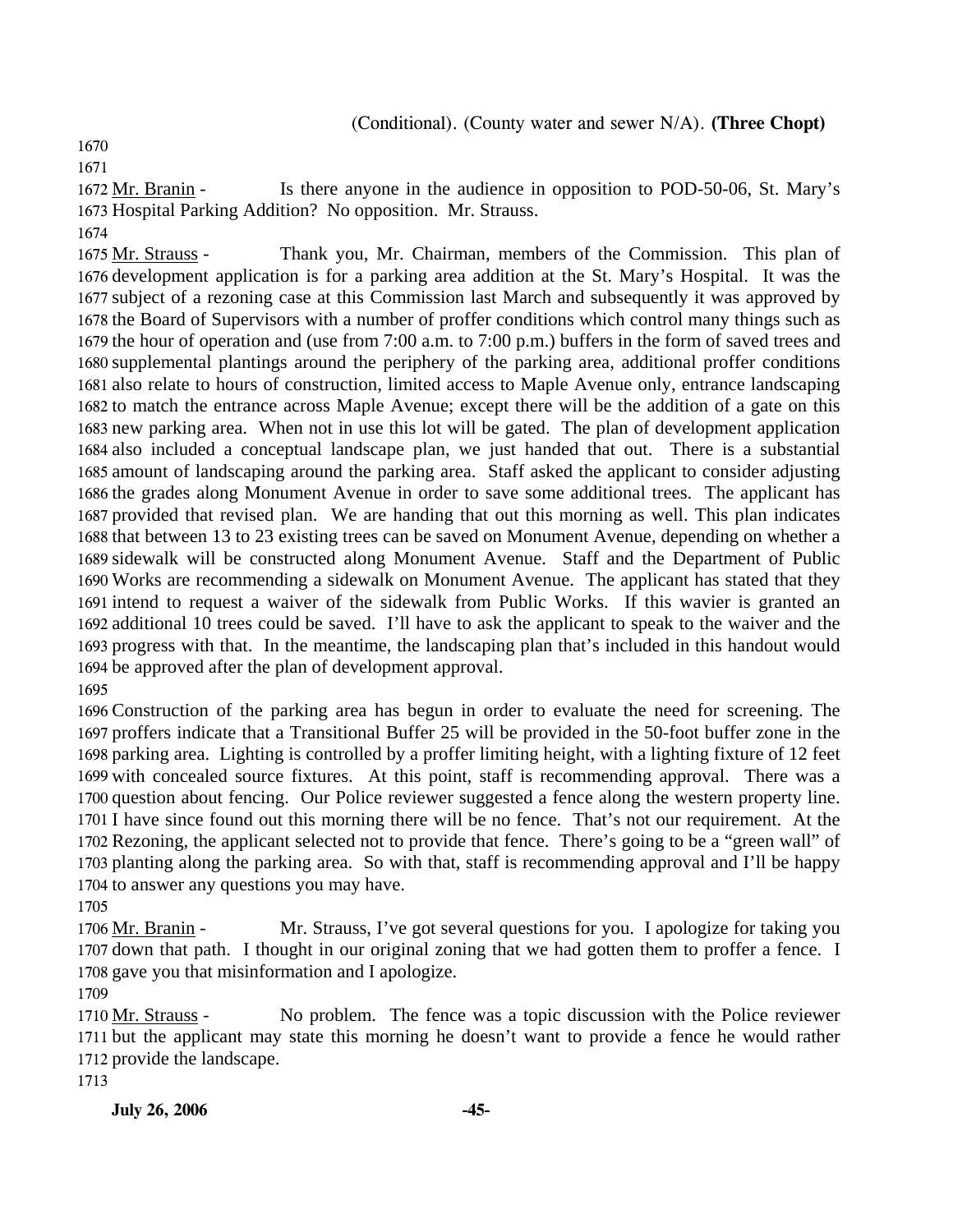This was a tough case that dragged out for a very long time and we 1715 worked very closely with the community to get a lot of things accomplished in that area that 1716 needed to be done. There are 10 trees that we can save by not putting a sidewalk in there, 1717 correct? Now the applicant has offered to put a sidewalk down Maple, correct? 1714 Mr. Branin -1718 1719 Mr. Strauss - Yes. 1720 1721 Mr. Branin - Would you point that out, please, sir. 1722 The parking lot is here (referring to rendering on the screen). There was a 1724 request from Public Works for a sidewalk and curb and gutter. They are going to place the 1725 sidewalk where it would do the most good, where the day care center is. I don't know exactly 1726 where that day care center is, it might be down here (referring to rendering). 1723 Mr. Strauss -1727 All the way down there yes. Thank you. Anybody else have any 1729 questions for Mr. Strauss? 1728 Mr. Branin -1730 Is there a sidewalk on Monument Avenue along the parcel here (referring 1732 to rendering) to the east of the parking lot. 1731 Mrs. Jones -1733 I don't believe that there are any sidewalks out there at all now. This 1735 would be a first. 1734 Mr. Strauss -1736 1737 Mrs. Jones - That's what I thought. Thank you. 1738 1739 Mr. Branin - Thank you, Mr. Strauss. Would the applicant come forward. 1740 Mr. Chairman, members of the Commission, I'm Jim Theobald here on 1742 behalf of Bon Secours St. Mary's and as, Mr. Branin, as you have indicated and as well as Mr. 1743 Strauss, the topic of sidewalks was one that got a lot of discussion during the Rezoning case and 1744 the consensus was to add one exactly as described building on the day care side of Maple. There 1745 are no other sidewalks along Monument Avenue and we would ask that you eliminate proposed 1741 Mr. Theobald -

1746 condition No. 25. As you remember, a lot of the discussion was what would you see from the 1747 other side of Monument Avenue etc. and so no sidewalk was proffered and in fact it would 1748 disturb a number of trees along there and we would respectfully ask that you delete that proposed 1749 condition.

1750

Okay. I'm going to ask you to hang on because I would like to hear what 1752 the resident would like to say and you may want to address it. Ma'am. 1751 Mr. Branin -

1753

I'm Lois Clay and I live at 6202 W. Franklin Street and I just wanted to 1755 come to the meeting to find out exactly what the plan of development was. I talked with Mr. 1756 Strauss yesterday and he indicated something about the sidewalks on Monument. I don't 1757 necessarily want a sidewalk on Monument either. I don't really think that it is all that necessary. 1758 I'm assuming that the parking lot is still just for valet parking and hospital personal. 1754 Mrs. Clay -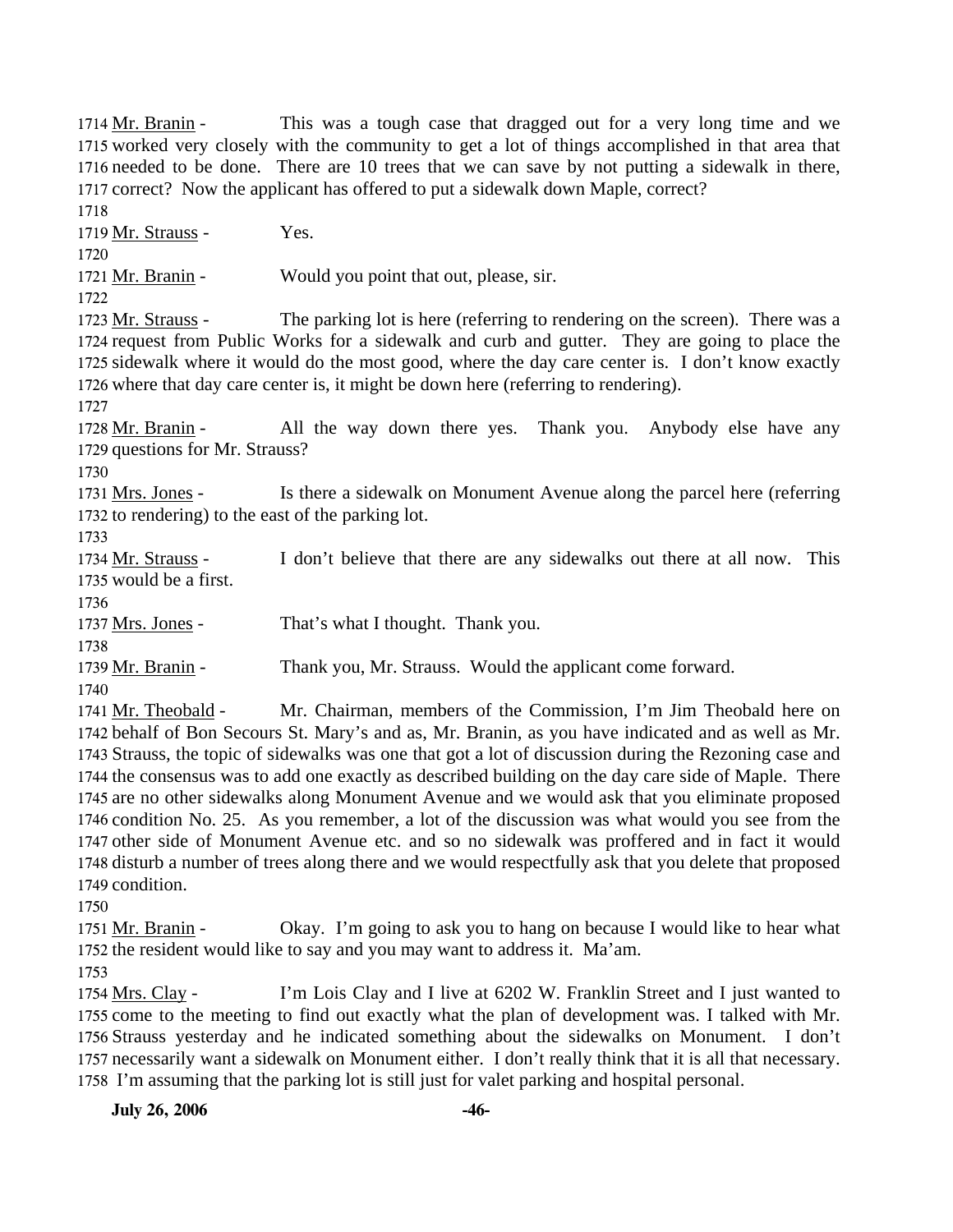1759 1760 Mr. Branin - Yes, ma'am, that's the way it was proffered on the Rezoning case. And Mr. Strauss mentioned a black, vinyl, chain link fence. Oh, Lord, no. 1762 No. I am strictly opposed to a chain link fence. We would like a fence, a stone wall or 1763 something, originally, but that was not proffered in. 1761 Mrs. Clay -1764 1765 Mr. Branin No, ma'am, it was not. 1766 And if the applicant wants to do a fence I think we can do something 1768 better than a chain link fence there. 1767 Mrs. Clay -1769 1770 Mr. Branin - Yes, ma'am. And where would you recommend the fence be? 1771 1772 Mrs. Clay - On the western boundary. 1773 On the western boundary. Okay. As you know, one of the big things 1775 during Rezoning that I was against, that some of the neighbors wanted, was the whole thing 1776 fenced in or the whole thing walled in and I was adamant about putting a wall up because there 1777 are a bunch of beautiful trees out there. There are a bunch of cedars along your street that could 1778 be damaged by that. 1774 Mr. Branin -1779 1780 Mrs. Clay - Well there are different opinions on how beautiful they are. 1781 1782 Mr. Branin - But, they are a good blocker. 1783 They are old trees and pretty sparse on the back side, but like I said, no, 1785 no, chain link fence. 1784 Mrs. Clay -1786 1787 Mr. Branin - Okay. 1788 1789 Mr. Silber - Could you give us your name and address again, I'm sorry. 1790 1791 Mrs. Clay - Pardon me. 1792 1793 Mr. Silber - Could you give us your name and address again please. 1794 1795 Mrs. Clay - Yes. It is Lois Clay, 6202 W. Franklin Street. 1796 1797 Mr. Branin - And, Mrs. Clay, did you hear that you are going to get your speed bumps? 1798 1799 Mrs. Clay - No. 1800 They are coming and the traffic measures that we discussed they are 1802 coming. 1801 Mr. Branin -1803

**July 26, 2006 -47-**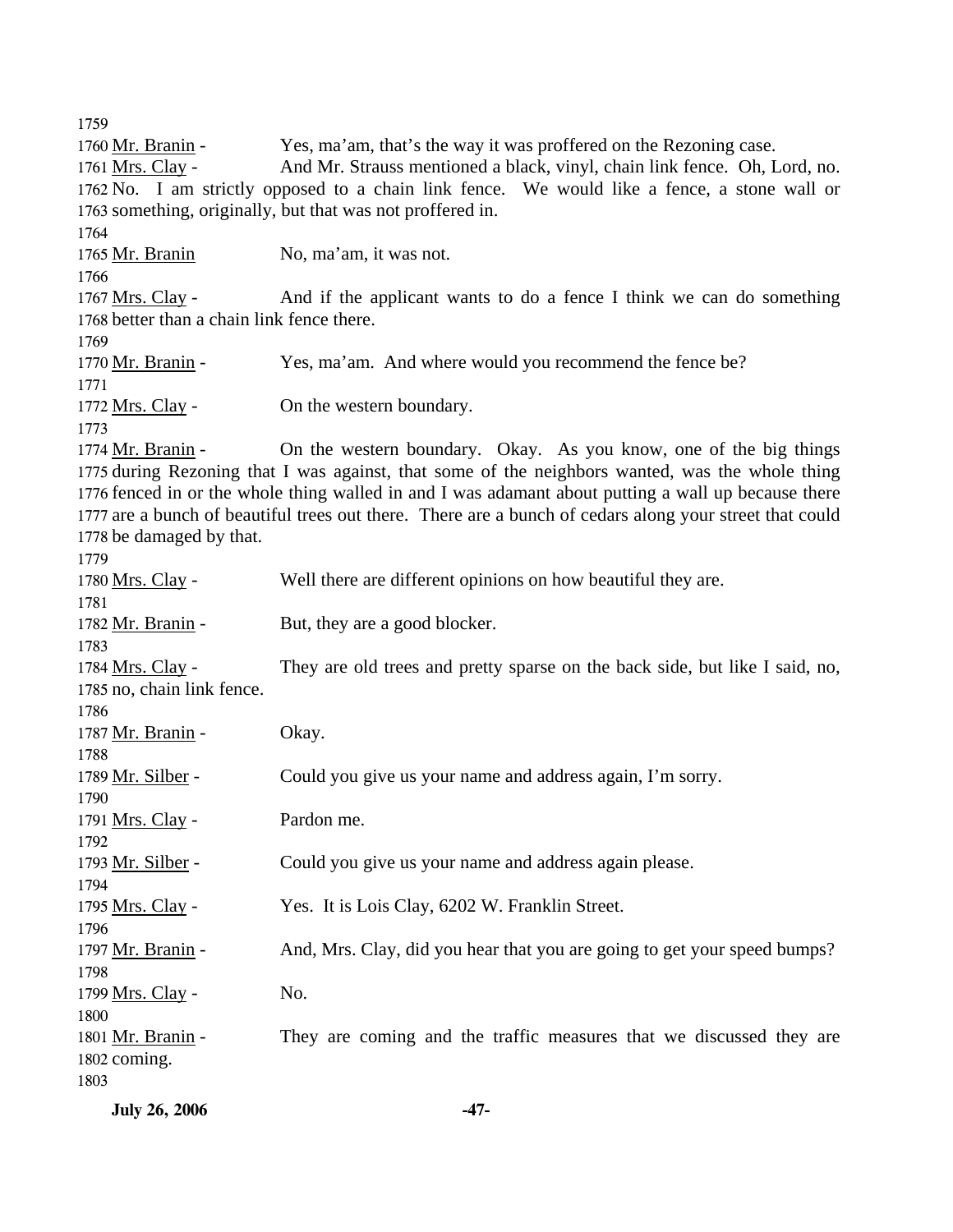| <b>July 26, 2006</b>                                                | $-48-$                                                                                                                                                                                                                                                                                                                                                                                                                                                                                                                      |
|---------------------------------------------------------------------|-----------------------------------------------------------------------------------------------------------------------------------------------------------------------------------------------------------------------------------------------------------------------------------------------------------------------------------------------------------------------------------------------------------------------------------------------------------------------------------------------------------------------------|
| 1846 Mr. Jernigan -<br>1847                                         | Second.                                                                                                                                                                                                                                                                                                                                                                                                                                                                                                                     |
| 1844 Mr. Branin -<br>1845                                           | With No. 25 deleted.                                                                                                                                                                                                                                                                                                                                                                                                                                                                                                        |
| 1841<br>1842 Mr. Jernigan -<br>1843                                 | Number 25 deleted.                                                                                                                                                                                                                                                                                                                                                                                                                                                                                                          |
| 1838 Mr. Branin -<br>1840 plans, conditions Nos. 24, 26 through 32. | Thank you. Are there any other questions? Then I would like to move for<br>1839 approval of POD-50-06, St. Mary's Hospital Parking Addition, with the annotations on the                                                                                                                                                                                                                                                                                                                                                    |
| 1835<br>1836 Mr. Jennings -<br>1837                                 | Yes, sir.                                                                                                                                                                                                                                                                                                                                                                                                                                                                                                                   |
| 1833 Mr. Branin -<br>1834 removed?                                  | And with that knowledge do you feel more comfortable with it being                                                                                                                                                                                                                                                                                                                                                                                                                                                          |
| 1831 against it until today.<br>1832                                | 1826 requested a sidewalk based on our policy of being a Major Thoroughfare Plan road close to a<br>1827 public facility which we figured pedestrians would want a sidewalk there to future access to the<br>1828 hospital and if any changes were made to the hospital, any additions or anything, we were going<br>1829 to ask for a sidewalk along that eastern portion also. So, we are requesting it based on policy.<br>1830 That's where we were coming from. I didn't know that there was so much strong opposition |
| 1824<br>1825 Mr. Jennings -                                         | Good morning. I'm Mike Jennings assistant traffic engineer.<br>We                                                                                                                                                                                                                                                                                                                                                                                                                                                           |
| 1822<br>1823 Mr. Branin -                                           | Mr. Jennings, do you have any comments regarding this?                                                                                                                                                                                                                                                                                                                                                                                                                                                                      |
| 1821 get trees.                                                     | 1820 sidewalk. I feel pretty good about it. We are either going to get a sidewalk or we are going to                                                                                                                                                                                                                                                                                                                                                                                                                        |
| 1817<br>1818 Mr. Strauss -                                          | We don't really have any opposition on that, I don't know if Mike<br>1819 Jennings wants to speak to that. They are going to be getting a request for a waiver of the                                                                                                                                                                                                                                                                                                                                                       |
| 1814 sidewalk.<br>1815<br>1816 Mr. Branin -                         | I would like to strike that condition.                                                                                                                                                                                                                                                                                                                                                                                                                                                                                      |
| 1812 Mr. Strauss -                                                  | There is a question that remains, do we want to proceed with the sidewalk<br>1813 on the south side of Monument, if we are silent on that the condition still stands No. 25 for a                                                                                                                                                                                                                                                                                                                                           |
| 1809<br>1810 Mr. Branin -<br>1811                                   | I don't have any other comments or questions.                                                                                                                                                                                                                                                                                                                                                                                                                                                                               |
| 1807<br>1808 <u>Mrs. Clay</u> -                                     | Thank you.                                                                                                                                                                                                                                                                                                                                                                                                                                                                                                                  |
| 1805<br>1806 <u>Mr. Branin</u> -                                    | So, we won that one. Thank you.                                                                                                                                                                                                                                                                                                                                                                                                                                                                                             |
| 1804 <u>Mrs. Clay</u> -                                             | Okay.                                                                                                                                                                                                                                                                                                                                                                                                                                                                                                                       |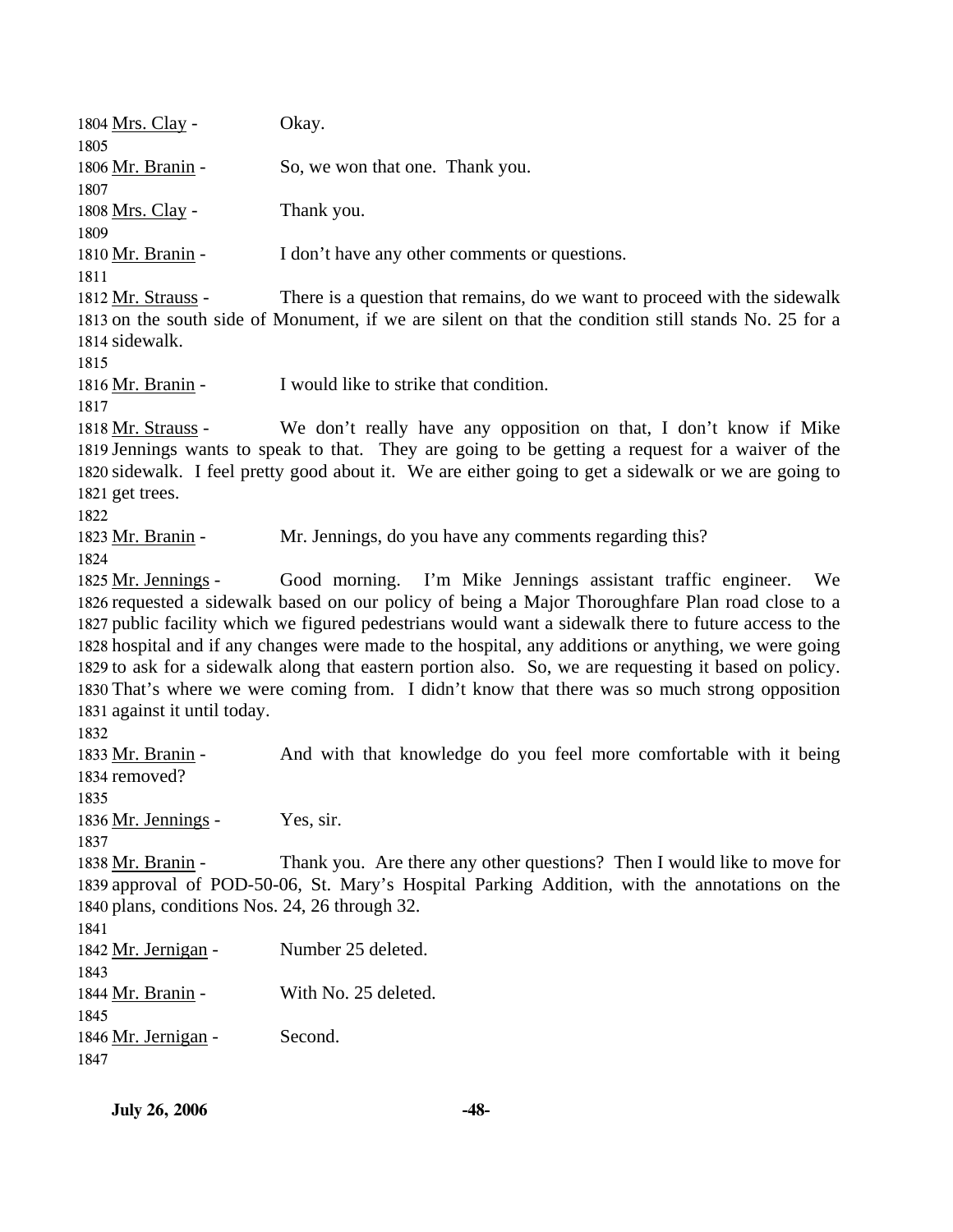The motion was made by Mr. Branin and seconded by Mr. Jernigan. All 1849 in favor say aye...all opposed say nay. The motion passes. 1848 Mr. Branin -

1850

1851 The Planning Commission approved POD-50-06, St. Mary's Hospital Parking Addition, subject 1852 to the standard conditions attached to these minutes for developments of this type, the 1853 annotations on the plans and the following additional conditions:

1854

1876

1855 24. 1856 1857 1858 1859 The right-of-way for widening of Maple Avenue and Monument Avenue as shown on approved plans shall be dedicated to the County prior to any occupancy permits being issued. The right-of-way dedication plat and any other required information shall be submitted to the County Real Property Agent at least sixty (60) days prior to requesting occupancy permits.

1860 25. 1861 The proffers approved as a part of zoning case C-6C-06 and conditions of variance A-16-2006 shall be incorporated in this approval.

1862 26. 1863 Any necessary off-site drainage and/or water and sewer easements must be obtained in a form acceptable to the County Attorney prior to final approval of the construction plans.

1864 27. 1865 1866 27. Deviations from County standards for pavement, curb or curb and gutter design shall be approved by the County Engineer prior to final approval of the construction plans by the Department of Public Works.

1867 28. 1868 1869 Approval of the construction plans by the Department of Public Works does not establish the curb and gutter elevations along the Henrico County maintained right-of-way. The elevations will be set by Henrico County.

1870 29. 1871 1872 1873 Approval of the construction plans by the Department of Public Works does not establish the curb and gutter elevations along the Virginia Department of Transportation maintained right-of-way. The elevations will be set by the contractor and approved by the Virginia Department of Transportation.

1874 30. 1875 The owners shall not begin clearing of the site until the following conditions have been met:

- 1877 1878 1879 1880 1881 (a) The site engineer shall conspicuously illustrate on the plan of development or subdivision construction plan and the Erosion and Sediment Control Plan, the limits of the areas to be cleared and the methods of protecting the required buffer areas. The location of utility lines, drainage structures and easements shall be shown.
- 1882 1883 1884 1885 (b) After the Erosion and Sediment Control Plan has been approved but prior to any clearing or grading operations of the site, the owner shall have the limits of clearing delineated with approved methods such as flagging, silt fencing or temporary fencing.
- 1886 1887 1888 1889 (c) The site engineer shall certify in writing to the owner that the limits of clearing have been staked in accordance with the approved plans. A copy of this letter shall be sent to the Department of Planning and the Department of Public Works.
- 1890 1891 (d) The owner shall be responsible for the protection of the buffer areas and for replanting and/or supplemental planting and other necessary improvements to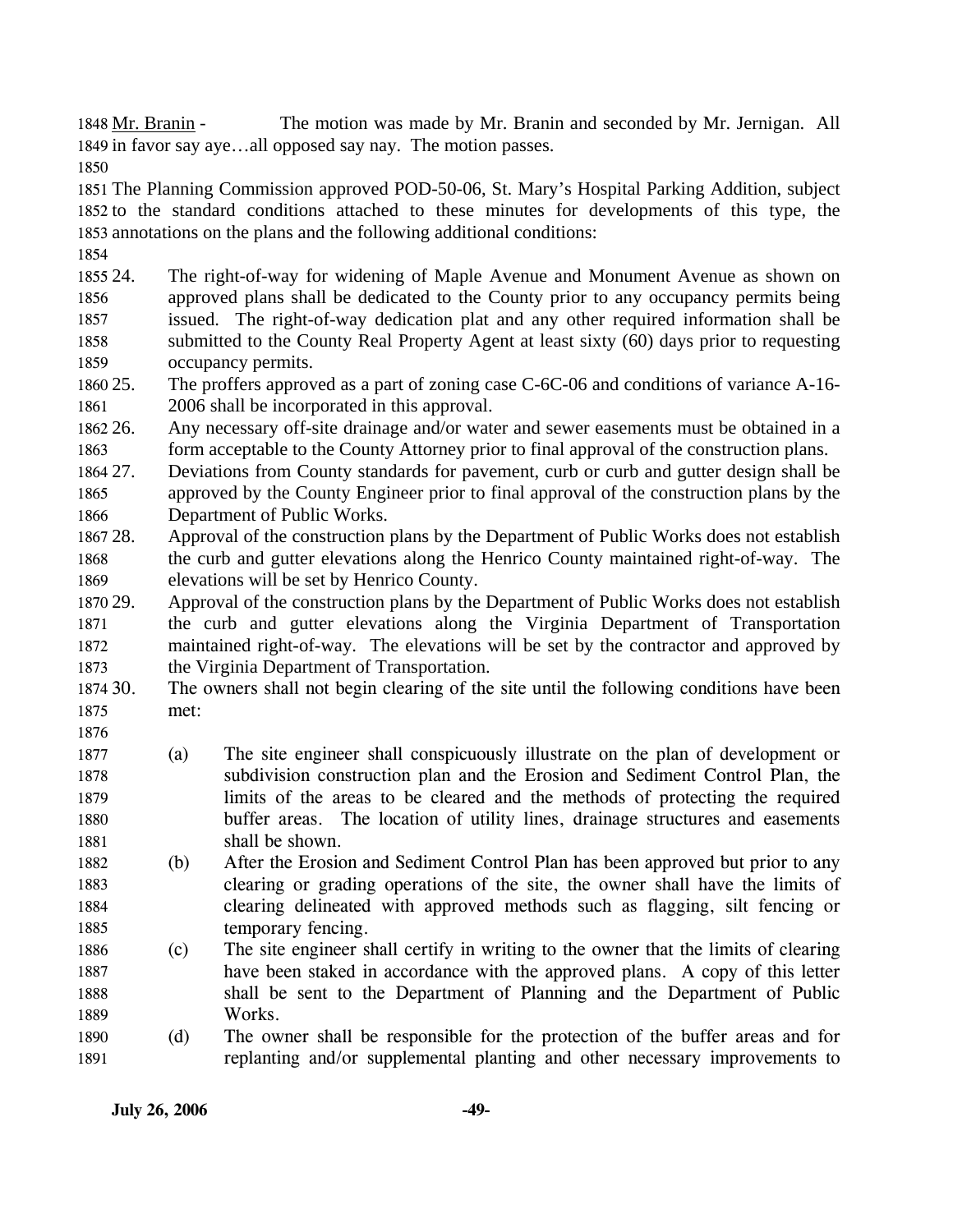1892 1893 the buffer as may be appropriate or required to correct problems. The details shall be included on the landscape plans for approval.

1894 31. 1895 1896 1897 1898 1899 31. Complete construction details for the entrance gates shall be included in the revised construction plans and must meet all specifications of Division of Fire, Police, and the Traffic Engineer. The owner or owner's contractor shall contact the County Fire Marshall prior to completion of the fence installation to test and inspect the operations of the gates. Evidence of the Fire Marshall's approval shall be provided to the Department of Planning by the owner prior to use of the parking lot.

1900

### 1901 **SUBDIVISION**

1902

Ivy Hill (July 2006 Plan) New Osbourne and Osbourne Turnpike **Bay Design Group, P.C. for Debra Y. Talley:** The 5.316 acre site proposed for a subdivision of 14 single-family homes Old is located at Osborne Turnpike and Greenview Road on parcel 800-707-7870. The zoning is R-3, One-Family Residence District. County water and sewer. **(Varina) 14 Lots** 

1903

Is there anyone in the audience in opposition to Ivy Hill subdivision, in the 1905 Varina District? Just one, huh. Okay. Mr. Strauss. 1904 Mr. Branin -

1906

Thank you, Mr. Chairman, members of the Commission. This is a very 1908 unique case in that it involves a conditional subdivision plan with a historic home on it, the 1909 Talley House. And this proposed subdivision is also directly adjacent to another historic house 1910 known as Edge Hill. The Talley House is located here (referring to rendering) and it's circa 1925 I believe, and the Edge Hill Home is over here, to the east, and that dates back to 1840 and 1911 1912 perhaps earlier. So, what we are dealing with here is a subdivision plan with a historic home 1913 next to another older historic home. The applicant wishes to develop 14 lots, as allowed under 1914 R-3 zoning, the property is unproffered, unconditioned and it is zoned R-3 and has been for some 1915 time. The applicant proposes to preserve the Talley House and also proposes 13 additional lots 1916 around it to be served by existing public streets and a new cul-de-sac street with access from 1917 New Osbourne Turnpike. There has been a great deal of concern over this proposal particularly 1918 by the contract purchaser of the adjacent Edge Hill House, Mrs. Ashley Goodwin. Mrs. 1919 Goodwin has been in contact with the Planning Department. She has expressed a great deal of 1920 concern regarding the potential impact of the subdivision should it be approved and constructed 1921 as currently designed. 1907 Mr. Strauss -

1922

 The concern relates to the impact on the historic context of the area known as Marion Hill in the proximity of this new development next to the Edge Hill House. The Edge Hill House dates back to 1840 while the Marion Hill area traces its history not only to Pre Civil War Days but farther back, to the days of early settlers, James Town, John Smith and Chief Powatan, names that I'm sure you are all familiar with and you recognize. The issue is what can be done to further protect the environment of Marion Hill, and the Edge Hill House in particular, which is also listed in the County's Historic Register, and is nominated for State and National Historic Registers. Mrs. Goodwin has been to the Board of Supervisors recently requesting a special strategy area with historic designation.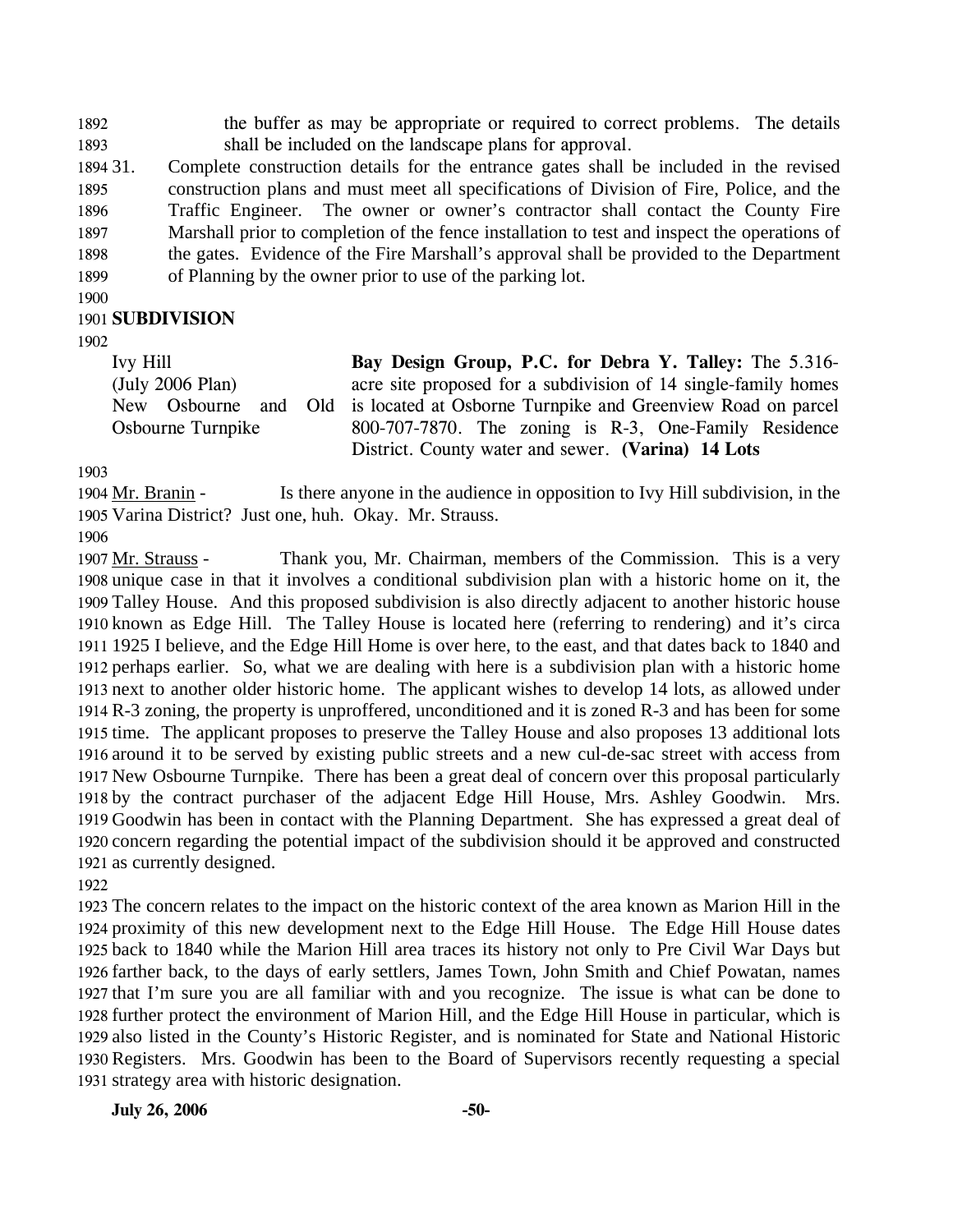### 

 In the meantime, we have a subdivision plan that has been submitted and reviewed by the various agencies. During that review, staff requested a revised plan that would comply with the additional residential setbacks required along minor collectors and provide additional right-of- way as requested by Public Works on New Osbourne Turnpike and Greenview Drive. The applicant has submitted a revised plan and that's the plan that we are handing out this morning. 

 I think it would be useful at this point, to have a short discussion of subdivision regulatory powers. Subdivision Regulatory Powers are granted to local government by acts of the General Assembly and further enumerated in the Code of Virginia. There is a distinction between zoning regulations and subdivision regulations. Zoning is a discretionary, legislative, policy making power granted to local government. In this case, the zoning is in place, it is R-3 and has been since 1960. Review and approval of a conditional subdivision plan, on the other hand, is what is termed a ministerial power, granted to the locality to ensure that property proposed to be used in 1946 the manner for which it is already zoned, develops according to specific rules and guidelines 1947 authorized by State Law; and in this case would include the subdivision and zoning regulations 1948 of Henrico County.

 Once the applicant's subdivision plan complies with the requirements of the subdivision and zoning ordinance, approval is required and in fact, approval is required within 90 days after the plan is submitted.

 The revised plan, that we are handing out this morning, now complies with the subdivision ordinance and the zoning ordinance and therefore approval is required by law. I don't think it can be stated any simpler than that.

 Staff has heard the comments from the new neighbor, Mrs. Goodwin and the developer. We do appreciate all of the hard work and effort and the research that Mrs. Goodwin has put into this project. It has been an interesting and educational process with regards to the history of the area. Staff held a meeting with the applicant and Mrs. Goodwin to try to assist the two parties in reaching an understanding with regards to what the developer intends to do and what the neighborhood would like to see happen. As staff, we can do what we can do to assist the developer with providing some design alternatives. But, in the final analysis, if the developer has a mind to proceed as he sees fit, we can't force him to change a plan that meets Code. 

 So, in summary, Planning staff has done what it can do with the tools we have available to us. We are recommending approval of the revised plan with revised condition No. 13 regarding the 1969 planting strip in the addendum. recommending and we have handed out in the addendum this morning with the plans that were just given to you: The developer of Ivy Hill will use his best effort to save large existing beech trees located along the eastern property line with the Edge Hill property. A tree protection plan will be submitted with the grading plan for lots adjacent to Edge Hill. In addition, we have another condition for a planting strip along the eastern property line of Edge Hill which may be eliminated, if an alternative method for providing a buffer to Edge Hill is approved by the Director of Planning prior to final approval of the plat. So, with those two additional conditions, There are also two additional conditions which staff is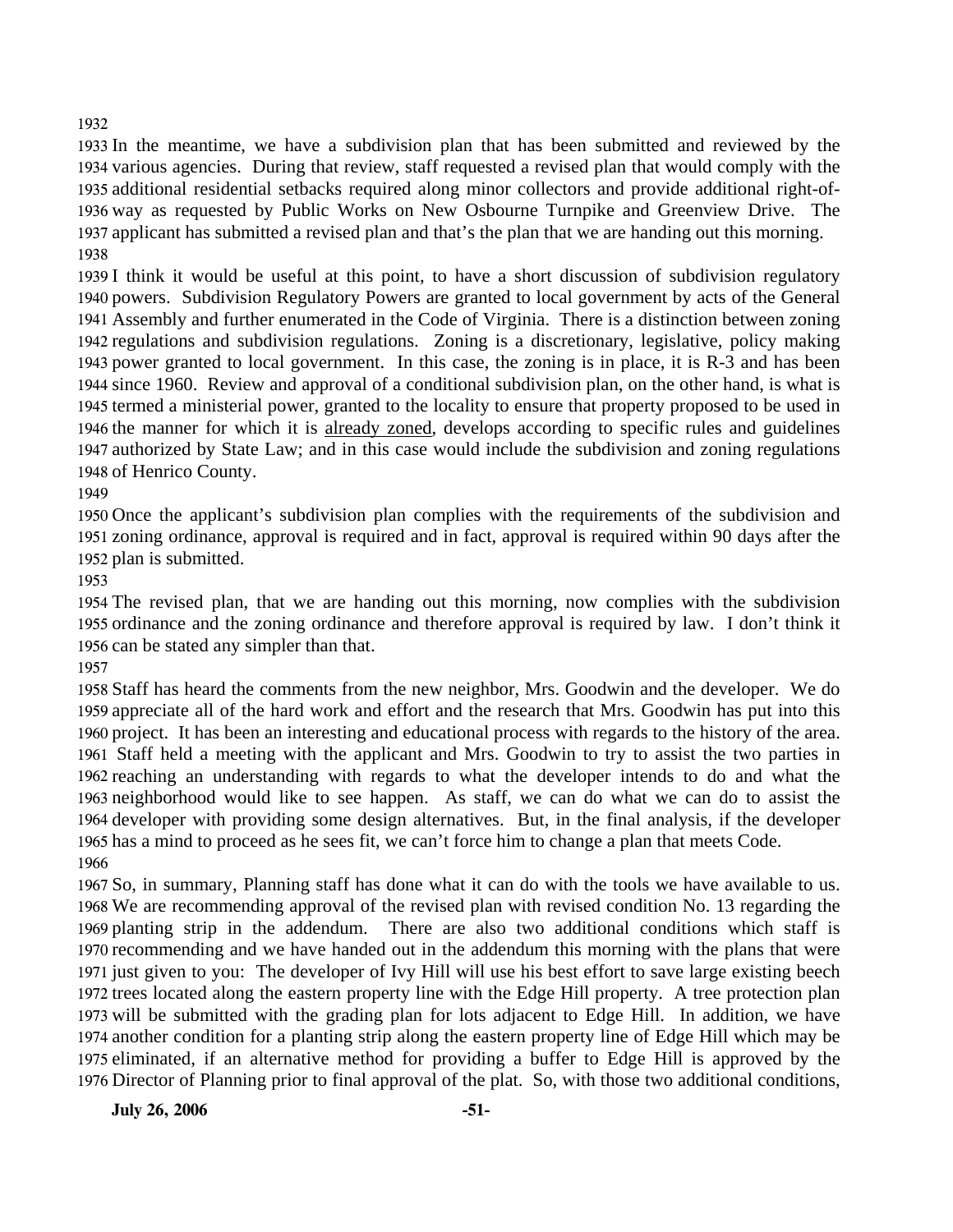I believe it's 17 and 18, and the correction to the condition with regards to the planting strip, (that planting strip should also be along New Osbourne Turnpike), we are ready to recommend approval and I'll be happy to answer any questions you may have. 

| 1980                                 |                                                                                                         |
|--------------------------------------|---------------------------------------------------------------------------------------------------------|
| 1981 Mr. Branin -                    | Anybody have any questions?                                                                             |
| 1982                                 |                                                                                                         |
| 1983 Mrs. Jones -                    | I just have a technical question. Did you say to add Nos. 17 and 18 and                                 |
| 1984 revised No. 13?                 |                                                                                                         |
| 1985                                 |                                                                                                         |
| 1986 Mr. Strauss -                   | Yes, there are two additional conditions which were handed out in the                                   |
| 1987 addendum.                       |                                                                                                         |
| 1988                                 |                                                                                                         |
| 1989 Mr. Branin -                    | Mr. Strauss, I've got one. Did you say legally it has to be approved?                                   |
| 1990                                 |                                                                                                         |
| 1991 Mr. Strauss -                   | Yes.                                                                                                    |
| 1992                                 |                                                                                                         |
| 1993 Mr. Silber -                    | If it meets all the technical requirements of the County Code, which this                               |
|                                      | 1994 does at this point. Mr. Strauss, the condition read on No. 17 you said large existing beech trees, |
| 1995 this condition says beech tree. |                                                                                                         |
| 1996                                 |                                                                                                         |
| 1997 Mr. Strauss -                   | It is actually one tree.                                                                                |
| 1998                                 |                                                                                                         |
| 1999 Mr. Silber -                    | So, there is one existing beech tree that we are attempting to protect.                                 |
| 2000                                 |                                                                                                         |
| 2001 Mr. Jernigan -                  | It's just big as three or four trees put together.                                                      |
| 2002                                 |                                                                                                         |
| 2003 Mr. Silber -                    | Okay. That's fine.                                                                                      |
| 2004                                 |                                                                                                         |
| 2005 Mr. Jernigan -                  | Jim, I want to thank you for all the work you have done on this. Mr.                                    |
|                                      | 2006 Chairman, I think I would like to hear from the opposition before we hear from the applicant.      |
|                                      | 2007 That way they can voice their opinions and he can address anything they may have.                  |
| 2008                                 |                                                                                                         |
| 2009 Mr. Branin -                    | Mr. Secretary, would you explain the process?                                                           |
| 2010                                 |                                                                                                         |
| 2011 Mr. Silber -                    | Yes. The Planning Commission's rules and regulations indicate that the                                  |
|                                      | 2012 applicant has 10 minutes to present his plan or his case and the opposition has 10 minutes         |
|                                      | 2013 collectively to present their opposition. Any time the Planning Commission is asking questions,    |
|                                      | 2014 the 10-minute clock is not running, but we do try to allocate about 10 minutes for each side to    |
|                                      | 2015 present their case. So, I don't know if you have a spokes person or two, but please keep in mind   |
|                                      | 2016 the policy of 10 minutes. The Planning Commission can extend that if they so deem necessary.       |
| 2017                                 |                                                                                                         |
| 2018 Mr. Branin -                    | And with that, I also remind you to say your name and it helps us to know                               |
| 2019 where you live, okay.           |                                                                                                         |
| 2020                                 |                                                                                                         |
| 2021 Mr. Jernigan -                  | Okay, who would like to go first?                                                                       |
| <b>July 26, 2006</b>                 | $-52-$                                                                                                  |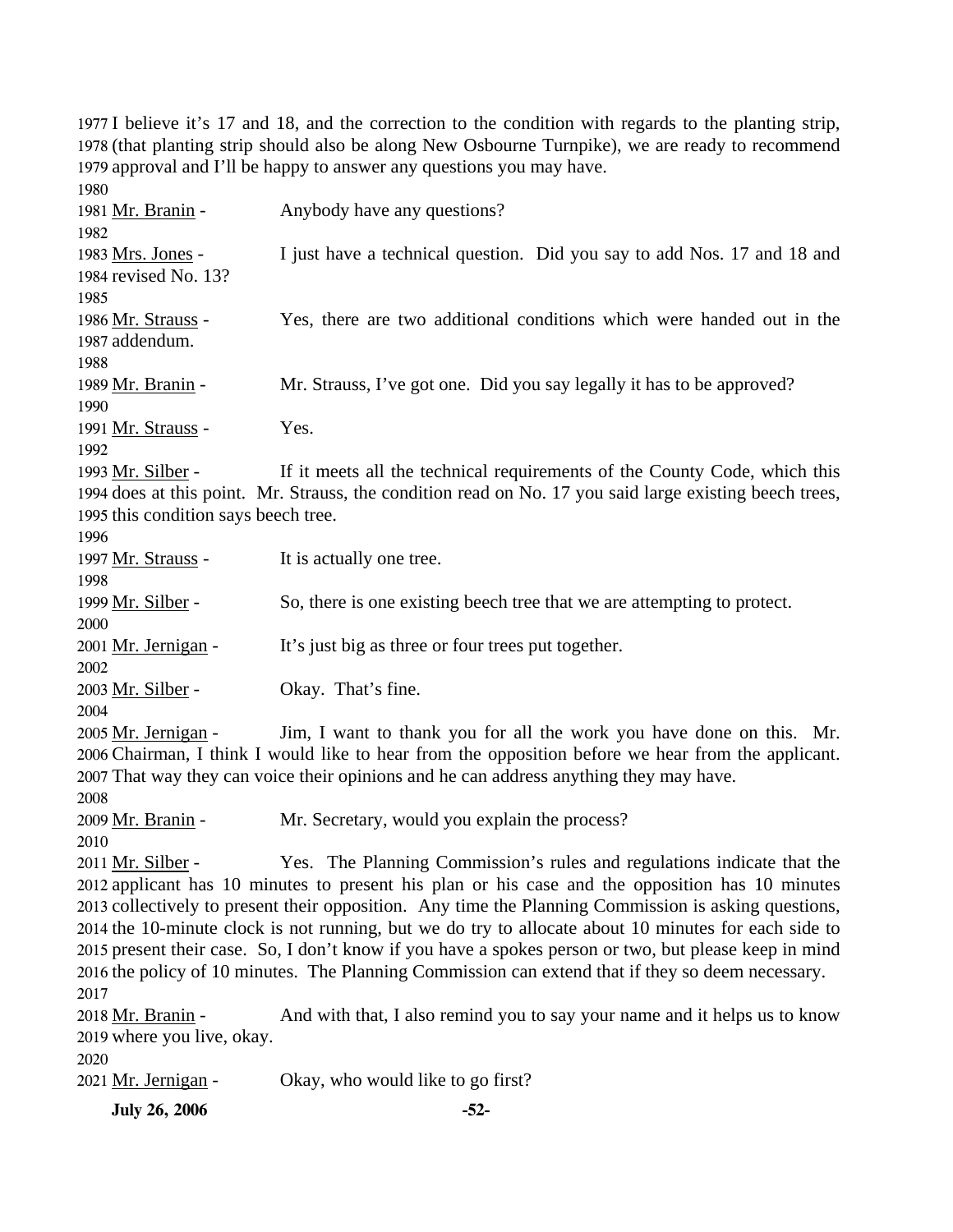### 2022

Thank you so much for this opportunity. I represent Varina Beautification 2024 Committee and my name is Jane Koontz and I live at 9184 Hoke Brady Road in Varina and I 2025 will condense a letter, which I think you have a copy of in your folders from Varina 2026 Beautification Committee, in the interest of time. Relative to Ivy Hill Estates, the Varina 2027 Beautification Committee shares and supports the Marion Hill community concerns regarding 2028 this proposed subdivision. We request that the Planning Commission defer a decision on the 2029 conditional plans in order to work with the developer to ensure the following measures are 2030 imbedded in the Ivy Hill Estate planning. And we could illiterate and reilliterate architectural 2031 compatibility, less density and adequate buffering. If I could just elaborate a bit on each of those 2032 three conditions. 1. Architectural Compatibility. New development often compromises the 2033 historical integrity of adjacent structures with newer architectural designs that are not compatible 2034 with that of the historic structure. And this devalues historic structures. 2. Less Density. 2035 Multiple houses surrounding a historic structure detracts from the character of a historic home. 2036 Close proximity of new homes often devalues historic property. Half the number of proposed 2037 homes located on larger lots away historic houses would lessen the possible lost of value. 3. 2038 Adequate Buffering. A thick landscaped evergreen buffer is needed to ensure a view shed for the 2039 two historic homes as well as to shield the historic houses from developing density. If the 2040 developer does not provide buffers, the landowner should be compensated by the developer for 2041 planting and maintaining buffers around these two historic properties. In order to comply with 2042 the goals stated in Henrico County's zoning code, and I quote "Protect against destruction or 2043 encroachment upon historic areas." The committee requests and appreciate your consideration 2044 of these community concerns from Marion Hill citizens. Your planning decisions will influence 2045 the quality of the proposed subdivision impacting future development as well as historical 2046 conservation throughout the Marion Hill neighborhood. There is a treasure of history in Varina 2047 that could be mind especially in the year 2007, and we would like your special consideration for 2048 this exceptional, exceptional, historic case. Thank you so much. And this is from our President 2049 Charles F. Finley. Thank you. 2023 Mrs. Koontz -

2050

Jane, are you aware that we had a meeting with the developer, with 2052 Ashley, and sat down for two hours and went over a lot of these things. 2051 Mr. Jernigan -

2053

2054 Mrs. Koontz - Yes, I am and I appreciate that so much.

2055

And the Talley House, which is an older home, but he said that it was so 2057 unique that he's going to renovate that and keep it in the mix. 2056 Mr. Jernigan -

2058

2059 Mrs. Koontz - I was not aware of that.

The house is on the site that he is buying which is an old house and once 2062 he went through it, and he told Ashley this in the meeting, that at first they thought it would 2063 come down but the house was so unique that he's going to keep it in there and it will be a part of 2064 the subdivision. So as far as trying to preserve and encroachment he's doing his part. He's 2065 going to keep that house and he's not encroaching on the edge of Hill property. His property just 2066 happens to run right up next door to it. 2061 Mr. Jernigan -

<sup>2060</sup>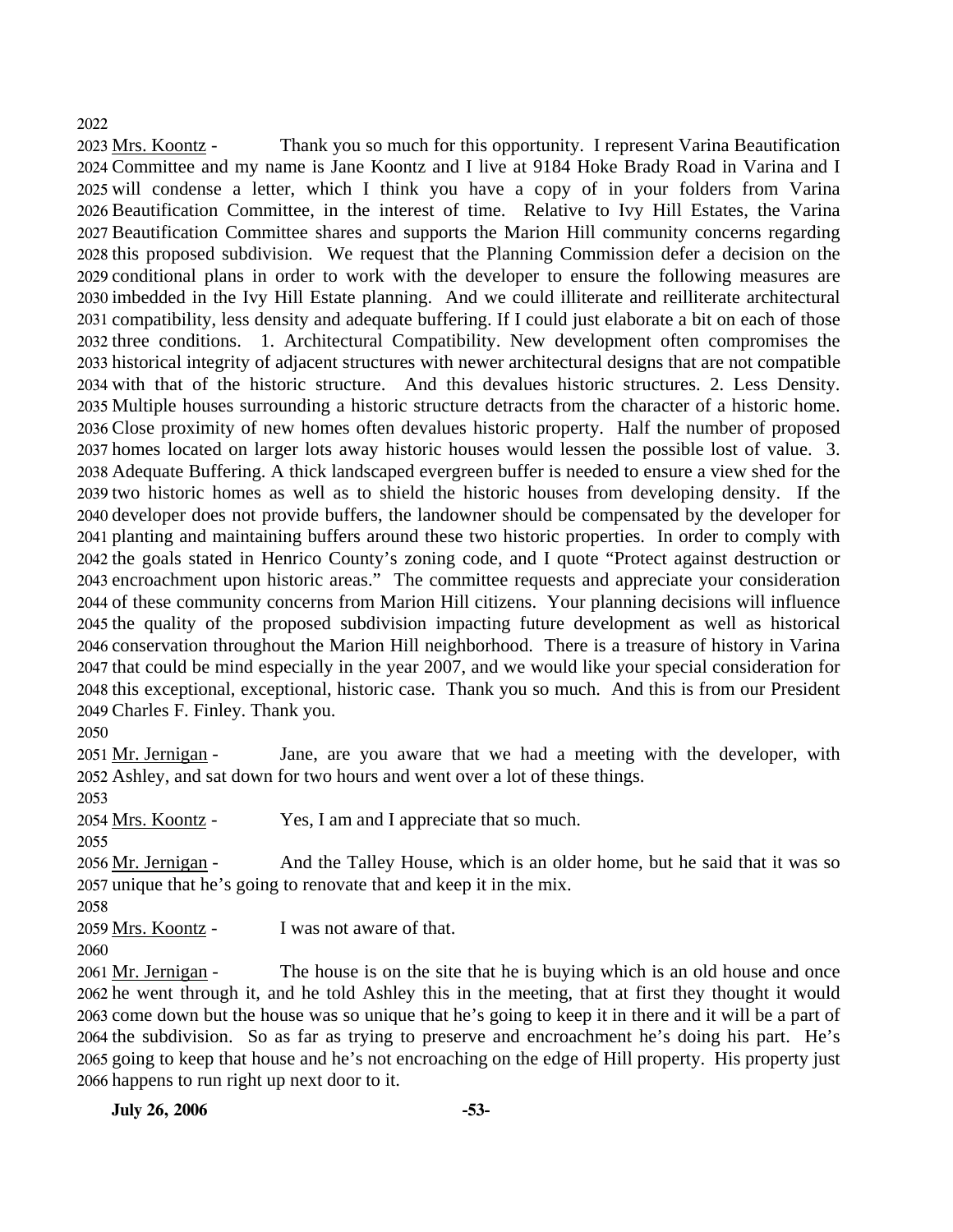2067 I think we wanted to explore certain creative conditions within the zoning 2069 ordinance such as say use of stem lots or other little exceptions that could be made. 2068 Mrs. Koontz -2070 2071 Mr. Jernigan - Well, there are not stem lots on this. 2072 2073 Mrs. Koontz - Okay. 2074 And also he told Mrs. Godwin at the meeting that he liked the architecture 2076 that was on the house that she's purchasing and he wants to simulate that in his subdivision. 2077 These homes will be in the \$280,000.00 range so after that meeting I felt pretty good. 2075 Mr. Jernigan -2078 I realize this is not a rezoning case and we have to rely on the good will of 2080 the developer. 2079 Mrs. Koontz -2081 Exactly. That's what I told Ashley from day one. This is not a zoning 2083 case it is a subdivision. But, I appreciate you coming up. 2082 Mr. Jernigan -2084 2085 Mrs. Koontz - Thank you for listening. 2086 2087 Mr. Jernigan - Okay, bye, bye. 2088 2089 Ms. Baker - I also have some handouts. Can I hand these out to you first? 2090 2091 Mr. Jernigan - Ma'am, would you state your name for the record, please. 2092 Yes, I am Bobbie Baker and I live at 5815 New Osbourne Turnpike, just 2094 down the road from the development. Good morning, Mr. Chairman, ladies and gentlemen of 2093 Ms. Baker -

2095 the Commission. We are requesting a deferral of the Ivy Hill conditional plan based on the 2096 considerable concern of our small historic community. We appeal to the Commission to assist 2097 us in working creatively with the developers so that we may benefit by better blending with our 2098 community. The recently resubmitted conditional plan showed no changes reflecting requested 2099 use shed and buffers. The developer will be building on listed historic property surrounding 2100 listed historic resource for Talley House. Based on the proximity of the proposed Ivy Hill 2101 homes, the entire community could benefit from the creative use of exceptions to the Zoning 2102 Ordinance. This situation meets the criteria for 19-4, as far as we can see. The Board members 2103 said last night that they encourage creativity in cases like our community.

2104

 One alternative is to simply adjust the current orientation of the proposed homes facing Greenview Drive. Alternate orientations alone could severely lessen the extraordinary hardship on the directly adjacent historic resource and other closely set adjacent homes. By turning the street facing houses to face into the subdivision, that has been done in other historic area, we might save the historic setting of the adjacent resource. Last night we submitted to the Board of Supervisors two separate petitions showing over 180 signatures. Our area is small we have approximately 100 homes existing now. We have the two petitions signed by the majority of our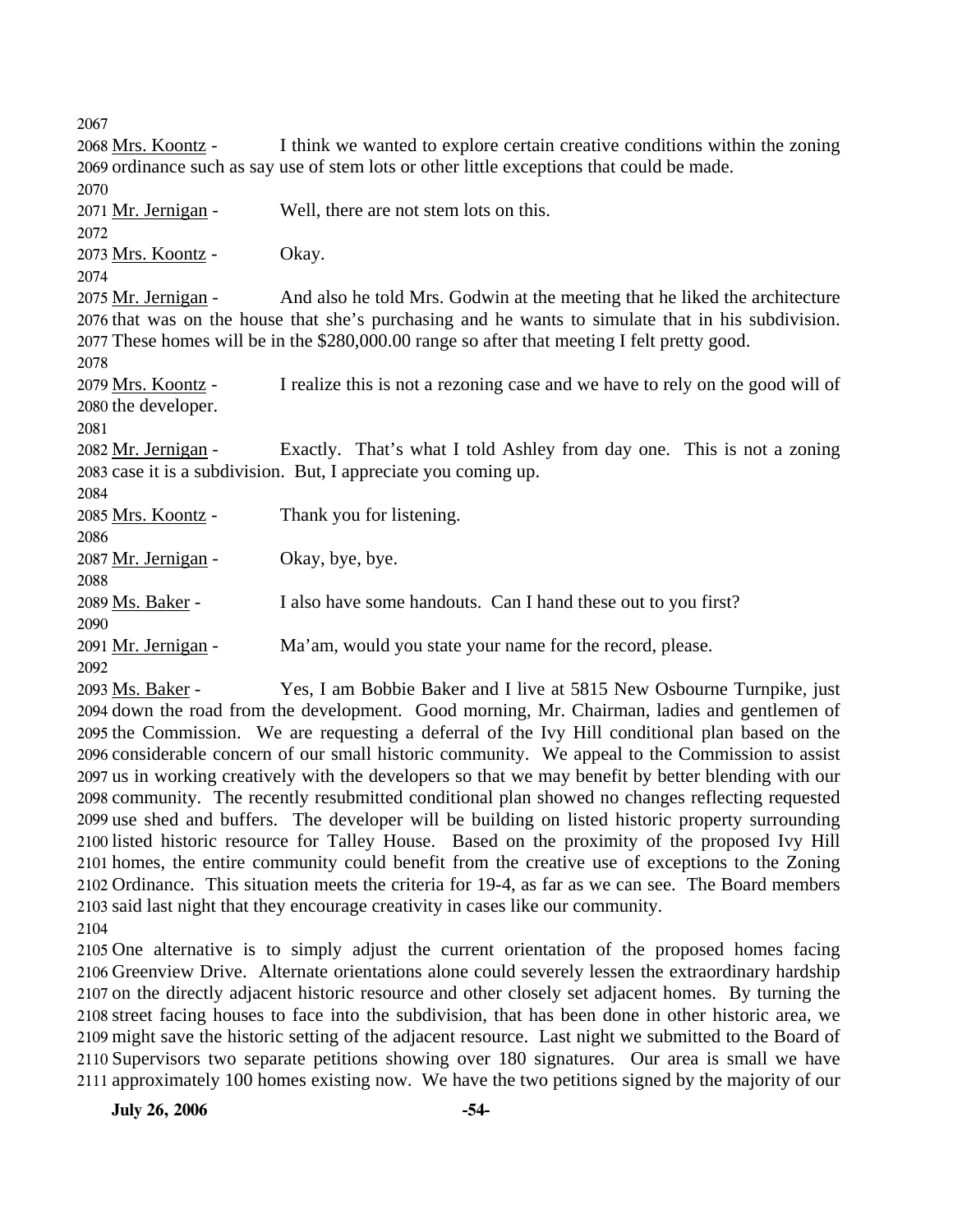residents. One was a copy of the original submitted to the Board, that we will submit today, the second petition we are submitting directly to the Planning Commission signed by 101 residents concerned for the proper design of the Ivy Hill subdivision base in the desire to maintain intact the historic value of the property and integrity of our established neighborhood. Mr. Chairman, ladies and gentlemen, may I have permission to ask that those residents that were able to attend and concern stand up today? As you can see, we have quite a few who are here. And let it be recognized that we have a good display for early morning.

 Marion Hills is a century old settled area which is delicately handled to present a unique opportunity to the developers from which they could obviously benefit. National studies have shown that the value of non-historic homes within an historic area are substantially greater than homes in other localities. We feel confident that our request is minimal in light of the historic setting and implore you to defer this conditional plan and allow the Planning staff to further review with the developer's alternate orientation. Please allow the time for review that this unique situation deserves. I would also like to add, and I did this on request for someone who could not be here last night, Mr. Givens, who is a certified landscaper and conservationist. I also have a copy of what he was going to say, in addition to this and I'm just going to paraphrase just a little bit. We as a neighborhood are very concerned about the development and the impact on it, not just Edge Hill but all of us who live on that hill, this development would increase our neighborhood by about 13% in one foul swoop, with homes. We as a neighborhood have not had a chance to meet with the developer or to meet with the Planning Commission or to meet with our Supervisor to discuss this. We would like that opportunity before anything is settled. That would our request to defer this so that we can have the opportunity, as a community, to meet with those parties that we should be able to talk to. Thank you.

2137 Mr. Jernigan - Thank you.

 Ms. Baker, I was under the impression that there have already been 2140 several meetings. 2139 Mr. Vanarsdall - Ms. Baker - No, sir. As a community we have had no meetings.

2144 Mr. Jernigan - We had a meeting....

You had a meeting with the person buying the property next door and 2147 that's all. The community as a whole was not aware that this development was going in, and we 2148 have for the last month tried to get with our Supervisor and have not. 2146 Ms. Baker -

I can say at the Board meeting last night, Ms. Baker spoke and Mr. Donati 2151 did respond with what you heard here to that this is more of a technical review. 2150 Mrs. O'Bannon -

Yes, but that is the first response as a community that we have had from 2154 him. 2153 Ms. Baker -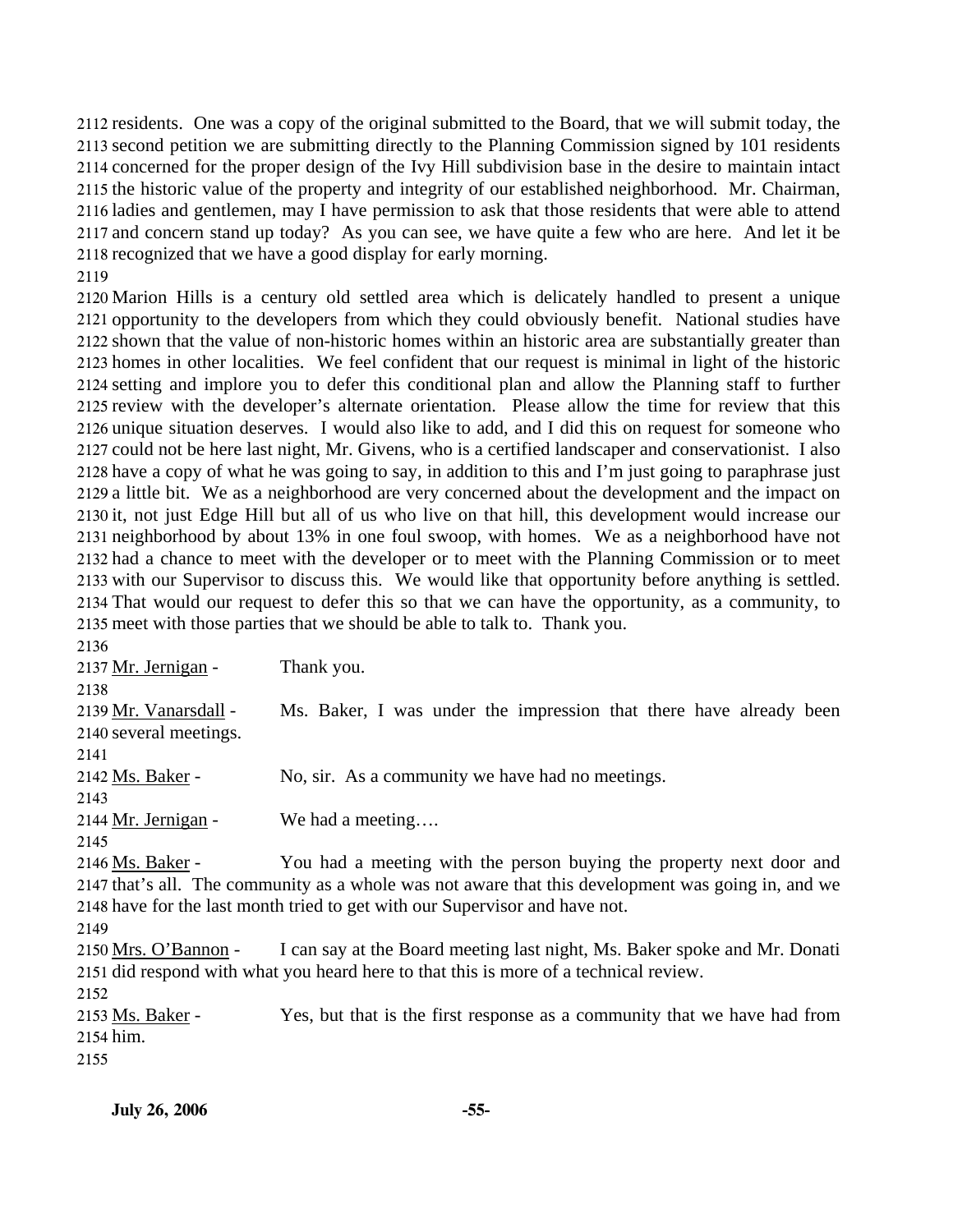He also talked about some of the things that Mr. Jernigan had been doing 2157 and adding on what you see this morning... 2156 Mrs. O'Bannon -

2158

Right and we appreciate what you have done and that you have been out 2160 there. I know Mr. Jernigan has been out there several times to look. 2159 Ms. Baker -

.... and maintaining that older house on the property and adding... the tree 2162 was one thing that Mr. Donati did mention last night, the big tree and then he mentioned.... 2161 Mrs. O'Bannon -2163

We are concerned about the impact on the whole community because it's 2165 not a big community and that's a lot of houses to add at once, and we are just concerned about 2166 the impact on our community as a whole and we would like to discuss it with the developers also 2167 and see what is going to happen. 2164 Ms. Baker -

2168

I know that you have probably heard this before but I would like to say 2170 that this is a straight zoning, no conditions, no proffers or anything back in the 70's when we 2171 didn't have conditions on it, and what we are doing here today is operating under everything 2172 that's legal and lawful. The developer has bent over backwards. Mr. Jernigan had him to save 2173 the big tree for example, as Mrs. O'Bannon said. And I see where Parks & Recreation as well as 2174 the staff has recommended the eastern buffer. They are going to put that in. It seems like we've 2175 come a long way with what we had to work with. 2169 Mr. Vanarsdall -

2176

2177 Ms. Baker - And we never knew.

2178

And I'll explain that to you. They don't send notices out because it is by 2180 right by the State Constitution that once the property is zoned you can file for a subdivision. So, 2181 it's not like a zoning case where you have to notify all of the adjacent owners. 2179 Mr. Jernigan -

2182

2183 Ms. Baker - And that's fine but we would just like to have a little input.

2184

I will say that there was a case a little earlier where a gentleman, who is an 2186 adjacent property owner, who keeps getting notices for the POD but that was a part of the zoning 2187 request, but again this did not have to go through that zoning process. That was something that 2188 the Board mentioned last night to re-discuss possibilities of new shed and so on but again I point 2189 out that that would be with the rezoning case. That is what the Board was talking about last 2190 night. And, again, this isn't a zoning case. I've had cases, I'm going to say similar to this, 2191 where there was a business property plopped right in the middle of a residential neighborhood 2192 and it had been zoned in the 50's and there was nothing that could be done. So, I mean, this is 2193 what happens that's why zoning is so important when it's done. We have zoning in the County 2194 that, I'll say, is piecemealed in different places that, it's been 50's and this is in the 60's that you 2195 just have to, again, it's by right. The discussion last night by the Board was about the 2196 possibilities about changing this in the Comprehensive Plan and so on with the zoning cases. 2197 There was a brief discussion on that. 2185 Mrs. O'Bannon -

2198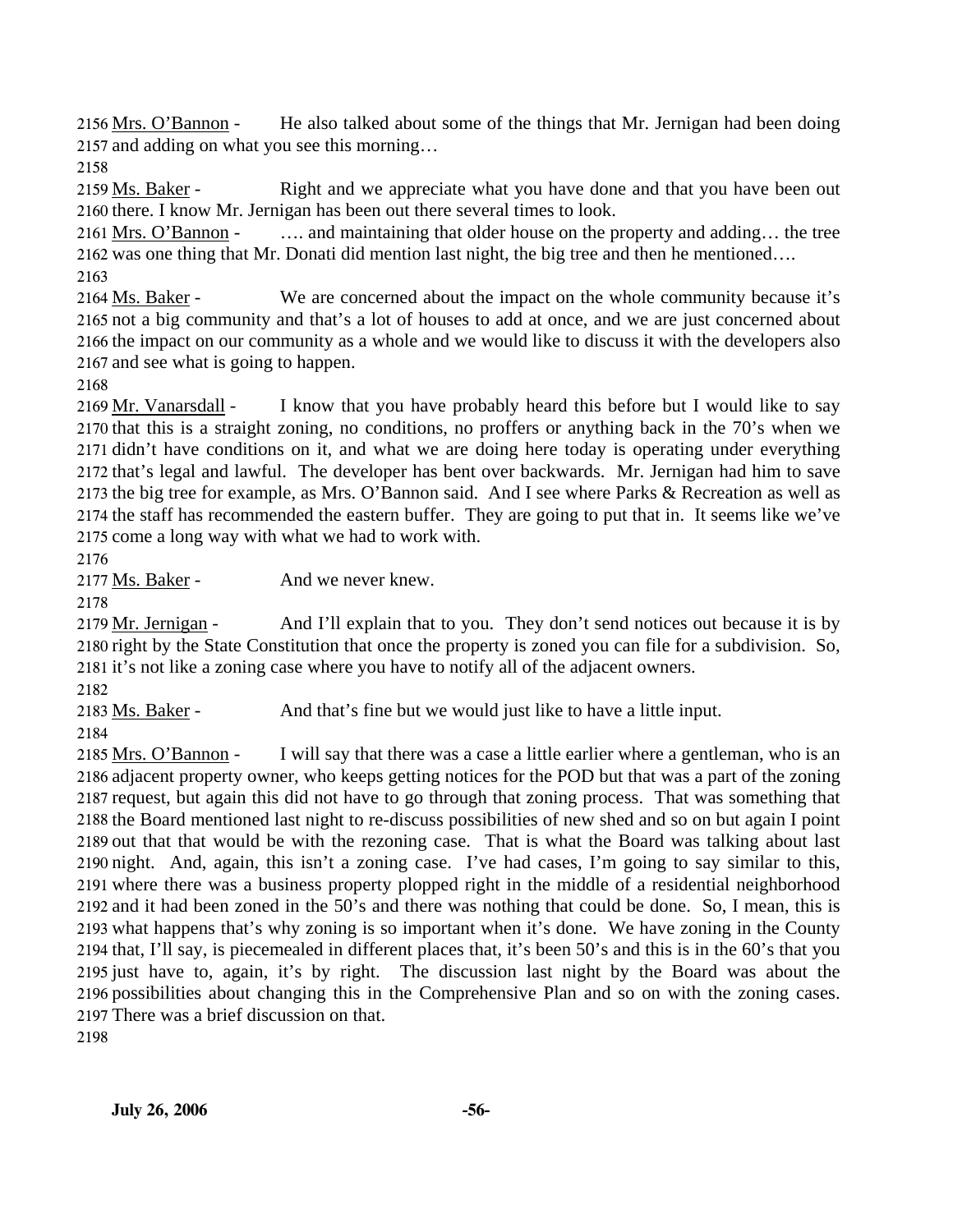And I consideration to keep it in keeping with the area, that what is put in 2200 there is put in with the area, which is something our community as whole hasn't been advise of 2201 either of what they plan to build. We will hear now, I guess. 2199 Ms. Baker - $2202$ 

| <i>LL</i> UL        |                                                                               |
|---------------------|-------------------------------------------------------------------------------|
| 2203 Mr. Jernigan - | They advised Ms. Godwin and I in the meeting.                                 |
| 2204                |                                                                               |
| 2205 Ms. Baker -    | Okay. Well, I will turn in the petition that I have just to put it on record. |
| 2206 Mr. Branin -   | Thank you, ma'am.                                                             |
| 2207                |                                                                               |
| 2208 Mr. Jernigan - | Thank you.                                                                    |
| 2209                |                                                                               |

Good morning. My name is Sherry Lanning and I live at 5904 Long 2211 Street in Marion Hill and I'm here representing the majority of Marion Hill and the majority of 2212 the neighbors and residents. As you see before you that we have a petition there. I would just 2213 like to make this clear that we do understand that this is not a zoning case and that we are here 2214 simply basically at the mercy of the developer, whom I assume is here today. We would just like 2215 to have a say as a community in working with the developer in deciding what is the best 2216 direction for this subdivision. It seems to me, Mr. Jernigan, that the developer and Ms. Godwin 2217 have basically been in contact with each other. However, we as a community have not had the 2218 benefit of that personal relationship with the developer and we are here basically today to request 2219 a deferral based on the fact that the developer of Ivy Hill subdivision has not resubmitted to us 2220 plans, basically, of what their intentions is with the property. In know way do we want there not 2221 to be any development, that is not our intention at all, we would just like to have basically some 2222 input as to what is being done and maybe just have that developer hear some of our concerns 2223 before the proceed with the groundbreaking. 2210 Ms. Lanning -

2224

 I've lived up there on Marion Hill, my grandmother has for many years, and I'm 31 years old, I'm basically a child of Marion Hill, a child of the neighbors. A lot of the neighbors I call grandmother and grandpa, that's just the kind of community that we are. We are a very unified community. A community that basically loves one another and you don't find that too often. And we have no problem welcoming in new neighbors but we would like to have some say or some understanding between us and the developer as to what happens to that area because it is going to be an extension to our community and neighbors that we will take in as one of our own. Basically, it sounds to me, Mr. Jernigan, and I'm talking to you specifically because you are from the Varina District and sounds like you have been very instrumental in pushing this process along, but I would basically ask the developer if he speaks today if he would mind deferring slightly so that the community could get with him and just be reassured that he is working with us and in our best interest. That's what I would ask.

| 2237                |                                            |
|---------------------|--------------------------------------------|
| 2238 Mr. Jernigan - | Thank you so much.                         |
| 2239                |                                            |
| 2240 Mr. Branin -   | Would you like to hear from the applicant? |
| 2241                |                                            |
| 2242 Mr. Jernigan - | Would anybody else like to speak?          |
| 2243                |                                            |
|                     |                                            |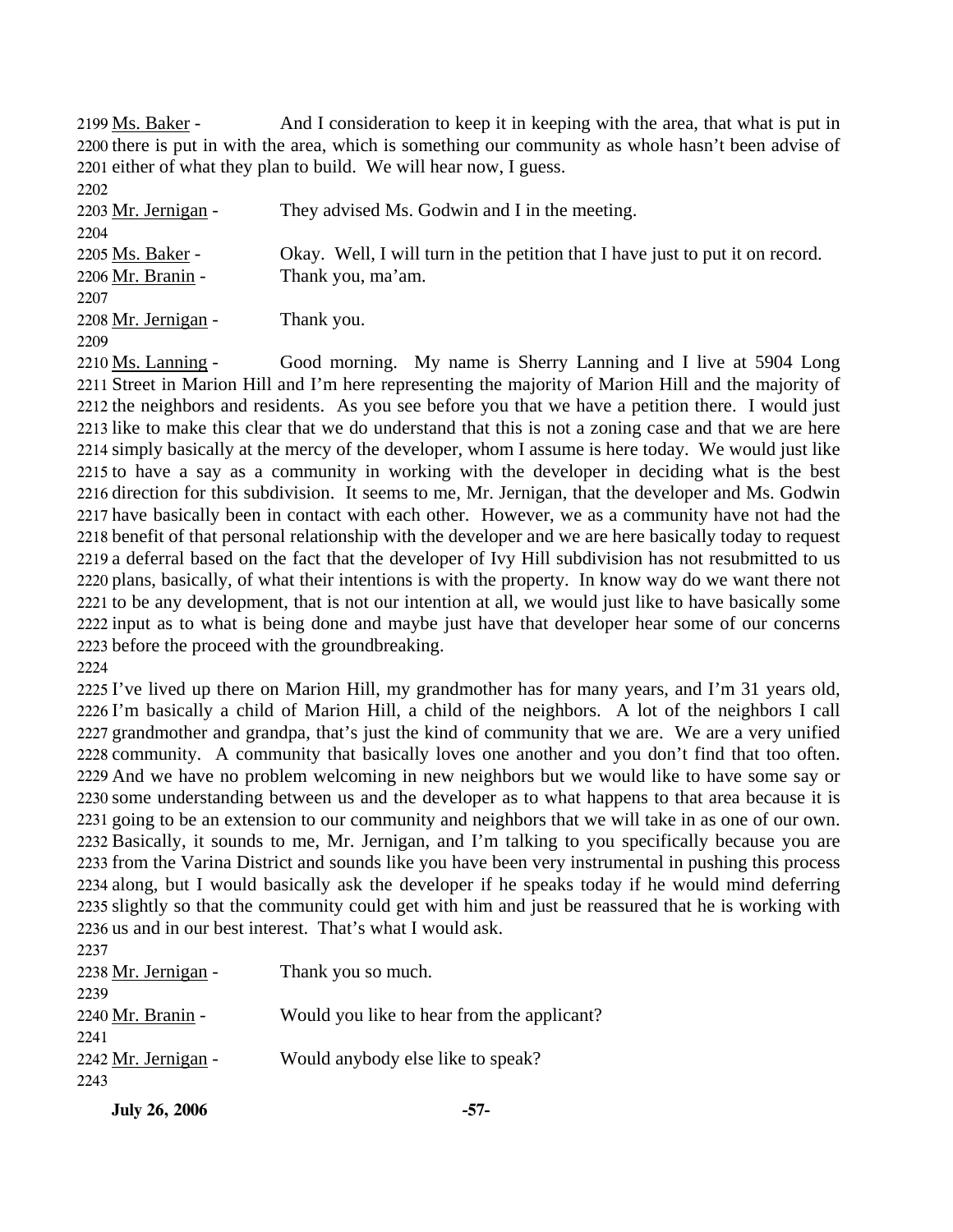Good morning. My name is Freddie Edwards and I'm a part of the 2245 development team for Ivy Hills Estates. I feel like I'm clubbing baby seals here this morning, 2246 breaking up families, tearing up areas and I certainly don't won't to do that. We build homes 2247 and subdivisions where people raise children and become grandmothers. I guess the integrity of 2248 the area would not have been compromised 60 or 70 years ago when the other homes were built 2249 in close proximity like they are. I think with  $R-3$  zoning as opposed to  $R-4$  zoning, it allows for 2250 a decent size lot that we can put a nice home on. The price of the property indicates once it's 2251 subdivided into the lots, sort of a minimum price that will be required to overcome the 2252 development costs and the price of those lots. From an architectural standpoint, I don't know if 2253 there is one particular style of architecture that's in Marion Hill, certainly there's the Talley 2254 House, the house at Edge Hill and several other houses down Greenview. There is also 2255 premanfactured houses, there are also bungalows, there are also brick ranchers and Capes. There 2256 are colonial styles, transitional styles and temporary styles. I feel like the style in Edge Hill will 2257 compliment the architecture that it adjoins. As far as deferring of the property, again, the "by-2258 right" is one of the reasons the property appeals to us. The neighbors are at the mercy of the 2259 developer, but in this case, I have a lot of mercy and we don't intend to build ugly houses to keep 2260 people from buying them, we intend to enhance the situation, I think it is a benefit. The builder 2261 that I have in place is willing to forego standard, what they call builder code, or type of 2262 construction that maximizes profits. We currently ride through all of our subdivisions at JJH 2263 Corporation where I'm an associate broker and we are very proud of all of them. We have never 2264 built any that we wouldn't want any of these homeowners to drive through to give them an 2265 example of what we do, so I feel like a deferral would not benefit insomuch that, bottom line is, I 2266 can do whatever I want to do. Do I want to please the neighbors and have a good relationship? 2267 You bet. But a deferral is not going to change my mine nor I'm I going to grant architecture 2268 control to any of the adjacent property owners. Thank you. 2244 Mr. Edwards -2269

Can you describe just briefly the kind of houses because the way I, and 2271 this is just an opinion, what we have done in the past is to request that they not be, I think it is 2272 called transitional housing with the pointed roofs and everything like you see.... 2270 Mrs. O'Bannon -

2273

2274 Mr. Edwards - Like you see everywhere.

Right. That it would be more like a colonial style or something like that. 2277 Would that be more of your description? The ones that have the A roofs, three or four stack up 2278 together versus a kind of a standard colonial maybe. 2276 Mrs. O'Bannon -

2279

Sure. I mean, a standard colonial is our bread and butter. Consistency 2281 breeds appreciation and there is no transitional or contemporaries on Duke of Glouster Street, 2282 but there are many, many colonials being built today that mirrors those top style houses and we 2283 would love to do that, actually it would be easier to do colonial style houses. It is much more 2284 difficult to do an antebellum style house because it's more wasted space because of porches. 2285 You've got additional cost for load bearing columns and more shallow Georgian-type roofs and 2286 that's a definitely expensive type of construction, but that's our intent to try to stay true to at 2287 least the Talley House and the Edge Hill House and then there are some other structures around 2288 there that we won't mirror. But, it's easy to say colonial, a five over four and a door has been 2280 Mr. Edwards -

**July 26, 2006 -58-**

<sup>2275</sup>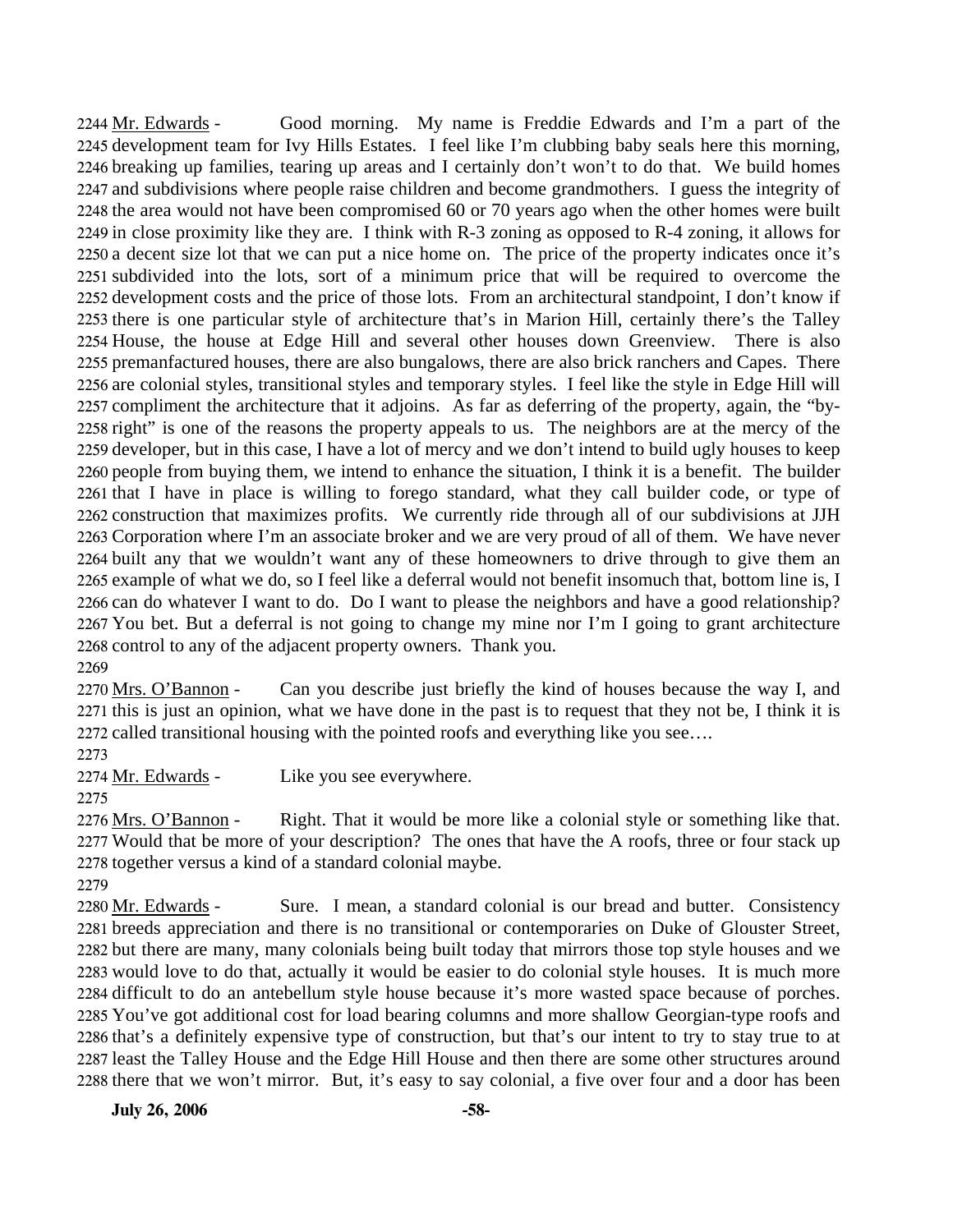our bread and butter since as long as I can remember, as long as I've been involved in it. But, we probably will spend a little more money architecturally because of some of the requirements that antebellum houses have and we are not going to have subteranean basements on flat lots but, you know, some Georgian roofs and possibly some capes with some different porches and things like that to the style of that area.

2294

2295 Mr. Jernigan - What will be the price ranges for the houses in there?

Somewhere between  $$275,000.00$  and  $$325,000.00$ . A couple of the cul-2297 de-sac lots are larger. They have larger building envelopes so they can have larger garages and 2298 larger footprints. They would be more expensive. The less expensive would be some of the 2299 smaller lots on the corners like up at New Osbourne because of the additional setbacks that we 2300 agreed to a few weeks ago at our meeting to give us more planting areas and things like that. So, 2301 that would be the range. 2296 Mr. Edwards -

2302

2303 Mr. Vanarsdall - Detached garages or attached?

2304

I hope not, I hope they will be attached, if they have them. A lot of the 2306 lots won't have them. We will fill the spots up with house. We feel like, based on the other 2307 houses in that area, that garages aren't that big of a deal. We would rather have the square 2308 footage than have the garage. 2305 Mr. Edwards -

2309

Are you all right with the addition of conditions No. 17 and 18 that they 2311 added to the case about the landscape? 2310 Mr. Jernigan -

2312

2313 Mr. Edwards - Yes.

2314

2315 Mr. Jernigan - Okay.

2316

Mr. Edwards, I know it's your legal right to do this case and we are 2318 listening to it, but is it possible for you to meet the community sometime soon and go over your 2319 layout? 2317 Mr. Branin -

2320

2321 Mr. Edwards - Sure.

2322

2323 Mr. Branin - To make them feel a little bit more comfortable.

2324

I have not been contacted anybody. I had been contacted by Ray Jernigan 2326 because of Ashley Goodwin and requested a meeting but I've had no adjacent homeowners to 2327 contact me. I've been out to that property a dozen times over the last 30 days and the fact that 2328 there was no notice, when we do zoning cases and when we are doing new construction, a lot of 2329 time there are notices sent out. I've been doing it for awhile. I've always found out that that the 2330 easiest thing to do. But in this particular situation, I haven't drawn the houses yet and we don't 2331 know what the elevations look lot, and we've got a preliminary plan for the subdivision, the by-2332 right subdivision, that will not likely change based on any of the criteria for the meeting as far as 2325 Mr. Edwards -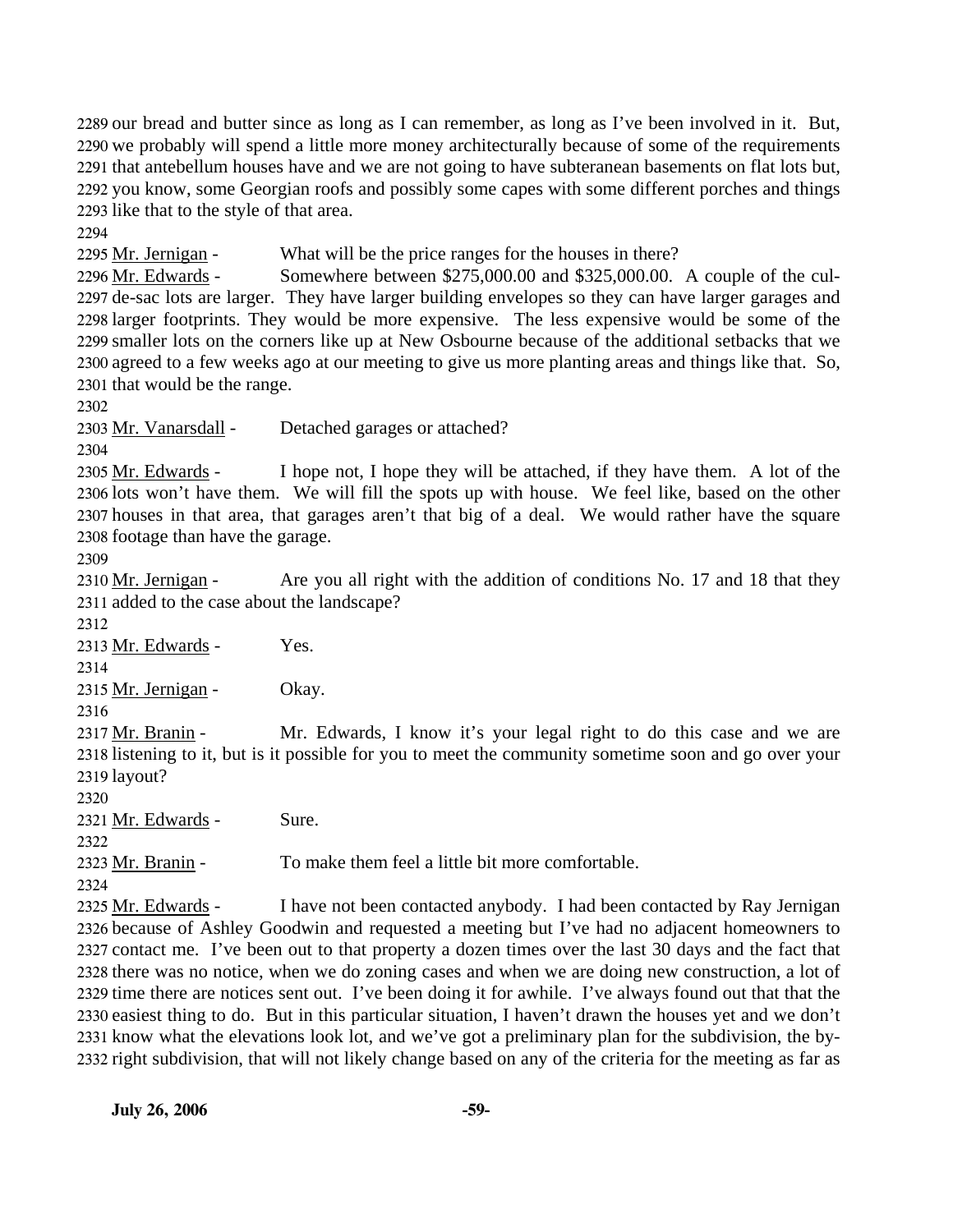2333 structural but it certainly is advantageous for us to get along with the neighborhood and maybe 2334 submit several floor plans and elevations prior to the construction of the property.

2335

Your project looks great, and it sounds like you are being very 2337 sympathetic by keeping that additional house on the property instead of demolishing it. If the 2338 people need to hear what you are doing and possibly see what you are doing and give you some 2339 input, it is always good to reach out to the community you are becoming a neighbor of. 2336 Mr. Branin -

2340

Would you consider a different kind of house, as Mrs. O'Bannon was 2342 speaking of? 2341 Mr. Vanarsdall -

2343

What she's speaking of is basically our bread and butter. That's what we 2345 build anyway. I would be.... 2344 Mr. Edwards -

2346

2347 Mrs. O'Bannon - Do you want to tell them about where you have built houses?

2348

Our subdivisions and our houses, and we are involved with several 2350 different builders. JJH Corporation is a real estate development company. As a matter of fact, 2351 everybody involved with JJH still lives in Crown Grant including our senior member, Jack 2352 Hanky, which is where I live. Barrington, Bell Tower, Lake Lorraine, many, many subdivisions 2353 in south side on Old Gun Road outside of Cherokee Estates. We are a full-time development 2354 company, but like I said we have no projects that I wouldn't be proud to live in or to have any 2355 committee member or any member of Marion Hill, I would match house for house with anybody 2356 to say that we build a project.... even my townhouses, which I worked with Randy Silber on 2357 very closely, over off of Pemberton and Mayland, we put more brick than we needed to. We put 2358 more green area than we needed to. We added water features and we added one of the most 2359 extensive tree plantings I've seen in that area in a long time and it turned out to be a beautiful 2360 project for a townhouse project, in my opinion. But, all of our projects are that way and like I 2361 said I have a family, I moved into my house into a Jack Hanky subdivision to get close to the 2362 schools where I wanted to raise my kids and there have been a lot of kids raised in that 2363 subdivision since 1978. 2349 Mr. Edwards -

2364

 We are not a track builder, we are not a code builder, we are not a subcode builder, I can name all of my subcontrators their wives and their kids. We are small and we can't afford to buy 2 and 3 hundred acre parcels and do large projects like that, but we do have a lot of control when we do small ones like this. I've stood up here in front of this Board before, in front of the Supervisors before and I think I have lived up to my promises then and even though this may not be a promise because there will be a point in time where we will sell these lots to the guy who is going to build the house and he's going to build a style that's recommended by me because his office works closely with my office. But, architectural in type of windows and columns and doors and things like that, in this situation, we are under contract with this property because it is a by-right subdivision and we can do what we want to do but in this case we would like to please everybody on the Board, we would like for everybody to be able to come down from two years from now and drive through there and say "yes, it looks good" because I've got to come back here again I hope, soon.

**July 26, 2006** -60-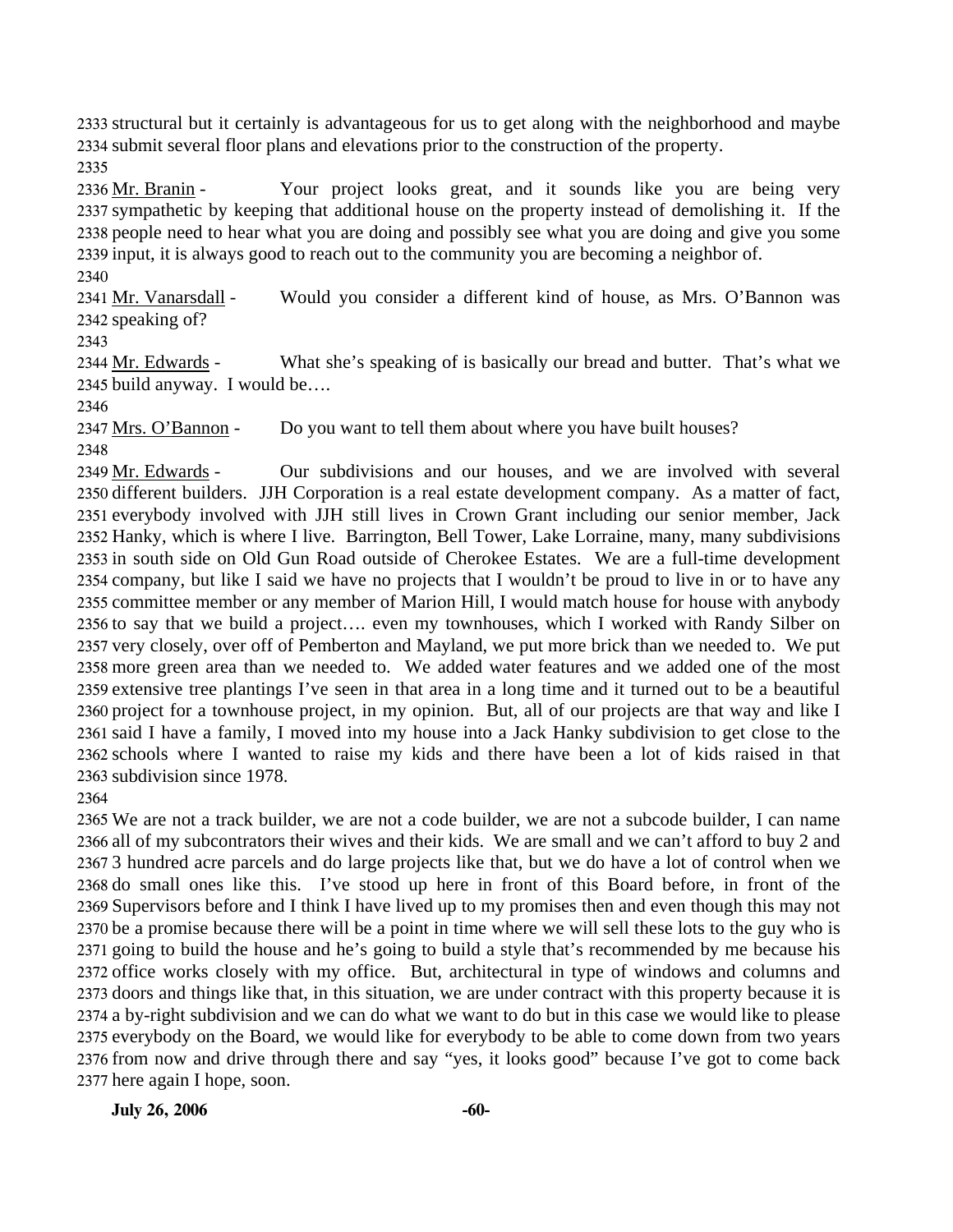2378 2379 Mrs. O'Bannon - And Crown Grant is a very nice looking subdivision. It's in my district. 2380 There are a lot of nice subdivisions in that area and like I said I don't work 2382 with JJH by happenstance, and I've known the family for a long time, 25 years and like I said it's 2383 a small company but if you can think of a project that we did that doesn't look good, I would like 2384 to know what it is. 2381 Mr. Edwards -2385 2386 Mr. Jernigan - Okay. Thank you. Well you sound like a reasonable man and we would definitely like to get 2388 to know him a little bit better before he does the establishment of those new subdivision. I 2389 would appreciate it if you could extend a little bit more time just to get to know your community 2390 and know the people that you are going to be affecting. I think that would be great. I think you 2391 are reasonable and you are doing everything you can to work with us and we appreciate that, but 2392 we don't really know what kind of person you really are yet, we haven't had a chance and we 2393 would like that. 2387 Ms. Baker -2394 2395 Mr. Edwards - My wife's not here, right. 2396 2397 Mr. Vanarsdall - You sound like you are surprised that he's human. 2398 Well, we would definitely like to get a chance to sit down with him before 2400 he proceeds. 2399 Ms. Baker -2401 Thank you, ma'am, and thank you, Mr. Edwards, for getting together with 2403 those people. Mr. Jernigan. 2402 Mr. Branin -2404 This has really been a long case and when Ashley first came to me with 2406 this we didn't know anything about this subdivision coming in next door and she was more or 2407 less more worried about the piece of property that was behind her. 2405 Mr. Jernigan -2408 2409 Lady in Aud. - We are not representing Ashley Goodwin at all. 2410 2411 Mr. Jernigan - I know, but you are here because she has been calling you. 2412 We are here because we have actually been made aware that this new 2414 subdivision that's going in, as a community, separate of Ashley Goodwin. We are here 2415 representing ourselves and our community, Marion Hill. I don't want to cloudy with Ashley 2416 because it sounds like there's been a battle between Ashley and the developer. It sounds like, 2417 you know, some battle there - and there's not with us. 2413 Lady in Aud. 2418 Understood. I'm just giving the background. But, anyway, when this 2419 Mr. Jernigan -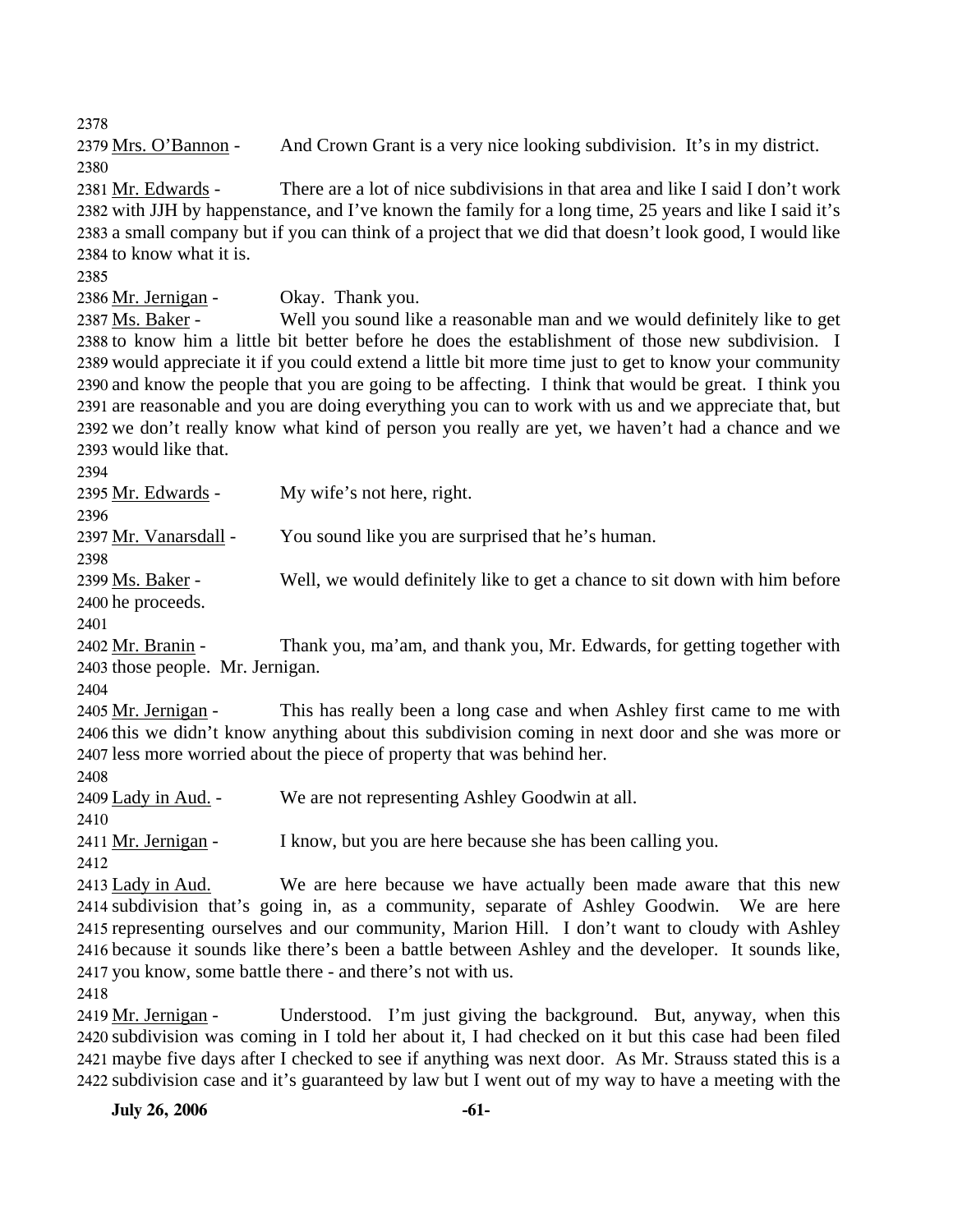developer and Ashley so that we could sit down and make everybody feel better about what was going to go on this property. After the meeting, I felt pretty good. She didn't feel as good as I did because being that the developer can come in and do anything he wants to, Freddie was willing to sit down and said I want to keep the Talley House, we want to renovate that. I like where this is. We want to use architecturals that will enhance the neighborhood not hurt it. If he didn't take this property any other developer can come in and take this property and do whatever they want to. Now, Ashley called me Monday and wanted a deferral as y'all have requested. Normally, I would defer a case if I feel there's going to be some change in it, but at this point one of the things she wants change is that the lots go down to 7. He's not going to do that, and I wouldn't do that either. So, I've worked this case as hard as I can to get everybody calmed down but it is, and each year we come in here we are sworn in that we are going to follow the laws of the State of Virginia and Henrico County and that's what we are going to have to do today. Mr. Strauss I thank him for explaining what the law says because y'all probably don't come to many of these minutes and really doesn't know how it works. But, there is a lot of difference in a zoning case and a subdivision case. The zoning case is where you get all the perks and everything that you want, but a subdivision case is guaranteed by law and if I don't pass this I'm not doing the job I was sworn to do.

2440

 Also, I want to say to you that the law that protects him is also the same law that protects everybody in this room because you have property and maybe you won't sell it but your heir may sell it and they are guaranteed by the law that if, I don't know what your property is zoned now, some of it is probably architectural, some may be R-4 but you may have some large tracks of land down there four, five, six or ten acres that's zoned R-3 or R-4. If your heir decide they want to sell that property, nobody can come in and tell them that they can't. So, this works both ways, it protects you and it protects him.

2448

(Unintelligible) asking for is to meet with him. We weren't asking him to 2450 downgrade his property.... 2449 Lady In Aud. -

2451

Ma'am, you will have to come down to the microphone if you want to say 2453 anything else because this is being recorded. 2452 Mr. Vanarsdall -

2454

I'm sorry. We are not asking him to do anything special to his property. 2456 We would really like to know what he is going to do, as a community. I hate to keep bringing 2457 Ashley Goodwin up because this has nothing, these people back here I don't believe are in any 2458 way related to Ashley Goodwin or any of the things she has presented to you in the past. And, 2459 unfortunately, I wished I had known a little sooner about this because I would have personally 2460 welcomed in this room that showed up today to sit down with you and with Freddie and that's 2461 what we are really wishing that we can do just maybe you, outside of you, Mr. Jernigan, that we 2462 sit down with the developer and say "hey welcome to the community and could you tell us a 2463 little bit about what you are planning to do." 2455 Ms. Baker?

2464

Well, you can still do that with him and he is willing to talk to you but  $\Gamma$ m 2466 not going to defer a case to wait on that because I can't. And, by law, he doesn't have to talk to 2467 you. He is willing to talk to you and go over architecturals that he wants to do. If other 2465 Mr. Jernigan -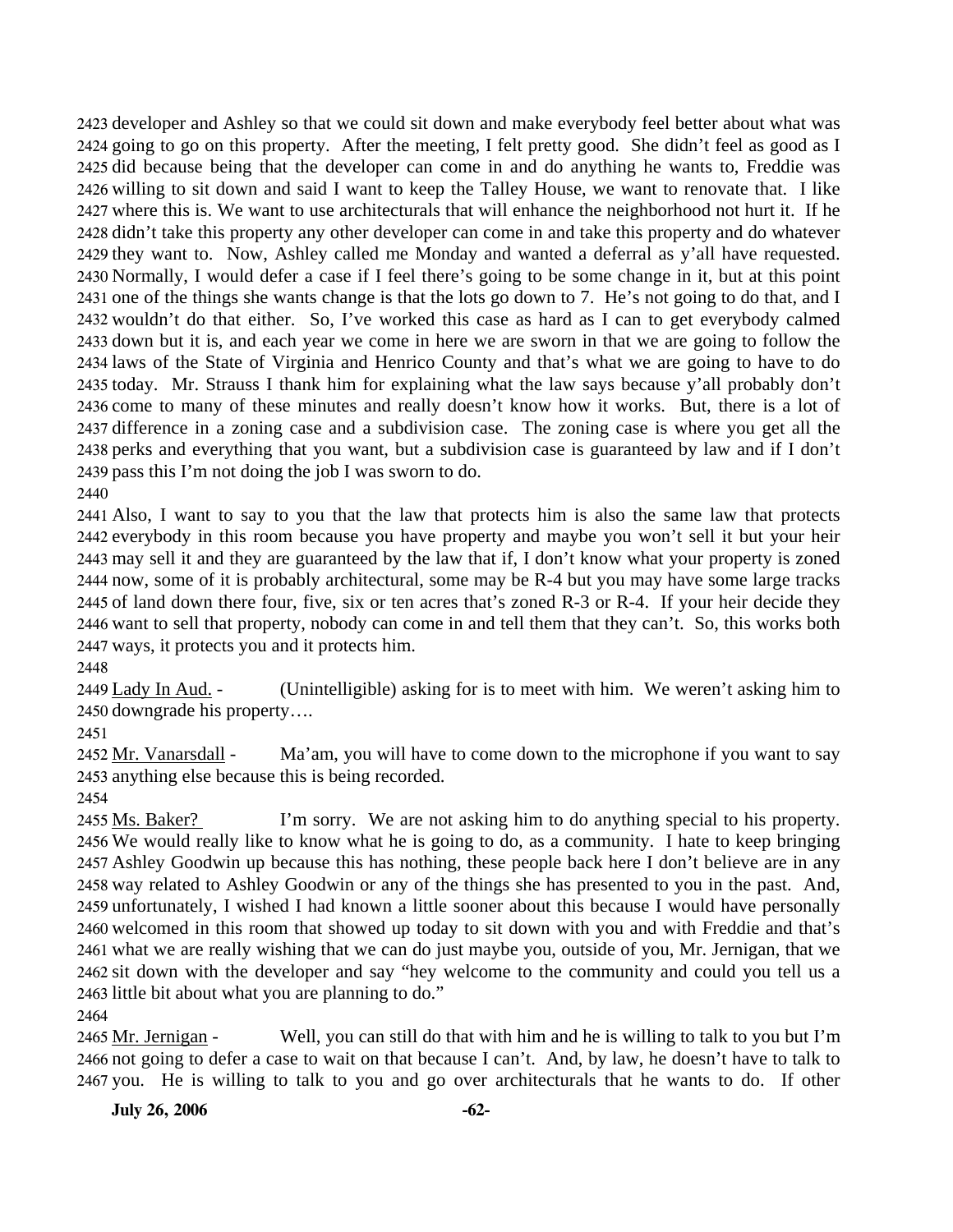2468 developers came in here and wanted to just go in there and put junk in there they could do it. 2469 The Code says your house has to be 900 square feet.

2470

I would like to think that he will listen to the community and some of their 2472 concerns. I don't think he's had the benefit of hearing from the community as much as Ashley. 2471 Ms. Baker? -2473

Well, he's told me what he wants to do and I'm feeling pretty good with it 2475 and I think he will do what he says and it is not nice to lie to a Planning Commissioner because 2476 he wants to come back in do other things later. So, I'm thinking that he's going to sit down and 2477 will talk with the community, but he has a right to go in there and get rolling on these lots now. 2474 Mr. Jernigan -2478

Sure. We would just like to maintain the historic integrity of our 2480 community. 2479 Ms. Baker? -2481

2482 Mr. Jernigan - And that's what he wants to do. Thank you so much.

2483

2484 Mr. Branin - Thank you, ma'am. Mr. Jernigan.

2485

I think I've said everything I can say on this, but anyway, with that, I will 2487 move for approval of subdivision Ivy Hill (July 2006 Plan) subject to the standard conditions for 2488 subdivisions served by public utilities and the following additional conditions Nos. 12, 13 2489 revised, 14 through 16 and the addition of 17 and 18 on the addendum. 2486 Mr. Jernigan -

2490

And I want to second that, but before I do I want to tell y'all that Mr. 2492 Jernigan has worked very hard and taken this to heart, and I've been sitting here for a number of 2493 years and I don't believe I've seen anyone get as much out of an unconditioned case and does as 2494 much for the community as he has tried to do with this case. So, with that, I second the case. 2491 Mr. Vanarsdall -2495

The motion was made by Mr. Jernigan and seconded by Mr. Vanarsdall. All in favor say aye…all opposed say nay. The motion passes. 2497 2496 Mr. Branin -

2498

2499 The Planning Commission granted conditional approval to subdivision Ivy Hill (July 2006 Plan) 2500 subject to the standard conditions attached to these minutes for subdivisions served by public 2501 utilities, the annotations on the plans and the following additional conditions:

2502

2503 12. Each lot shall contain at least 11,000 square feet.

2504 13. 2505 2506 2507 2508 The detailed plant list and specifications for the landscaping to be provided in the 10foot-wide planting strip easement along the 30-foot-wide private road along the southern property line and along the eastern property line, and along New Osborne Turnpike shall be submitted to the Department of Planning for review and approval prior to recordation of the plat.

2509 14. 2510 Any necessary offsite drainage easements must be obtained prior to approval of the construction plan by the Department of Public Works.

2511 15. 2512 Any future building lot containing a BMP, sediment basin or trap and located within the buildable area for a principal structure or accessory structure, may be developed with

**July 26, 2006** -63-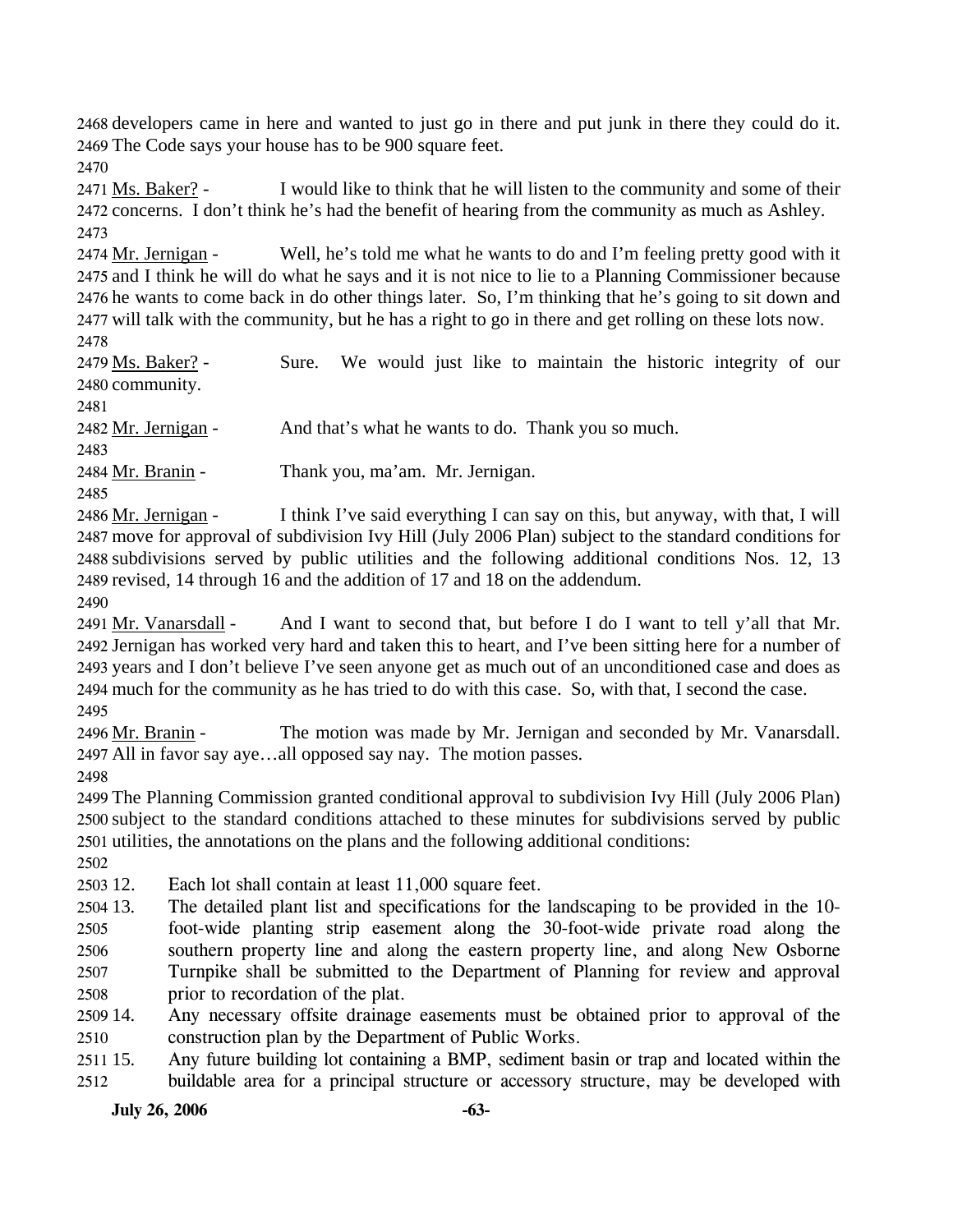2513 2514 2515 2516 2517 2518 engineered fill. All material shall be deposited and compacted in accordance with the Virginia Uniform Statewide Building Code and geotechnical guidelines established by a professional engineer. A detailed engineering report shall be submitted for the review and approval by the Building Official prior to the issuance of a building permit on the affected lot. A copy of the report and recommendations shall be furnished to the Directors of Planning and Public Works.

- 2519 16. 2520 Except for junction boxes, meters, and existing overhead utility lines, and for technical or environmental reasons, all utility lines shall be underground.
- 2521 17. 2522 2523 2524 The developer of Ivy Hill shall use his best effort to save the large existing beech tree located along the eastern property line with the Edgehill property. A tree protection plan shall be submitted for the lots adjacent to Edgehill with the construction plans and individual house grading plans.
- 2525 18. 2526 2527 The planting strip along the eastern property line with Edgehill may be eliminated if an alternative method for providing a buffer to the Edgehill property is approved by the Director of Planning, prior to final approval of the plat.
- 2528

# 2529 **PLAN OF DEVELOPMENT, SPECIAL EXCEPTION & TRANSITIONAL BUFFER**  2530 **DEVIATION**

2531

POD-51-06 Bethlehem Road Office Building – Bethlehem Road and I-64

**Engineering Design Associates for Wilton Real Estate & Development Company:** Request for approval of a plan of development, special exception and a transitional buffer deviation as required by Chapter 24, Sections 24-106, 24-106.2 and 24-94(b) of the Henrico County Code, to construct a fourstory, 13,192 **10,250** square foot office building. The special exception would authorize a building exceeding three stories in height. The 2.47-acre site is located at 6500 Old Bethlehem Road on parcel 770-745-1768. The zoning is O-2C, Office District (Conditional) and C-1, Conservation District. County water and sewer. **(Brookland)** 

2532

Is there anyone in the audience in opposition to POD-51-06, Bethlehem 2534 Road Office Building, in the Brookland District? No opposition. Mr. Greulich. 2533 Mr. Branin -

2535

Mr. Chairman, Planning Commission members, the applicant, Wilton Real 2537 Estate & Development Company is proposing a plan to construct a four story office building 2538 totaling approximately 10,250 square feet. This proposed building is a revision to a two-story 2539 office building that was approved and is under construction on the same site. The proffers 2540 governing this site were recently amended to allow the construction of this four story building. 2536 Mr. Greulich -2541

 Staff has received a revised layout, elevations and floor plans as requested that address the outstanding comments from Planning, including the parking requirements. This plan of development includes a request for a special exception for a building exceeding three stories to allow construction of the four-story building. As is normal procedure, it is the applicant's responsibility to present evidence to the Commission to support the request.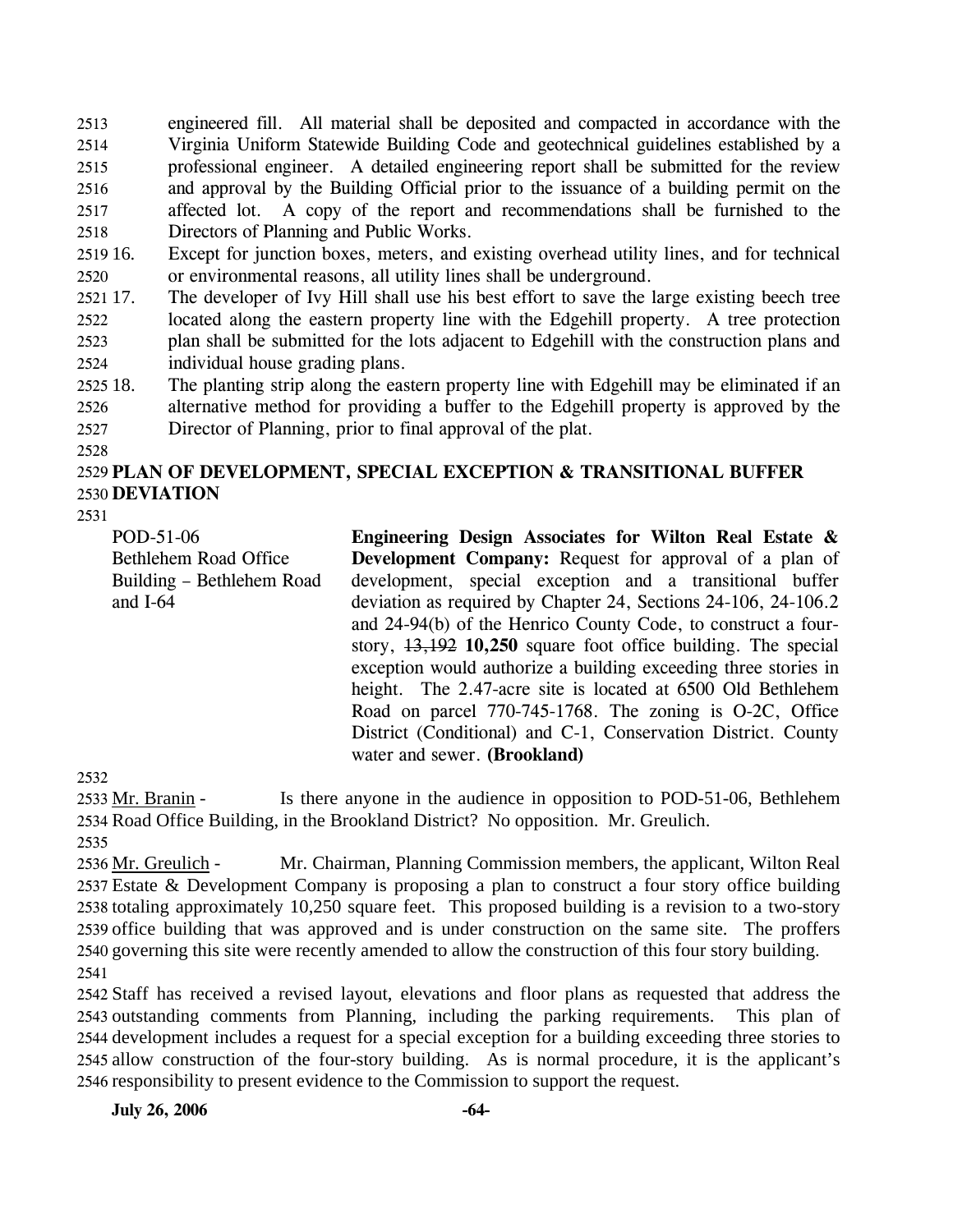2547

2548 Staff can recommend approval of the proposed plan, subject to the Planning Commission 2549 granting the Special Exception for height, subject to the annotations on the plan, the standard 2550 conditions for developments of this type and additional conditions 24 through 34.

2551

2552 Representatives of the applicant are here to present their case for the special exception and staff 2553 is available to answer any questions you may have. Thank you.

2554

2555 Mr. Branin - Do any of the Planning Commissioners have any questions at this time? 2556

No. We have already talked several times. I don't have any questions but 2558 I would like to hear from the applicant. Thank you for your help, Tony. 2557 Mr. Vanarsdall -

2559

2560 Mr. Branin - Would the applicant come down please.

2561

I've been dying to show you this overhead ever since I went to the 2563 Planning Commission/Board of Supervisors to get the exception for the height. 2562 Ms. Vernon -

2564

2565 Mr. Silber - Would you tell us who are please?

2566

My name is Sandra Vernon and I'm here representing Wilton 2568 Development. 2567 Ms. Vernon -

2569

2570 Mr. Silber - Thank you.

2571

And the reason for the increase in height is to accommodate parking 2573 underneath the building. Surface parking surrounding the building is very limited due to the 2574 environmental conditions associated with the site. The closest resident to the site lives on 2575 Copeland Road. The office building is more than 400 feet from the residents on Copeland Road 2576 and it is heavily buffered as shown on the picture of the site. The office site is surrounded by 2577 trees that are about 75 feet in height. So, basically, are exception is to allow for additional 2578 parking under the building even though it four stories it's just three stories of office building, and 2579 that is a buffer (pointing at the screen). Okay. Are there any questions? 2572 Ms. Vernon -

2580

We had this not long ago, some amendment changes, just a couple of 2582 them, and this is another improvement because they reduced the square footage, as she said. It 2583 was 13,192 and they reduced it down to 10,250. I believe and that makes fewer vehicles in there 2584 and it's up against I-64 back in the woods. They did a good job (unintelligible) it, so if there are 2585 no more questions, I'll make a motion. 2581 Mr. Vanarsdall -

2586

Mr. Vanarsdall, I have a questions and I guess it's just a point for 2588 clarification, but the agenda still says 13,192... I'm sorry. 2587 Mr. Silber -

2589

2590  $Ms. Vernon$  - (Unintelligible – speaking from seat).</u>

2591

**July 26, 2006 -65-**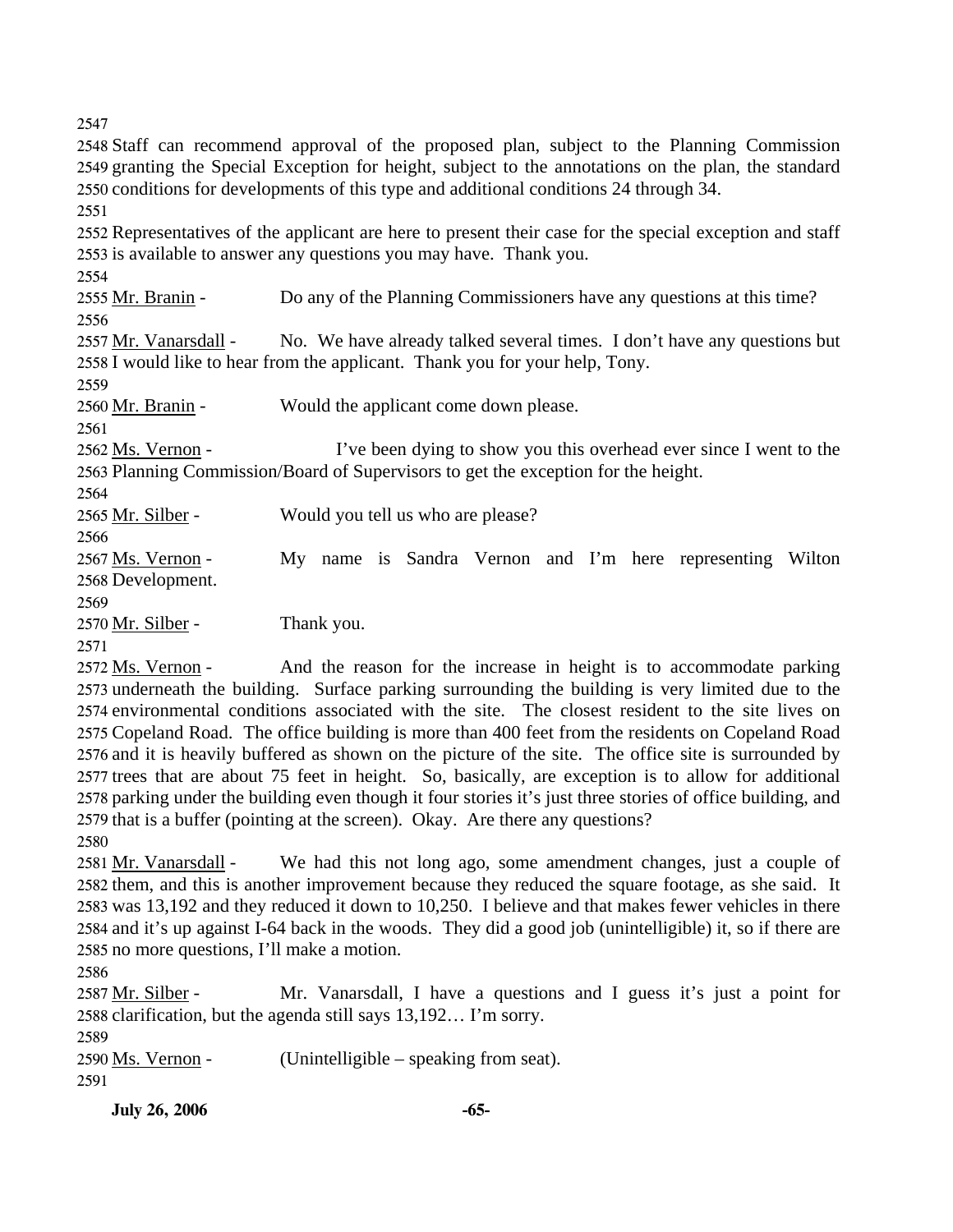| 2592 Mr. Silber -<br>2593   | What is the square footage at this time?                                                             |
|-----------------------------|------------------------------------------------------------------------------------------------------|
| 2594 Mr. Greulich -         | Mr. Secretary, when the application came in, it stated that the square                               |
|                             | 2595 footage was 13,192. Since then, with discussions with the applicant, it has been revised to     |
| 2596 10,250.                |                                                                                                      |
| 2597                        |                                                                                                      |
| 2598 Mr. Silber -           | So, it's 10,250?                                                                                     |
| 2599                        |                                                                                                      |
| 2600 Mr. Greulich -         | Yes.                                                                                                 |
| 2601                        |                                                                                                      |
| 2602 Mr. Silber -           | So, the addendum caption is not right?                                                               |
| 2603                        |                                                                                                      |
| 2604 Mr. Greulich -         | No, it isn't.                                                                                        |
| 2605                        |                                                                                                      |
| 2606 Mr. Silber -           | So the square footage of the office building is 10,250?                                              |
| 2607                        |                                                                                                      |
| 2608 Mr. Greulich -         | Yes, sir.                                                                                            |
| 2609                        |                                                                                                      |
| 2610 Mr. Silber -           | I just wanted to clarify that because I knew there were some issues with                             |
|                             | 2611 adequate parking and I just wanted to make sure we knew what square footage the Commission      |
| 2612 is approving.          |                                                                                                      |
| 2613                        |                                                                                                      |
| 2614 Mr. Vanarsdall -       | Good. Thank you. Are you ready for a motion, Mr. Chairman?                                           |
| 2615                        |                                                                                                      |
| 2616 Mr. Branin -           | There are no other questions? Okay.                                                                  |
| 2617                        |                                                                                                      |
| 2618 Mr. Vanarsdall -       | I move that the transitional buffer be approved.                                                     |
| 2619                        | Second.                                                                                              |
| 2620 Mr. Jernigan -<br>2621 |                                                                                                      |
| 2622 Mr. Branin -           | The motion was made by Mr. Vanarsdall and seconded by Mr. Jernigan.                                  |
|                             | 2623 All in favor say ayeall opposed say nay. The motion passes.                                     |
| 2624                        |                                                                                                      |
| 2625 Mr. Vanarsdall -       | Then I move that the special exception be approved.                                                  |
| 2626                        |                                                                                                      |
| 2627 Mr. Jernigan -         | Second.                                                                                              |
| 2628                        |                                                                                                      |
| 2629 Mr. Branin -           | The motion was made by Mr. Vanarsdall and seconded by Mr. Jernigan.                                  |
|                             | 2630 All in favor say ayeall opposed say nay. The motion passes.                                     |
| 2631                        |                                                                                                      |
| 2632 Mr. Vanarsdall -       | Now for the motion on the POD. I move POD-51-06 be approved with                                     |
|                             | 2633 the annotations on the plans, the standard conditions for developments of this type and then we |
|                             | 2634 have additional conditions Nos. 24 through 34 and the square footage is now reduced to 10,250   |
| 2635 square feet.           |                                                                                                      |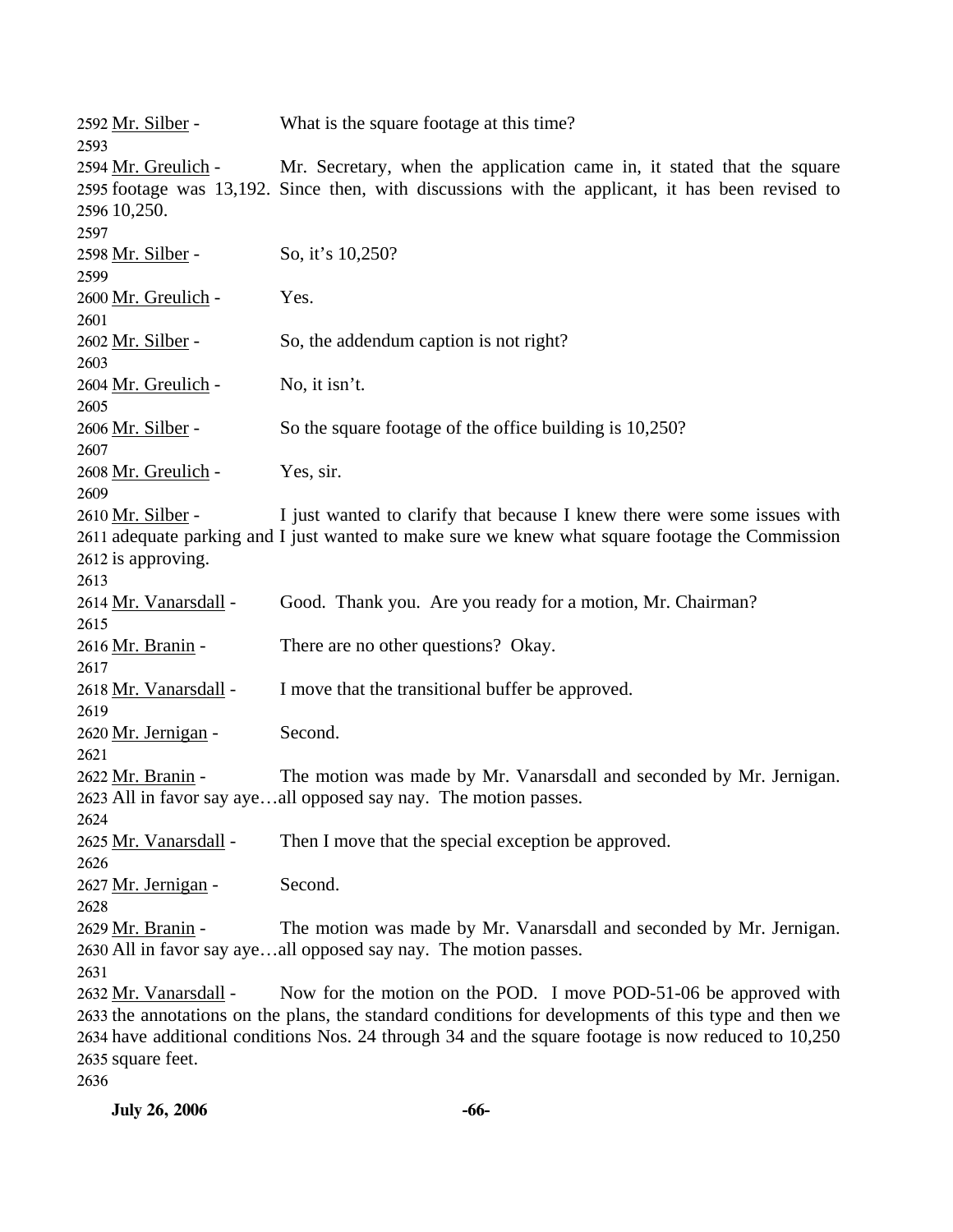2637 Mr. Jernigan - Second.

2638

The motion was made by Mr. Vanarsdall and seconded by Mr. Jernigan. 2640 All in favor say aye...all opposed say nay. The motion passes. The three motions are approved. 2639 Mr. Branin -2641

2642 The Planning Commission approved POD-51-06, Bethlehem Road Office Building, subject to 2643 the standard conditions attached to these minutes for developments of this type, the annotations 2644 on the plans and the following additional conditions:

- 2645 24. 2646 2647 2648 2649 The easements for drainage and utilities as shown on approved plans shall be granted to the County in a form acceptable to the County Attorney prior to any occupancy permits being issued. The easement plats and any other required information shall be submitted to the County Real Property Agent at least sixty (60) days prior to requesting occupancy permits.
- 2650 25 2651 2652 2653 2654 25. The limits and elevations of the 100-year frequency flood shall be conspicuously noted on the plan "Limits of 100 Year Floodplain." In addition, the delineated 100-year floodplain must be labeled "Variable Width Drainage and Utility Easement." The easement shall be granted to the County prior to the issuance of any occupancy permits.26.
- 265 26. 2656 26. The developer shall provide fire hydrants as required by the Department of Public Utilities and Division of Fire.
- 2657 27. 2658 27. The proffers approved as a part of zoning case C-32C-06 shall be incorporated in this approval.
- 2659 28. 2660 2661 28. All exterior lighting fixtures shall be designed and arranged so the source of light is not visible from the roadways or adjacent residential properties. The lighting shall be low intensity, residential in character, and the height or standards shall not exceed 15 feet.
- 2662 29. 2663 2664 Any necessary off-site drainage and/or water and sewer easements must be obtained in a form acceptable to the County Attorney prior to final approval of the construction plans.
- $266530.$ 2666 2667 Deviations from County standards for pavement, curb or curb and gutter design shall be approved by the County Engineer prior to final approval of the construction plans by the Department of Public Works.
- 2668 31. 2669 2670 Insurance Services Office (ISO) calculations must be included with the plans and contracts and must be approved by the Department of Public Utilities prior to the issuance of a building permit.
- 2671 32. 2672 2673 32. Approval of the construction plans by the Department of Public Works does not establish the curb and gutter elevations along the Henrico County maintained right-of-way. The elevations will be set by Henrico County.
- 2674 33. 2675 2676 2677 2678 33. The location of all existing and proposed utility and mechanical equipment (including HVAC units, electric meters, junction and accessory boxes, transformers, and generators) shall be identified on the landscape plans. All equipment shall be screened by such measures as determined appropriate by the Director of Planning or the Planning Commission at the time of plan approval**.**
- 2679 34. 2680 Except for junction boxes, meters, and existing overhead utility lines, and for technical or environmental reasons, all utility lines shall be underground.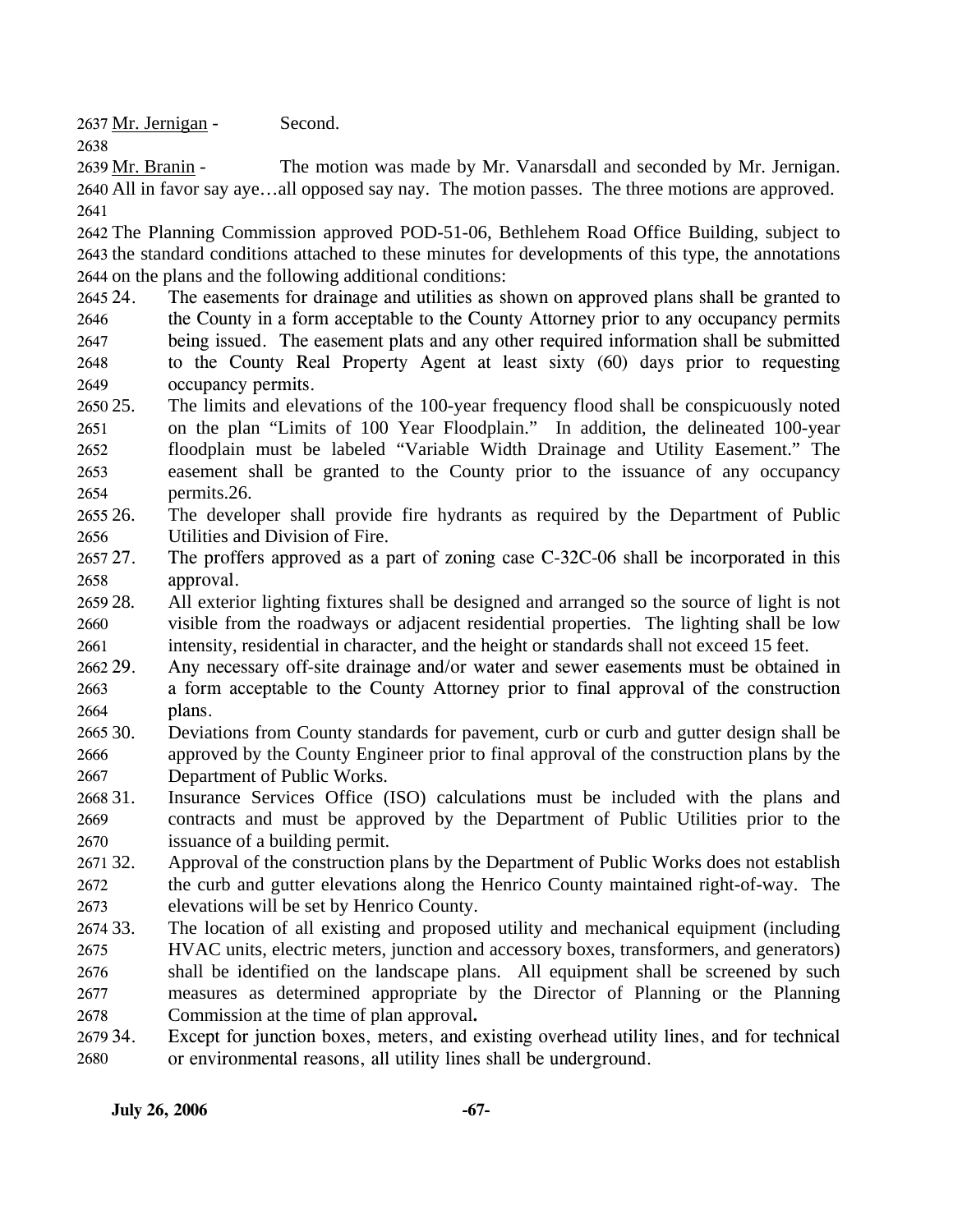#### 2681 **RECONSIDERATION PLAN OF DEVELOPMENT & SPECIAL EXCEPTION**  2682

POD-40-06 Towns @ Fair Oaks – N. Airport and E. Nine Mile Road (Formerly POD-15-72) **Site Improvement Associates, Inc. for Airport Drive Associates:** Request for reconsideration of a plan of development and approval of a special exception, as required by Chapter 24, Sections 24-2, 24-94(b) and 24-106 of the Henrico County Code. The original plan authorized demolition of 100 existing apartment units and construction of 15, twostory, buildings containing 104 condominium units. The revised plan with the special exception would authorize buildings exceeding  $2 \frac{1}{2}$  stories in height to allow three-story buildings. The 8.00-acre site is located on the south line of N. Airport Drive east of Nine Mile Road at 400 N. Airport Drive on parcel 825-721-8368. The zoning is R-5, General Residence District and ASO, Airport Safety Overlay District. County water and sewer. **(Varina)** 

2683

 $2699$ 

Is there anyone in the audience in opposition to POD-40-06, Towns  $\omega$ 2685 Fair Oaks, in the Varina District? No opposition. Mr. Kennedy. 2684 Mr. Branin -2686

The applicant has requested reconsideration of a POD previously 2688 approved at the last meeting. When it was approved at the last meeting the Commission 2689 authorized 104 two-story condominium units. The townhouse style units would be 1,280 square 2690 feet, two-stories. Mr. Jernigan requested the applicant to consider constructing three-story units. This authorizes the applicant to offer three-story units as an option and increase the size of the 2691 2692 units concurrently. Staff has no opposition to the request due to redevelopment of the site and 2693 since it offers more appropriate sizedhousing for the area. Should the Commission approve the 2694 special exception, staff is recommending the typical two conditions Nos. 40 and 41. Condition 2695 No. 40 requires any building with three stories have fire sprinkler systems and No. 41 requires 2696 high-quality roofs where the roofs are three stories. The applicant is here to make a case if you 2697 have no other questions. 2687 Mr. Kennedy -

| 2090                       |                                                                |
|----------------------------|----------------------------------------------------------------|
| 2699 Mr. Branin -          | Do the Commissioners have any other questions for Mr. Kennedy? |
| 2700                       |                                                                |
| 2701 <u>Mr. Jernigan</u> - | I don't have any.                                              |
| 2702                       |                                                                |
| 2703 Mr. Vanarsdall -      | Was there any opposition to this case, Mr. Chairman?           |
| 2704                       |                                                                |
| 2705 <u>Mr. Branin</u> -   | No, sir. Unless you've got opposition.                         |
| 2706                       |                                                                |
| 2707 Mr. Jernigan -        | Not unless you've got a ghost out there.                       |
| 2708                       |                                                                |
| 2709 Mr. Branin -          | I asked.                                                       |
|                            |                                                                |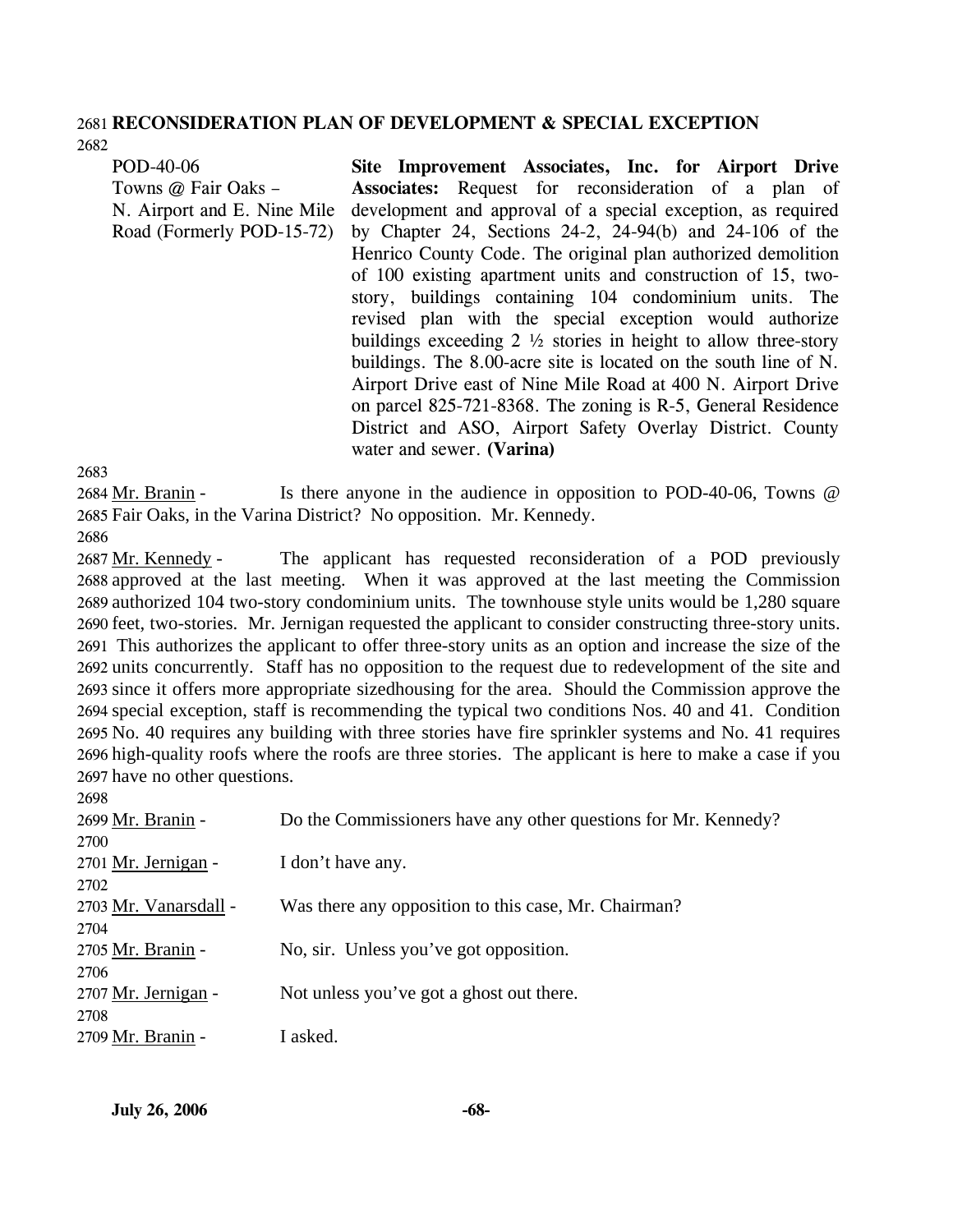You did. What happened on this, I just asked them to increase the square 2711 footage on this project and that's exactly what they did, so I'm okay with everything. 2710 Mr. Jernigan -2712

2713 Mr. Branin - Would you like to hear from the applicant or are you good with it?

2714 2715 Mr. Jernigan - I don't need to hear from the applicant, I'm okay. 2716 2717 Mrs. Jones - Excuse me, but the density will not change? 2718

It's the same amount of units, they just went up and finished the third 2720 floor. All right, with that, I will move for approval of POD-40-06, it is a reconsideration. I want 2721 to put in that motion that it will be a special exception to exceed two and a half stories on POD-40-06, subject to the annotations on the plans, subject to the approval of the original conditions 2722 2723 of POD-40-06, which is 24 through 39 and additional conditions Nos. 40 and 41. 2719 Mr. Jernigan -

2724

2725 Mr. Vanarsdall - Second.

2726

The motion was made by Mr. Jernigan and seconded by Mr. Vanarsdall. 2728 All in favor say aye...all opposed say nay. The motion passes. 2727 Mr. Branin -

2729

 The Planning Commission approved POD-40-06 Reconsideration – Towns @ Fair Oaks (Formerly POD-15-72) subject to the standard conditions attached to these minutes for developments of this type, the annotations on the plans and the following additional conditions: 2733

2734 24. 2735 2736 2737 The right-of-way for widening of Airport Drive as shown on approved plans shall be dedicated to the County prior to any occupancy permits being issued. The right-of-way dedication plat and any other required information shall be submitted to the County Real Property Agent at least sixty (60) days prior to requesting occupancy permits.

- 2738 25. 2739 2740 2741 2742 The easements for drainage and utilities as shown on approved plans shall be granted to the County in a form acceptable to the County Attorney prior to any occupancy permits being issued. The easement plats and any other required information shall be submitted to the County Real Property Agent at least sixty (60) days prior to requesting occupancy permits.
- 2743 26. 2744 2745 2746 26. The limits and elevations of the 100-year frequency flood shall be conspicuously noted on the plan "Limits of 100 Year Floodplain." In addition, the delineated 100-year floodplain must be labeled "Variable Width Drainage and Utility Easement." The easement shall be granted to the County prior to the issuance of any occupancy permits.
- 2747 27 2748 The entrances and drainage facilities on Airport Drive shall be approved by the Virginia Department of Transportation and the County.
- 2749 28. 2750 2751 28. A notice of completion form, certifying that the requirements of the Virginia Department of Transportation entrances permit have been completed, shall be submitted to the Department of Planning prior to any occupancy permits being issued.
- 2752 29. 2753 The required building setback shall be measured from the proposed right-of-way line and the parking shall be located behind the proposed right-of-way line.
- 2754 30. The developer shall provide fire hydrants as required by the Department of Public

**July 26, 2006** -69-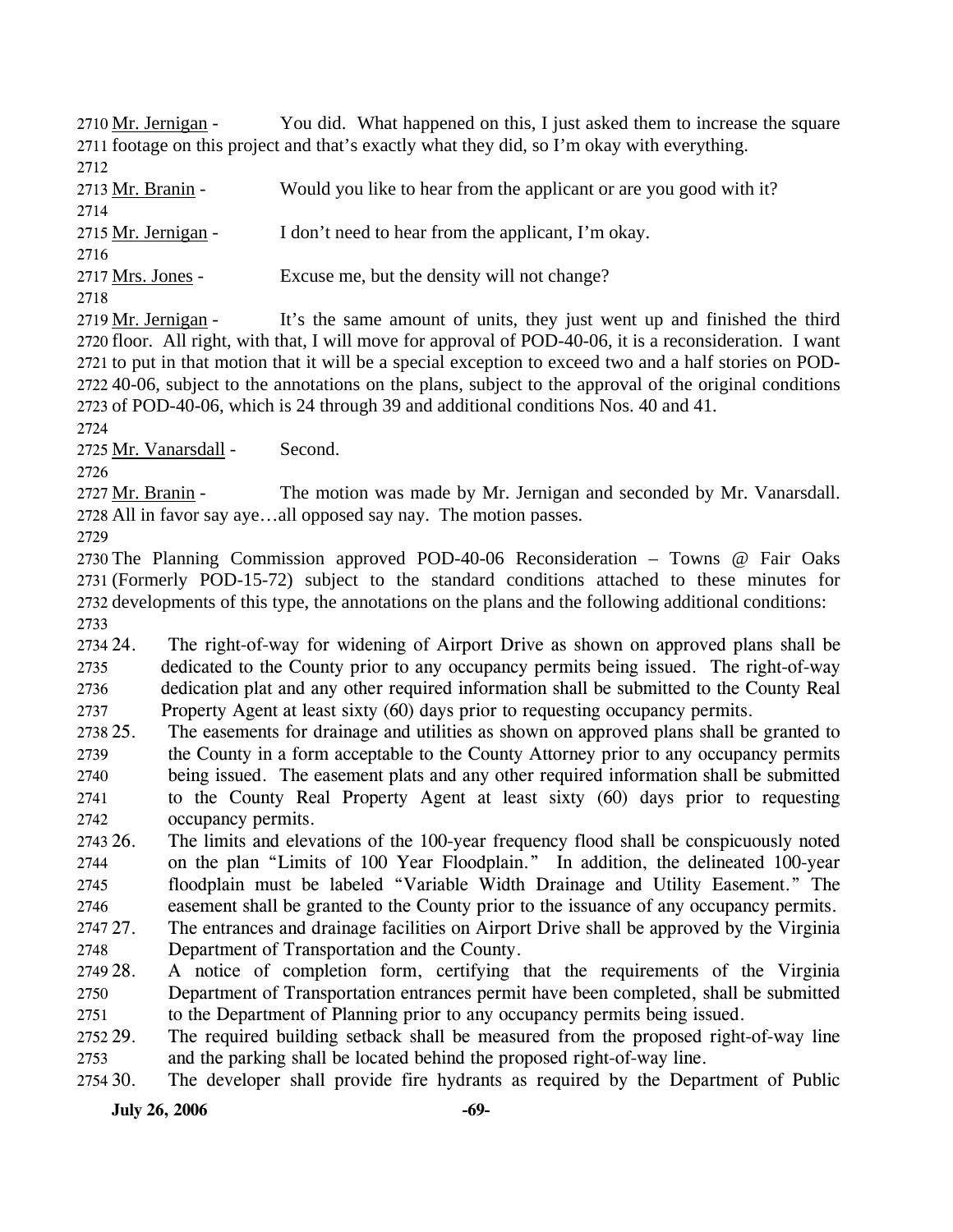2755 Utilities and Division of Fire.

- 2756 31. 2757 2758 31. Prior to issuance of a certificate of occupancy for any building in this development, the engineer of record shall certify that the site has been graded in accordance with the approved grading plans.
- 2759 32. 32. A standard concrete sidewalk shall be provided along the south side of Airport Drive.
- 2760 33. 2761 2762 33. Deviations from County standards for pavement, curb or curb and gutter design shall be approved by the County Engineer prior to final approval of the construction plans by the Department of Public Works.
- 2763 34. 2764 2765 2766 2767 2768 2769 2770 The pavement shall be of an SM-2A type and shall be constructed in accordance with County standard and specifications. The developer shall post a defect bond for all pavement with the Department of Planning - the exact type, amount and implementation shall be determined by the Director of Planning, to protect the interest of the members of the Homeowners Association. The bond shall become effective as of the date that the Homeowners Association assumes responsibility for the common areas. Prior to the issuance of the last Certificate of Occupancy, a professional engineer must certify that the roads have been designed and constructed in accordance with County standards.
- 2771 35. 2772 2773 Insurance Services Office (ISO) calculations must be included with the plans and contracts and must be approved by the Department of Public Utilities prior to the issuance of a building permit.
- 2774 36. 2775 2776 2777 Approval of the construction plans by the Department of Public Works does not establish the curb and gutter elevations along the Virginia Department of Transportation maintained right-of-way. The elevations will be set by the contractor and approved by the Virginia Department of Transportation.
- 2778 37. 2779 2780 2781 2782 37. The location of all existing and proposed utility and mechanical equipment (including HVAC units, electric meters, junction and accessory boxes, transformers, and generators) shall be identified on the landscape plans. All equipment shall be screened by such measures as determined appropriate by the Director of Planning or the Planning Commission at the time of plan approval**.**
- 2783 38. 2784 2785 2786 2787 2788 2789 2790 38. A note in bold lettering shall be provided on the erosion control plan indicating that sediment basins or traps located within buildable areas or building pads shall be reclaimed with engineered fill. All materials shall be deposited and compacted in accordance with the applicable sections of the state building code and geotechnical guidelines established by the engineer. An engineer's report certifying the suitability of the fill materials and its compaction shall be submitted for review and approval by the Director of Planning and Director of Public Works and the Building Official prior to the issuance of any building permit(s) on the affected sites.
- 2791 39. 2792 Except for junction boxes, meters, and existing overhead utility lines, and for technical or environmental reasons, all utility lines shall be underground.
- 2793 40. 2794 All residential buildings in excess of  $2 \frac{1}{2}$  stories shall have fire sprinkler systems in accordance with the requirements of the Fire Marshall.
- 279541. 2796 All residential building roofs shall be finished with shingles having a 50-year and 110-MPH warranty.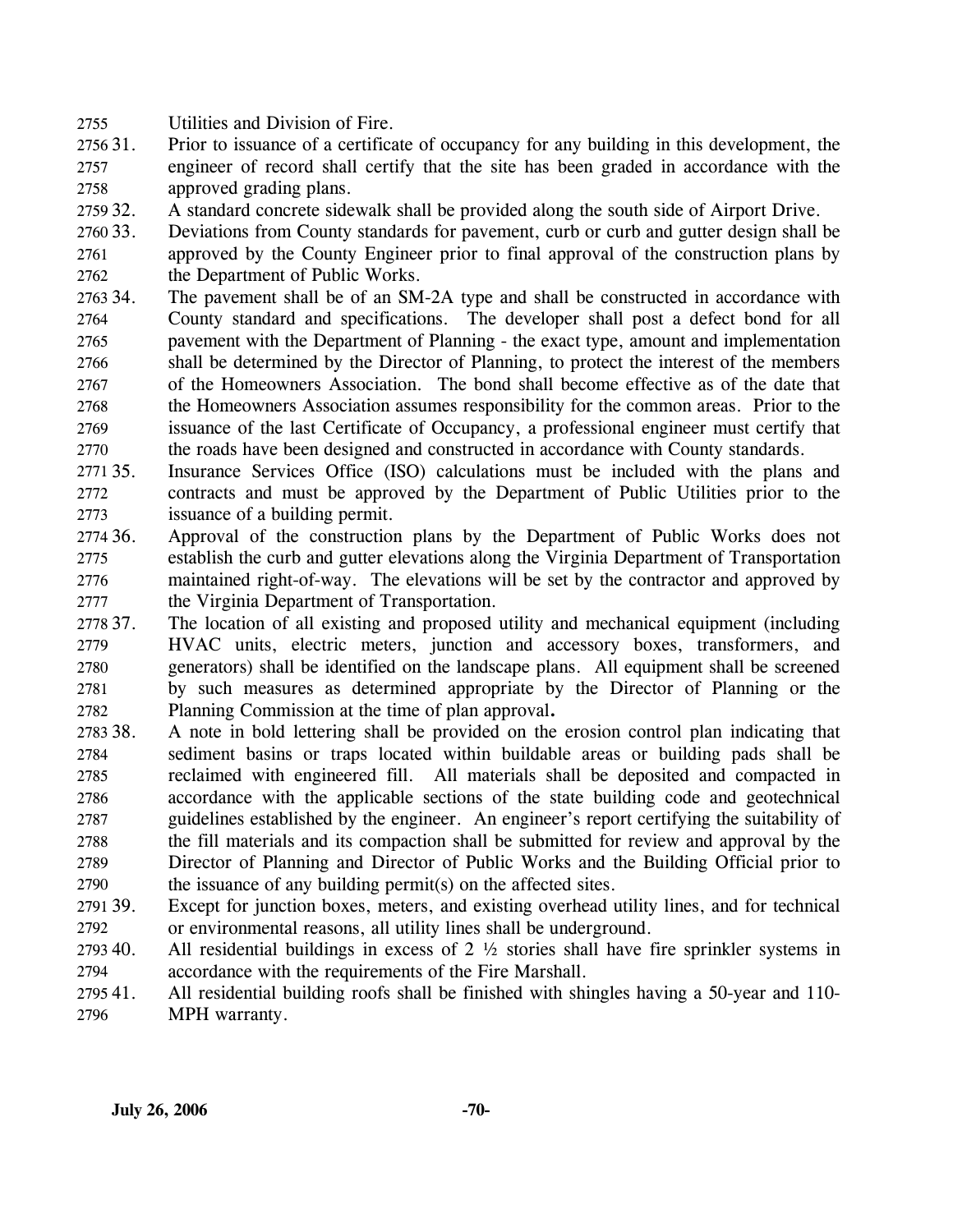Next on the agenda is consideration of your 2007 Calendar. This is the 2798 Planning Commission's meeting calendar for Rezoning meetings and Subdivisions and Plans of 2799 Development meetings with their respective filing deadlines. 2797 Mr. Silber -2800

# 2801 **APPROVAL OF THE 2007 CALENDAR: Planning Commission Meeting Calendars for**  2802 **Rezoning Meetings and Subdivision/Plans of Development Meetings**

2803

I will bring to your attention that once again it's showing no meeting for 2805 August of 2007 on the Plan of Development side. 2804 Mr. Silber -

2806

Mr. Secretary, can I ask a question? How come, and I think that it is great 2808 that POD's get that month off to catch up and catch their breath and so forth, but why don't we 2809 let Rezoning do it? 2807 Mr. Branin -

2810

2811 Mr. Silber - Well, let me respond this way...

2812

I wish Chris was here because he has threatened to get the other side of  $2814$  the aisle.... 2813 Mr. Vanarsdall -

2815

The reason I'm asking is Chris, knowing that he wasn't going to be here, 2817 asked me to ask that question. 2816 Mr. Branin -

2818

Well, Mr. Branin, from our perspective, from the County's Administrative 2820 perspective, we feel like we are here and should be here for the 12 meetings on the Rezoning 2821 side and the 12 meetings on the Plan of Development side. Development keeps on coming. In 2822 fact, this one meeting that is missed in August often causes us challenges in trying to handle 2823 deferrals and other matters that come forward. I personally prefer that we not cancel meetings. 2824 Staff is here to provide the services we need to provide. That meeting has been cancelled for the 2825 benefit of the Planning Commission to take some time for summer vacation. I have voiced my 2826 concern in the past about even eliminating one Planning Commission meeting and I would have 2827 more concern with missing a second. The Rezoning side is having to do 12 meetings and the 2828 POD side is doing 11. I would prefer that we not cut it to 11 and 11. 2819 Mr. Silber -

| <b>July 26, 2006</b> | $-71-$                                                                    |
|----------------------|---------------------------------------------------------------------------|
| 2841                 |                                                                           |
| 2840 Mrs. Jones -    | A fair question to raise, Mr. Branin.                                     |
| 2839                 |                                                                           |
| 2838 Mr. Silber -    | No, I don't think they will.                                              |
| 2837                 |                                                                           |
| 2836 us.             |                                                                           |
| 2835 Mr. Branin -    | Well, I'm not even going to touch that because those POD people will kill |
| 2834                 |                                                                           |
| 2833 and 12?         |                                                                           |
| 2832 Mrs. Jones -    | But, the question remains, should we have 11 and 12 or should we have 12  |
| 2831                 |                                                                           |
| 2830 Mr. Branin -    | Just curious. I believe in, you know, equality and all of that.           |
| 2829                 |                                                                           |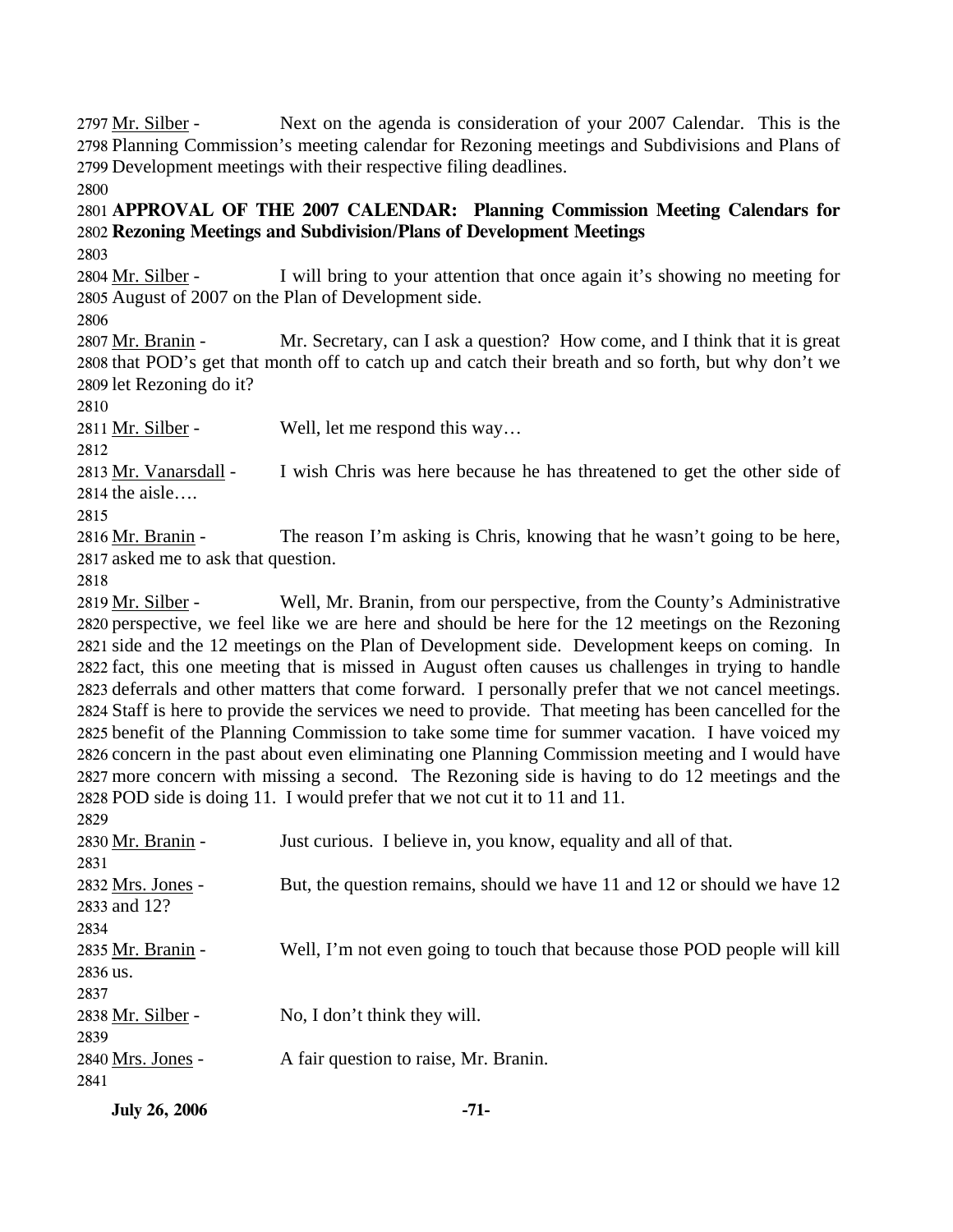**July 26, 2006** -72-Mr. Chairman, that may not be the final thing on the other side but for the 2843 time being we don't want to vote on it (unintelligible). I like the fact that you put the APA date 2844 on this, this time, that's good, and it doesn't conflict with any of the dates. 2842 Mr. Vanarsdall -2845 2846 Mr. Silber - Yes, sir. We tried to avoid that. 2847 It's on the  $14<sup>th</sup>$  and we are supposed to leave on  $13<sup>th</sup>$ . But I have two 2849 changes, I always have. Over on the Rezoning side, I would like to see, I'm just suggesting this, 2850 suggesting to move the December 13 back to December 6. For this year, 2006, we did that and 2851 it's on the  $7<sup>th</sup>$  instead of the 14<sup>th</sup>. Then over on the POD side I would like to move the December 2848 Mr. Vanarsdall -2852 meeting back from the 19<sup>th</sup> to the 12<sup>th</sup>. We also did that in 2006. Thanksgiving doesn't have a 2853 conflict so I would like to see us do that. We did that in 2006, 2005, 2004, 2003, 2002, 2001, 2854 1999, 1998, 1997 as far back as you want to go. 2855 2856 Mr. Jernigan - How about 1946? 2857 So, what do y'all think? We haven't had any conflicts so far, at least staff 2859 has never complained about it, and it gives us more time off for Christmas and we don't have to 2860 be meeting up until Christmas. 2858 Mr. Vanarsdall -2861 I don't have the 2007 calendar, unless staff does. Christmas is on 2863 December 25. 2862 Mr. Silber -2864 2865 Mr. Jernigan - This year. 2866 2867 Mrs. Jones - As always. 2868 We do know that, so, Mr. Vanarsdall, the POD meeting on December 19 2870 is still that week before Christmas. Your point is that it gives you more of a break. So, yes, 2871 Christmas falls on a Tuesday in 2007 and the Planning Commission POD meeting, that staff is 2872 recommending, is the Wednesday before so that will be six days before Christmas. 2869 Mr. Silber -2873 I don't see where there will be any problem because it is the same as this 2875 year, and we didn't have any problems, well not yet, and we didn't have any problems last year 2876 either. 2874 Mr. Vanarsdall -2877 Right. You need to do what you need to do. The staff would prefer that it 2879 stay December 13 and 19 but if the Commission prefers to scoot them we will adjust them. We 2880 will do the best we can to bring that forth. 2878 Mr. Silber -2881 I don't understand that, Randy, because we haven't had a problem since 2883 I've been on this Commission and I don't know why we would have it in 2007. 2882 Mr. Vanarsdall -2884 I understand. We have changed it for a couple of years, but we haven't 2886 done this many years. I think for the last year or two we have adjusted it. 2885 Mr. Silber -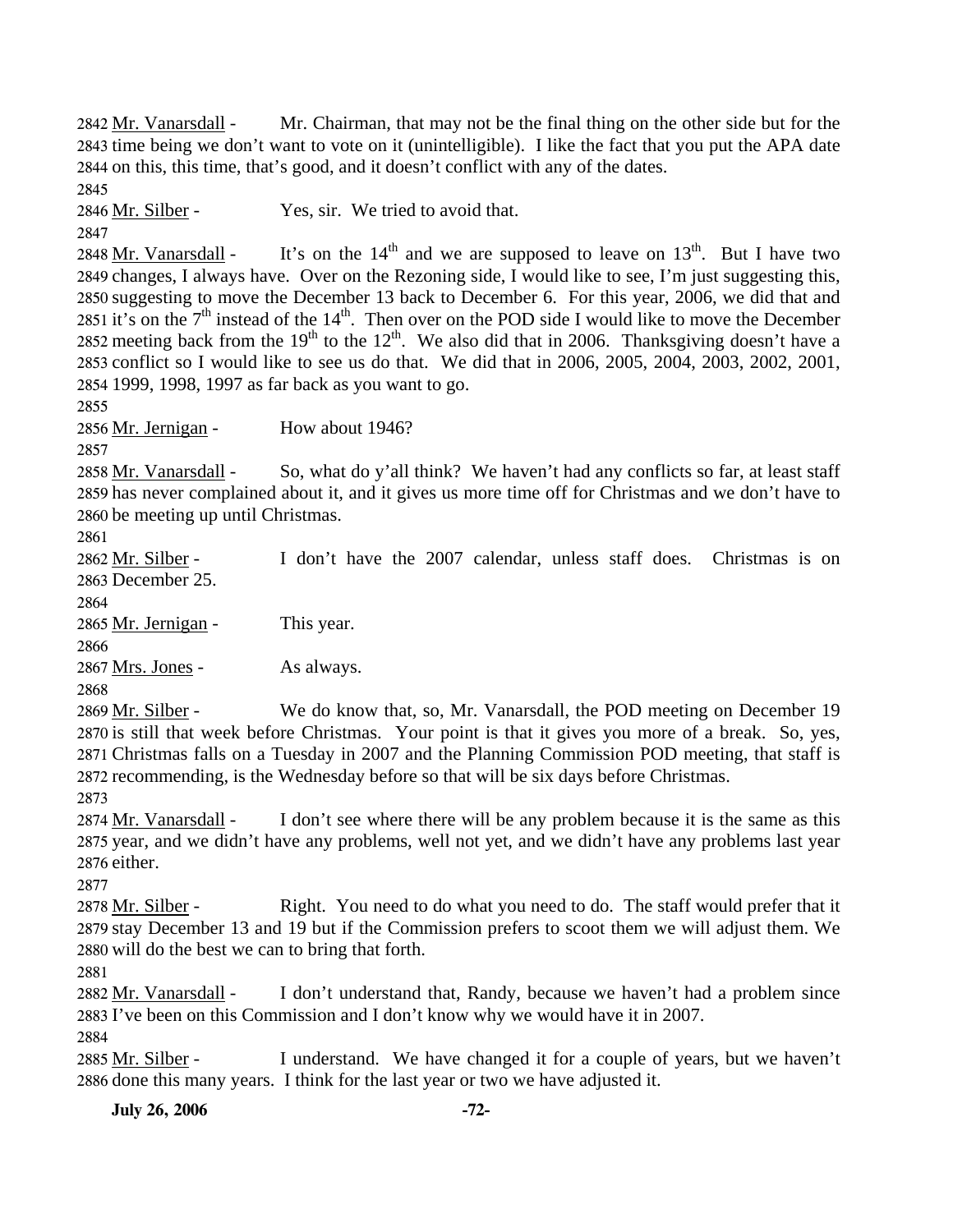| 2887 Mr. Vanarsdall -<br>2888                                                                                                                   | No, we have done it quite a few times.                                                                                                                                          |  |  |
|-------------------------------------------------------------------------------------------------------------------------------------------------|---------------------------------------------------------------------------------------------------------------------------------------------------------------------------------|--|--|
| 2889 Mr. Silber -<br>2890                                                                                                                       | Well, we can go back and check that.                                                                                                                                            |  |  |
| 2891 Mr. Vanarsdall -<br>2892 doesn't go through then I can't help it.                                                                          | Well, anyway, I would like to make a motion that we do that, and if it                                                                                                          |  |  |
| 2893                                                                                                                                            |                                                                                                                                                                                 |  |  |
| 2894 Mr. Silber -<br>2895                                                                                                                       | Okay.                                                                                                                                                                           |  |  |
| 2896 Mr. Vanarsdall -<br>2897                                                                                                                   | Do I get a second?                                                                                                                                                              |  |  |
| 2898 Mrs. O'Bannon -<br>2900                                                                                                                    | Wait, wait, wait. I have a question. It says that the meeting for the zoning<br>2899 date is November 15 and then the meeting date for the plan of developments is November 14? |  |  |
| 2901 Mr. Silber -<br>2902                                                                                                                       | That's because the                                                                                                                                                              |  |  |
| 2903 Mrs. O'Bannon -<br>2904                                                                                                                    | Wednesday and then Thursday right together like that in November?                                                                                                               |  |  |
| 2905 <u>Mr. Silber</u> -<br>2906                                                                                                                | Thanksgiving falls on, 2007                                                                                                                                                     |  |  |
| 2907 Mr. Jernigan -<br>2908                                                                                                                     | I'll second Mr. Vanarsdall's motion.                                                                                                                                            |  |  |
| 2909 Mr. Silber -<br>Before we make a motion on that, let me answer Mrs. O'Bannon's<br>2910 question. Ms. News, the 14th and $15th$ of November |                                                                                                                                                                                 |  |  |
| 2911<br>2912 Ms. News -<br>2913                                                                                                                 | Normally, that's moved up because of Thanksgiving.                                                                                                                              |  |  |
| <u> 2914 Mr. Silber</u> -<br>2915                                                                                                               | Right. In 2006 did we have                                                                                                                                                      |  |  |
| 2916 Ms. News -<br>2917                                                                                                                         | We had to move it up because of Thanksgiving.                                                                                                                                   |  |  |
| <u> 2918 Mr. Silber</u> -<br>2919                                                                                                               | So those back to back meetings is that what we did before?                                                                                                                      |  |  |
| 2920 Ms. News -<br>2921                                                                                                                         | I do have that schedule, I can check.                                                                                                                                           |  |  |
| 2922 Mr. Jernigan -<br>2923                                                                                                                     | Now what was that, now?                                                                                                                                                         |  |  |
| 2924 Mr. Silber -<br>2926                                                                                                                       | If you look at your 2007 calendar you have your POD meeting on<br>2925 November 14 during the day and the next night you will have your Rezoning hearing.                       |  |  |
| 2927 Mr. Branin -<br>2928                                                                                                                       | I recommend that you defer all of it.                                                                                                                                           |  |  |
| <u> 2929 Mr. Silber</u> -<br>2930 but<br>2931                                                                                                   | I'm not aware that we have had back to back meetings, consecutive days,                                                                                                         |  |  |

**July 26, 2006 -73-**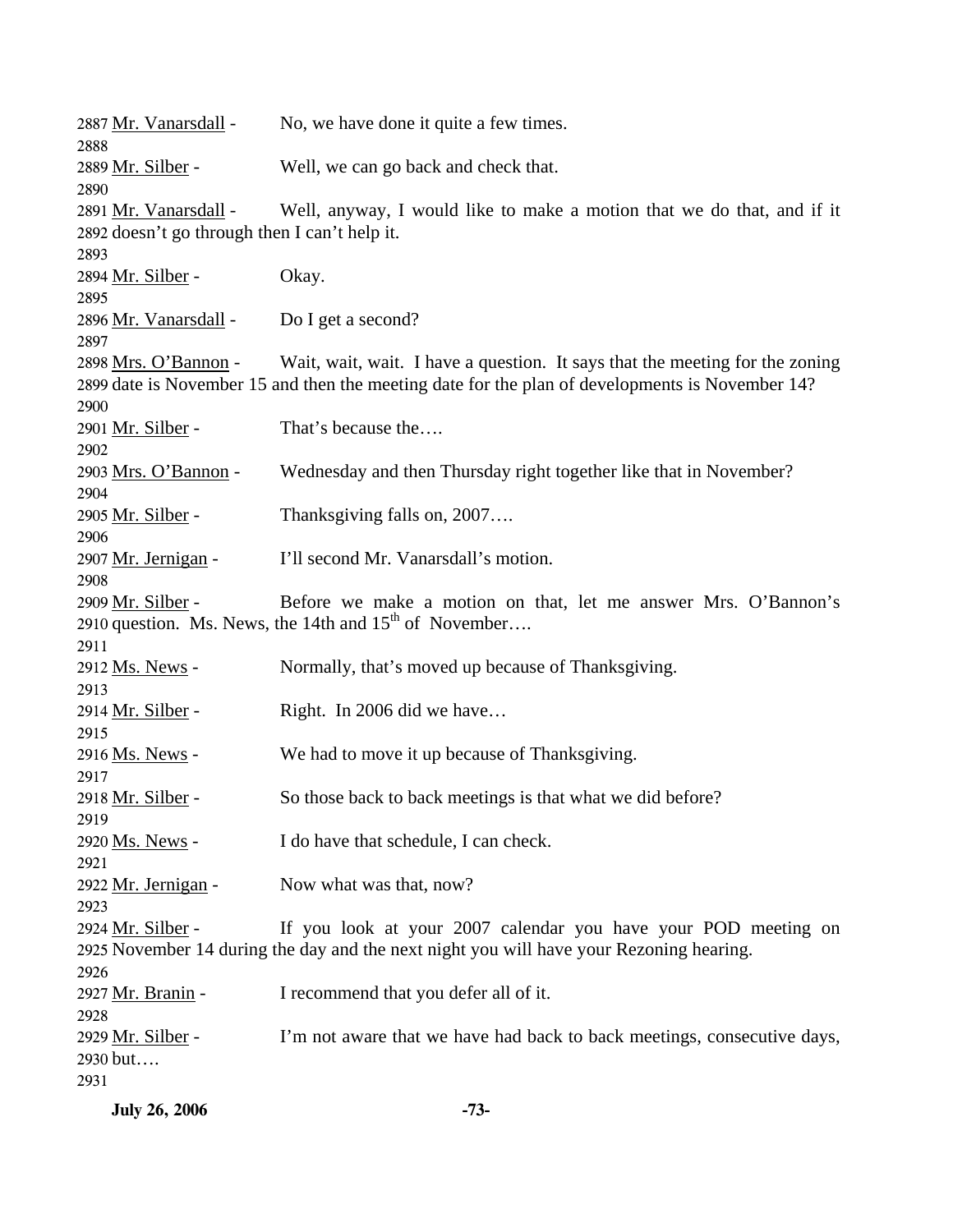| 2932 Mr. Jernigan -<br>2933                                         | We have a POD on the $14th$ and the Rezoning on the $15th$ ?                                                                                                                                                                                                                                                                                                                                                                                                                                                                                                                                  |
|---------------------------------------------------------------------|-----------------------------------------------------------------------------------------------------------------------------------------------------------------------------------------------------------------------------------------------------------------------------------------------------------------------------------------------------------------------------------------------------------------------------------------------------------------------------------------------------------------------------------------------------------------------------------------------|
| 2934 Mrs. O'Bannon -<br>2935                                        | Wednesday morning that day and the next day, Thursday night.                                                                                                                                                                                                                                                                                                                                                                                                                                                                                                                                  |
| 2936 Mr. Silber -<br>2937                                           | That's a lot of cases for                                                                                                                                                                                                                                                                                                                                                                                                                                                                                                                                                                     |
| 2938 Mrs. O'Bannon -<br>2939                                        | For the staff I would assume.                                                                                                                                                                                                                                                                                                                                                                                                                                                                                                                                                                 |
| 2940 Mr. Silber -<br>2941                                           | Well it's two different staffs for some of us.                                                                                                                                                                                                                                                                                                                                                                                                                                                                                                                                                |
| 2942 Mr. Jernigan -<br>2943                                         | What are we doing this year?                                                                                                                                                                                                                                                                                                                                                                                                                                                                                                                                                                  |
| 2944 Mr. Silber -<br>2945 15.                                       | This week the meetings are a week apart, it's November 9 and November                                                                                                                                                                                                                                                                                                                                                                                                                                                                                                                         |
| 2946<br>2947 Mrs. O'Bannon -                                        | We could do the same thing for next year, the $8th$ and the $14th$ , right?                                                                                                                                                                                                                                                                                                                                                                                                                                                                                                                   |
| 2948<br>2949 Mr. Branin -                                           | If it presents a conflict and that's a problem, we could take Rezoning out                                                                                                                                                                                                                                                                                                                                                                                                                                                                                                                    |
| 2950 that month and we would be good to go.<br>2951                 |                                                                                                                                                                                                                                                                                                                                                                                                                                                                                                                                                                                               |
| 2952 Mr. Vanarsdall -<br>2953                                       | I have a motion on the floor, what are we going to do with it?                                                                                                                                                                                                                                                                                                                                                                                                                                                                                                                                |
| 2954 Mr. Silber -<br>2955                                           | Ms. News, Thanksgiving is on what day in 2007?                                                                                                                                                                                                                                                                                                                                                                                                                                                                                                                                                |
| 2956 Mr. Jernigan -<br>2957                                         | They haven't decided what to do with it.                                                                                                                                                                                                                                                                                                                                                                                                                                                                                                                                                      |
| 2958 Ms. News -<br>2959 calendar).                                  | Let me look at the 2007 Calendar (a pause while Ms. News searches the                                                                                                                                                                                                                                                                                                                                                                                                                                                                                                                         |
| 2960<br>2961 Mr. Silber -<br>2967 one day and the next day.<br>2968 | Ms. News, I'm assuming that if you adjusted your meeting then I'm<br>2962 assuming Thanksgiving is on November 22, right? So, Mr. Vanarsdall, I'm assuming that staff<br>2963 moved the November POD meeting from the $21st$ of November to the $14th$ because Thanksgiving<br>2964 falls on the $22nd$ so we moved that one week earlier. My concern is, and I'm just telling you my<br>2965 concern because you all asked me what the staff feels and I'm telling you my views and you can<br>2966 do what you want. I have concerns with having a Planning Commission meeting back to back |
| 2969 Mr. Vanarsdall -<br>2970                                       | Oh, you are talking about November?                                                                                                                                                                                                                                                                                                                                                                                                                                                                                                                                                           |
| 2971 Mr. Silber -<br>2972                                           | Yes.                                                                                                                                                                                                                                                                                                                                                                                                                                                                                                                                                                                          |
| 2973 Mr. Vanarsdall -<br>2974                                       | Oh, I do too. I didn't say anything about that                                                                                                                                                                                                                                                                                                                                                                                                                                                                                                                                                |
| 2975 Mr. Silber -                                                   | In addition to that, we have a Board meeting on the $13th$ . So, I will have a<br>2976 Board meeting on the 13, the Planning Commission meeting on the 14th and a Planning                                                                                                                                                                                                                                                                                                                                                                                                                    |

**July 26, 2006** -74-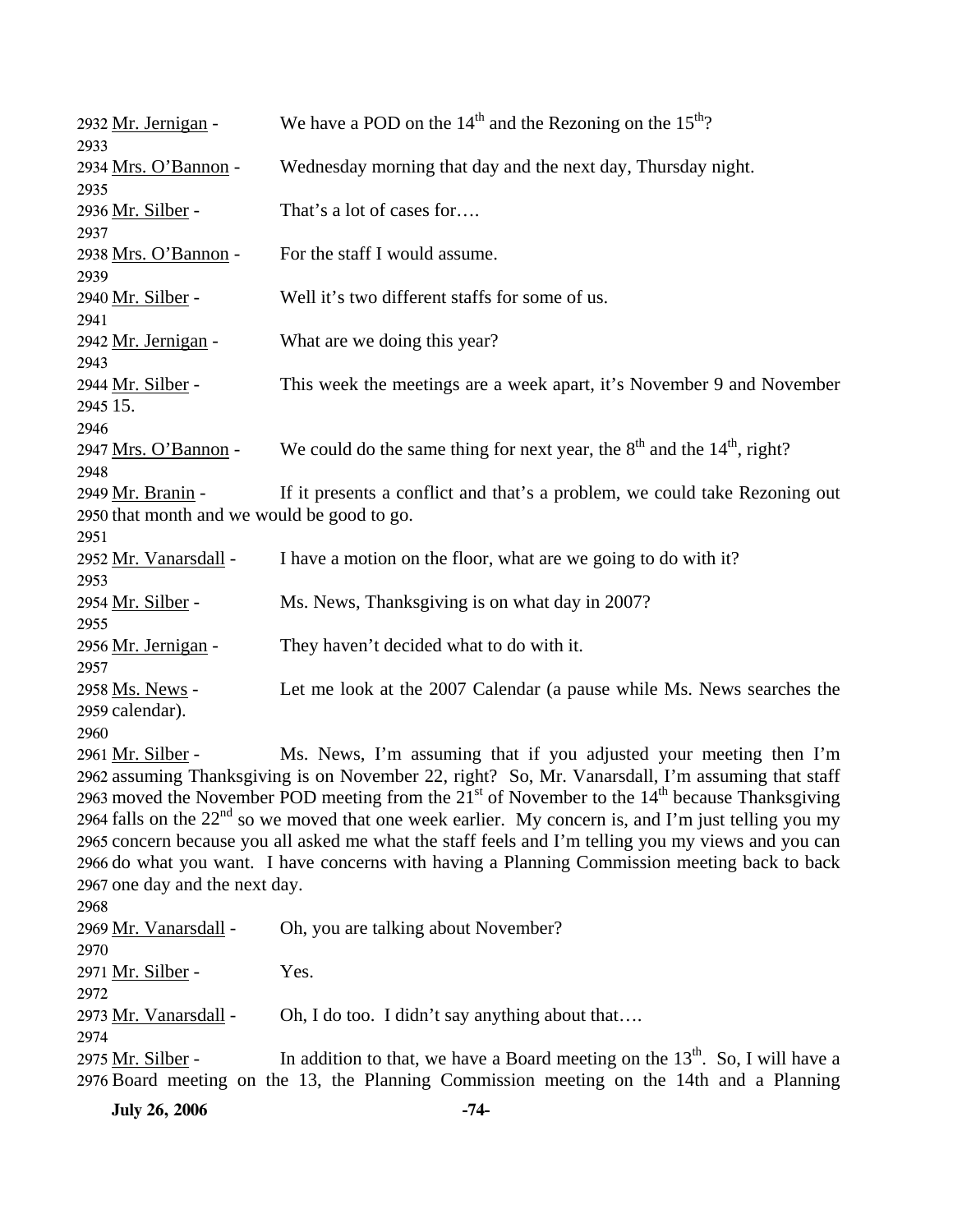2977 Commission meeting on  $15^{th}$ . If I am still alive at the end of the  $15^{th}$ , I'll try to handle 2978 December's agenda. 2979 2980 Mr. Jernigan - Well, what do you want to do about November? 2981 2982 Mr. Silber - I don't think they should be back to back. 2983 2984 Mrs. O'Bannon - Push the Rezoning meeting back one week. 2985 2986 Mr. Vanarsdall - All right, let's change that then. 2987 2988 Ms. News - This is the calendar for November. 2989 So give me the dates you would like to have it in November and we will 2991 incorporate it into the motion with December. 2990 Mr. Vanarsdall -2992 2993 Mr. Jernigan - So, that would be November the  $8<sup>th</sup>$ . 2994 2995 Mr. Vanarsdall - November 8 for Rezoning and November 14 for the POD, right? 2996 2997 Mr. Silber - I would prefer that. 2998 2999 Mr. Branin - That works great for me. See how easy we are to get along with. 3000 Why didn't you say so, Randy, we don't mind doing that. Do you want 3002 me to restate my motion? 3001 Mr. Vanarsdall -3003 November 8 and 14. November 8 for Rezoning and November 14 for 3005 POD and then we will have December 6 for Rezoning and December 12 for POD. 3004 Mr. Jernigan -3006 3007 Mr. Vanarsdall - Correct. 3008 3009 <u>Mr. Jernigan</u> - It sounds like a plan to me. 3010 3011 Mr. Branin - All right, let's make a new motion. 3012 Do I second yours or you second mine? Oh, you seconded mine, okay. 3014 Now it is up to the Chairman to finally bring it to a close. 3013 Mr. Vanarsdall -3015 We didn't make a motion on November. Why don't you make a motion 3017 on November? 3016 Mr. Jernigan -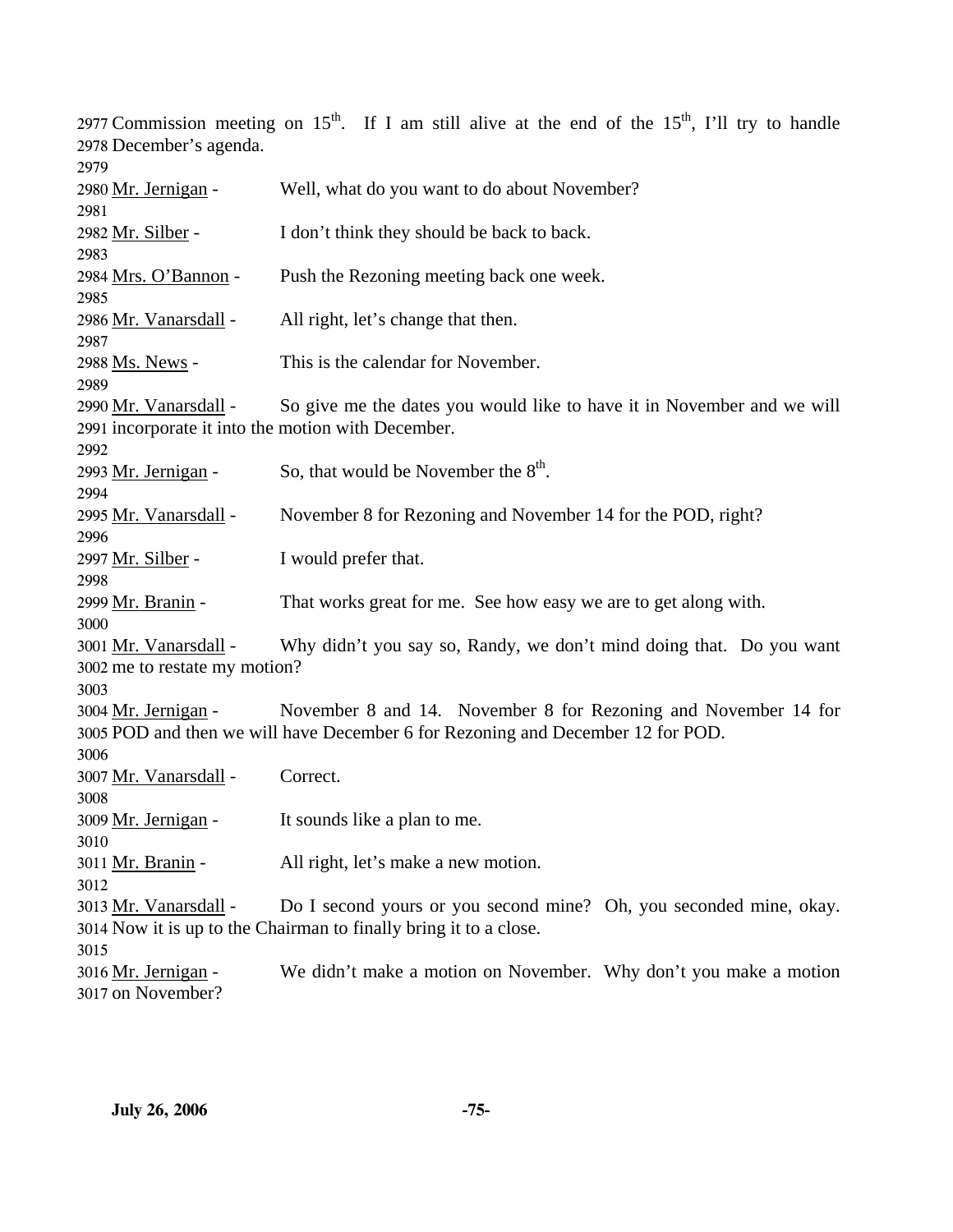I move that we change the 2007 Planning Commission Meeting Schedule 3019 as follows: We move the Rezoning side from November 15 to November 8, the POD side we 3020 will leave it as November 14 and for December we move December 13 to December 6 and over 3021 on POD we move from December 19 back to December 12. 3018 Mr. Vanarsdall -

3022

3023 Mr. Jernigan - I second that motion.

3024

The motion was made by Mr. Vanarsdall and seconded by Mr. Jernigan. All in favor say aye…all opposed say nay. The motion passes. 3026 3025 Mr. Branin -

3027

Mr. Chairman, I don't mean to drag this out but I need to make a comment 3029 because I want to make sure that I express this. In just the year or so I've been involved here, 3030 actually, these four columns of dates are obviously extremely important for the structure of the Planning year. In my calendar for 2007 I'm going to have two other dates each month and those 3031 3032 are the dates where it is considered the deadline before time limits have to waived on cases. 3033 And, I honestly feel, with the huge projects coming through this Department, that anything we 3034 can do, as Commissioners, to make sure that we are not running these things up to the last 3035 minute, that time limits for proffers and revised plans and this kind of thing ought to be enforced, 3036 just as application deadlines and as meeting dates. That's something that I hope the Commission 3037 will make a commitment to be ever more vigilant in trying to get these things worked out on that 3038 kind of time.... 3028 Mrs. Jones -

3039

We extended the cut-off date...We extended the time that they had to put 3041 it in for staff to look at it last year. 3040 Mr. Jernigan -

3042

We have worked on this time after time after time and what happens is we make one exception and then we make another exception and all of a sudden…. I have seen 3044 3045 times where every case called there was somebody laying something down over your shoulder. 3043 Mr. Vanarsdall -

3046

3047 Mr. Branin - That's about every meeting.

3048

But, I will say this. It is up to us. I do it, when I find out that they can't 3050 get something from somebody, I call either the attorney, the engineer, the applicant and ask them 3051 what is the reason we can't get what we need, if they want it approved. I don't say it in an ugly 3052 way, I say it in a nice way, and we have the right to do that. 3049 Mr. Vanarsdall -

3053

I do it as well, I'm guilty, but I'm trying to renew my commitment. And, 3055 the problem isn't that the packets doesn't come out to us, we get them in a lot of time before the 3056 meeting which is wonderful for our purpose, but we are always dealing with revised plans up 3057 here at the podium and I can't read that fast. So, it's difficult. Any hints and tips as we go 3058 through this to make this process smoother, I think we all ought to make sure we discuss and try 3059 to make it as timely as we can. 3054 Mrs. Jones -

3060

3061 <u>Mr. Vanarsdall</u> - When we have people like Andy Condlin, who will drag his feet (joking). 3062

**July 26, 2006** -76-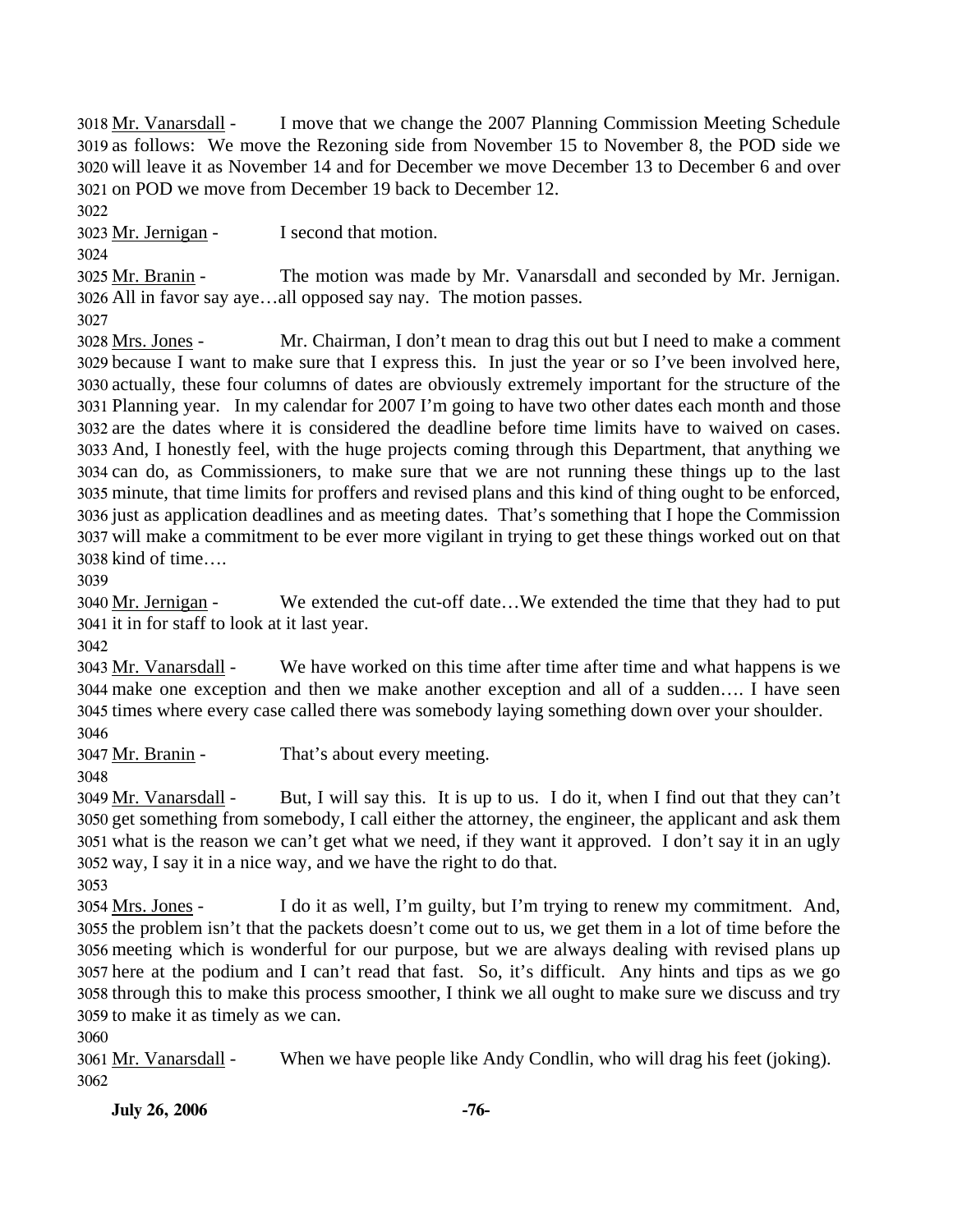| 3063 Mr. Jernigan -<br>3064                                                                                                                                                                                                                                   | Don't mention any names.                                                                                                                                         |  |  |  |
|---------------------------------------------------------------------------------------------------------------------------------------------------------------------------------------------------------------------------------------------------------------|------------------------------------------------------------------------------------------------------------------------------------------------------------------|--|--|--|
| 3065 Mr. Vanarsdall -                                                                                                                                                                                                                                         | I'm sorry, I didn't see you seating back there on the back row, Andy.                                                                                            |  |  |  |
| 3066<br>3067 Mr. Branin -                                                                                                                                                                                                                                     | All right. Is that it, Mr. Secretary?                                                                                                                            |  |  |  |
| 3068<br>3069 Mr. Silber -                                                                                                                                                                                                                                     | Next would be consideration of the minutes.                                                                                                                      |  |  |  |
| 3070<br>3071 APPROVAL OF MINUTES: Rezoning May 11, 2006 Minutes and POD/Subdivision June                                                                                                                                                                      |                                                                                                                                                                  |  |  |  |
| 3072 28, 2006 Minutes                                                                                                                                                                                                                                         |                                                                                                                                                                  |  |  |  |
| 3073<br>3074 Mrs. Jones -<br>3075                                                                                                                                                                                                                             | I have one change. Line 1940.                                                                                                                                    |  |  |  |
| 3076 Mrs. O'Bannon -<br>3077                                                                                                                                                                                                                                  | Which set of minutes are you referring to?                                                                                                                       |  |  |  |
| 3078 Mrs. Jones -<br>3080                                                                                                                                                                                                                                     | Oh, I'm sorry. These are the minutes of the Wednesday, June 28 Planning<br>3079 Commission meeting. That's all that I have. Is there a second set in here?       |  |  |  |
| 3081 <u>Mr. Silber</u> -<br>3082                                                                                                                                                                                                                              | The Rezoning May 11 minutes.                                                                                                                                     |  |  |  |
| Oh, I think I missed that. Line 1940 on page 51 of the draft. Basically,<br>3083 Mrs. Jones -<br>3084 the sentence says, it took two years to collect it, to fit fix something like this. So, instead of<br>3085 "fit" it should be "fix." That's all I have. |                                                                                                                                                                  |  |  |  |
| 3086<br>3087 <u>Mr. Silber</u> -<br>3088 minutes?                                                                                                                                                                                                             | Thank you very much. Are there any other changes to the June 28                                                                                                  |  |  |  |
| 3089<br>3090 Mr. Vanarsdall -<br>3091                                                                                                                                                                                                                         | I want to congratulate Tommy on a good job he did today.                                                                                                         |  |  |  |
| 3092 Mr. Branin -<br>3093                                                                                                                                                                                                                                     | Thanks everybody for dealing with me.                                                                                                                            |  |  |  |
| 3094 <u>Mr. Silber</u> -<br>3095                                                                                                                                                                                                                              | Are there any changes to the June 28 minutes.                                                                                                                    |  |  |  |
| 3096 Mrs. Jones -<br>3097                                                                                                                                                                                                                                     | I emailed mine.                                                                                                                                                  |  |  |  |
| 3098 Mr. Branin -<br>3099                                                                                                                                                                                                                                     | Do we have a motion for approval of the June 28 minutes?                                                                                                         |  |  |  |
| 3100 Mrs. Jones -<br>3101                                                                                                                                                                                                                                     | I so move.                                                                                                                                                       |  |  |  |
| 3102 Mr. Jernigan -<br>3103                                                                                                                                                                                                                                   | Second.                                                                                                                                                          |  |  |  |
| 3104 Mr. Branin -<br>3106 passes.<br>3107                                                                                                                                                                                                                     | The motion was made by Mrs. Jones and seconded by Mr. Jernigan to<br>3105 approve the June 28, 2006 minutes. All in favor say ayeall opposed say nay. The motion |  |  |  |